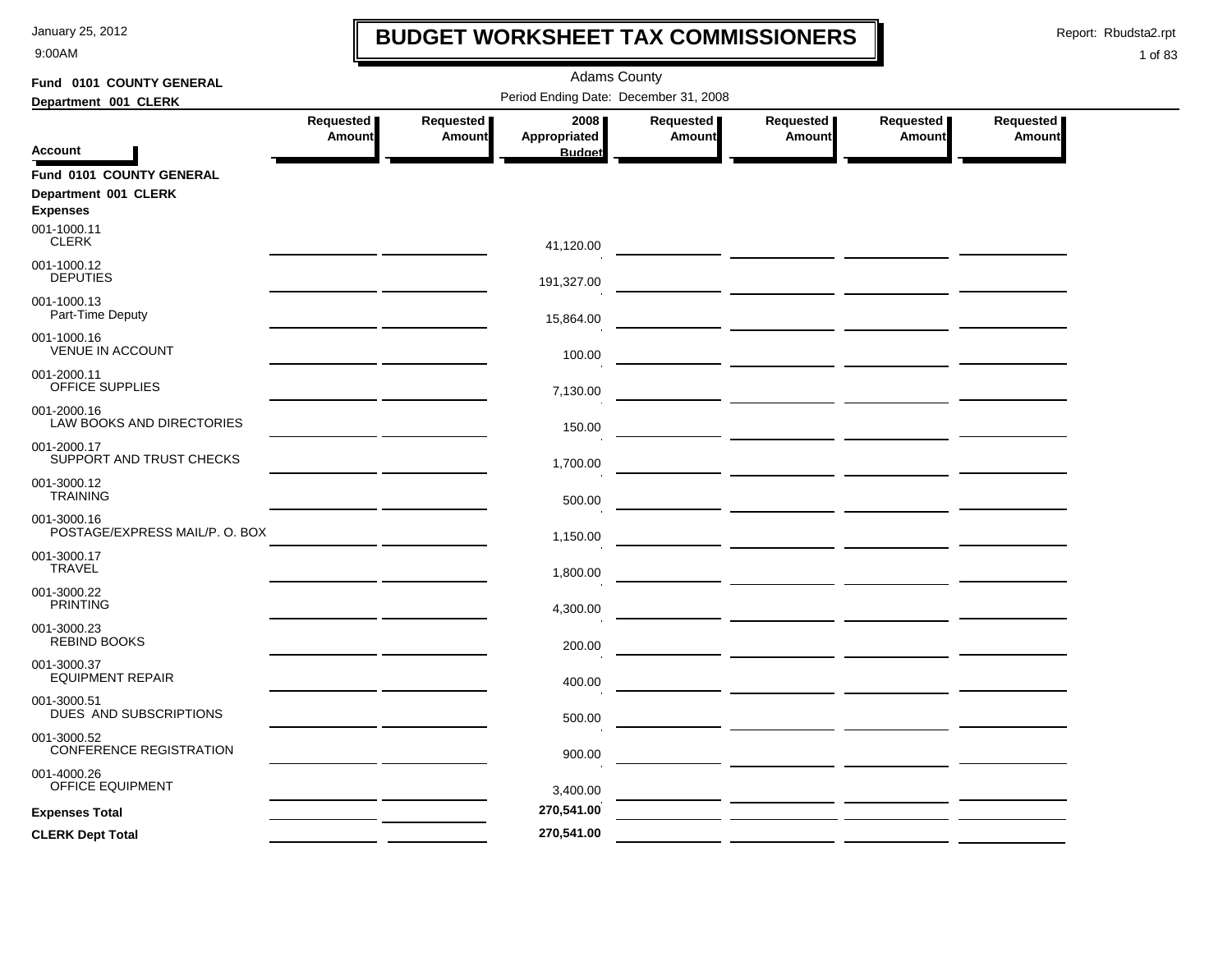9:00AM

## **BUDGET WORKSHEET TAX COMMISSIONERS**

Report: Rbudsta2.rpt

 $\mathbf l$ 

| Fund 0101 COUNTY GENERAL                  |                            |                              | <b>Adams County</b>                   |                     |                                                       |                                                         |                            |  |  |
|-------------------------------------------|----------------------------|------------------------------|---------------------------------------|---------------------|-------------------------------------------------------|---------------------------------------------------------|----------------------------|--|--|
| Department 002 AUDITOR                    |                            |                              | Period Ending Date: December 31, 2008 |                     |                                                       |                                                         |                            |  |  |
| <b>Account</b>                            | Requested<br><b>Amount</b> | Requested  <br><b>Amount</b> | 2008<br>Appropriated<br><b>Budget</b> | Requested<br>Amount | Requested  <br>Amount                                 | Requested<br><b>Amount</b>                              | Requested<br><b>Amount</b> |  |  |
| Department 002 AUDITOR<br><b>Expenses</b> |                            |                              |                                       |                     |                                                       |                                                         |                            |  |  |
| 002-1000.11<br><b>AUDITOR</b>             |                            |                              | 41,120.00                             |                     |                                                       |                                                         |                            |  |  |
| 002-1000.12<br><b>DEPUTIES</b>            |                            |                              | 133,844.00                            |                     | — <u>— — — — — — — — — — — — —</u>                    |                                                         |                            |  |  |
| 002-1000.15<br><b>OVERTIME</b>            |                            |                              | 4,181.00                              |                     |                                                       |                                                         |                            |  |  |
| 002-2000.11<br>OFFICE SUPPLIES            |                            |                              | 2,060.00                              |                     |                                                       |                                                         |                            |  |  |
| 002-3000.12<br><b>TRAINING</b>            |                            |                              | 707.00                                |                     |                                                       |                                                         |                            |  |  |
| 002-3000.17<br><b>TRAVEL</b>              |                            |                              | 1,260.00                              |                     | <u> 1989 - Johann Stoff, fransk politik (d. 1989)</u> |                                                         |                            |  |  |
| 002-3000.22<br>PRINTING AND ADVERTISING   |                            |                              | 6,304.00                              |                     |                                                       |                                                         |                            |  |  |
| 002-3000.23<br><b>REBINDING RECORDS</b>   |                            |                              | 3,091.00                              |                     |                                                       | <u> 1989 - Johann John Stein, syntantista politik (</u> |                            |  |  |
| 002-3000.51<br>DUES AND SUBSCRIPTIONS     |                            |                              | 957.00                                |                     |                                                       |                                                         |                            |  |  |
| 002-3000.52<br><b>LAW BOOKS</b>           |                            |                              | 100.00                                |                     |                                                       |                                                         |                            |  |  |
| 002-4000.26<br>OFFICE EQUIPMENT           |                            |                              | 3,100.00                              |                     |                                                       |                                                         |                            |  |  |
| <b>Expenses Total</b>                     |                            |                              | 196,724.00                            |                     |                                                       |                                                         |                            |  |  |
| <b>AUDITOR Dept Total</b>                 |                            |                              | 196,724.00                            |                     |                                                       |                                                         |                            |  |  |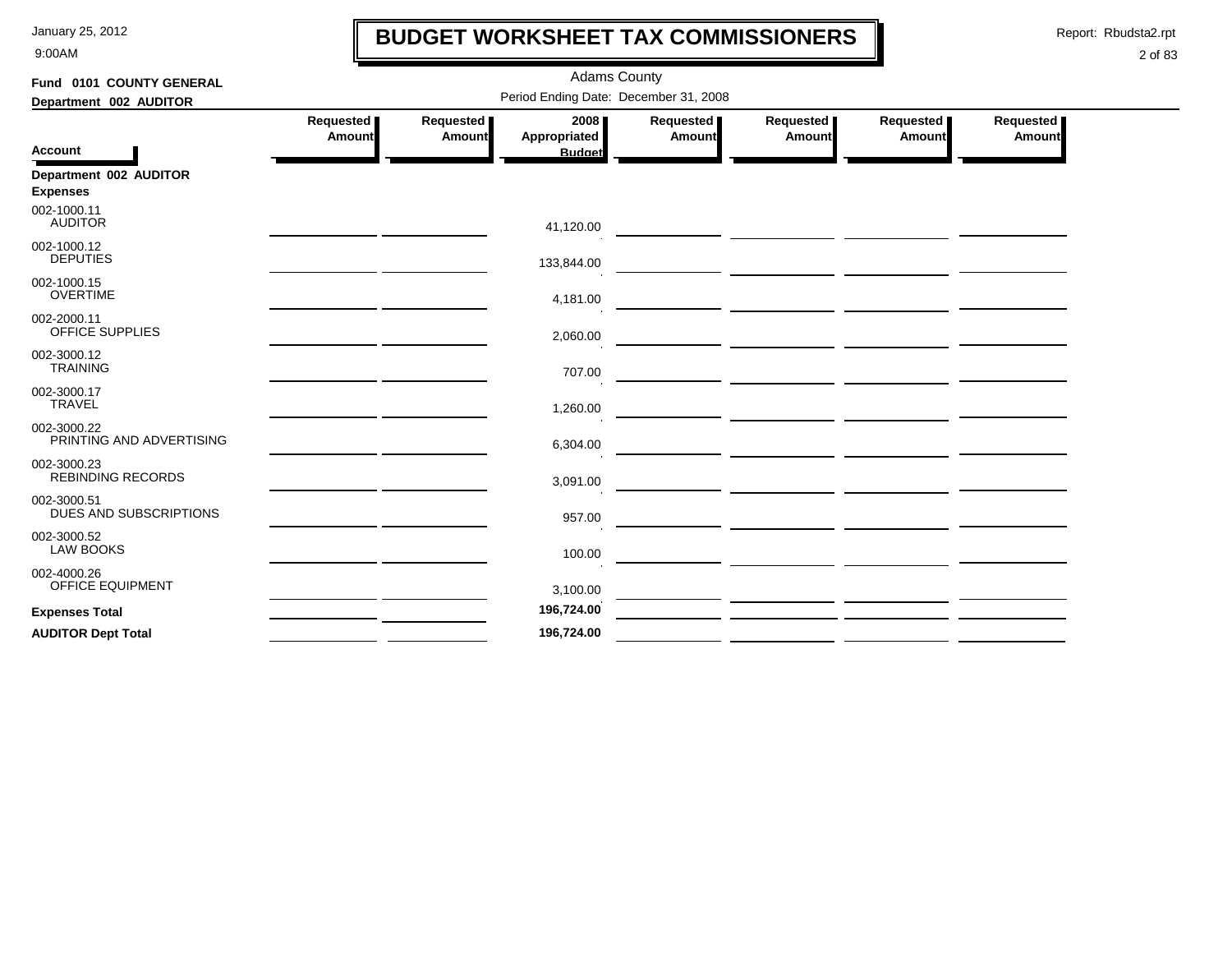9:00AM

## **BUDGET WORKSHEET TAX COMMISSIONERS**

Report: Rbudsta2.rpt

 $\mathbf l$ 

| Fund 0101 COUNTY GENERAL                      |                     |                     | <b>Adams County</b>                   |                     |                                                                                                                      |                                                                                                                        |                     |
|-----------------------------------------------|---------------------|---------------------|---------------------------------------|---------------------|----------------------------------------------------------------------------------------------------------------------|------------------------------------------------------------------------------------------------------------------------|---------------------|
| Department 003 TREASURER                      |                     |                     | Period Ending Date: December 31, 2008 |                     |                                                                                                                      |                                                                                                                        |                     |
|                                               | Requested<br>Amount | Requested<br>Amount | 2008<br>Appropriated                  | Requested<br>Amount | Requested<br>Amount                                                                                                  | Requested  <br>Amount                                                                                                  | Requested<br>Amount |
| <b>Account</b>                                |                     |                     | <b>Budget</b>                         |                     |                                                                                                                      |                                                                                                                        |                     |
| Department 003 TREASURER<br><b>Expenses</b>   |                     |                     |                                       |                     |                                                                                                                      |                                                                                                                        |                     |
| 003-1000.11<br><b>TREASURER</b>               |                     |                     | 41,120.00                             |                     |                                                                                                                      |                                                                                                                        |                     |
| 003-1000.12<br><b>DEPUTIES</b>                |                     |                     | 80,569.00                             |                     |                                                                                                                      |                                                                                                                        |                     |
| 003-1000.15<br><b>OVERTIME</b>                |                     |                     | 1,000.00                              |                     |                                                                                                                      |                                                                                                                        |                     |
| 003-2000.11<br>OFFICE SUPPLIES                |                     |                     | 1,520.00                              |                     |                                                                                                                      |                                                                                                                        |                     |
| 003-3000.12<br><b>TRAINING</b>                |                     |                     | 650.00                                |                     |                                                                                                                      |                                                                                                                        |                     |
| 003-3000.16<br><b>POSTAGE</b>                 |                     |                     | 300.00                                |                     |                                                                                                                      |                                                                                                                        |                     |
| 003-3000.17<br><b>TRAVEL</b>                  |                     |                     | 700.00                                |                     |                                                                                                                      |                                                                                                                        |                     |
| 003-3000.22<br><b>PRINTING</b>                |                     |                     | 900.00                                |                     | <u> Alexandria (Alexandria de Alexandria de Alexandria de Alexandria de Alexandria de Alexandria de Alexandria d</u> |                                                                                                                        |                     |
| 003-3000.37<br><b>EQUIPMENT - REPAIRS</b>     |                     |                     | 300.00                                |                     |                                                                                                                      |                                                                                                                        |                     |
| 003-3000.51<br>DUES AND SUBSCRIPTIONS         |                     |                     | 700.00                                |                     |                                                                                                                      | <u> The Common State of the Common State of the Common State of the Common State of the Common State of the Common</u> |                     |
| 003-3000.52<br><b>CONFERENCE REGISTRATION</b> |                     |                     | 320.00                                |                     |                                                                                                                      |                                                                                                                        |                     |
| 003-4000.26<br><b>OFFICE EQUIPMENT</b>        |                     |                     | 620.00                                |                     |                                                                                                                      |                                                                                                                        |                     |
| <b>Expenses Total</b>                         |                     |                     | 128,699.00                            |                     |                                                                                                                      |                                                                                                                        |                     |
| <b>TREASURER Dept Total</b>                   |                     |                     | 128,699.00                            |                     |                                                                                                                      |                                                                                                                        |                     |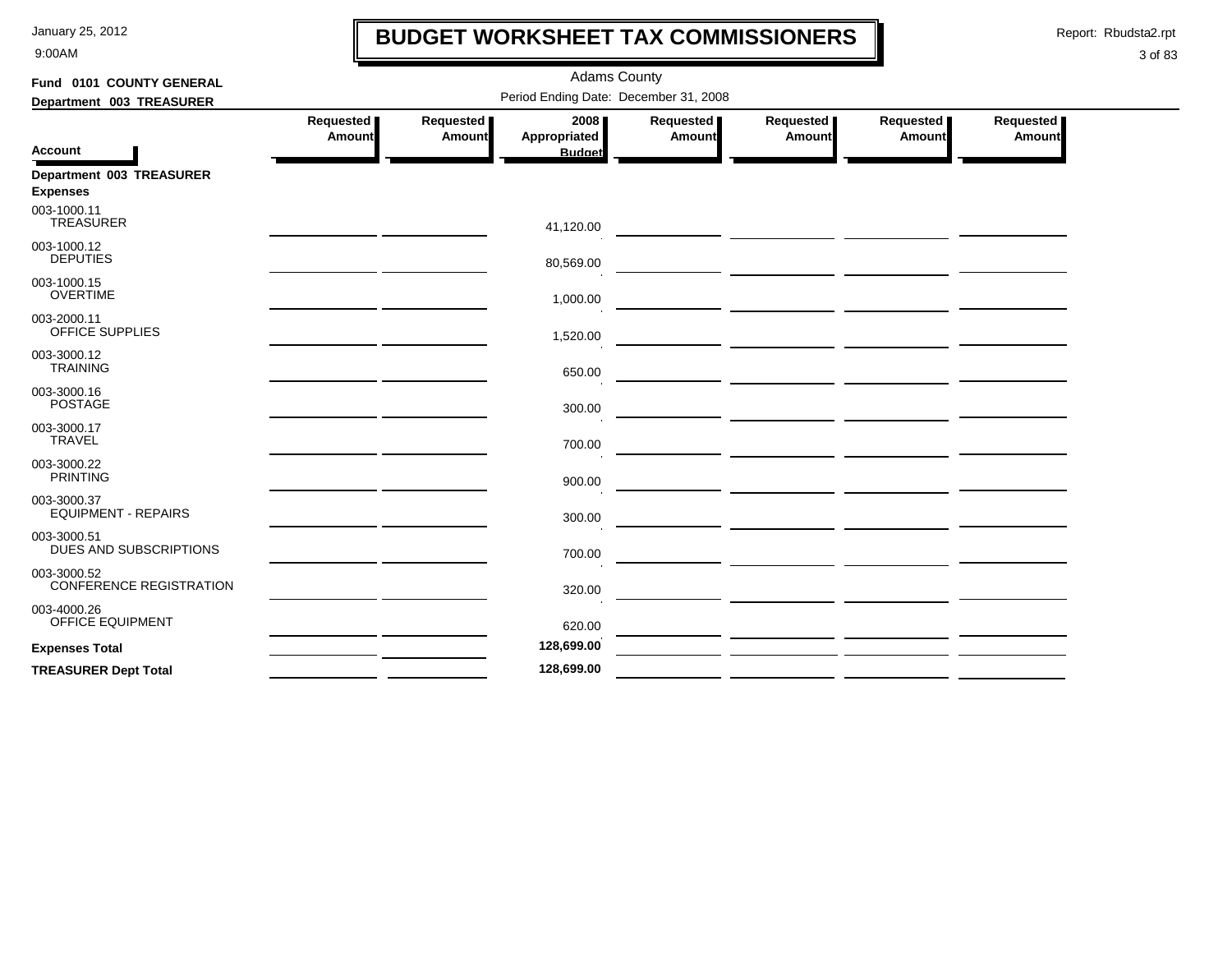9:00AM

## **BUDGET WORKSHEET TAX COMMISSIONERS**

Report: Rbudsta2.rpt

 $\mathbf l$ 

| Fund 0101 COUNTY GENERAL              |                     | <b>Adams County</b>                   |                      |                              |                     |                              |                     |  |  |  |  |
|---------------------------------------|---------------------|---------------------------------------|----------------------|------------------------------|---------------------|------------------------------|---------------------|--|--|--|--|
| Department 004 RECORDER               |                     | Period Ending Date: December 31, 2008 |                      |                              |                     |                              |                     |  |  |  |  |
|                                       | Requested<br>Amount | Requested  <br><b>Amount</b>          | 2008<br>Appropriated | Requested  <br><b>Amount</b> | Requested<br>Amount | Requested  <br><b>Amount</b> | Requested<br>Amount |  |  |  |  |
| <b>Account</b>                        |                     |                                       | <b>Budget</b>        |                              |                     |                              |                     |  |  |  |  |
| Department 004 RECORDER               |                     |                                       |                      |                              |                     |                              |                     |  |  |  |  |
| <b>Expenses</b>                       |                     |                                       |                      |                              |                     |                              |                     |  |  |  |  |
| 004-1000.11<br><b>RECORDER</b>        |                     |                                       | 41,120.00            |                              |                     |                              |                     |  |  |  |  |
| 004-1000.12<br><b>DEPUTY</b>          |                     |                                       | 30,840.00            |                              |                     |                              |                     |  |  |  |  |
| 004-2000.11<br>OFFICE SUPPLIES        |                     |                                       | 2,000.00             |                              |                     |                              |                     |  |  |  |  |
| 004-3000.17<br><b>TRAVEL</b>          |                     |                                       | 300.00               |                              |                     |                              |                     |  |  |  |  |
| 004-3000.37<br><b>REPAIRS</b>         |                     |                                       | 100.00               |                              |                     |                              |                     |  |  |  |  |
| 004-3000.51<br>DUES AND SUBSCRIPTIONS |                     |                                       | 400.00               |                              |                     |                              |                     |  |  |  |  |
| <b>Expenses Total</b>                 |                     |                                       | 74,760.00            |                              |                     |                              |                     |  |  |  |  |
| <b>RECORDER Dept Total</b>            |                     |                                       | 74,760.00            |                              |                     |                              |                     |  |  |  |  |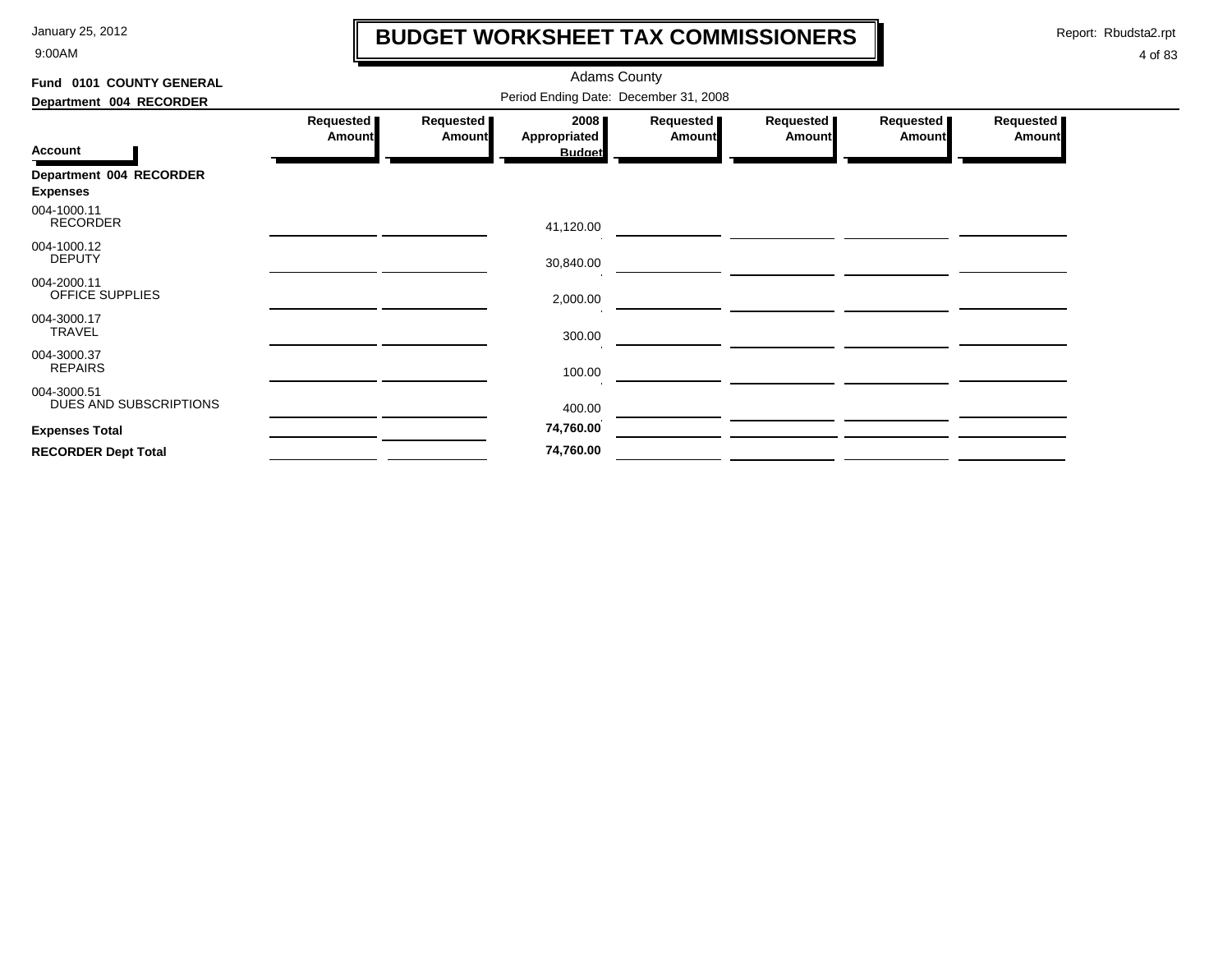9:00AM

### **BUDGET WORKSHEET TAX COMMISSIONERS**

Report: Rbudsta2.rpt

 $\mathbf \mathbf I$ 

| Fund 0101 COUNTY GENERAL                                 | <b>Adams County</b>                                                                                                   |                            |                                       |                            |                       |                              |                     |  |  |
|----------------------------------------------------------|-----------------------------------------------------------------------------------------------------------------------|----------------------------|---------------------------------------|----------------------------|-----------------------|------------------------------|---------------------|--|--|
| Department 005 SHERIFF                                   |                                                                                                                       |                            | Period Ending Date: December 31, 2008 |                            |                       |                              |                     |  |  |
|                                                          | Requested<br><b>Amount</b>                                                                                            | Requested<br><b>Amount</b> | 2008<br>Appropriated                  | Requested<br><b>Amount</b> | Requested  <br>Amount | Requested  <br><b>Amount</b> | Requested<br>Amount |  |  |
| <b>Account</b>                                           |                                                                                                                       |                            | <b>Budget</b>                         |                            |                       |                              |                     |  |  |
| Department 005 SHERIFF<br><b>Expenses</b><br>005-1000.11 |                                                                                                                       |                            |                                       |                            |                       |                              |                     |  |  |
| <b>SHERIFF</b>                                           |                                                                                                                       |                            | 70,000.00                             |                            |                       |                              |                     |  |  |
| 005-1000.12<br>CHIEF DEPUTY                              |                                                                                                                       |                            | 47,328.00                             |                            |                       |                              |                     |  |  |
| 005-1000.13<br><b>MATRON</b>                             |                                                                                                                       |                            | 34,715.00                             |                            |                       |                              |                     |  |  |
| 005-1000.15<br>OFFICE DEPUTY                             |                                                                                                                       |                            | 22,508.00                             |                            |                       |                              |                     |  |  |
| 005-1000.16<br><b>OVERTIME</b>                           |                                                                                                                       |                            | 20,300.00                             |                            |                       |                              |                     |  |  |
| 005-1000.18<br><b>DEPUTIES / SERGEANTS</b>               | <u> 1989 - Johann Harry Barn, mars and de Branch and de Branch and de Branch and de Branch and de Branch and de B</u> |                            | 526,990.00                            |                            |                       |                              |                     |  |  |
| 005-1000.19<br>SPECIAL DEPUTY                            | <u> 1989 - Johann Harry Harry Harry Harry Harry Harry Harry Harry Harry Harry Harry Harry Harry Harry Harry Harry</u> |                            | 61,500.00                             |                            |                       |                              |                     |  |  |
| 005-1000.20<br><b>MERIT BOARD</b>                        | <u> 1989 - Johann Harry Harry Harry Harry Harry Harry Harry Harry Harry Harry Harry Harry Harry Harry Harry Harry</u> |                            | 1,200.00                              |                            |                       |                              |                     |  |  |
| 005-2000.11<br><b>SUPPLIES</b>                           | <u> 1989 - Johann Harry Barn, mars and de Branch and de Branch and de Branch and de Branch and de Branch and de B</u> |                            | 3,168.00                              |                            |                       |                              |                     |  |  |
| 005-2000.20<br><b>GAS AND OIL</b>                        |                                                                                                                       |                            | 49,912.00                             |                            |                       |                              |                     |  |  |
| 005-2000.22<br><b>TIRES</b>                              |                                                                                                                       |                            | 4,223.00                              |                            |                       |                              |                     |  |  |
| 005-2000.33<br>GARAGE                                    |                                                                                                                       |                            | 12,671.00                             |                            |                       |                              |                     |  |  |
| 005-2000.44<br><b>UNIFORMS</b>                           | <u> 1989 - John Harry Barn, amerikansk politiker (</u>                                                                |                            | 6,894.00                              |                            |                       |                              |                     |  |  |
| 005-2000.48<br>SCHOOLING AND SUPPLIES                    |                                                                                                                       |                            | 1,015.00                              |                            |                       |                              |                     |  |  |
| 005-3000.16<br><b>POSTAGE</b>                            |                                                                                                                       |                            | 100.00                                |                            |                       |                              |                     |  |  |
| 005-3000.17<br><b>TRAVEL</b>                             |                                                                                                                       |                            | 1,000.00                              |                            |                       |                              |                     |  |  |
| 005-3000.24<br><b>PHOTO</b>                              |                                                                                                                       |                            | 100.00                                |                            |                       |                              |                     |  |  |
| 005-3000.28<br><b>COPY MACHINE</b>                       |                                                                                                                       |                            | 507.00                                |                            |                       |                              |                     |  |  |
| 005-3000.37<br><b>EQUIPMENT REPAIRS</b>                  |                                                                                                                       |                            | 3,209.00                              |                            |                       |                              |                     |  |  |
| 005-3000.51<br>DUES AND SUBSCRIPTIONS                    |                                                                                                                       |                            | 1,000.00                              |                            |                       |                              |                     |  |  |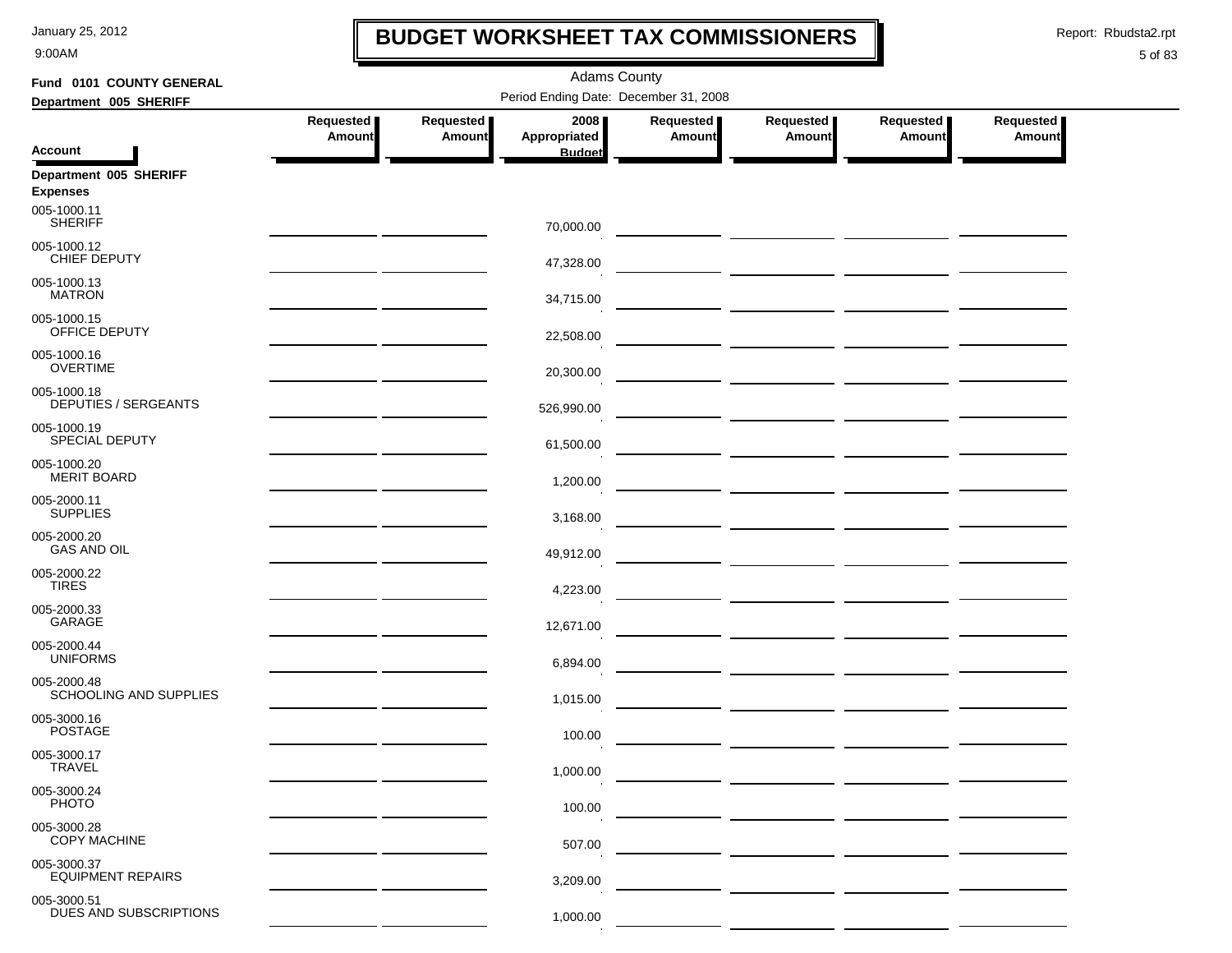9:00AM

## **BUDGET WORKSHEET TAX COMMISSIONERS**

Report: Rbudsta2.rpt

 $\mathbf l$ 

| Fund 0101 COUNTY GENERAL                | <b>Adams County</b>   |                     |                                       |                       |                       |                     |                            |
|-----------------------------------------|-----------------------|---------------------|---------------------------------------|-----------------------|-----------------------|---------------------|----------------------------|
| Department 005 SHERIFF                  |                       |                     | Period Ending Date: December 31, 2008 |                       |                       |                     |                            |
|                                         | Requested  <br>Amount | Requested<br>Amount | 2008<br>Appropriated                  | Requested  <br>Amount | Requested  <br>Amount | Requested<br>Amount | Requested<br><b>Amount</b> |
| Account                                 |                       |                     | <b>Budget</b>                         |                       |                       |                     |                            |
| 005-3000.55<br><b>RADIO</b>             |                       |                     | 10,560.00                             |                       |                       |                     |                            |
| 005-4000.46<br><b>VEHICLE EQUIPMENT</b> |                       |                     | 7,392.00                              |                       |                       |                     |                            |
| 005-4000.48<br><b>MOTOR VEHICLES</b>    |                       |                     | 84,480.00                             |                       |                       |                     |                            |
| <b>Expenses Total</b>                   |                       |                     | 970,772.00                            |                       |                       |                     |                            |
| <b>SHERIFF Dept Total</b>               |                       |                     | 970,772.00                            |                       |                       |                     |                            |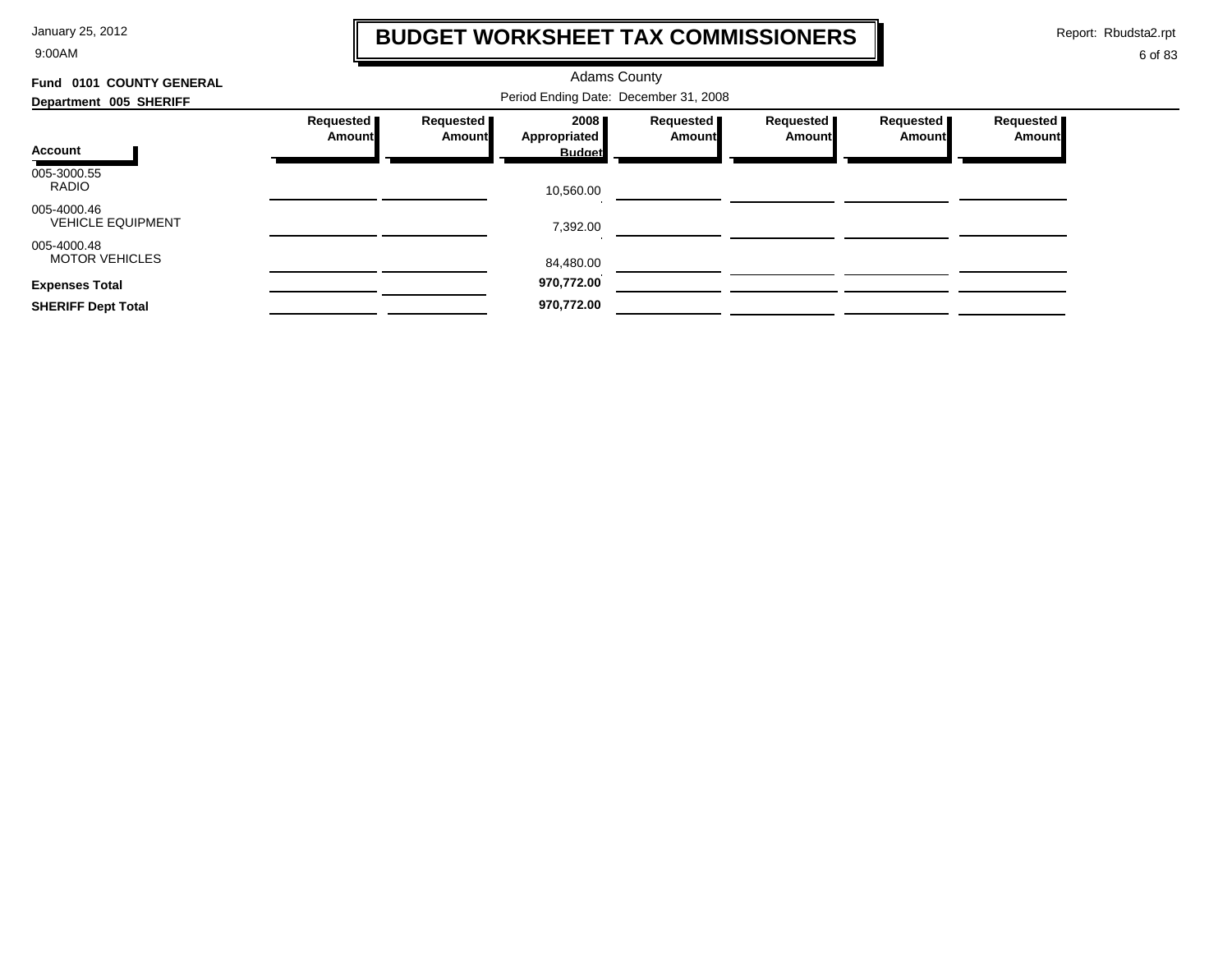9:00AM

## **BUDGET WORKSHEET TAX COMMISSIONERS**

Report: Rbudsta2.rpt

 $\mathbf I$ 

| Fund 0101 COUNTY GENERAL                         |                            |                     | <b>Adams County</b>                   |                                   |                                          |                            |                            |
|--------------------------------------------------|----------------------------|---------------------|---------------------------------------|-----------------------------------|------------------------------------------|----------------------------|----------------------------|
| Department 006 SURVEYOR                          |                            |                     | Period Ending Date: December 31, 2008 |                                   |                                          |                            |                            |
|                                                  | Requested<br><b>Amount</b> | Requested<br>Amount | 2008<br>Appropriated                  | <b>Requested</b><br><b>Amount</b> | Requested<br>Amount                      | Requested<br><b>Amount</b> | Requested<br><b>Amount</b> |
| <b>Account</b>                                   |                            |                     | <b>Budget</b>                         |                                   |                                          |                            |                            |
| Department 006 SURVEYOR<br><b>Expenses</b>       |                            |                     |                                       |                                   |                                          |                            |                            |
| 006-1000.11<br><b>SURVEYOR</b>                   |                            |                     | 41,120.00                             |                                   |                                          |                            |                            |
| 006-1000.12<br><b>DEPUTY</b>                     |                            |                     | 25,574.00                             |                                   |                                          |                            |                            |
| 006-1000.15<br><b>OVERTIME</b>                   |                            |                     | 300.00                                |                                   |                                          |                            |                            |
| 006-1000.28<br>LABOR ROD AND CHAIN/FULL-PART-TII |                            |                     | 13,310.00                             |                                   |                                          |                            |                            |
| 006-2000.11<br>OFFICE SUPPLIES                   |                            |                     | 650.00                                |                                   |                                          |                            |                            |
| 006-2000.20<br>GAS, OIL, AND LUBE                |                            |                     | 10,320.00                             |                                   | <u> 1990 - Johann Barbara, martin a</u>  |                            |                            |
| 006-2000.22<br><b>TIRES AND TUBES</b>            |                            |                     | 1,780.00                              |                                   |                                          |                            |                            |
| 006-2000.23<br>STAKES, FLAGS AND SMALL TOOLS     |                            |                     | 750.00                                |                                   |                                          |                            |                            |
| 006-2000.33<br>LABOR, GARAGE AND MOTOR SUPPLIE   |                            |                     | 2,500.00                              |                                   |                                          |                            |                            |
| 006-3000.17<br><b>TRAVEL</b>                     |                            |                     | 2,100.00                              |                                   |                                          |                            |                            |
| 006-3000.19<br><b>FREIGHT AND EXPENSES</b>       |                            |                     | 100.00                                |                                   |                                          |                            |                            |
| 006-3000.21<br>PUBLICATION OF LEGAL NOTICES      |                            |                     | 160.00                                |                                   | <u> 1990 - John Stone, mars et al. (</u> |                            |                            |
| 006-3000.22<br><b>PRINTING</b>                   |                            |                     | 300.00                                |                                   |                                          |                            |                            |
| 006-3000.23<br><b>REBINDING RECORDS</b>          |                            |                     | 100.00                                |                                   |                                          |                            |                            |
| 006-3000.24<br>PHOTO AND BLUEPRINTING            |                            |                     | 300.00                                |                                   |                                          |                            |                            |
| 006-3000.36<br>SERVICE LAZER/EQUIPMENT           |                            |                     | 1,550.00                              |                                   |                                          |                            |                            |
| 006-3000.51<br>DUES AND SUBSCRIPTIONS            |                            |                     | 290.00                                |                                   |                                          |                            |                            |
| 006-3000.54<br>CDL/PHYSICAL                      |                            |                     | 400.00                                |                                   |                                          |                            |                            |
| 006-4000.26<br>OFFICE AND SURVEYING              |                            |                     | 120.00                                |                                   |                                          |                            |                            |
| <b>Expenses Total</b>                            |                            |                     | 101,724.00                            |                                   |                                          |                            |                            |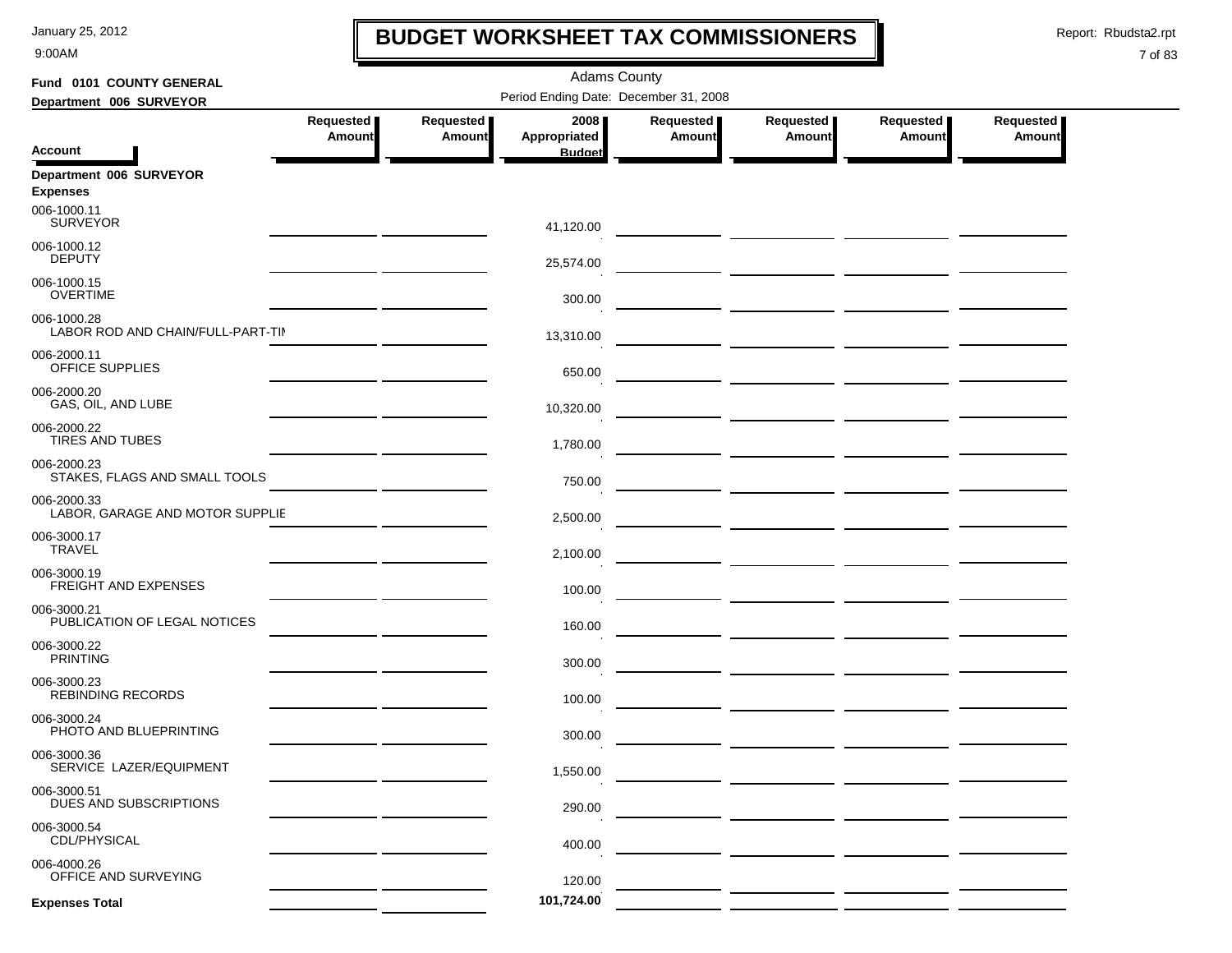| January 25, 2012 |  |  |
|------------------|--|--|
|------------------|--|--|

9:00AM

## **BUDGET WORKSHEET TAX COMMISSIONERS**

Adams County

Report: Rbudsta2.rpt

I

```
8 of 83
```
# **Fund 0101 COUNTY GENERAL**

| Department 006 SURVEYOR    | Period Ending Date: December 31, 2008 |                       |                                         |                              |                              |                        |                              |
|----------------------------|---------------------------------------|-----------------------|-----------------------------------------|------------------------------|------------------------------|------------------------|------------------------------|
| Account                    | Requested <b>I</b><br>Amountl         | Reauested I<br>Amount | 2008 ∎<br>Appropriated<br><b>Budget</b> | Requested <b>I</b><br>Amount | Requested <b>I</b><br>Amount | Requested I<br>Amountl | Reauested <b>I</b><br>Amount |
| <b>SURVEYOR Dept Total</b> |                                       |                       | 101.724.00                              |                              |                              |                        |                              |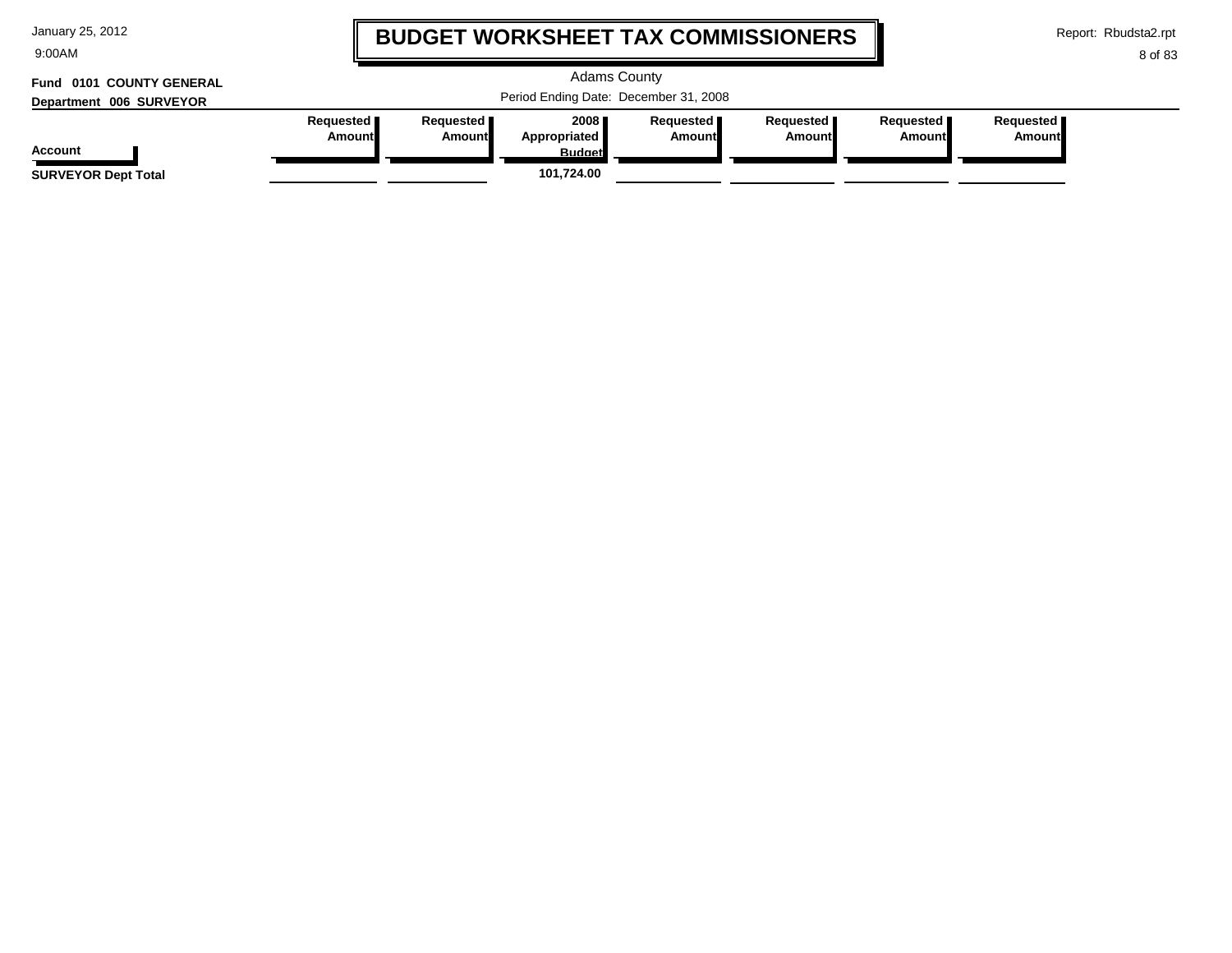9:00AM

## **BUDGET WORKSHEET TAX COMMISSIONERS**

Report: Rbudsta2.rpt

 $\mathbf l$ 

| Fund 0101 COUNTY GENERAL                        |                                                     |                     | <b>Adams County</b>                   |                     |                     |                            |                     |
|-------------------------------------------------|-----------------------------------------------------|---------------------|---------------------------------------|---------------------|---------------------|----------------------------|---------------------|
| Department 007 CORONER                          |                                                     |                     | Period Ending Date: December 31, 2008 |                     |                     |                            |                     |
|                                                 | Requested<br><b>Amount</b>                          | Requested<br>Amount | 2008<br>Appropriated                  | Requested<br>Amount | Requested<br>Amount | Requested<br><b>Amount</b> | Requested<br>Amount |
| <b>Account</b>                                  |                                                     |                     | <b>Budget</b>                         |                     |                     |                            |                     |
| Department 007 CORONER<br><b>Expenses</b>       |                                                     |                     |                                       |                     |                     |                            |                     |
| 007-1000.11<br><b>CORONER</b>                   |                                                     |                     | 13,325.00                             |                     |                     |                            |                     |
| 007-1000.12<br>CHIEF DEPUTY                     |                                                     |                     | 2,916.00                              |                     |                     |                            |                     |
| 007-1000.18<br><b>DEPUTIES</b>                  |                                                     |                     | 1,575.00                              |                     |                     |                            |                     |
| 007-2000.11<br><b>OFFICE SUPPLIES</b>           |                                                     |                     | 400.00                                |                     |                     |                            |                     |
| 007-2000.16<br>RADIO BATTERIES & OTHER SUPPLIES |                                                     |                     | 215.00                                |                     |                     |                            |                     |
| 007-2000.17<br>FILM, SYRINGES, ETC.             |                                                     |                     | 425.00                                |                     |                     |                            |                     |
| 007-3000.11<br><b>LEGAL FEES</b>                | the contract of the contract of the contract of the |                     | 50.00                                 |                     |                     |                            |                     |
| 007-3000.12<br><b>AUTOPSY FEES</b>              |                                                     |                     | 20,000.00                             |                     |                     |                            |                     |
| 007-3000.16<br><b>POSTAGE</b>                   |                                                     |                     | 60.00                                 |                     |                     |                            |                     |
| 007-3000.17<br><b>TRAVEL</b>                    |                                                     |                     | 1,900.00                              |                     |                     |                            |                     |
| 007-3000.19<br>PAGER RENTAL                     |                                                     |                     | 400.00                                |                     |                     |                            |                     |
| 007-3000.51<br>DUES AND SUBSCRIPTIONS           |                                                     |                     | 450.00                                |                     |                     |                            |                     |
| <b>Expenses Total</b>                           |                                                     |                     | 41,716.00                             |                     |                     |                            |                     |
| <b>CORONER Dept Total</b>                       |                                                     |                     | 41,716.00                             |                     |                     |                            |                     |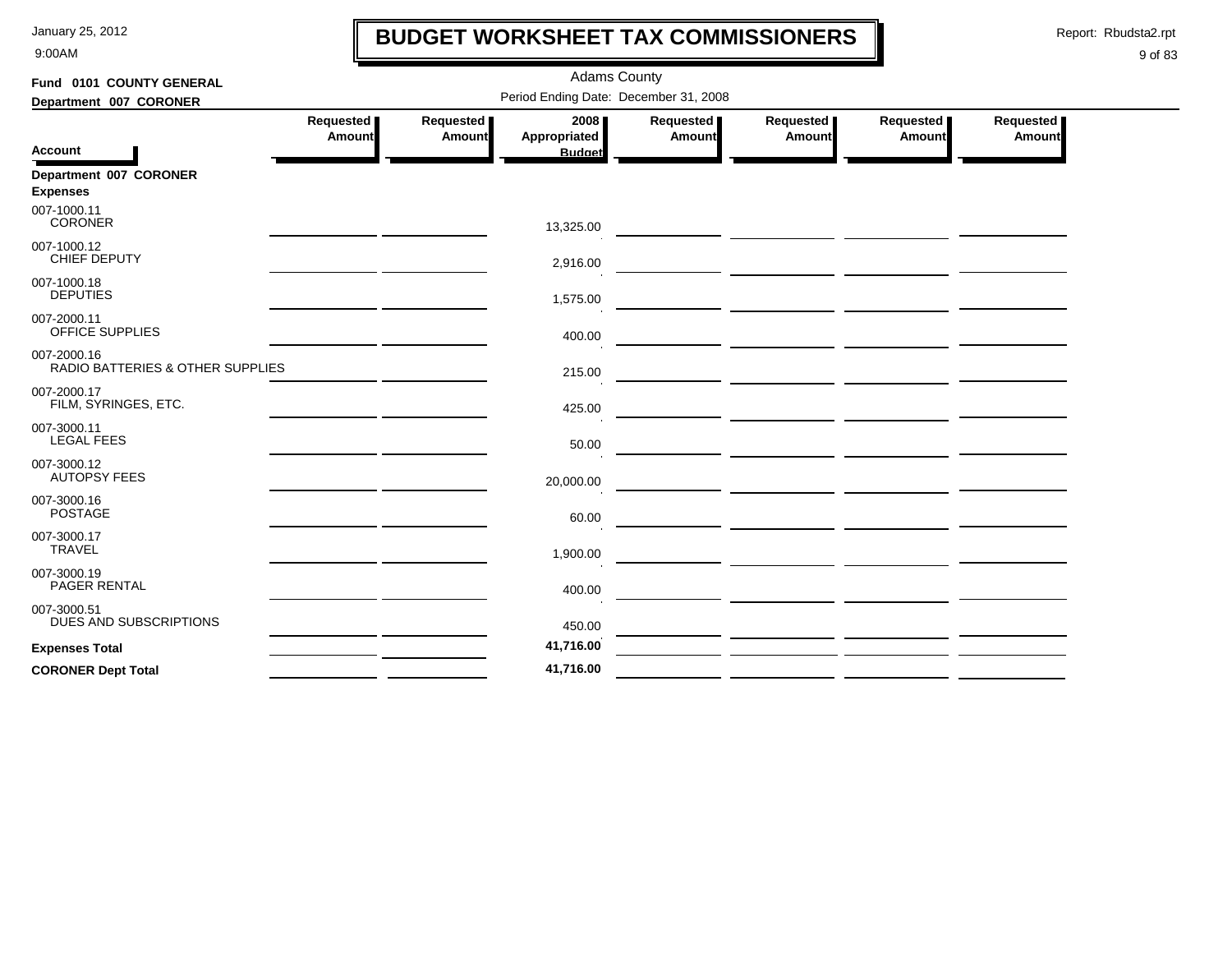9:00AM

## **BUDGET WORKSHEET TAX COMMISSIONERS**

Report: Rbudsta2.rpt

 $\mathbf I$ 

| Fund 0101 COUNTY GENERAL              |                                       |                     | <b>Adams County</b>  |                     |                     |                     |                            |  |
|---------------------------------------|---------------------------------------|---------------------|----------------------|---------------------|---------------------|---------------------|----------------------------|--|
| Department 008 ASSESSOR               | Period Ending Date: December 31, 2008 |                     |                      |                     |                     |                     |                            |  |
|                                       | Requested  <br><b>Amount</b>          | Requested<br>Amount | 2008<br>Appropriated | Requested<br>Amount | Requested<br>Amount | Requested<br>Amount | Requested<br><b>Amount</b> |  |
| <b>Account</b>                        |                                       |                     | <b>Budget</b>        |                     |                     |                     |                            |  |
| Department 008 ASSESSOR               |                                       |                     |                      |                     |                     |                     |                            |  |
| <b>Expenses</b>                       |                                       |                     |                      |                     |                     |                     |                            |  |
| 008-1000.11<br><b>ASSESSOR</b>        |                                       |                     | 42,120.00            |                     |                     |                     |                            |  |
| 008-1000.12<br><b>DEPUTIES</b>        |                                       |                     | 74,659.00            |                     |                     |                     |                            |  |
| 008-1000.15<br><b>OVERTIME</b>        |                                       |                     | 500.00               |                     |                     |                     |                            |  |
| 008-1000.28<br>PER DIEM               |                                       |                     | 300.00               |                     |                     |                     |                            |  |
| 008-2000.11<br>OFFICE SUPPLIES        |                                       |                     | 4,000.00             |                     |                     |                     |                            |  |
| 008-3000.17<br><b>TRAVEL</b>          |                                       |                     | 500.00               |                     |                     |                     |                            |  |
| 008-3000.51<br>DUES AND SUBSCRIPTIONS |                                       |                     | 750.00               |                     |                     |                     |                            |  |
| 008-4000.26<br><b>EQUIPMENT</b>       |                                       |                     | 200.00               |                     |                     |                     |                            |  |
| <b>Expenses Total</b>                 |                                       |                     | 123,029.00           |                     |                     |                     |                            |  |
| <b>ASSESSOR Dept Total</b>            |                                       |                     | 123,029.00           |                     |                     |                     |                            |  |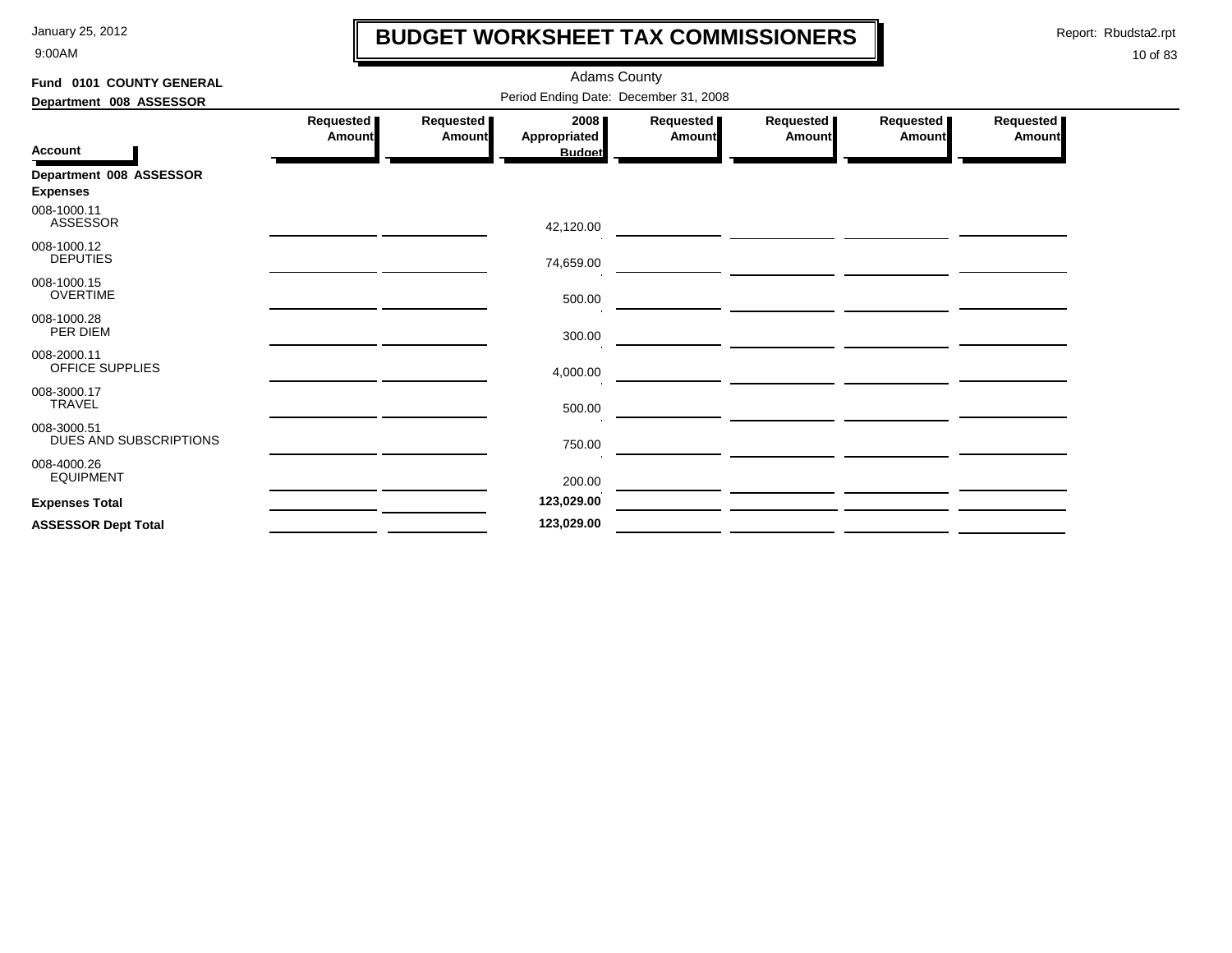9:00AM

## **BUDGET WORKSHEET TAX COMMISSIONERS**

Report: Rbudsta2.rpt

 $\mathbf I$ 

| Fund 0101 COUNTY GENERAL                               |                            |                            | <b>Adams County</b>                   |                     |                                                                                                                       |                     |                     |
|--------------------------------------------------------|----------------------------|----------------------------|---------------------------------------|---------------------|-----------------------------------------------------------------------------------------------------------------------|---------------------|---------------------|
| Department 009 PROSECUTING ATTORNEY                    |                            |                            | Period Ending Date: December 31, 2008 |                     |                                                                                                                       |                     |                     |
| <b>Account</b>                                         | Requested<br><b>Amount</b> | Requested<br><b>Amount</b> | 2008<br>Appropriated<br><b>Budget</b> | Requested<br>Amount | Requested<br><b>Amount</b>                                                                                            | Requested<br>Amount | Requested<br>Amount |
| Department 009 PROSECUTING ATTORNEY<br><b>Expenses</b> |                            |                            |                                       |                     |                                                                                                                       |                     |                     |
| 009-1000.13<br>ADMINISTRATOR/SECRETARY                 |                            |                            | 33,004.00                             |                     |                                                                                                                       |                     |                     |
| 009-1000.14<br><b>SECRETARY</b>                        |                            |                            | 27,383.00                             |                     |                                                                                                                       |                     |                     |
| 009-1000.16<br>SECRETARY/RECEPTIONIST                  |                            |                            | 25,975.00                             |                     |                                                                                                                       |                     |                     |
| 009-1000.17<br><b>DEPUTY PROSECUTOR</b>                |                            |                            | 23,418.00                             |                     |                                                                                                                       |                     |                     |
| 009-1000.18<br>Victim Advocate                         |                            |                            | 20,363.00                             |                     |                                                                                                                       |                     |                     |
| 009-1000.21<br>Prosecutor's Investigator               |                            |                            | 31,676.00                             |                     | <u> 1999 - Johann Harry Harry Harry Harry Harry Harry Harry Harry Harry Harry Harry Harry Harry Harry Harry Harry</u> |                     |                     |
| 009-1000.22<br>PART-TIME SECRETARY                     |                            |                            | 14,343.00                             |                     |                                                                                                                       |                     |                     |
| 009-2000.11<br><b>SUPPLIES</b>                         |                            |                            | 4,000.00                              |                     |                                                                                                                       |                     |                     |
| 009-2000.12<br>Victim Advocate Supplies                |                            |                            | 528.00                                |                     |                                                                                                                       |                     |                     |
| 009-2000.13<br><b>BOOKS</b>                            |                            |                            | 1,056.00                              |                     |                                                                                                                       |                     |                     |
| 009-3000.17<br><b>TRAVEL</b>                           |                            |                            | 792.00                                |                     |                                                                                                                       |                     |                     |
| 009-3000.19<br>VICTIM ADVOCATE TRAVEL                  |                            |                            | 1,035.00                              |                     |                                                                                                                       |                     |                     |
| 009-3000.37<br><b>EQUIPMENT REPAIRS</b>                |                            |                            | 106.00                                |                     | <u> Alexandria (Alexandria Alexandria)</u>                                                                            |                     |                     |
| 009-3000.41<br><b>EQUIPMENT RENTAL</b>                 |                            |                            | 528.00                                |                     | — <u>— — — — — — — — — — — —</u>                                                                                      |                     |                     |
| 009-3000.51<br><b>ASSOCIATION DUES</b>                 |                            |                            | 633.00                                |                     |                                                                                                                       |                     |                     |
| 009-3000.52<br>CRIMINAL INVESTIGATION                  |                            |                            | 1,056.00                              |                     |                                                                                                                       |                     |                     |
| 009-3000.53<br><b>WITNESS FEES</b>                     |                            |                            | 2,112.00                              |                     |                                                                                                                       |                     |                     |
| 009-4000.26<br><b>EQUIPMENT PURCHASE</b>               |                            |                            | 633.00                                |                     |                                                                                                                       |                     |                     |
| <b>Expenses Total</b>                                  |                            |                            | 188,641.00                            |                     |                                                                                                                       |                     |                     |
| PROSECUTING ATTORNEY Dept Total                        |                            |                            | 188,641.00                            |                     |                                                                                                                       |                     |                     |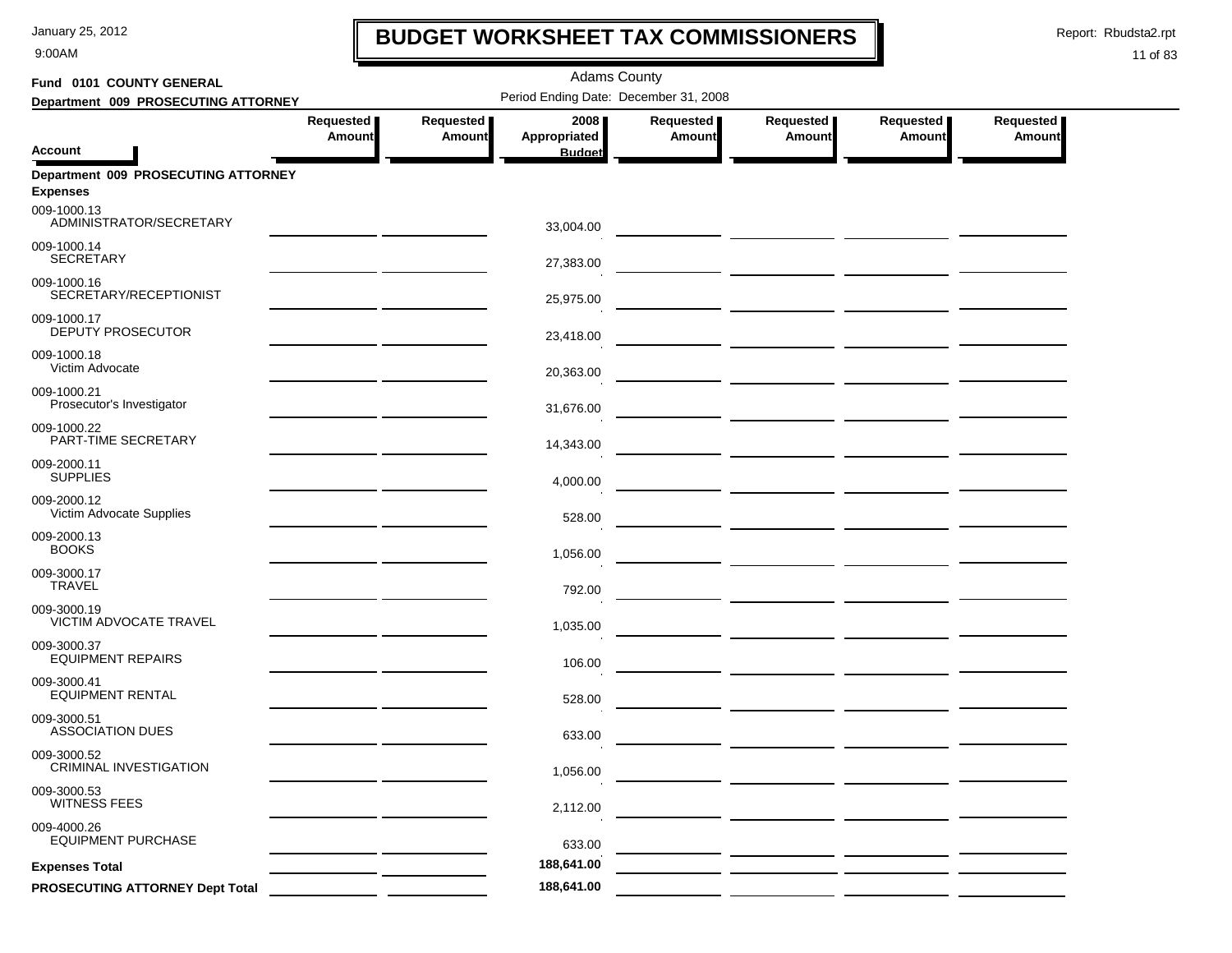9:00AM

## **BUDGET WORKSHEET TAX COMMISSIONERS**

Report: Rbudsta2.rpt

 $\mathbf \mathbf I$ 

| Fund 0101 COUNTY GENERAL                                 |                            |                                       | <b>Adams County</b>  |                            |                            |                            |                     |
|----------------------------------------------------------|----------------------------|---------------------------------------|----------------------|----------------------------|----------------------------|----------------------------|---------------------|
| Department 010 REGISTRATION OF VOTERS                    |                            | Period Ending Date: December 31, 2008 |                      |                            |                            |                            |                     |
|                                                          | Requested<br><b>Amount</b> | Requested<br>Amount                   | 2008<br>Appropriated | Requested<br><b>Amount</b> | Requested<br><b>Amount</b> | Requested<br><b>Amount</b> | Requested<br>Amount |
| <b>Account</b>                                           |                            |                                       | <b>Budget</b>        |                            |                            |                            |                     |
| Department 010 REGISTRATION OF VOTERS<br><b>Expenses</b> |                            |                                       |                      |                            |                            |                            |                     |
| 010-1000.22<br><b>VOTER REGISTRATION PER DIEM</b>        |                            |                                       | 1,800.00             |                            |                            |                            |                     |
| 010-2000.11<br><b>SUPPLIES</b>                           |                            |                                       | 1,000.00             |                            |                            |                            |                     |
| 010-3000.22<br>PRINTING/FORMS                            |                            |                                       | 1,500.00             |                            |                            |                            |                     |
| <b>Expenses Total</b>                                    |                            |                                       | 4,300.00             |                            |                            |                            |                     |
| <b>REGISTRATION OF VOTERS Dept Total</b>                 |                            |                                       | 4,300.00             |                            |                            |                            |                     |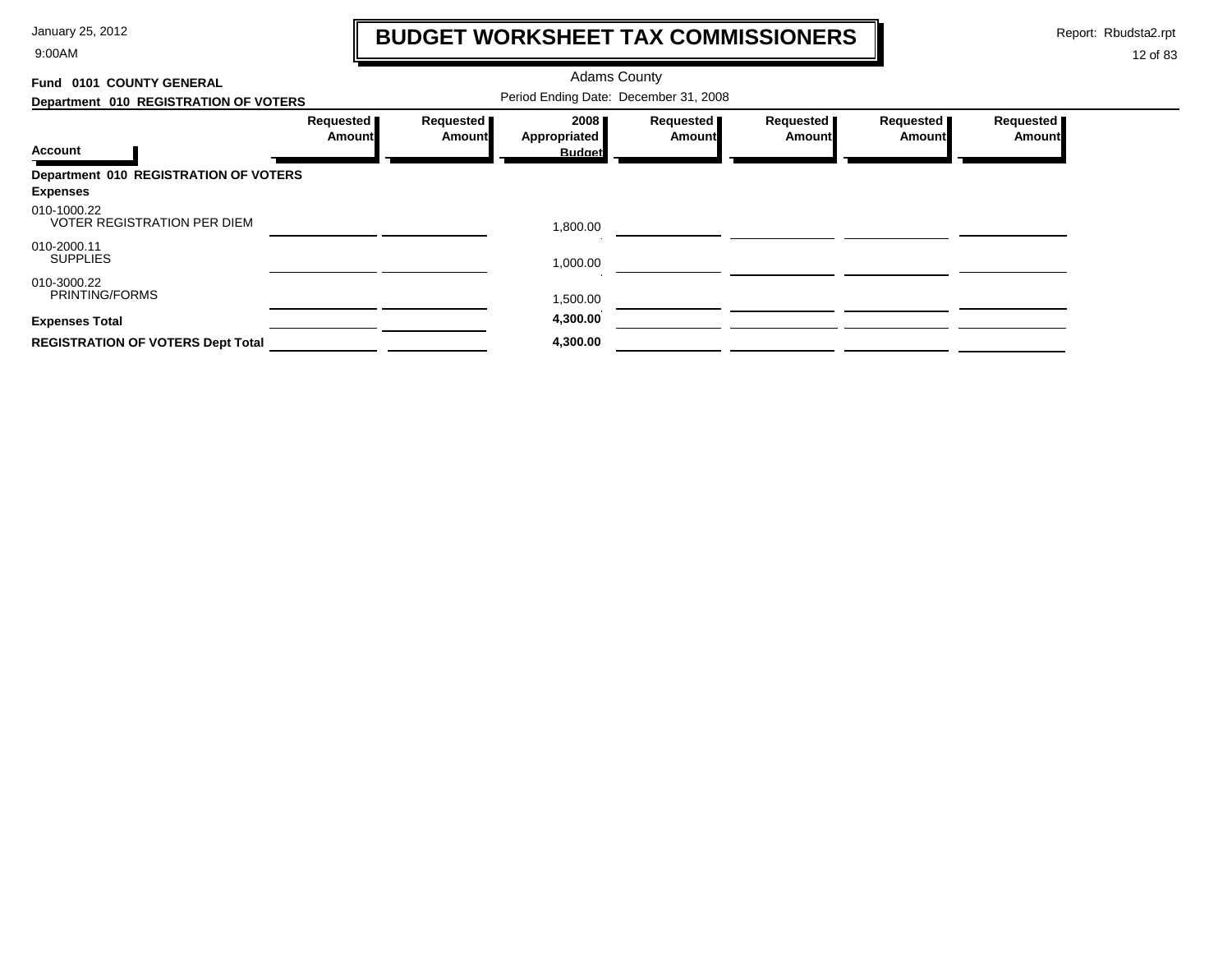9:00AM

## **BUDGET WORKSHEET TAX COMMISSIONERS**

Report: Rbudsta2.rpt

 $\mathbf l$ 

| Fund 0101 COUNTY GENERAL                                        |                                                                                                                     |                     | <b>Adams County</b>                   |                     |                     |                     |                     |
|-----------------------------------------------------------------|---------------------------------------------------------------------------------------------------------------------|---------------------|---------------------------------------|---------------------|---------------------|---------------------|---------------------|
| Department 011 CO-OPERATIVE EXTENSION OFFICE                    |                                                                                                                     |                     | Period Ending Date: December 31, 2008 |                     |                     |                     |                     |
| <b>Account</b>                                                  | Requested  <br>Amount                                                                                               | Requested<br>Amount | 2008<br>Appropriated<br><b>Budget</b> | Requested<br>Amount | Requested<br>Amount | Requested<br>Amount | Requested<br>Amount |
| Department 011 CO-OPERATIVE EXTENSION OFFICE<br><b>Expenses</b> |                                                                                                                     |                     |                                       |                     |                     |                     |                     |
| 011-1000.12<br>OFFICE MANAGER                                   |                                                                                                                     |                     | 27,315.00                             |                     |                     |                     |                     |
| 011-1000.13<br>PROGRAM ASSISTANT                                | <u> 1980 - John Harry Harry Harry Harry Harry Harry Harry Harry Harry Harry Harry Harry Harry Harry Harry Harry</u> |                     | 5,000.00                              |                     |                     |                     |                     |
| 011-1000.14<br>ADMINISTRATIVE/PROGRAM ASSISTAN                  |                                                                                                                     |                     | 22,000.00                             |                     |                     |                     |                     |
| 011-1000.15<br><b>OVERTIME AT 4-H FAIR</b>                      |                                                                                                                     |                     | 2,000.00                              |                     |                     |                     |                     |
| 011-1000.17<br>Administrative Assistant                         |                                                                                                                     |                     | 24,695.00                             |                     |                     |                     |                     |
| 011-2000.11<br><b>OFFICE SUPPLIES</b>                           |                                                                                                                     |                     | 7,345.00                              |                     |                     |                     |                     |
| 011-2000.16<br>EDUCATIONAL LESSON SUPPLIES                      |                                                                                                                     |                     | 1,200.00                              |                     |                     |                     |                     |
| 011-3000.01<br>CONTRACTURAL SERVICES PURDUE                     |                                                                                                                     |                     | 96,912.00                             |                     |                     |                     |                     |
| 011-3000.02<br><b>Computer Lease with Purdue</b>                |                                                                                                                     |                     | 5,775.00                              |                     |                     |                     |                     |
| 011-3000.16<br><b>POSTAGE</b>                                   |                                                                                                                     |                     | 6,700.00                              |                     |                     |                     |                     |
| 011-3000.17<br><b>TRAVEL</b>                                    |                                                                                                                     |                     | 8,665.00                              |                     |                     |                     |                     |
| 011-3000.19<br><b>EDUCATOR TRAINING</b>                         |                                                                                                                     |                     | 1,200.00                              |                     |                     |                     |                     |
| 011-3000.22<br><b>PRINTING</b>                                  |                                                                                                                     |                     | 1,200.00                              |                     |                     |                     |                     |
| <b>Expenses Total</b>                                           |                                                                                                                     |                     | 210,007.00                            |                     |                     |                     |                     |
| <b>CO-OPERATIVE EXTENSION OFFICE Dept</b><br><b>Total</b>       |                                                                                                                     |                     | 210,007.00                            |                     |                     |                     |                     |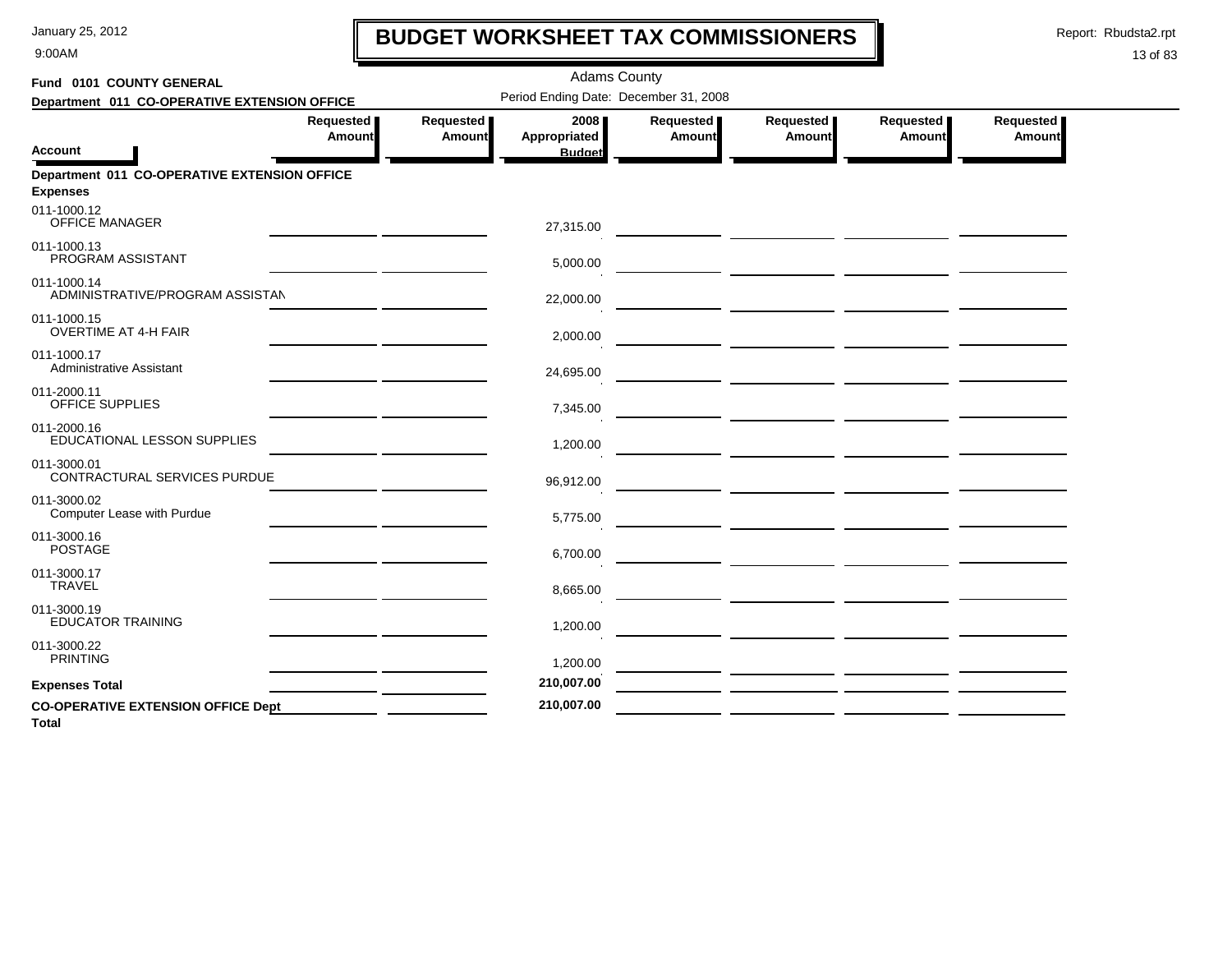9:00AM

## **BUDGET WORKSHEET TAX COMMISSIONERS**

Report: Rbudsta2.rpt

 $\mathbf l$ 

| Fund 0101 COUNTY GENERAL                  |                            |                            | <b>Adams County</b>                   |                            |                            |                     |                            |
|-------------------------------------------|----------------------------|----------------------------|---------------------------------------|----------------------------|----------------------------|---------------------|----------------------------|
| Department 012 VETERAN SERVICE OFFICER    |                            |                            | Period Ending Date: December 31, 2008 |                            |                            |                     |                            |
| <b>Account</b>                            | Requested<br><b>Amount</b> | Requested<br><b>Amount</b> | 2008<br>Appropriated<br><b>Budget</b> | Requested<br><b>Amount</b> | Requested<br><b>Amount</b> | Requested<br>Amount | Requested<br><b>Amount</b> |
| Department 012 VETERAN SERVICE OFFICER    |                            |                            |                                       |                            |                            |                     |                            |
| <b>Expenses</b>                           |                            |                            |                                       |                            |                            |                     |                            |
| 012-1000.11<br>SERVICE OFFICER            |                            |                            | 5,825.00                              |                            |                            |                     |                            |
| 012-2000.11<br>OFFICE SUPPLIES            |                            |                            | 152.00                                |                            |                            |                     |                            |
| 012-3000.16<br><b>POSTAGE</b>             |                            |                            | 100.00                                |                            |                            |                     |                            |
| 012-3000.17<br><b>TRAVEL</b>              |                            |                            | 1,100.00                              |                            |                            |                     |                            |
| 012-3000.18<br><b>TELEPHONE</b>           |                            |                            | 50.00                                 |                            |                            |                     |                            |
| 012-3000.51<br>DUES AND SUBSCRIPTIONS     |                            |                            | 65.00                                 |                            |                            |                     |                            |
| <b>Expenses Total</b>                     |                            |                            | 7,292.00                              |                            |                            |                     |                            |
| <b>VETERAN SERVICE OFFICER Dept Total</b> |                            |                            | 7,292.00                              |                            |                            |                     |                            |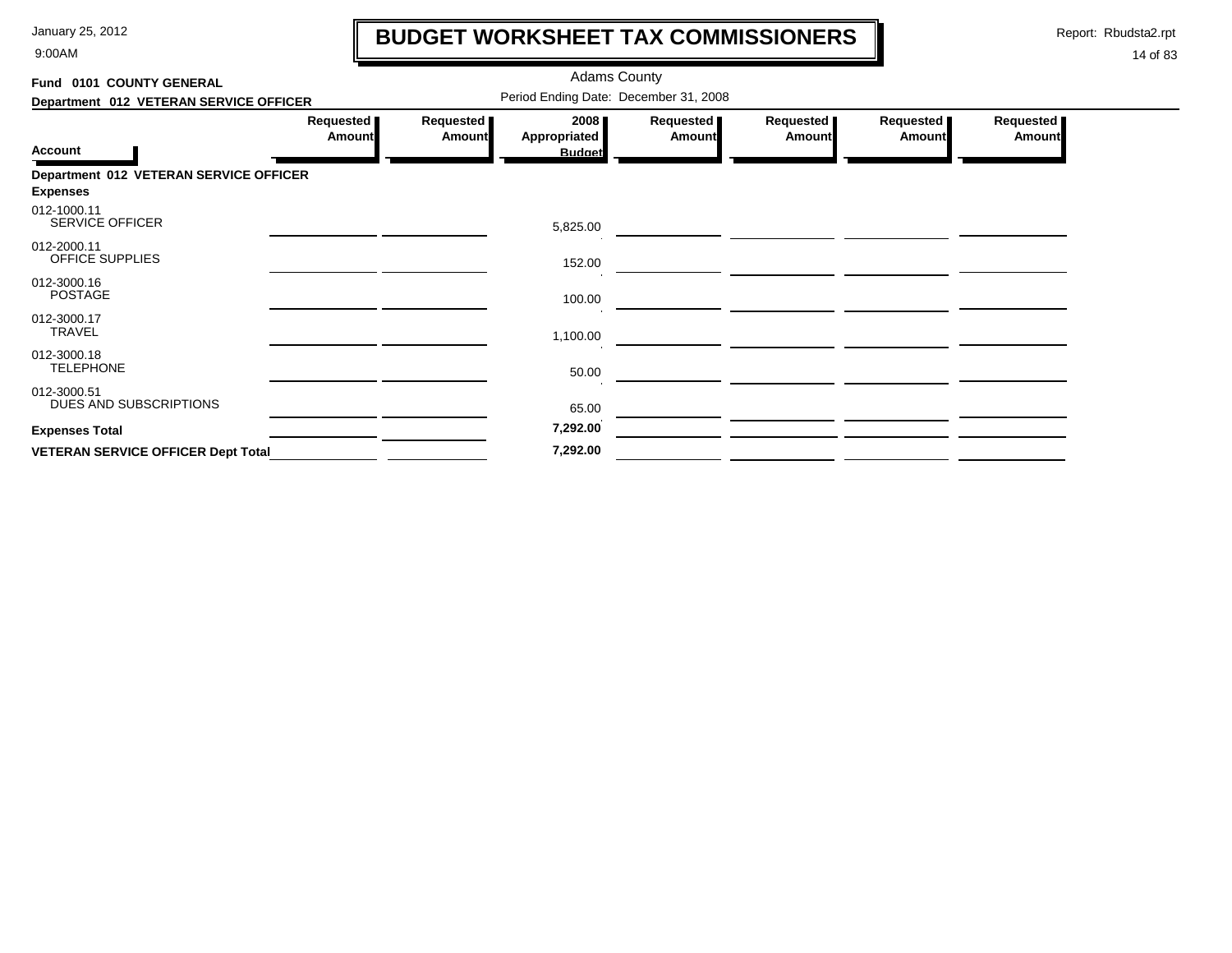9:00AM

## **BUDGET WORKSHEET TAX COMMISSIONERS**

Report: Rbudsta2.rpt

 $\mathbf l$ 

| Fund 0101 COUNTY GENERAL              |                     |                     |                                       | <b>Adams County</b>                   |                     |                       |                     |
|---------------------------------------|---------------------|---------------------|---------------------------------------|---------------------------------------|---------------------|-----------------------|---------------------|
| Department 013 WASHINGTON TOWNSHIP    |                     |                     |                                       | Period Ending Date: December 31, 2008 |                     |                       |                     |
| Account                               | Requested<br>Amount | Requested<br>Amount | 2008<br>Appropriated<br><b>Budget</b> | <b>Requested</b><br>Amount            | Requested<br>Amount | Requested  <br>Amount | Requested<br>Amount |
| Department 013 WASHINGTON TOWNSHIP    |                     |                     |                                       |                                       |                     |                       |                     |
| Expenses                              |                     |                     |                                       |                                       |                     |                       |                     |
| 013-1000.11<br>ASSESSOR               |                     |                     | 18,686.00                             |                                       |                     |                       |                     |
| 013-1000.12<br>CLERICAL #1            |                     |                     | 22,507.00                             |                                       |                     |                       |                     |
| 013-2000.11<br><b>SUPPLIES</b>        |                     |                     | 578.00                                |                                       |                     |                       |                     |
| 013-3000.16<br><b>POSTAGE</b>         |                     |                     | 635.00                                |                                       |                     |                       |                     |
| 013-3000.17<br><b>TRAVEL</b>          |                     |                     | 294.00                                |                                       |                     |                       |                     |
| 013-3000.37<br><b>MACHINE REPAIR</b>  |                     |                     | 185.00                                |                                       |                     |                       |                     |
| 013-3000.51<br>DUES AND SUBSCRIPTIONS |                     |                     | 300.00                                |                                       |                     |                       |                     |
| 013-4000.26<br>OFFICE EQUIPMENT       |                     |                     | 400.00                                |                                       |                     |                       |                     |
| <b>Expenses Total</b>                 |                     |                     | 43,585.00                             |                                       |                     |                       |                     |
| <b>WASHINGTON TOWNSHIP Dept Total</b> |                     |                     | 43,585.00                             |                                       |                     |                       |                     |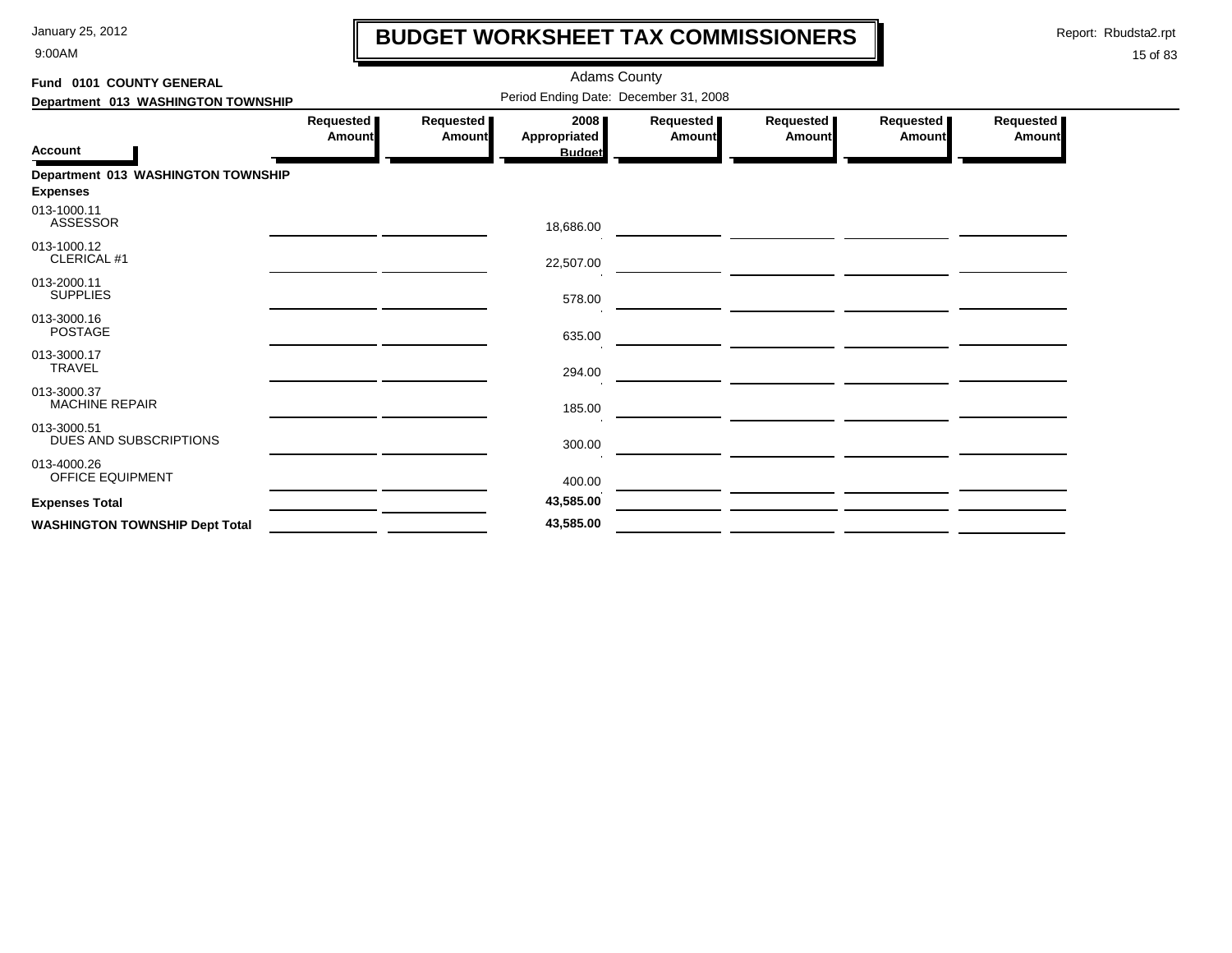9:00AM

## **BUDGET WORKSHEET TAX COMMISSIONERS**

Report: Rbudsta2.rpt

 $\mathbf l$ 

| Fund 0101 COUNTY GENERAL              |                                       |                            |                                       |                            |                            |                            |                            |  |  |  |  |
|---------------------------------------|---------------------------------------|----------------------------|---------------------------------------|----------------------------|----------------------------|----------------------------|----------------------------|--|--|--|--|
| Department 014 BLUE CREEK TOWNSHIP    | Period Ending Date: December 31, 2008 |                            |                                       |                            |                            |                            |                            |  |  |  |  |
| <b>Account</b>                        | Requested<br><b>Amount</b>            | Requested<br><b>Amount</b> | 2008<br>Appropriated<br><b>Budget</b> | Requested<br><b>Amount</b> | Requested<br><b>Amount</b> | Requested<br><b>Amount</b> | Requested<br><b>Amount</b> |  |  |  |  |
| Department 014 BLUE CREEK TOWNSHIP    |                                       |                            |                                       |                            |                            |                            |                            |  |  |  |  |
| <b>Expenses</b>                       |                                       |                            |                                       |                            |                            |                            |                            |  |  |  |  |
| 014-1000.11<br><b>ASSESSOR</b>        |                                       |                            | 2,161.00                              |                            |                            |                            |                            |  |  |  |  |
| 014-1000.12<br><b>DEPUTY</b>          |                                       |                            | 1,679.00                              |                            |                            |                            |                            |  |  |  |  |
| 014-2000.11<br>OFFICE SUPPLIES        |                                       |                            | 100.00                                |                            |                            |                            |                            |  |  |  |  |
| 014-3000.16<br><b>POSTAGE</b>         |                                       |                            | 75.00                                 |                            |                            |                            |                            |  |  |  |  |
| 014-3000.17<br><b>TRAVEL</b>          |                                       |                            | 150.00                                |                            |                            |                            |                            |  |  |  |  |
| 014-3000.61<br>OFFICE RENT            |                                       |                            | 637.00                                |                            |                            |                            |                            |  |  |  |  |
| <b>Expenses Total</b>                 |                                       |                            | 4,802.00                              |                            |                            |                            |                            |  |  |  |  |
| <b>BLUE CREEK TOWNSHIP Dept Total</b> |                                       |                            | 4,802.00                              |                            |                            |                            |                            |  |  |  |  |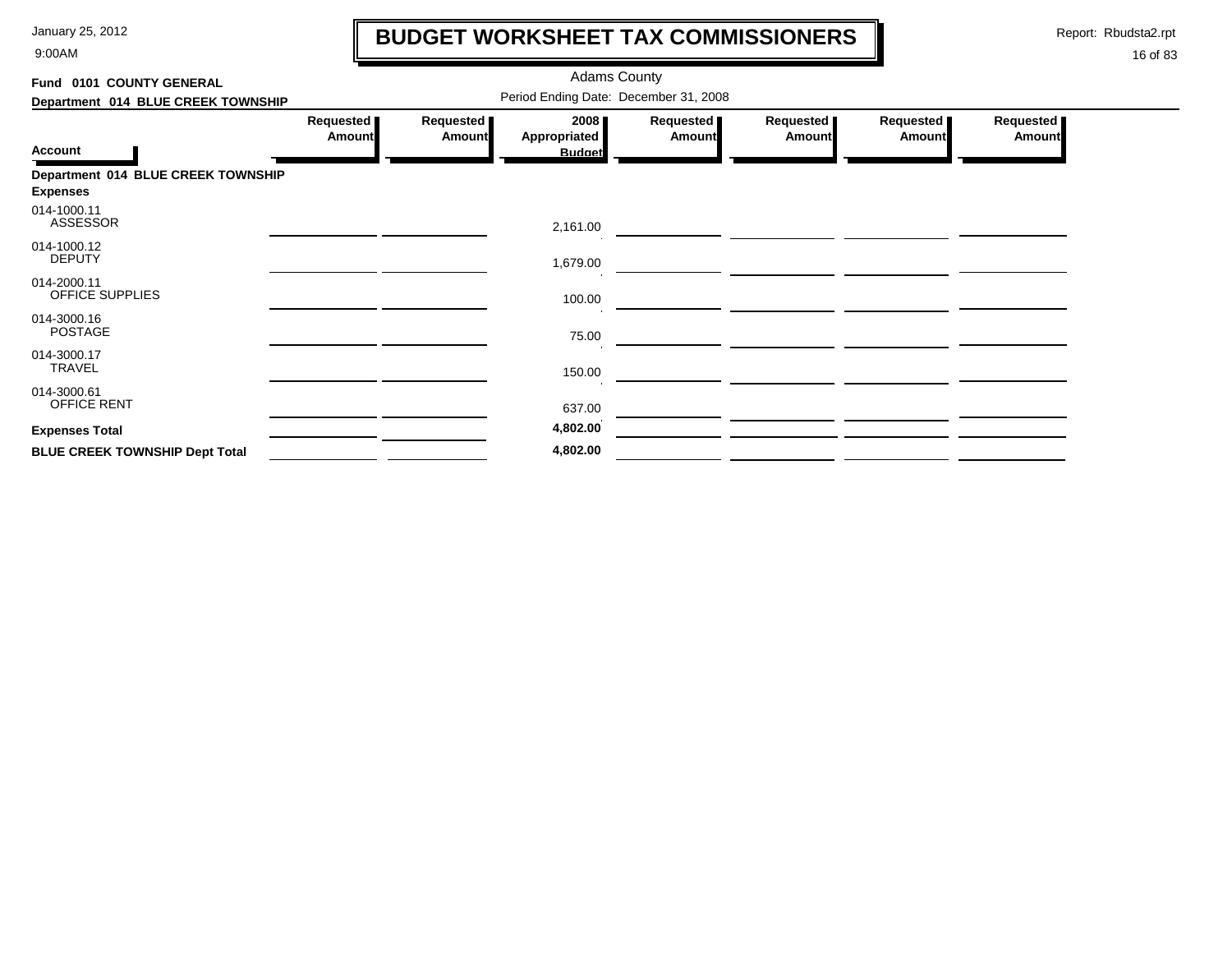9:00AM

## **BUDGET WORKSHEET TAX COMMISSIONERS**

Report: Rbudsta2.rpt

 $\mathbf l$ 

| Fund 0101 COUNTY GENERAL                          |                                       |                            |                                              |                            |                     |                            |                            |  |  |
|---------------------------------------------------|---------------------------------------|----------------------------|----------------------------------------------|----------------------------|---------------------|----------------------------|----------------------------|--|--|
| Department 015 FRENCH TOWNSHIP                    | Period Ending Date: December 31, 2008 |                            |                                              |                            |                     |                            |                            |  |  |
| Account                                           | Requested<br>Amount                   | Requested<br><b>Amount</b> | 2008<br><b>Appropriated</b><br><b>Budget</b> | Requested<br><b>Amount</b> | Requested<br>Amount | Requested<br><b>Amount</b> | Requested<br><b>Amount</b> |  |  |
| Department 015 FRENCH TOWNSHIP<br><b>Expenses</b> |                                       |                            |                                              |                            |                     |                            |                            |  |  |
| 015-1000.11<br><b>ASSESSOR</b>                    |                                       |                            | 3,819.00                                     |                            |                     |                            |                            |  |  |
| 015-2000.11<br>OFFICE SUPPLIES                    |                                       |                            | 85.00                                        |                            |                     |                            |                            |  |  |
| 015-3000.16<br><b>POSTAGE</b>                     |                                       |                            | 125.00                                       |                            |                     |                            |                            |  |  |
| 015-3000.61<br><b>OFFICE RENT</b>                 |                                       |                            | 650.00                                       |                            |                     |                            |                            |  |  |
| <b>Expenses Total</b>                             |                                       |                            | 4,679.00                                     |                            |                     |                            |                            |  |  |
| <b>FRENCH TOWNSHIP Dept Total</b>                 |                                       |                            | 4,679.00                                     |                            |                     |                            |                            |  |  |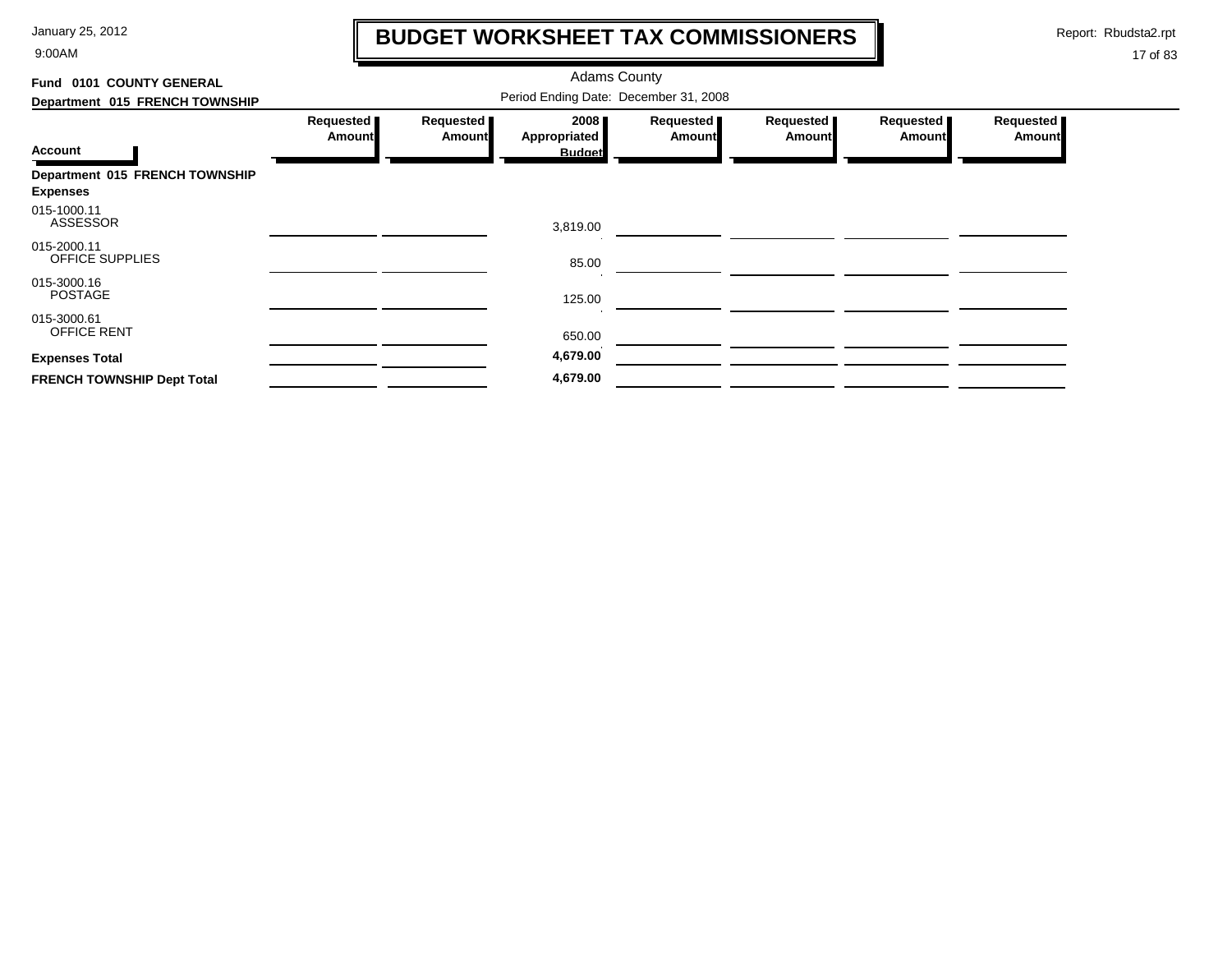9:00AM

## **BUDGET WORKSHEET TAX COMMISSIONERS**

Report: Rbudsta2.rpt

 $\mathbf l$ 

| Fund 0101 COUNTY GENERAL                            |                                       |                            | <b>Adams County</b>                   |                     |                     |                     |                            |  |  |  |
|-----------------------------------------------------|---------------------------------------|----------------------------|---------------------------------------|---------------------|---------------------|---------------------|----------------------------|--|--|--|
| Department 016 HARTFORD TOWNSHIP                    | Period Ending Date: December 31, 2008 |                            |                                       |                     |                     |                     |                            |  |  |  |
| <b>Account</b>                                      | Requested<br><b>Amount</b>            | Requested<br><b>Amount</b> | 2008<br>Appropriated<br><b>Budget</b> | Requested<br>Amount | Requested<br>Amount | Requested<br>Amount | Requested<br><b>Amount</b> |  |  |  |
| Department 016 HARTFORD TOWNSHIP<br><b>Expenses</b> |                                       |                            |                                       |                     |                     |                     |                            |  |  |  |
| 016-1000.11<br><b>ASSESSOR</b>                      |                                       |                            | 2,032.00                              |                     |                     |                     |                            |  |  |  |
| 016-1000.12<br><b>DEPUTY</b>                        |                                       |                            | 1,669.00                              |                     |                     |                     |                            |  |  |  |
| 016-2000.11<br>OFFICE SUPPLIES                      |                                       |                            | 108.00                                |                     |                     |                     |                            |  |  |  |
| 016-3000.16<br><b>POSTAGE</b>                       |                                       |                            | 63.00                                 |                     |                     |                     |                            |  |  |  |
| 016-3000.17<br>TRAVEL                               |                                       |                            | 63.00                                 |                     |                     |                     |                            |  |  |  |
| 016-3000.61<br>OFFICE RENT                          |                                       |                            | 660.00                                |                     |                     |                     |                            |  |  |  |
| <b>Expenses Total</b>                               |                                       |                            | 4,595.00                              |                     |                     |                     |                            |  |  |  |
| <b>HARTFORD TOWNSHIP Dept Total</b>                 |                                       |                            | 4,595.00                              |                     |                     |                     |                            |  |  |  |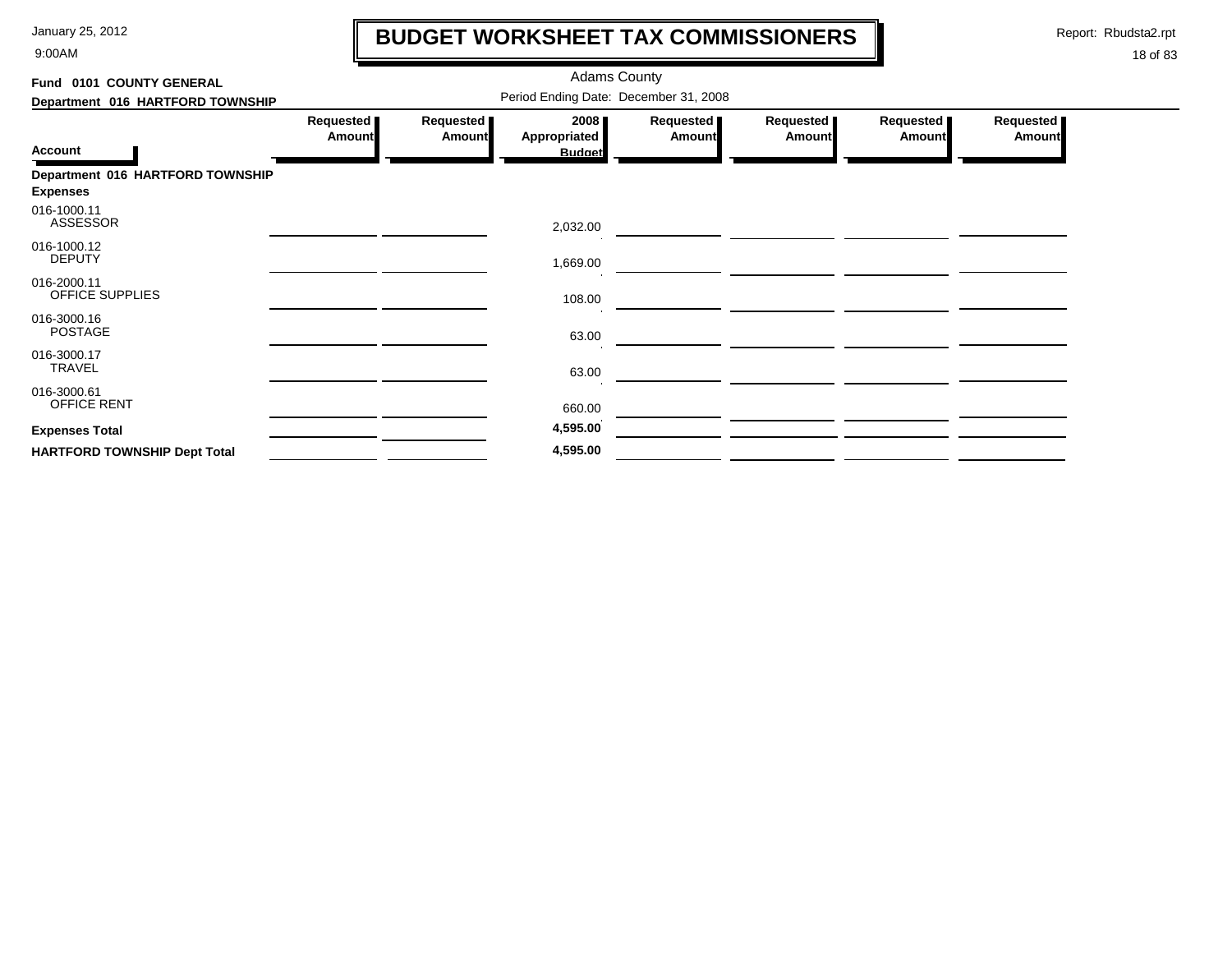9:00AM

## **BUDGET WORKSHEET TAX COMMISSIONERS**

Report: Rbudsta2.rpt

 $\mathbf l$ 

| Fund 0101 COUNTY GENERAL                             |                     |                     | <b>Adams County</b>                   |                            |                     |                     |                              |
|------------------------------------------------------|---------------------|---------------------|---------------------------------------|----------------------------|---------------------|---------------------|------------------------------|
| Department 017 JEFFERSON TOWNSHIP                    |                     |                     | Period Ending Date: December 31, 2008 |                            |                     |                     |                              |
| <b>Account</b>                                       | Requested<br>Amount | Requested<br>Amount | 2008<br>Appropriated<br><b>Budget</b> | Requested<br><b>Amount</b> | Requested<br>Amount | Requested<br>Amount | Requested  <br><b>Amount</b> |
| Department 017 JEFFERSON TOWNSHIP<br><b>Expenses</b> |                     |                     |                                       |                            |                     |                     |                              |
| 017-1000.11<br>ASSESSOR                              |                     |                     | 2,062.00                              |                            |                     |                     |                              |
| 017-1000.12<br><b>DEPUTY</b>                         |                     |                     | 1,700.00                              |                            |                     |                     |                              |
| 017-2000.11<br>OFFICE SUPPLIES                       |                     |                     | 160.00                                |                            |                     |                     |                              |
| 017-3000.16<br><b>POSTAGE</b>                        |                     |                     | 87.00                                 |                            |                     |                     |                              |
| 017-3000.17<br><b>TRAVEL</b>                         |                     |                     | 27.00                                 |                            |                     |                     |                              |
| 017-3000.61<br><b>OFFICE RENT</b>                    |                     |                     | 670.00                                |                            |                     |                     |                              |
| <b>Expenses Total</b>                                |                     |                     | 4,706.00                              |                            |                     |                     |                              |
| JEFFERSON TOWNSHIP Dept Total                        |                     |                     | 4,706.00                              |                            |                     |                     |                              |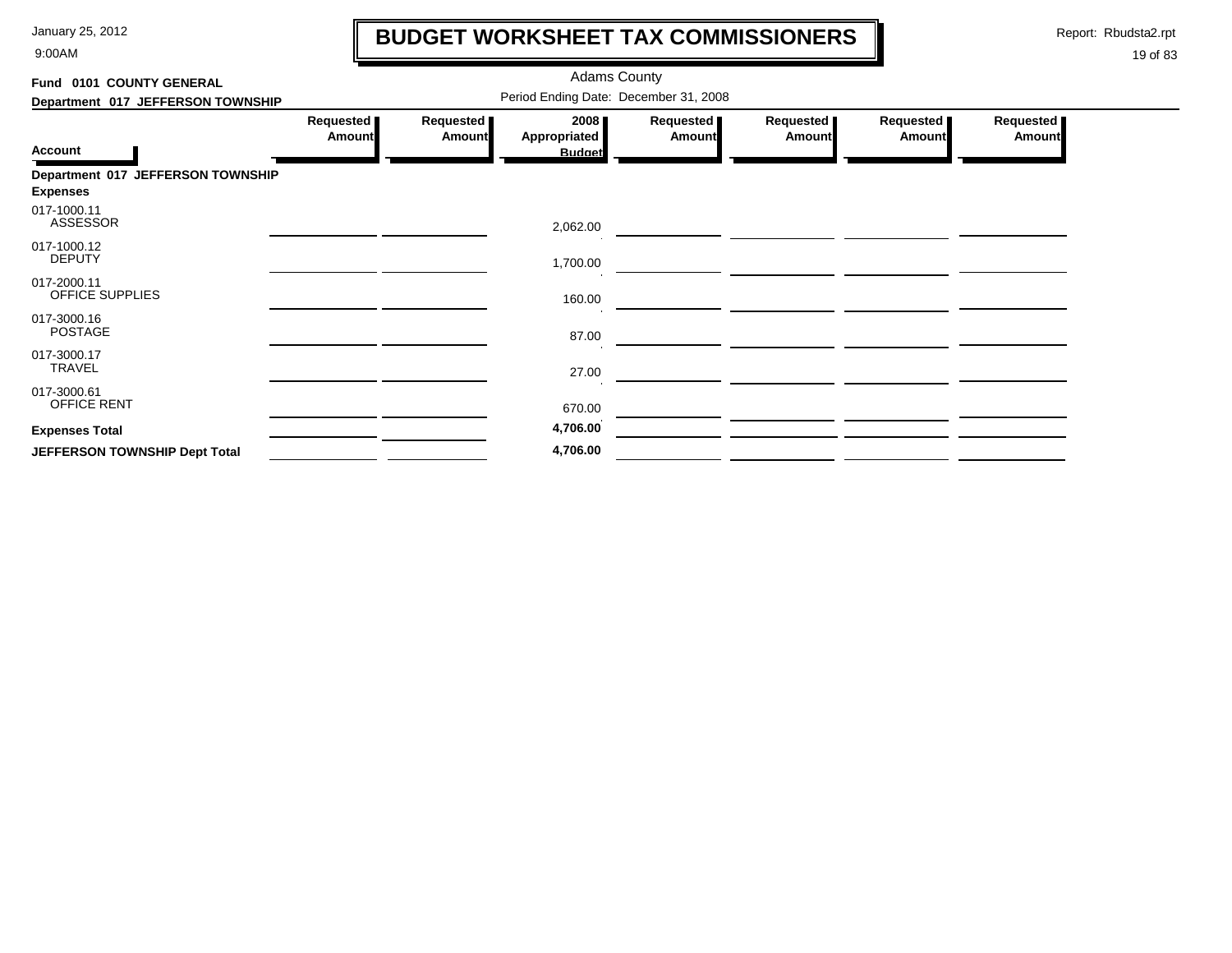9:00AM

## **BUDGET WORKSHEET TAX COMMISSIONERS**

Report: Rbudsta2.rpt

 $\mathbf l$ 

| Fund 0101 COUNTY GENERAL                            |                                       |                            | <b>Adams County</b>                   |                       |                     |                            |                     |  |  |  |  |
|-----------------------------------------------------|---------------------------------------|----------------------------|---------------------------------------|-----------------------|---------------------|----------------------------|---------------------|--|--|--|--|
| Department 018 KIRKLAND TOWNSHIP                    | Period Ending Date: December 31, 2008 |                            |                                       |                       |                     |                            |                     |  |  |  |  |
| <b>Account</b>                                      | Requested<br><b>Amount</b>            | Requested<br><b>Amount</b> | 2008<br>Appropriated<br><b>Budget</b> | Requested  <br>Amount | Requested<br>Amount | Requested<br><b>Amount</b> | Requested<br>Amount |  |  |  |  |
| Department 018 KIRKLAND TOWNSHIP<br><b>Expenses</b> |                                       |                            |                                       |                       |                     |                            |                     |  |  |  |  |
| 018-1000.11<br><b>ASSESSOR</b>                      |                                       |                            | 2,096.00                              |                       |                     |                            |                     |  |  |  |  |
| 018-1000.12<br><b>DEPUTY</b>                        |                                       |                            | 1,676.00                              |                       |                     |                            |                     |  |  |  |  |
| 018-2000.11<br>OFFICE SUPPLIES                      |                                       |                            | 53.00                                 |                       |                     |                            |                     |  |  |  |  |
| 018-3000.16<br><b>POSTAGE</b>                       |                                       |                            | 51.00                                 |                       |                     |                            |                     |  |  |  |  |
| 018-3000.17<br><b>TRAVEL</b>                        |                                       |                            | 115.00                                |                       |                     |                            |                     |  |  |  |  |
| 018-3000.61<br><b>OFFICE RENT</b>                   |                                       |                            | 657.00                                |                       |                     |                            |                     |  |  |  |  |
| <b>Expenses Total</b>                               |                                       |                            | 4,648.00                              |                       |                     |                            |                     |  |  |  |  |
| <b>KIRKLAND TOWNSHIP Dept Total</b>                 |                                       |                            | 4,648.00                              |                       |                     |                            |                     |  |  |  |  |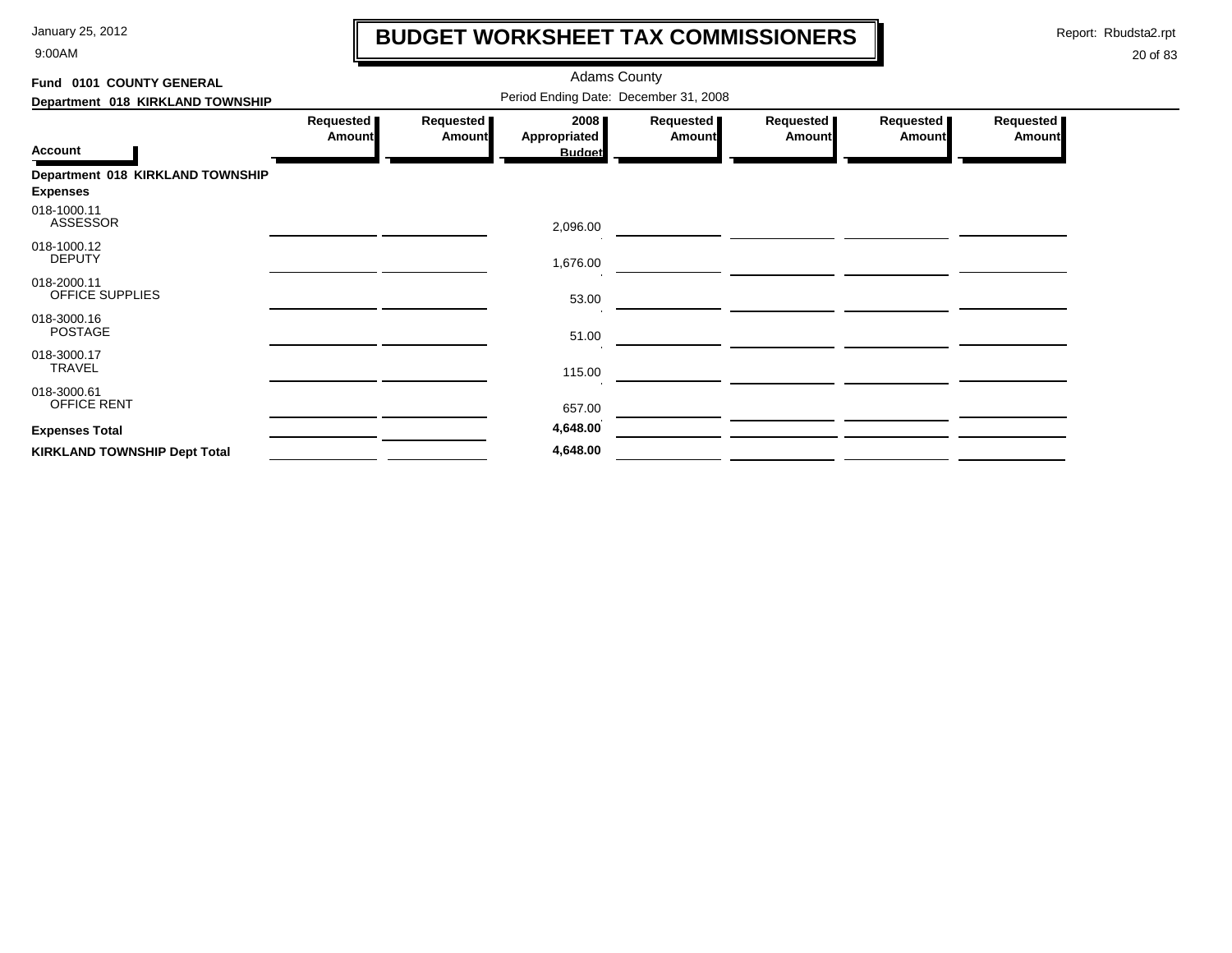9:00AM

## **BUDGET WORKSHEET TAX COMMISSIONERS**

Report: Rbudsta2.rpt

 $\mathbf \mathbf I$ 

| Fund 0101 COUNTY GENERAL                          |                                       |                            |                                              |                       |                     |                            |                              |  |  |  |  |
|---------------------------------------------------|---------------------------------------|----------------------------|----------------------------------------------|-----------------------|---------------------|----------------------------|------------------------------|--|--|--|--|
| Department 019 MONROE TOWNSHIP                    | Period Ending Date: December 31, 2008 |                            |                                              |                       |                     |                            |                              |  |  |  |  |
| <b>Account</b>                                    | Requested<br><b>Amount</b>            | Requested<br><b>Amount</b> | 2008<br><b>Appropriated</b><br><b>Budget</b> | Requested  <br>Amount | Requested<br>Amount | Requested<br><b>Amount</b> | Requested  <br><b>Amount</b> |  |  |  |  |
| Department 019 MONROE TOWNSHIP<br><b>Expenses</b> |                                       |                            |                                              |                       |                     |                            |                              |  |  |  |  |
| 019-1000.11<br>ASSESSOR                           |                                       |                            | 8,880.00                                     |                       |                     |                            |                              |  |  |  |  |
| 019-1000.12<br><b>DEPUTY</b>                      |                                       |                            | 1,640.00                                     |                       |                     |                            |                              |  |  |  |  |
| 019-2000.11<br><b>OFFICE SUPPLIES</b>             |                                       |                            | 660.00                                       |                       |                     |                            |                              |  |  |  |  |
| 019-3000.16<br><b>POSTAGE</b>                     |                                       |                            | 508.00                                       |                       |                     |                            |                              |  |  |  |  |
| 019-3000.17<br>TRAVEL                             |                                       |                            | 254.00                                       |                       |                     |                            |                              |  |  |  |  |
| 019-3000.18<br><b>TELEPHONE</b>                   |                                       |                            | 20.00                                        |                       |                     |                            |                              |  |  |  |  |
| 019-3000.61<br>OFFICE RENT                        |                                       |                            | 634.00                                       |                       |                     |                            |                              |  |  |  |  |
| <b>Expenses Total</b>                             |                                       |                            | 12,596.00                                    |                       |                     |                            |                              |  |  |  |  |
| <b>MONROE TOWNSHIP Dept Total</b>                 |                                       |                            | 12,596.00                                    |                       |                     |                            |                              |  |  |  |  |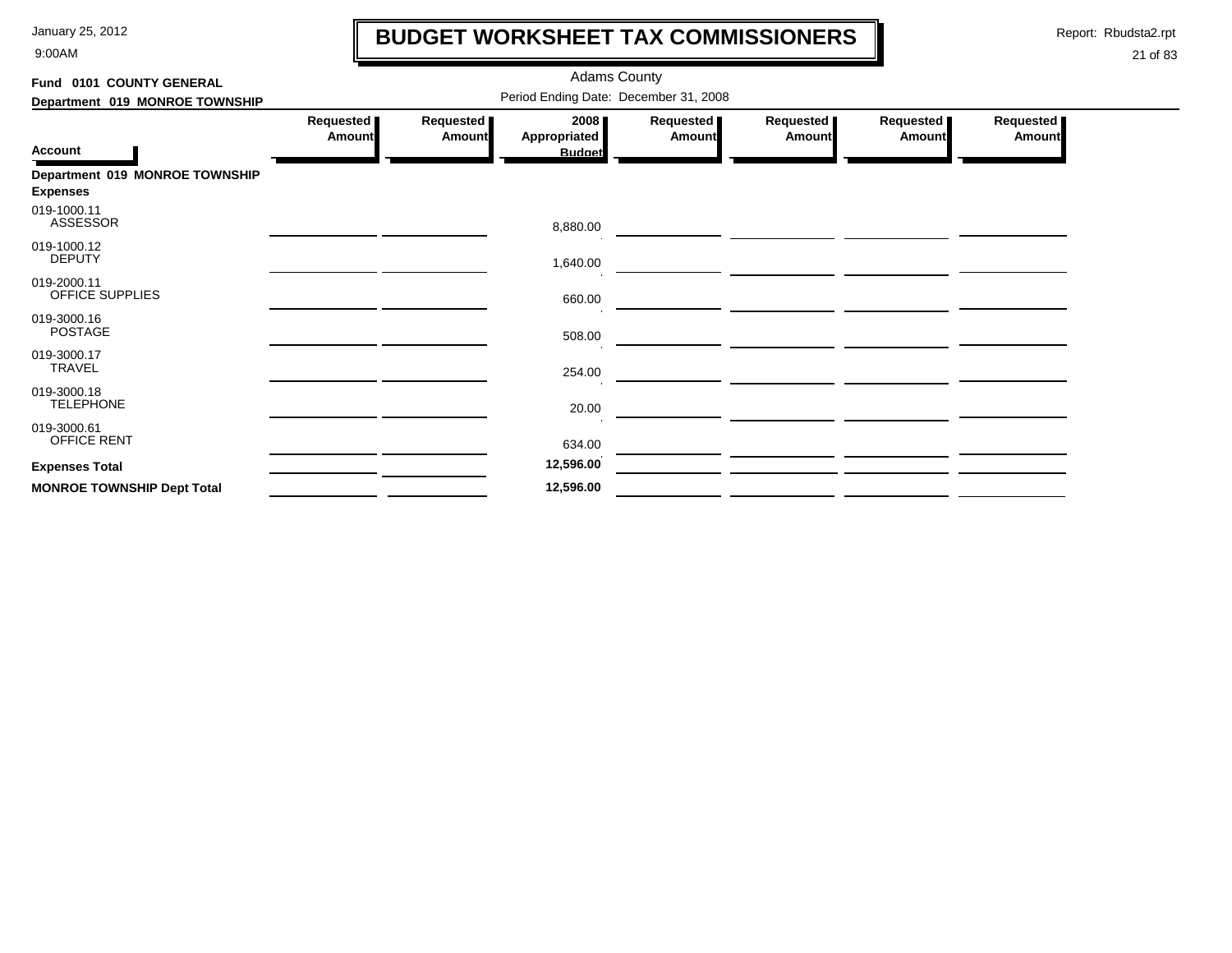9:00AM

## **BUDGET WORKSHEET TAX COMMISSIONERS**

Report: Rbudsta2.rpt

 $\mathbf l$ 

| Fund 0101 COUNTY GENERAL                          |                                       |                            |                                              |                            |                            |                            |                            |  |  |
|---------------------------------------------------|---------------------------------------|----------------------------|----------------------------------------------|----------------------------|----------------------------|----------------------------|----------------------------|--|--|
| Department 020 PREBLE TOWNSHIP                    | Period Ending Date: December 31, 2008 |                            |                                              |                            |                            |                            |                            |  |  |
| <b>Account</b>                                    | Requested<br>Amount                   | Requested<br><b>Amount</b> | 2008<br><b>Appropriated</b><br><b>Budget</b> | Requested<br><b>Amount</b> | Requested<br><b>Amount</b> | Requested<br><b>Amount</b> | Requested<br><b>Amount</b> |  |  |
| Department 020 PREBLE TOWNSHIP<br><b>Expenses</b> |                                       |                            |                                              |                            |                            |                            |                            |  |  |
| 020-1000.11<br><b>ASSESSOR</b>                    |                                       |                            | 2,158.00                                     |                            |                            |                            |                            |  |  |
| 020-1000.12<br><b>DEPUTY</b>                      |                                       |                            | 1,600.00                                     |                            |                            |                            |                            |  |  |
| 020-3000.16<br><b>POSTAGE</b>                     |                                       |                            | 132.00                                       |                            |                            |                            |                            |  |  |
| 020-3000.61<br>OFFICE RENT                        |                                       |                            | 600.00                                       |                            |                            |                            |                            |  |  |
| <b>Expenses Total</b>                             |                                       |                            | 4,490.00                                     |                            |                            |                            |                            |  |  |
| PREBLE TOWNSHIP Dept Total                        |                                       |                            | 4,490.00                                     |                            |                            |                            |                            |  |  |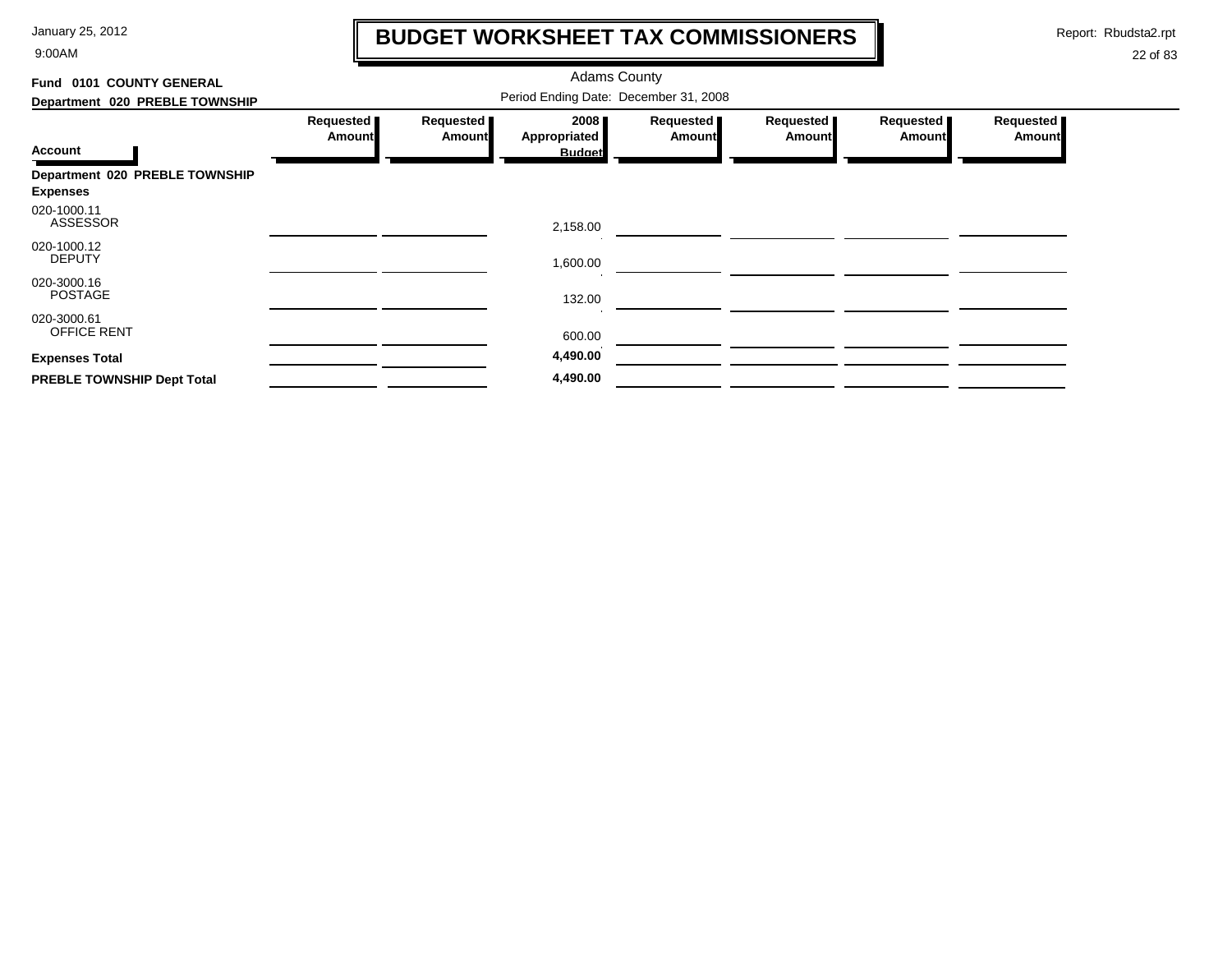9:00AM

## **BUDGET WORKSHEET TAX COMMISSIONERS**

Report: Rbudsta2.rpt

 $\mathbf \mathbf I$ 

| Fund 0101 COUNTY GENERAL                        | <b>Adams County</b>                   |                       |                                              |                            |                       |                       |                            |  |  |  |  |
|-------------------------------------------------|---------------------------------------|-----------------------|----------------------------------------------|----------------------------|-----------------------|-----------------------|----------------------------|--|--|--|--|
| Department 021 ROOT TOWNSHIP                    | Period Ending Date: December 31, 2008 |                       |                                              |                            |                       |                       |                            |  |  |  |  |
| <b>Account</b>                                  | Requested  <br>Amount                 | Requested  <br>Amount | 2008<br><b>Appropriated</b><br><b>Budget</b> | Requested<br><b>Amount</b> | Requested  <br>Amount | Requested  <br>Amount | Requested<br><b>Amount</b> |  |  |  |  |
| Department 021 ROOT TOWNSHIP<br><b>Expenses</b> |                                       |                       |                                              |                            |                       |                       |                            |  |  |  |  |
| 021-1000.11<br><b>ASSESSOR</b>                  |                                       |                       | 6,001.00                                     |                            |                       |                       |                            |  |  |  |  |
| 021-1000.12<br><b>DEPUTY</b>                    |                                       |                       | 5,372.00                                     |                            |                       |                       |                            |  |  |  |  |
| 021-2000.11<br><b>OFFICE SUPLIES</b>            |                                       |                       | 355.00                                       |                            |                       |                       |                            |  |  |  |  |
| 021-3000.16<br><b>POSTAGE</b>                   |                                       |                       | 482.00                                       |                            |                       |                       |                            |  |  |  |  |
| 021-3000.17<br><b>TRAVEL</b>                    |                                       |                       | 381.00                                       |                            |                       |                       |                            |  |  |  |  |
| 021-3000.26<br><b>BOND</b>                      |                                       |                       | 102.00                                       |                            |                       |                       |                            |  |  |  |  |
| 021-3000.51<br><b>ASSOCIATION DUES</b>          |                                       |                       | 60.00                                        |                            |                       |                       |                            |  |  |  |  |
| 021-3000.61<br>OFFICE RENT                      |                                       |                       | 634.00                                       |                            |                       |                       |                            |  |  |  |  |
| <b>Expenses Total</b>                           |                                       |                       | 13,387.00                                    |                            |                       |                       |                            |  |  |  |  |
| <b>ROOT TOWNSHIP Dept Total</b>                 |                                       |                       | 13,387.00                                    |                            |                       |                       |                            |  |  |  |  |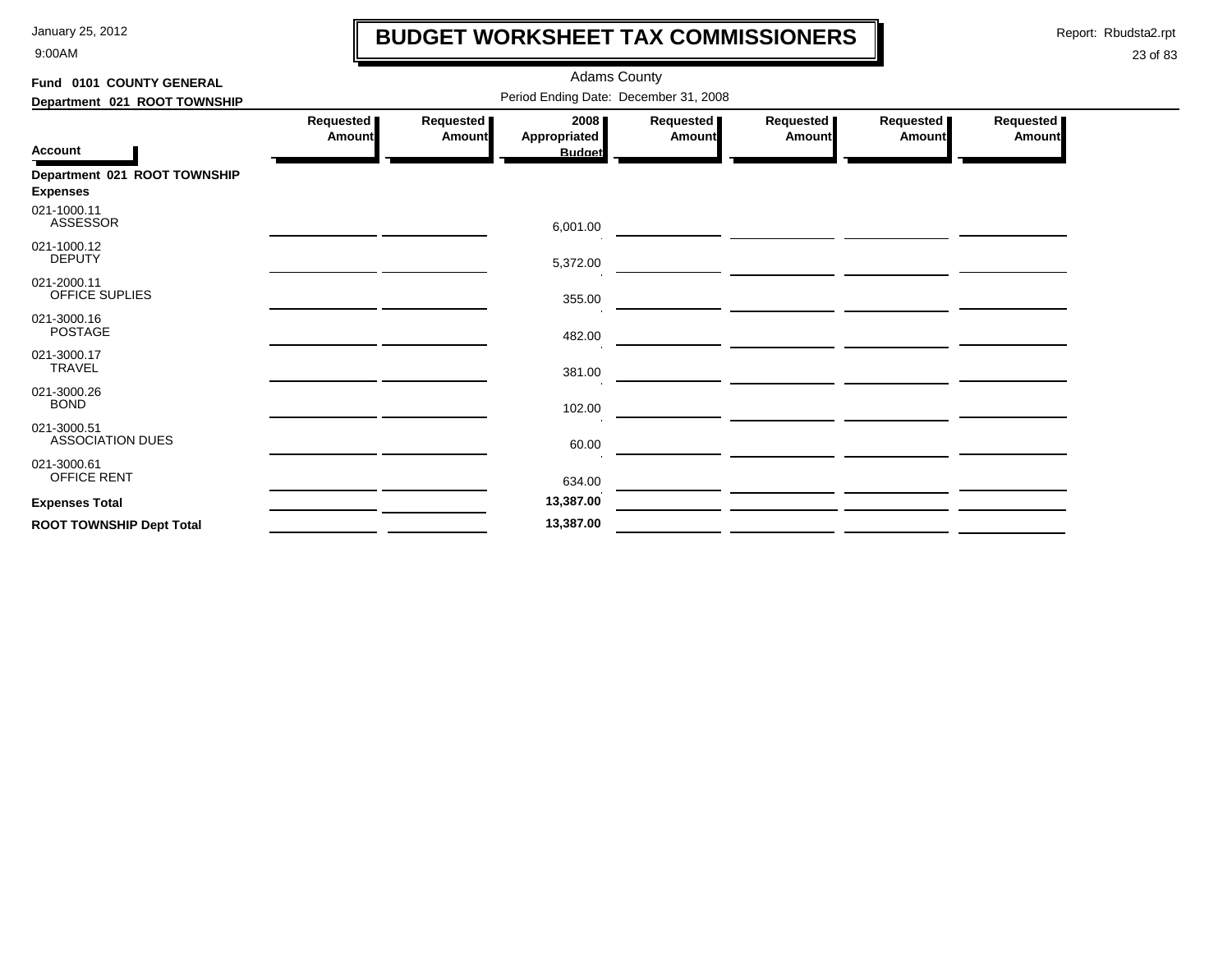9:00AM

## **BUDGET WORKSHEET TAX COMMISSIONERS**

Report: Rbudsta2.rpt

 $\mathbf \mathbf I$ 

| Fund 0101 COUNTY GENERAL              |                            |                            | <b>Adams County</b>  |                            |                            |                     |                     |
|---------------------------------------|----------------------------|----------------------------|----------------------|----------------------------|----------------------------|---------------------|---------------------|
| Department 022 ST. MARY'S TOWNSHIP    |                            |                            |                      |                            |                            |                     |                     |
|                                       | Requested<br><b>Amount</b> | Requested<br><b>Amount</b> | 2008<br>Appropriated | Requested<br><b>Amount</b> | Requested<br><b>Amount</b> | Requested<br>Amount | Requested<br>Amount |
| <b>Account</b>                        |                            |                            | <b>Budget</b>        |                            |                            |                     |                     |
| Department 022 ST. MARY'S TOWNSHIP    |                            |                            |                      |                            |                            |                     |                     |
| <b>Expenses</b>                       |                            |                            |                      |                            |                            |                     |                     |
| 022-1000.11<br><b>ASSESSOR</b>        |                            |                            | 2,117.00             |                            |                            |                     |                     |
| 022-1000.12<br><b>DEPUTY</b>          |                            |                            | 1,643.00             |                            |                            |                     |                     |
| 022-2000.11<br><b>SUPPLIES</b>        |                            |                            | 120.00               |                            |                            |                     |                     |
| 022-3000.16<br><b>POSTAGE</b>         |                            |                            | 100.00               |                            |                            |                     |                     |
| 022-3000.61<br>OFFICE RENT            |                            |                            | 659.00               |                            |                            |                     |                     |
| <b>Expenses Total</b>                 |                            |                            | 4,639.00             |                            |                            |                     |                     |
| <b>ST. MARY'S TOWNSHIP Dept Total</b> |                            |                            | 4,639.00             |                            |                            |                     |                     |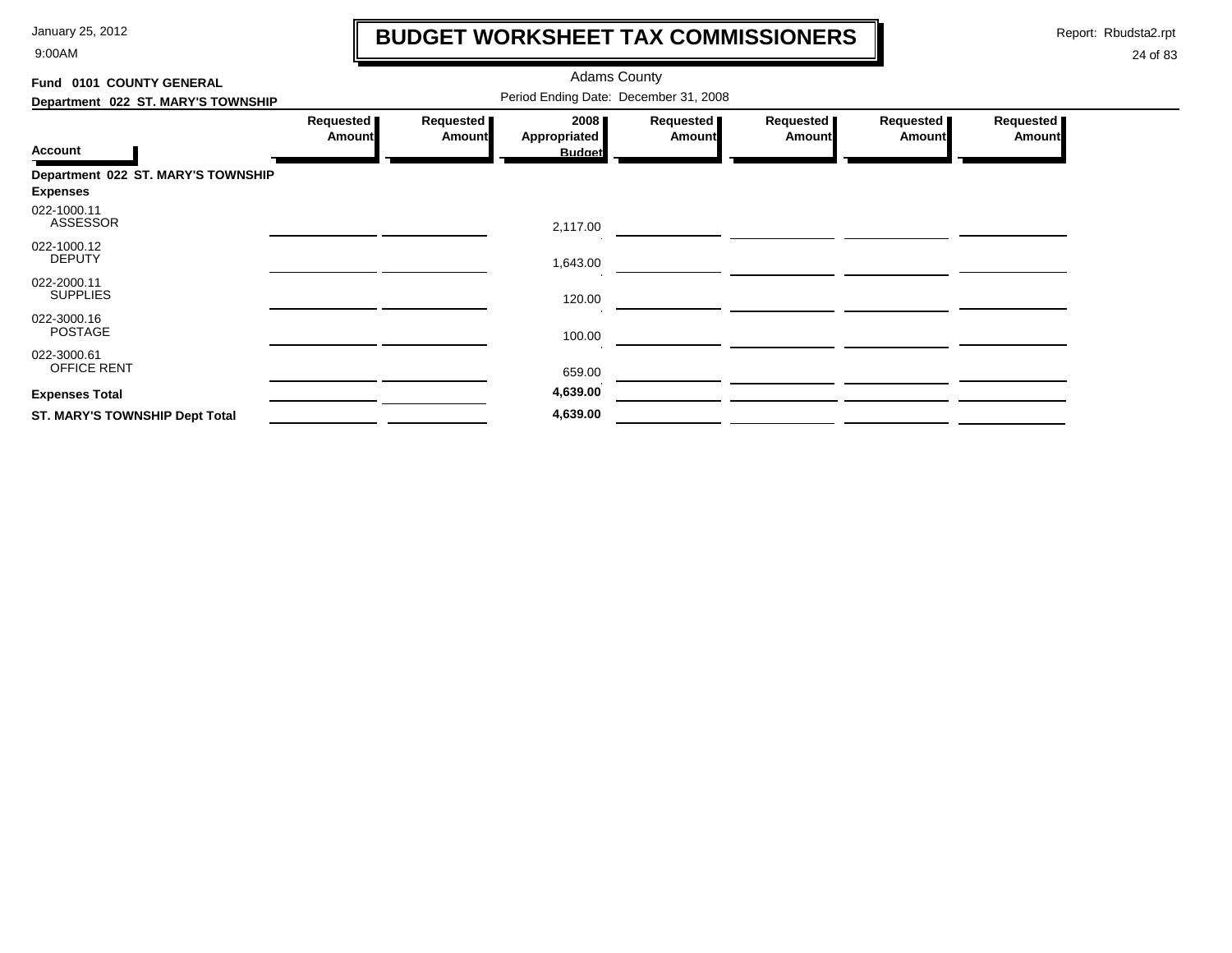9:00AM

## **BUDGET WORKSHEET TAX COMMISSIONERS**

Report: Rbudsta2.rpt

 $\mathbf \mathbf I$ 

| 0101 COUNTY GENERAL<br>Fund      |                     |                     |                      |                            |                     |                     |                            |
|----------------------------------|---------------------|---------------------|----------------------|----------------------------|---------------------|---------------------|----------------------------|
| Department 023 UNION TOWNSHIP    |                     |                     |                      |                            |                     |                     |                            |
|                                  | Requested<br>Amount | Requested<br>Amount | 2008<br>Appropriated | Requested<br><b>Amount</b> | Requested<br>Amount | Requested<br>Amount | Requested<br><b>Amount</b> |
| <b>Account</b>                   |                     |                     | <b>Budget</b>        |                            |                     |                     |                            |
| Department 023 UNION TOWNSHIP    |                     |                     |                      |                            |                     |                     |                            |
| <b>Expenses</b>                  |                     |                     |                      |                            |                     |                     |                            |
| 023-1000.11<br><b>ASSESSOR</b>   |                     |                     | 2,139.00             |                            |                     |                     |                            |
| 023-1000.12<br><b>DEPUTY</b>     |                     |                     | 1,820.00             |                            |                     |                     |                            |
| 023-3000.61<br>OFFICE RENT       |                     |                     | 650.00               |                            |                     |                     |                            |
| <b>Expenses Total</b>            |                     |                     | 4,609.00             |                            |                     |                     |                            |
| <b>UNION TOWNSHIP Dept Total</b> |                     |                     | 4,609.00             |                            |                     |                     |                            |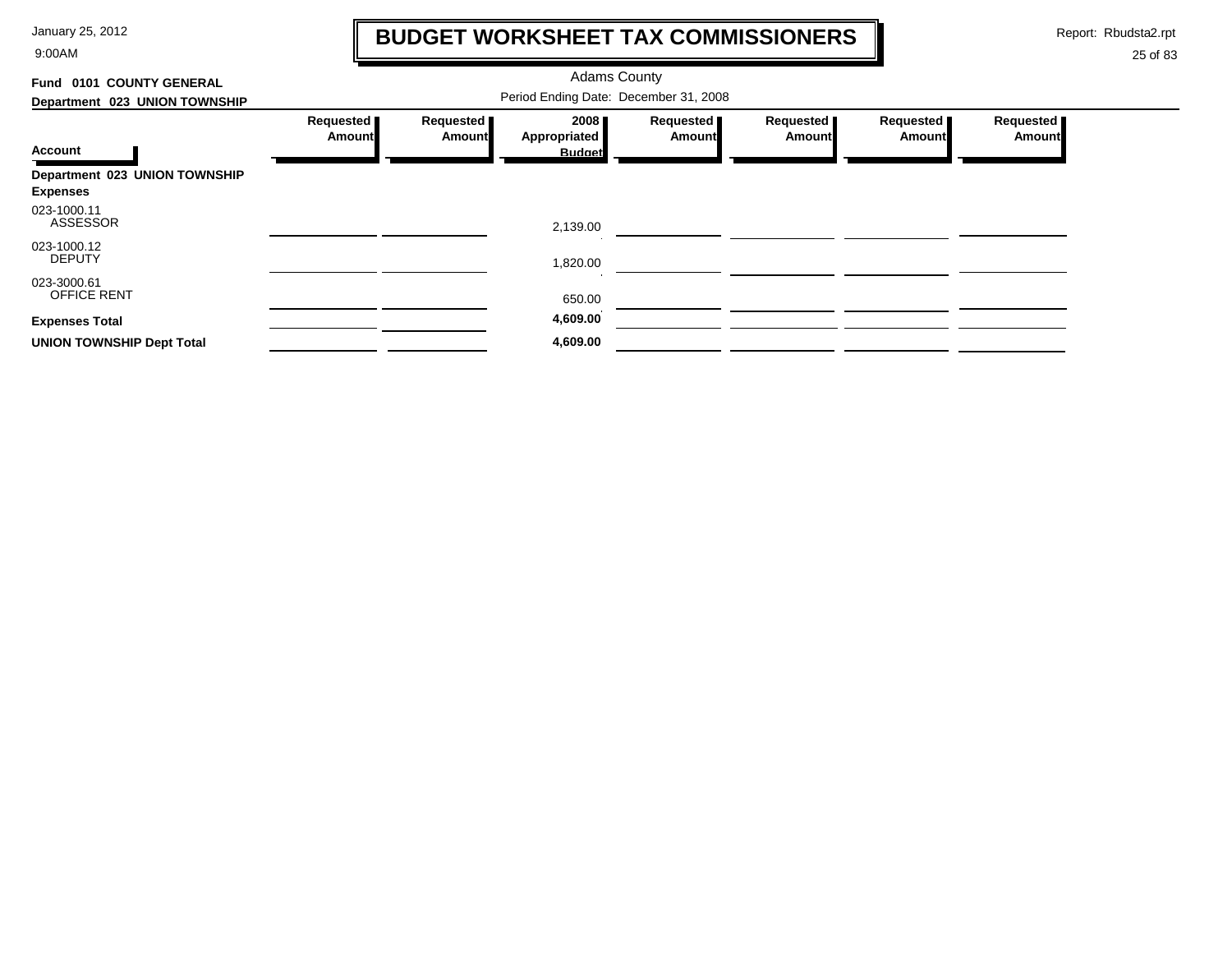9:00AM

## **BUDGET WORKSHEET TAX COMMISSIONERS**

Report: Rbudsta2.rpt

 $\mathbf \mathbf I$ 

| Fund 0101 COUNTY GENERAL                          |                                       |                     | <b>Adams County</b>                   |                            |                     |                            |                     |  |  |  |
|---------------------------------------------------|---------------------------------------|---------------------|---------------------------------------|----------------------------|---------------------|----------------------------|---------------------|--|--|--|
| Department 024 WABASH TOWNSHIP                    | Period Ending Date: December 31, 2008 |                     |                                       |                            |                     |                            |                     |  |  |  |
| <b>Account</b>                                    | Requested<br><b>Amount</b>            | Requested<br>Amount | 2008<br>Appropriated<br><b>Budget</b> | Requested<br><b>Amount</b> | Requested<br>Amount | Requested<br><b>Amount</b> | Requested<br>Amount |  |  |  |
| Department 024 WABASH TOWNSHIP<br><b>Expenses</b> |                                       |                     |                                       |                            |                     |                            |                     |  |  |  |
| 024-1000.11<br><b>ASSESSOR</b>                    |                                       |                     | 3,440.00                              |                            |                     |                            |                     |  |  |  |
| 024-1000.12<br><b>DEPUTY</b>                      |                                       |                     | 5,766.00                              |                            |                     |                            |                     |  |  |  |
| 024-2000.11<br>OFFICE SUPPLIES                    |                                       |                     | 266.00                                |                            |                     |                            |                     |  |  |  |
| 024-3000.16<br><b>POSTAGE</b>                     |                                       |                     | 311.00                                |                            |                     |                            |                     |  |  |  |
| 024-3000.17<br>TRAVEL                             |                                       |                     | 104.00                                |                            |                     |                            |                     |  |  |  |
| 024-3000.24<br><b>PRINTING</b>                    |                                       |                     | 42.00                                 |                            |                     |                            |                     |  |  |  |
| 024-3000.61<br>OFFICE RENT                        |                                       |                     | 726.00                                |                            |                     |                            |                     |  |  |  |
| <b>Expenses Total</b>                             |                                       |                     | 10,655.00                             |                            |                     |                            |                     |  |  |  |
| <b>WABASH TOWNSHIP Dept Total</b>                 |                                       |                     | 10,655.00                             |                            |                     |                            |                     |  |  |  |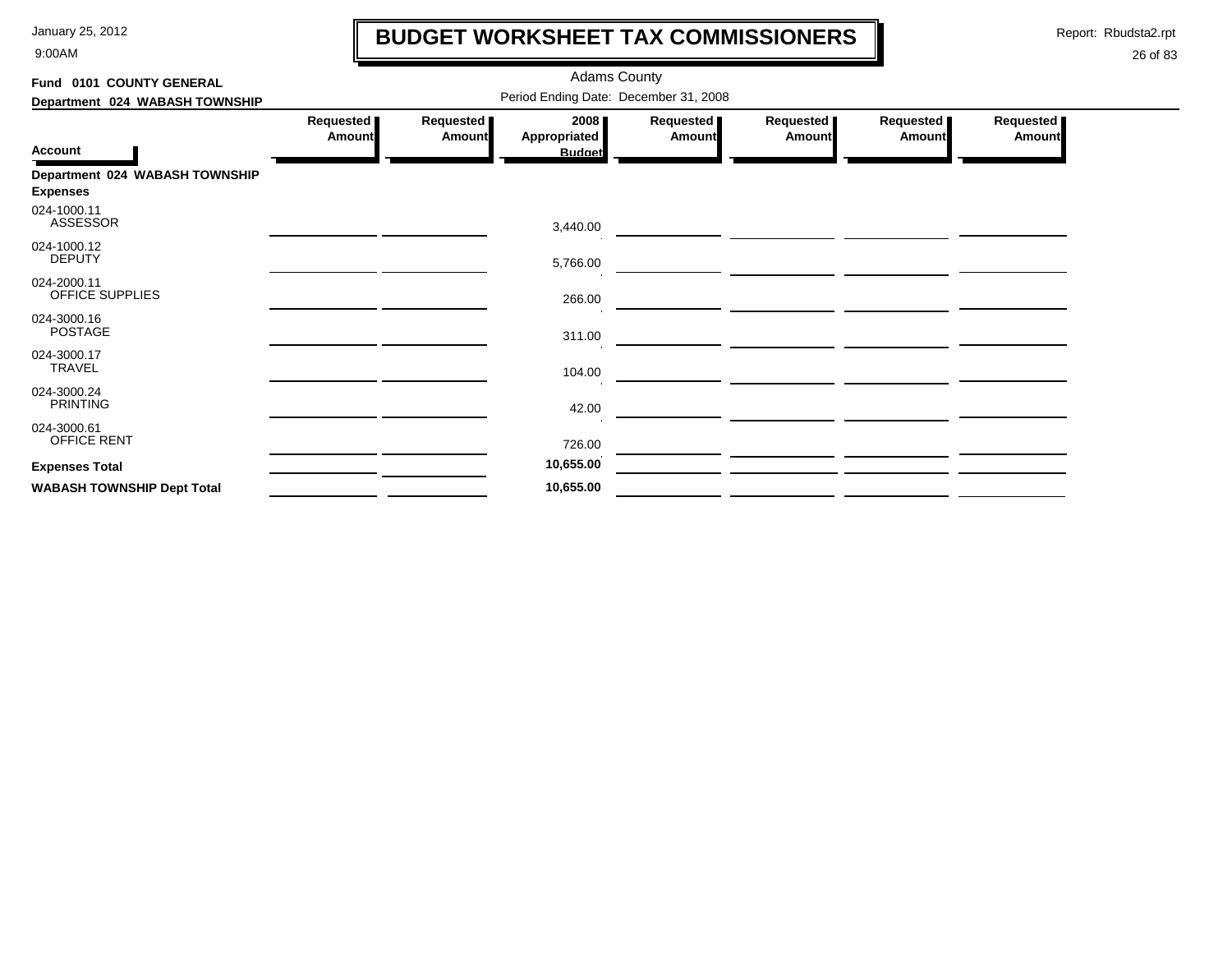9:00AM

## **BUDGET WORKSHEET TAX COMMISSIONERS**

Report: Rbudsta2.rpt

 $\mathbf l$ 

| Fund 0101 COUNTY GENERAL                              | <b>Adams County</b><br>Period Ending Date: December 31, 2008 |                            |                                       |                     |                            |                            |                     |  |  |  |
|-------------------------------------------------------|--------------------------------------------------------------|----------------------------|---------------------------------------|---------------------|----------------------------|----------------------------|---------------------|--|--|--|
| Department 025 INFORMATION SYSTEMS                    |                                                              |                            |                                       |                     |                            |                            |                     |  |  |  |
| Account                                               | Requested<br><b>Amount</b>                                   | Requested<br><b>Amount</b> | 2008<br>Appropriated<br><b>Budget</b> | Requested<br>Amount | Requested<br><b>Amount</b> | Requested<br><b>Amount</b> | Requested<br>Amount |  |  |  |
| Department 025 INFORMATION SYSTEMS<br><b>Expenses</b> |                                                              |                            |                                       |                     |                            |                            |                     |  |  |  |
| 025-1000.11<br>I. S. Manager                          |                                                              |                            | 57,250.00                             |                     |                            |                            |                     |  |  |  |
| 025-1000.13<br>Part-time                              |                                                              |                            | 10,000.00                             |                     |                            |                            |                     |  |  |  |
| 025-1000.14<br>Network Tech Full-Time                 |                                                              |                            | 41,000.00                             |                     |                            |                            |                     |  |  |  |
| 025-2000.11<br><b>Office Supplies</b>                 |                                                              |                            | 200.00                                |                     |                            |                            |                     |  |  |  |
| 025-3000.12<br>Training                               |                                                              |                            | 3,000.00                              |                     |                            |                            |                     |  |  |  |
| 025-3000.15<br>PRE-PRINTED FORMS                      |                                                              |                            | 6,000.00                              |                     |                            |                            |                     |  |  |  |
| 025-3000.17<br>Travel                                 |                                                              |                            | 3,000.00                              |                     |                            |                            |                     |  |  |  |
| 025-3000.51<br>Dues and Subscriptions                 |                                                              |                            | 200.00                                |                     |                            |                            |                     |  |  |  |
| 025-3000.55<br>SELF-FUNDED COPY MACHINE REPAIR        |                                                              |                            | 18,000.00                             |                     |                            |                            |                     |  |  |  |
| 025-3000.57<br>Maintenance                            |                                                              |                            | 168,000.00                            |                     |                            |                            |                     |  |  |  |
| 025-4000.25<br><b>Computer Hardware Purchases</b>     |                                                              |                            | 65,000.00                             |                     |                            |                            |                     |  |  |  |
| 025-4000.26<br><b>New Printer Purchases</b>           |                                                              |                            | 4,000.00                              |                     |                            |                            |                     |  |  |  |
| 025-4000.33<br>New Copy Machine/Purchases/Leases      |                                                              |                            | 39,000.00                             |                     |                            |                            |                     |  |  |  |
| 025-4000.60<br>COOP/Other Compliance                  |                                                              |                            | 60,000.00                             |                     |                            |                            |                     |  |  |  |
| <b>Expenses Total</b>                                 |                                                              |                            | 474,650.00                            |                     |                            |                            |                     |  |  |  |
| <b>INFORMATION SYSTEMS Dept Total</b>                 |                                                              |                            | 474,650.00                            |                     |                            |                            |                     |  |  |  |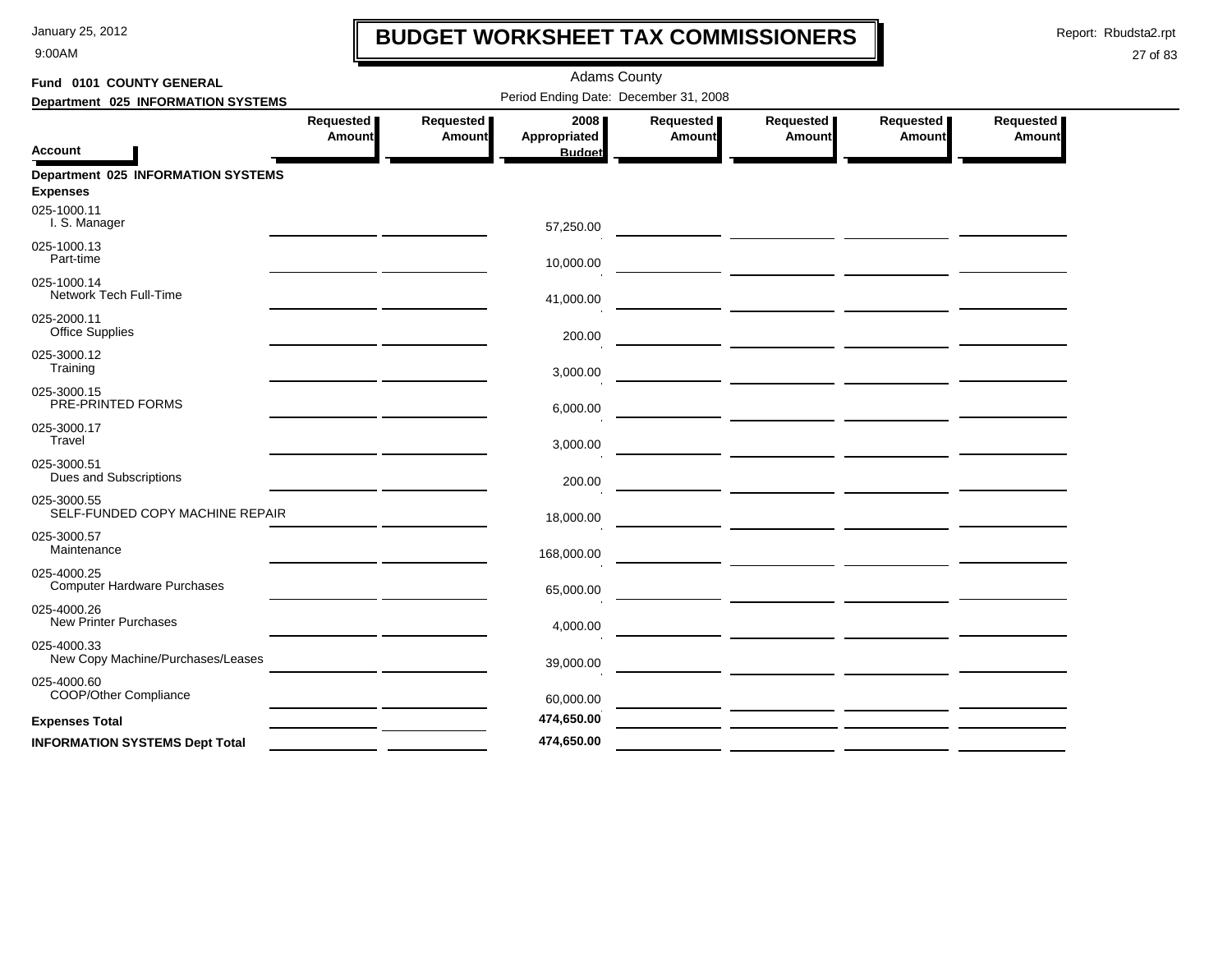9:00AM

## **BUDGET WORKSHEET TAX COMMISSIONERS**

Report: Rbudsta2.rpt

 $\mathbf l$ 

| Fund 0101 COUNTY GENERAL                         |                                       |                            | <b>Adams County</b>                          |                     |                            |                             |                            |  |  |  |
|--------------------------------------------------|---------------------------------------|----------------------------|----------------------------------------------|---------------------|----------------------------|-----------------------------|----------------------------|--|--|--|
| Department 061 COUNTY COUNCIL                    | Period Ending Date: December 31, 2008 |                            |                                              |                     |                            |                             |                            |  |  |  |
| <b>Account</b>                                   | Requested<br><b>Amount</b>            | Requested<br><b>Amount</b> | 2008<br><b>Appropriated</b><br><b>Budget</b> | Requested<br>Amount | Requested<br><b>Amount</b> | Requested<br><b>Amountl</b> | Requested<br><b>Amount</b> |  |  |  |
| Department 061 COUNTY COUNCIL<br><b>Expenses</b> |                                       |                            |                                              |                     |                            |                             |                            |  |  |  |
| 061-1000.11<br>ELECTED OFFICIALS                 |                                       |                            | 62,257.00                                    |                     |                            |                             |                            |  |  |  |
| 061-1000.16<br><b>COUNCIL ATTORNEY</b>           |                                       |                            | 4,345.00                                     |                     |                            |                             |                            |  |  |  |
| 061-2000.11<br>OFFICE SUPPLIES                   |                                       |                            | 50.00                                        |                     |                            |                             |                            |  |  |  |
| 061-3000.11<br><b>LEGAL SERVICES</b>             |                                       |                            | 4,000.00                                     |                     |                            |                             |                            |  |  |  |
| 061-3000.17<br>TRAVEL                            |                                       |                            | 1,875.00                                     |                     |                            |                             |                            |  |  |  |
| 061-3000.51<br>DUES AND SUBSCRIPTIONS            |                                       |                            | 160.00                                       |                     |                            |                             |                            |  |  |  |
| <b>Expenses Total</b>                            |                                       |                            | 72,687.00                                    |                     |                            |                             |                            |  |  |  |
| <b>COUNTY COUNCIL Dept Total</b>                 |                                       |                            | 72,687.00                                    |                     |                            |                             |                            |  |  |  |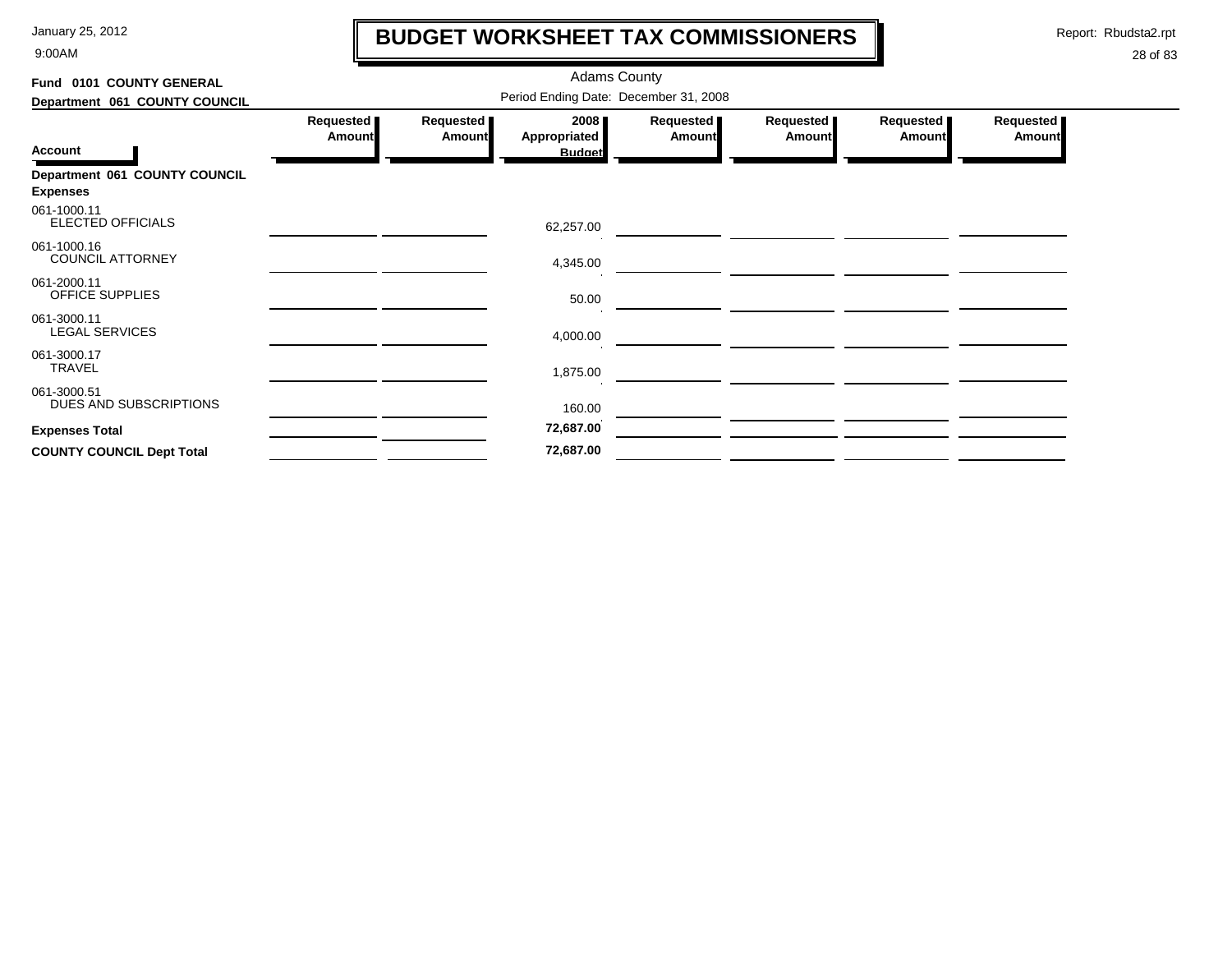9:00AM

## **BUDGET WORKSHEET TAX COMMISSIONERS**

Report: Rbudsta2.rpt

 $\mathbf I$ 

| Fund 0101 COUNTY GENERAL                          | <b>Adams County</b> |               |                                       |               |               |                                        |               |  |  |
|---------------------------------------------------|---------------------|---------------|---------------------------------------|---------------|---------------|----------------------------------------|---------------|--|--|
| Department 062 ELECTION BOARD                     |                     |               | Period Ending Date: December 31, 2008 |               |               |                                        |               |  |  |
|                                                   | Requested           | Requested     | 2008                                  | Requested     | Requested     | Requested                              | Requested     |  |  |
| <b>Account</b>                                    | <b>Amount</b>       | <b>Amount</b> | Appropriated<br><b>Budget</b>         | <b>Amount</b> | <b>Amount</b> | <b>Amount</b>                          | <b>Amount</b> |  |  |
| Department 062 ELECTION BOARD<br><b>Expenses</b>  |                     |               |                                       |               |               |                                        |               |  |  |
| 062-1000.15<br>MEMBERS (3)                        |                     |               | 9,225.00                              |               |               |                                        |               |  |  |
| 062-1000.16<br>ABSENTEE/TRAVEL BOARD              |                     |               | 8,640.00                              |               |               |                                        |               |  |  |
| 062-1000.17<br><b>INSPECTORS</b>                  |                     |               | 6,240.00                              |               |               |                                        |               |  |  |
| 062-1000.18<br><b>JUDGES</b>                      |                     |               | 9,600.00                              |               |               |                                        |               |  |  |
| 062-1000.19<br><b>CLERKS</b>                      |                     |               | 9,600.00                              |               |               |                                        |               |  |  |
| 062-1000.22<br><b>INSTRUCTION PER DIEM</b>        |                     |               | 1,000.00                              |               |               |                                        |               |  |  |
| 062-1000.23<br><b>MEALS</b>                       |                     |               | 2,400.00                              |               |               |                                        |               |  |  |
| 062-1000.24<br><b>ALTERNATES</b>                  |                     |               | 2,500.00                              |               |               |                                        |               |  |  |
| 062-1000.25<br>COUNTING CENTER/PREP MEMBERS       |                     |               | 600.00                                |               |               | — <u>— — — — — — — — — — — — — — —</u> |               |  |  |
| 062-1000.26<br>Counting Center/Prep/Co. Employees |                     |               | 2,900.00                              |               |               |                                        |               |  |  |
| 062-2000.11<br><b>SUPPLIES</b>                    |                     |               | 3,000.00                              |               |               |                                        |               |  |  |
| 062-3000.15<br>PRECINCT MAP UPDATE                |                     |               | 50.00                                 |               |               |                                        |               |  |  |
| 062-3000.16<br>TRAVEL FOR POLES AND ABSENTEE      |                     |               | 200.00                                |               |               | ___ __________ ___________ _________   |               |  |  |
| 062-3000.17<br>TRAVEL/LODGING                     |                     |               | 1,200.00                              |               |               |                                        |               |  |  |
| 062-3000.18<br><b>DELIVERY</b>                    |                     |               | 1,300.00                              |               |               |                                        |               |  |  |
| 062-3000.21<br>LEGAL ADVERTISING                  |                     |               | 150.00                                |               |               |                                        |               |  |  |
| 062-3000.22<br><b>PRINTING</b>                    |                     |               | 1,000.00                              |               |               |                                        |               |  |  |
| 062-3000.28<br><b>COMPUTER MAINTENANCE</b>        |                     |               | 5,500.00                              |               |               |                                        |               |  |  |
| 062-3000.41<br>POLL RENTAL                        |                     |               | 1,200.00                              |               |               |                                        |               |  |  |
| 062-3000.52<br><b>CONFERENCE REGISTRATION</b>     |                     |               | 800.00                                |               |               |                                        |               |  |  |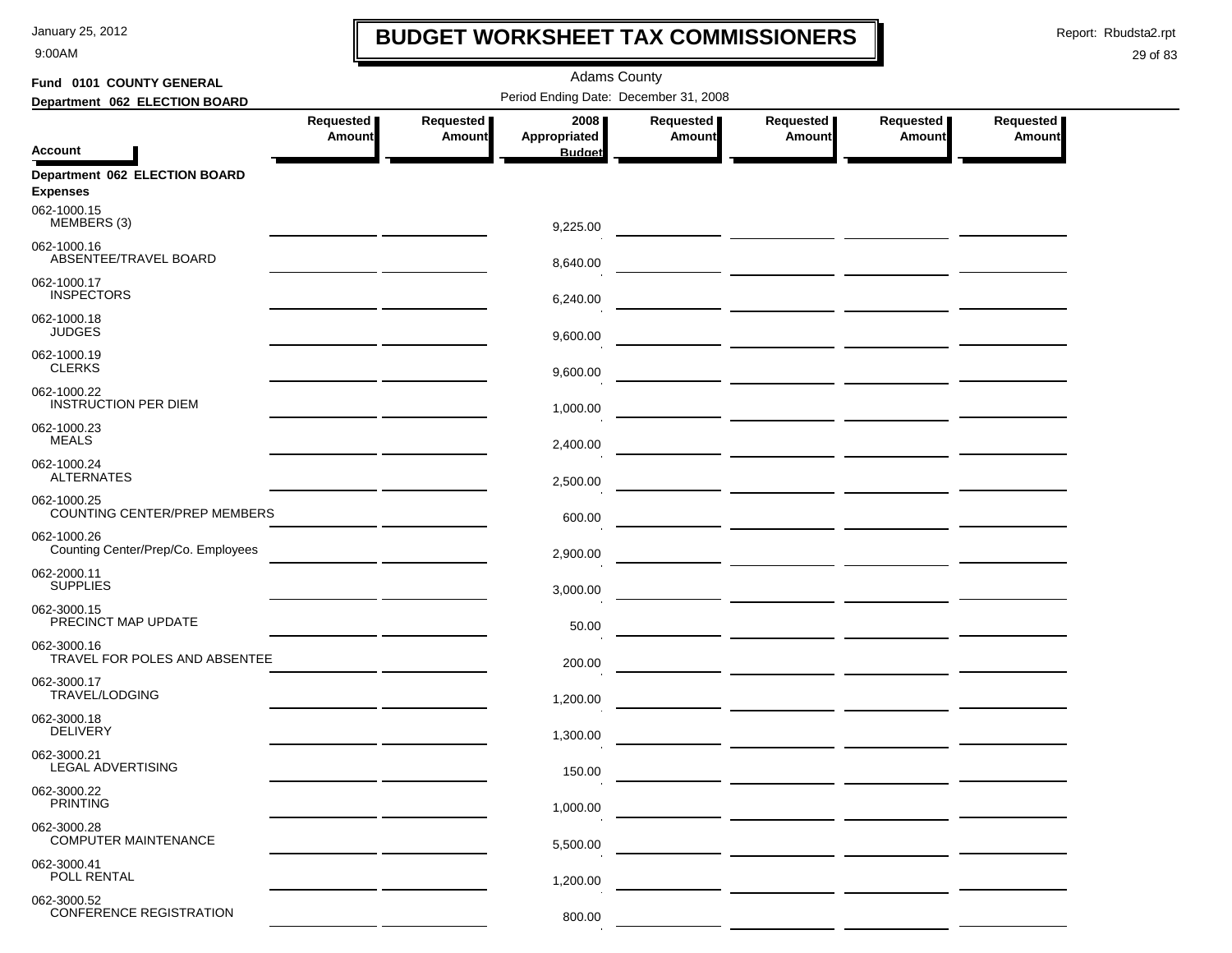9:00AM

## **BUDGET WORKSHEET TAX COMMISSIONERS**

Report: Rbudsta2.rpt

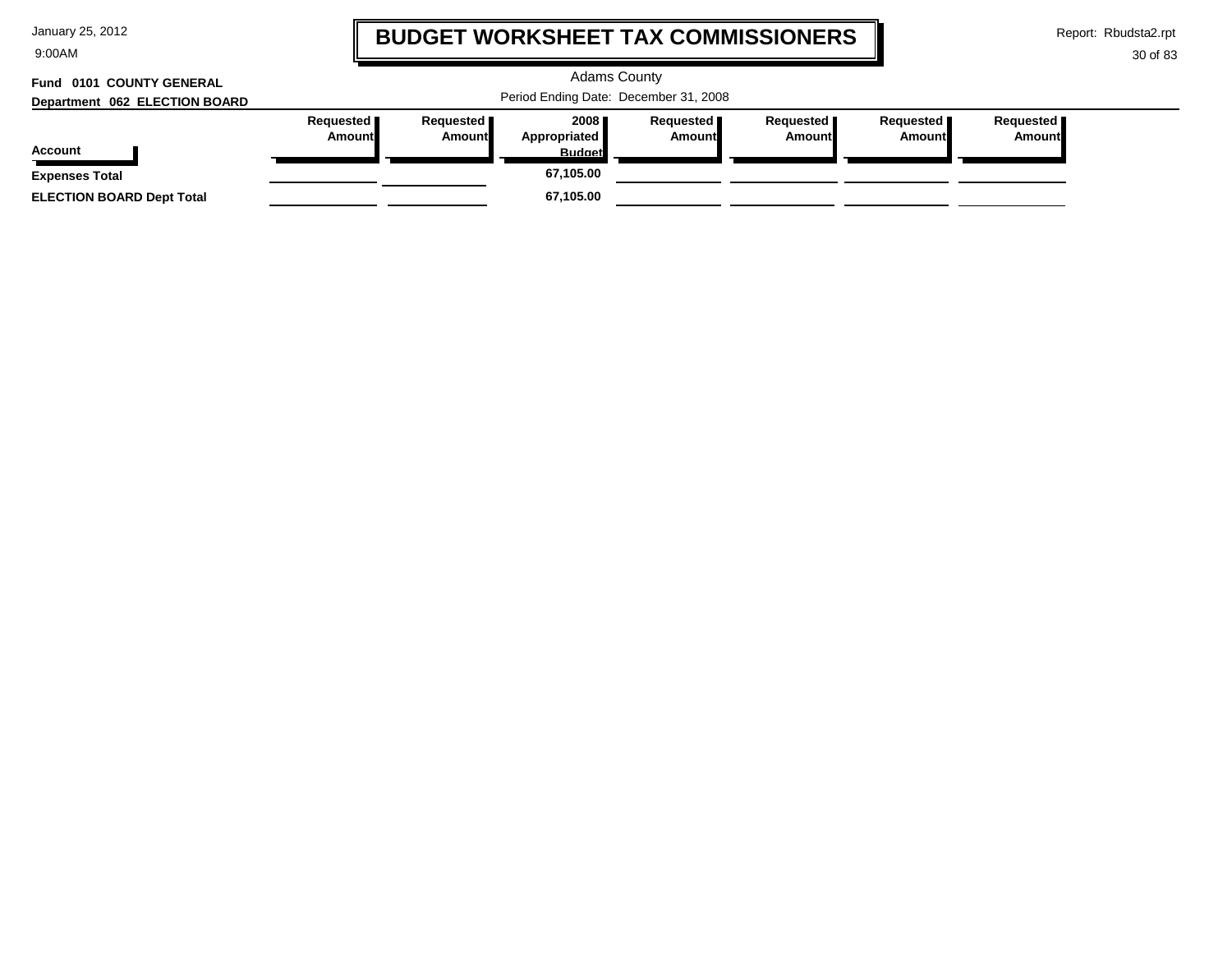9:00AM

## **BUDGET WORKSHEET TAX COMMISSIONERS**

Report: Rbudsta2.rpt

 $\mathbf l$ 

| Fund 0101 COUNTY GENERAL                                 |               |               | <b>Adams County</b>                   |           |                                                                                    |               |               |
|----------------------------------------------------------|---------------|---------------|---------------------------------------|-----------|------------------------------------------------------------------------------------|---------------|---------------|
| Department 063 DRAINAGE BOARD                            |               |               | Period Ending Date: December 31, 2008 |           |                                                                                    |               |               |
|                                                          | Requested     | Requested     | 2008                                  | Requested | Requested                                                                          | Requested     | Requested     |
| <b>Account</b>                                           | <b>Amount</b> | <b>Amount</b> | Appropriated<br><b>Budget</b>         | Amount    | <b>Amount</b>                                                                      | <b>Amount</b> | <b>Amount</b> |
| Department 063 DRAINAGE BOARD<br><b>Expenses</b>         |               |               |                                       |           |                                                                                    |               |               |
| 063-1000.11<br><b>COMPENSATION OF BOARD</b>              |               |               | 5,775.00                              |           |                                                                                    |               |               |
| 063-1000.12<br><b>DEPUTY</b>                             |               |               | 27,362.00                             |           |                                                                                    |               |               |
| 063-1000.15<br><b>OVERTIME</b>                           |               |               | 500.00                                |           | $\overline{\phantom{a}}$ and $\overline{\phantom{a}}$ and $\overline{\phantom{a}}$ |               |               |
| 063-1000.16<br><b>ATTORNEY</b>                           |               |               | 6,680.00                              |           |                                                                                    |               |               |
| 063-1000.28<br>PER DIEM SPECIAL BOARD MEMBERS            |               |               | 60.00                                 |           |                                                                                    |               |               |
| 063-1000.31<br>DRAINAGE BD ASST. / FULL-PART TIME        |               |               | 9,654.00                              |           |                                                                                    |               |               |
| 063-1000.32<br>MAUMEE/WAB. RIVER BASIN COMMISS           |               |               | 1,485.00                              |           |                                                                                    |               |               |
| 063-2000.11<br>OFFICE SUPPLIES                           |               |               | 920.00                                |           |                                                                                    |               |               |
| 063-3000.11<br><b>Legal Consulting Fees</b>              |               |               | 2,060.00                              |           |                                                                                    |               |               |
| 063-3000.12<br><b>APPLICATION FEES</b>                   |               |               | 250.00                                |           |                                                                                    |               |               |
| 063-3000.13<br><b>ENGINEERING FEES</b>                   |               |               | 2,684.00                              |           |                                                                                    |               |               |
| 063-3000.17<br><b>TRAVEL</b>                             |               |               | 265.00                                |           |                                                                                    |               |               |
| 063-3000.21<br>PUBLICATION OF LEGAL NOTICES              |               |               | 400.00                                |           |                                                                                    |               |               |
| 063-3000.22<br>PRINTING OTHER THAN OFFICE SUPPL          |               |               | 450.00                                |           |                                                                                    |               |               |
| 063-3000.37<br><b>EQUIPMENT REPAIR &amp; INCIDENTALS</b> |               |               | 400.00                                |           |                                                                                    |               |               |
| 063-3000.41<br><b>UNIFORMS</b>                           |               |               | 200.00                                |           |                                                                                    |               |               |
| 063-4000.26<br><b>OFFICE EQUIPMENT</b>                   |               |               | 510.00                                |           |                                                                                    |               |               |
| <b>Expenses Total</b>                                    |               |               | 59,655.00                             |           |                                                                                    |               |               |
| <b>DRAINAGE BOARD Dept Total</b>                         |               |               | 59,655.00                             |           |                                                                                    |               |               |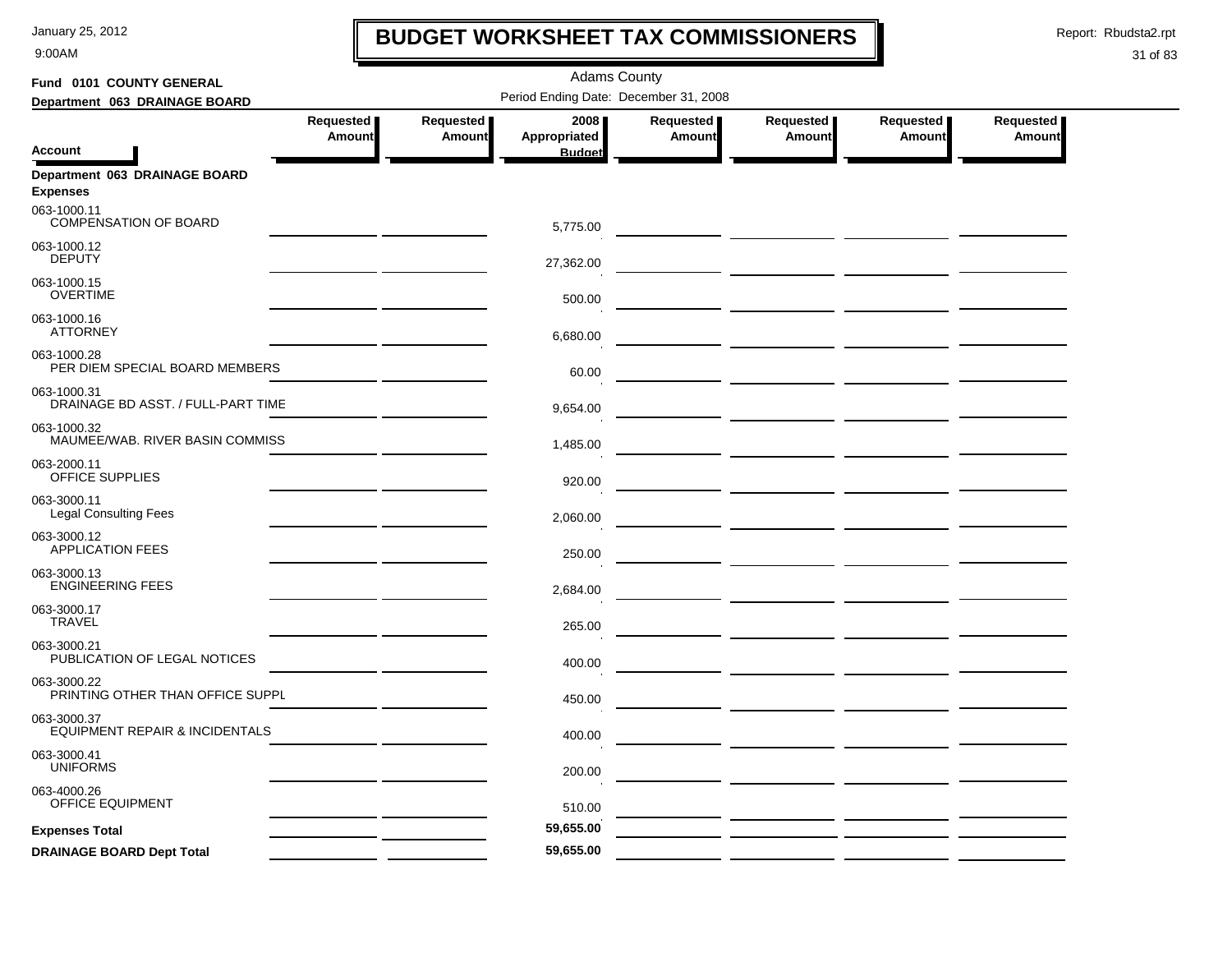9:00AM

## **BUDGET WORKSHEET TAX COMMISSIONERS**

Report: Rbudsta2.rpt

 $\mathbf l$ 

| Fund 0101 COUNTY GENERAL                          |                            |                     | <b>Adams County</b>                   |                            |                                                                                                                      |                              |                            |
|---------------------------------------------------|----------------------------|---------------------|---------------------------------------|----------------------------|----------------------------------------------------------------------------------------------------------------------|------------------------------|----------------------------|
| Department 064 BOARD OF ZONING                    |                            |                     | Period Ending Date: December 31, 2008 |                            |                                                                                                                      |                              |                            |
|                                                   | Requested<br><b>Amount</b> | Requested<br>Amount | 2008<br>Appropriated                  | Requested<br><b>Amount</b> | Requested<br>Amount                                                                                                  | Requested  <br><b>Amount</b> | Requested<br><b>Amount</b> |
| <b>Account</b>                                    |                            |                     | <b>Budget</b>                         |                            |                                                                                                                      |                              |                            |
| Department 064 BOARD OF ZONING<br><b>Expenses</b> |                            |                     |                                       |                            |                                                                                                                      |                              |                            |
| 064-1000.16<br><b>ATTORNEY</b>                    |                            |                     | 1,673.00                              |                            | <u> Alban a shekara ta 1999 a shekara ta 1999 a shekara ta 1999 a shekara ta 1999 a shekara ta 1999 a shekara t</u>  |                              |                            |
| 064-1000.28<br><b>PER DIEM</b>                    |                            |                     | 2,500.00                              |                            |                                                                                                                      |                              |                            |
| 064-2000.11<br><b>OFFICE SUPPLIES</b>             |                            |                     | 214.00                                |                            |                                                                                                                      |                              |                            |
| 064-2000.12<br>OFFICIAL RECORDS                   |                            |                     | 104.00                                |                            | <u> André de la companya de la companya de la compa</u>                                                              |                              |                            |
| 064-2000.13<br><b>STATIONERY &amp; PRINTING</b>   |                            |                     | 96.00                                 |                            | <u> 1989 - Johann Stein, mars an deus an deus an deus an deus an deus an deus an deus an deus an deus an deus an</u> |                              |                            |
| 064-3000.11<br><b>LEGAL SERVICES</b>              |                            |                     | 3,123.00                              |                            |                                                                                                                      |                              |                            |
| 064-3000.16<br><b>POSTAGE</b>                     |                            |                     | 293.00                                |                            | $\overline{\phantom{a}}$ and $\overline{\phantom{a}}$ and $\overline{\phantom{a}}$ and $\overline{\phantom{a}}$      |                              |                            |
| 064-3000.17<br><b>TRAVEL</b>                      |                            |                     | 119.00                                |                            |                                                                                                                      |                              |                            |
| 064-3000.21<br><b>LEGAL ADVERTISING</b>           |                            |                     | 314.00                                |                            |                                                                                                                      |                              |                            |
| <b>Expenses Total</b>                             |                            |                     | 8,436.00                              |                            |                                                                                                                      |                              |                            |
| <b>BOARD OF ZONING Dept Total</b>                 |                            |                     | 8,436.00                              |                            |                                                                                                                      |                              |                            |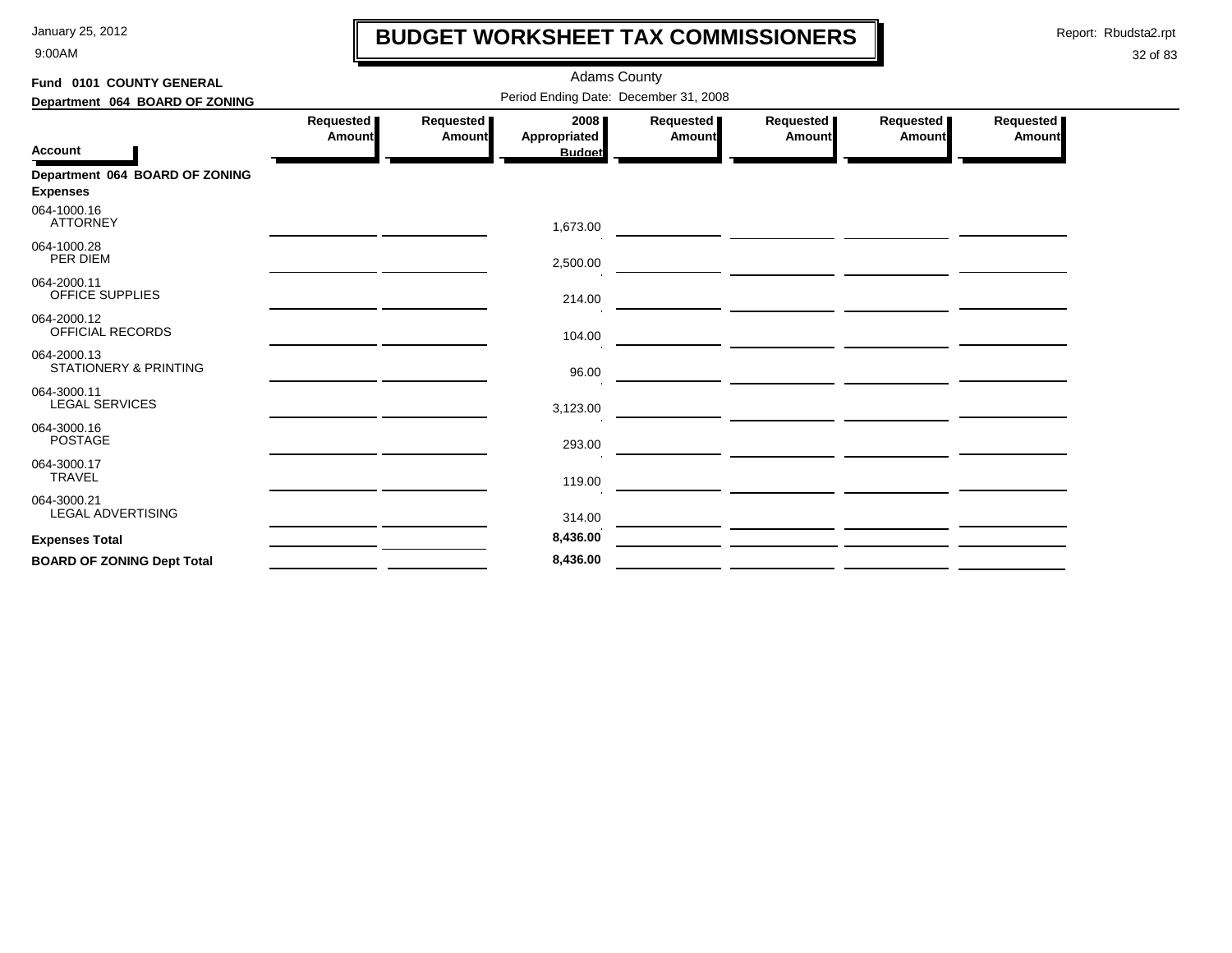9:00AM

## **BUDGET WORKSHEET TAX COMMISSIONERS**

Report: Rbudsta2.rpt

 $\mathbf l$ 

| Fund 0101 COUNTY GENERAL                       |                     |                                       | <b>Adams County</b>  |                            |                       |                            |                            |  |
|------------------------------------------------|---------------------|---------------------------------------|----------------------|----------------------------|-----------------------|----------------------------|----------------------------|--|
| Department 066 PROPERTY TAX ASSESSMENT B/A     |                     | Period Ending Date: December 31, 2008 |                      |                            |                       |                            |                            |  |
|                                                | Requested<br>Amount | Requested  <br>Amount                 | 2008<br>Appropriated | Requested<br><b>Amount</b> | Requested  <br>Amount | Requested<br><b>Amount</b> | Requested<br><b>Amount</b> |  |
| <b>Account</b>                                 |                     |                                       | <b>Budget</b>        |                            |                       |                            |                            |  |
| Department 066 PROPERTY TAX ASSESSMENT B/A     |                     |                                       |                      |                            |                       |                            |                            |  |
| <b>Expenses</b>                                |                     |                                       |                      |                            |                       |                            |                            |  |
| 066-1000.21<br>PROPERTY TAX ASSESSMENT BD OF A |                     |                                       | 4,000.00             |                            |                       |                            |                            |  |
| 066-3000.17<br><b>TRAVEL</b>                   |                     |                                       | 350.00               |                            |                       |                            |                            |  |
| 066-3000.22<br>Advertising                     |                     |                                       | 50.00                |                            |                       |                            |                            |  |
| <b>Expenses Total</b>                          |                     |                                       | 4,400.00             |                            |                       |                            |                            |  |
| PROPERTY TAX ASSESSMENT B/A Dept<br>Total      |                     |                                       | 4,400.00             |                            |                       |                            |                            |  |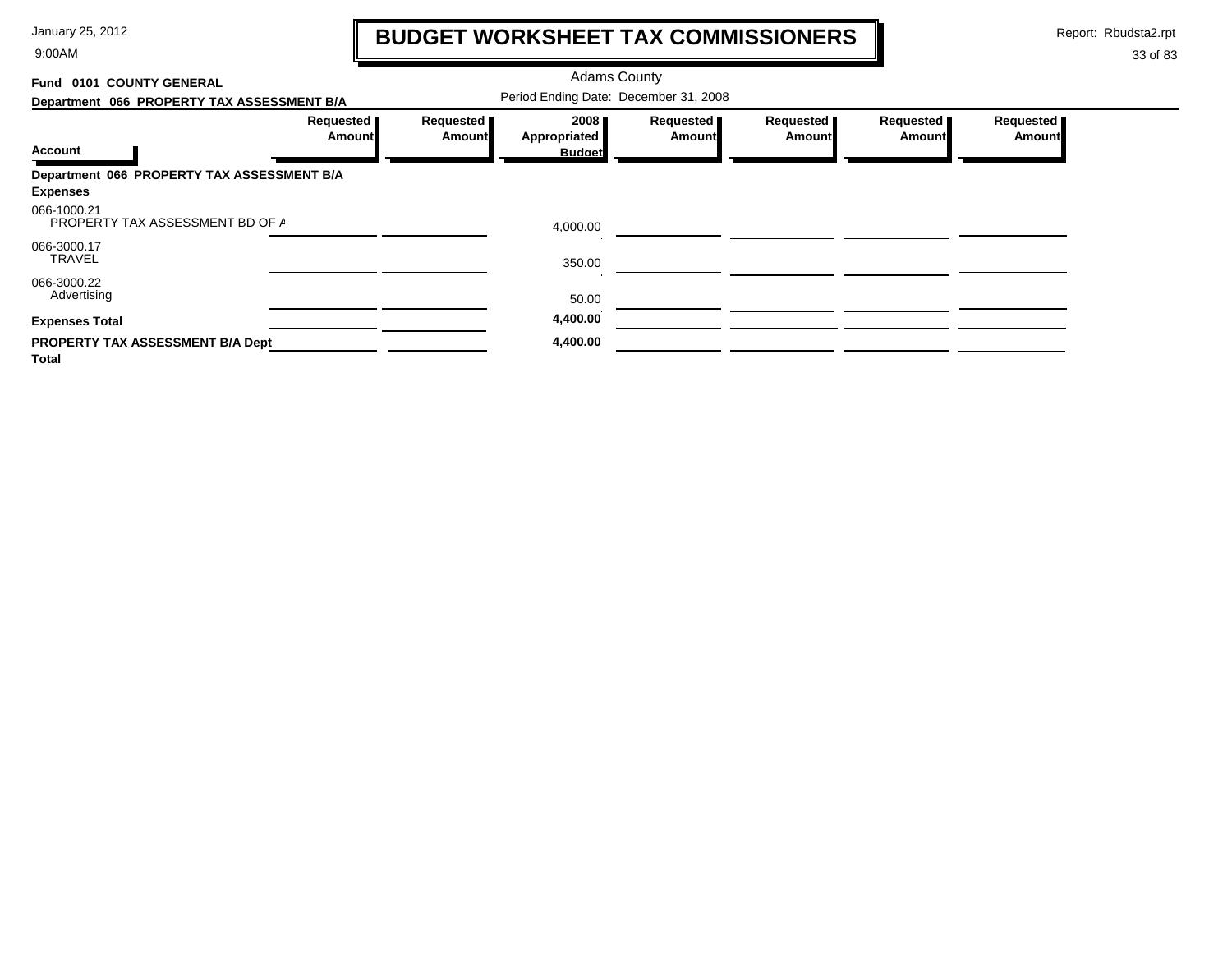9:00AM

## **BUDGET WORKSHEET TAX COMMISSIONERS**

Report: Rbudsta2.rpt

 $\mathbf I$ 

| Fund 0101 COUNTY GENERAL                                 | <b>Adams County</b>                          |                     |                                       |                     |                                                         |                              |                            |  |  |
|----------------------------------------------------------|----------------------------------------------|---------------------|---------------------------------------|---------------------|---------------------------------------------------------|------------------------------|----------------------------|--|--|
| Department 068 COMMISSIONERS                             |                                              |                     | Period Ending Date: December 31, 2008 |                     |                                                         |                              |                            |  |  |
|                                                          | Requested<br><b>Amount</b>                   | Requested<br>Amount | 2008<br>Appropriated                  | Requested<br>Amount | Requested<br>Amount                                     | Requested  <br><b>Amount</b> | <b>Requested</b><br>Amount |  |  |
| Account                                                  |                                              |                     | <b>Budget</b>                         |                     |                                                         |                              |                            |  |  |
| Department 068 COMMISSIONERS<br><b>Expenses</b>          |                                              |                     |                                       |                     |                                                         |                              |                            |  |  |
| 068-1000.11<br><b>COMMISSIONERS</b>                      |                                              |                     | 64,849.00                             |                     |                                                         |                              |                            |  |  |
| 068-1000.12<br><b>GROUNDS &amp; MAINTENANCE DIRECTOR</b> |                                              |                     | 7,490.00                              |                     |                                                         |                              |                            |  |  |
| 068-1000.16<br><b>COUNTY ATTORNEY</b>                    |                                              |                     | 24,713.00                             |                     |                                                         |                              |                            |  |  |
| 068-1000.18<br><b>HIGHWAY ENGINEER</b>                   |                                              |                     | 58,723.00                             |                     | <u> La Carlo Carlo Carlo Carlo Carlo Carlo Carlo Ca</u> |                              |                            |  |  |
| 068-1000.21<br>PART-TIME CLERICAL POOL                   |                                              |                     | 36,358.00                             |                     |                                                         |                              |                            |  |  |
| 068-1000.23<br>SOCIAL SECURITY                           |                                              |                     | 332,279.00                            |                     |                                                         |                              |                            |  |  |
| 068-1000.24<br><b>RETIREMENT</b>                         |                                              |                     | 289,833.00                            |                     |                                                         |                              |                            |  |  |
| 068-1000.25<br>SHERIFF RETIREMENT                        | the control of the control of the control of |                     | 135,000.00                            |                     |                                                         |                              |                            |  |  |
| 068-1000.26<br>HEALTH INSURANCE                          |                                              |                     | 950,000.00                            |                     | — <u>— ——————</u> <u>———————</u>                        |                              |                            |  |  |
| 068-1000.27<br><b>WORKMAN'S COMP</b>                     |                                              |                     | 250,000.00                            |                     |                                                         |                              |                            |  |  |
| 068-1000.30<br>OFFICE AND MISCELLANEOUS                  |                                              |                     | 10,200.00                             |                     |                                                         |                              |                            |  |  |
| 068-2000.11<br>OFFICE SUPPLIES                           |                                              |                     | 250.00                                |                     |                                                         |                              |                            |  |  |
| 068-2000.17<br>GAS & OIL                                 |                                              |                     | 1,800.00                              |                     |                                                         |                              |                            |  |  |
| 068-3000.11<br><b>LEGAL SERVICES</b>                     |                                              |                     | 27,000.00                             |                     |                                                         |                              |                            |  |  |
| 068-3000.13<br><b>Temporary Services</b>                 |                                              |                     | 24.000.00                             |                     |                                                         |                              |                            |  |  |
| 068-3000.14<br>PRESERVATION OF COUNTY RECORDS            |                                              |                     | 3,200.00                              |                     |                                                         |                              |                            |  |  |
| 068-3000.15<br>PLAT BOOK ENGINEER                        |                                              |                     | 12,300.00                             |                     |                                                         |                              |                            |  |  |
| 068-3000.16<br><b>POSTAGE</b>                            |                                              |                     | 84,000.00                             |                     |                                                         |                              |                            |  |  |
| 068-3000.17<br><b>TRAVEL</b>                             |                                              |                     | 1,545.00                              |                     |                                                         |                              |                            |  |  |
| 068-3000.18<br><b>TELEPHONE</b>                          |                                              |                     | 63,000.00                             |                     |                                                         |                              |                            |  |  |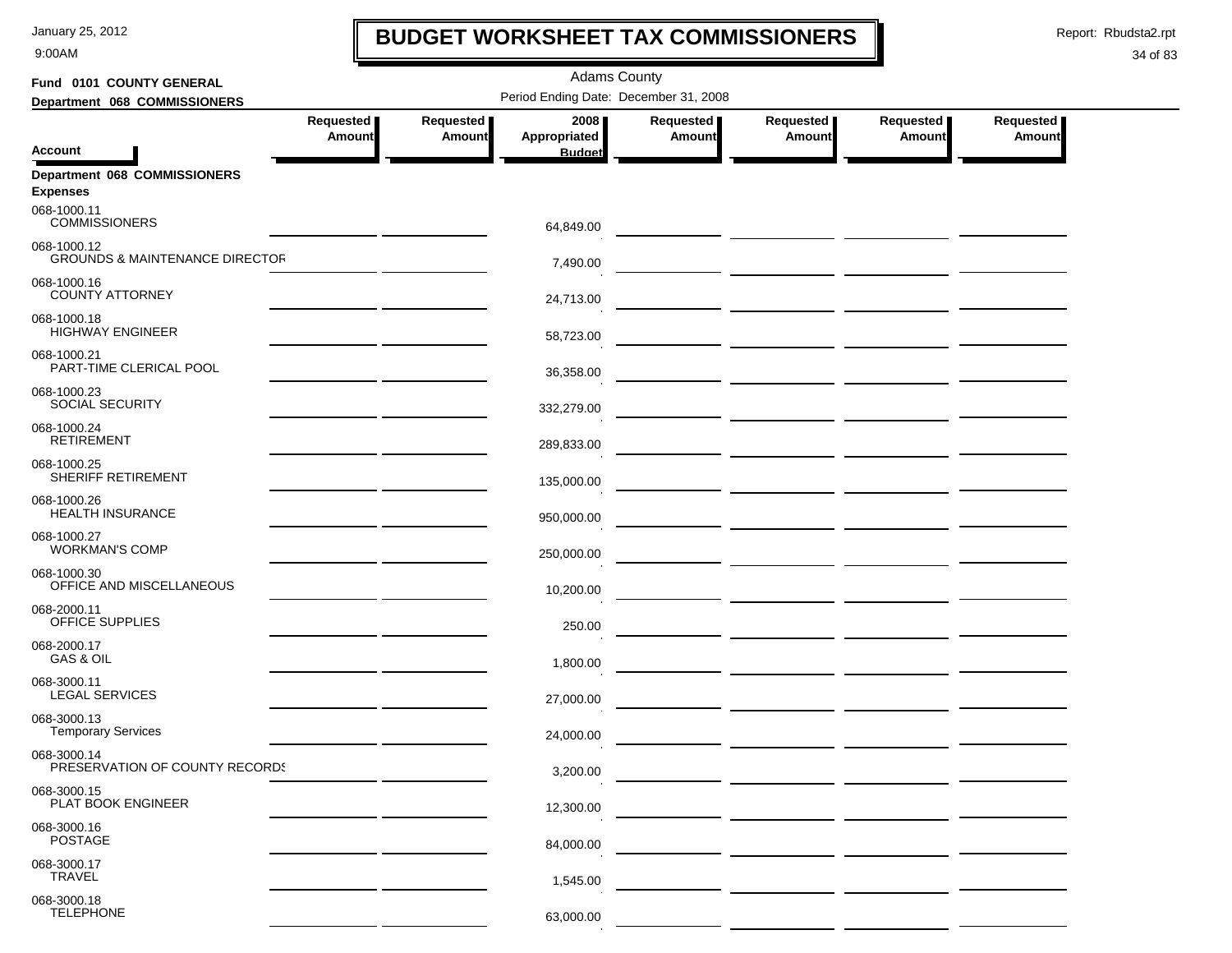9:00AM

## **BUDGET WORKSHEET TAX COMMISSIONERS**

Report: Rbudsta2.rpt

 $\mathbf I$ 

| Fund 0101 COUNTY GENERAL                                 |                                          | <b>Adams County</b> |                                       |                            |                            |                            |                            |  |  |  |  |
|----------------------------------------------------------|------------------------------------------|---------------------|---------------------------------------|----------------------------|----------------------------|----------------------------|----------------------------|--|--|--|--|
| Department 068 COMMISSIONERS                             |                                          |                     | Period Ending Date: December 31, 2008 |                            |                            |                            |                            |  |  |  |  |
|                                                          | Requested  <br><b>Amount</b>             | Requested<br>Amount | 2008<br>Appropriated                  | Requested<br><b>Amount</b> | Requested<br><b>Amount</b> | Requested<br><b>Amount</b> | Requested<br><b>Amount</b> |  |  |  |  |
| <b>Account</b><br>068-3000.19                            |                                          |                     | <b>Budget</b>                         |                            |                            |                            |                            |  |  |  |  |
| POST. METER RENT/REPAIR/COPY PAF                         |                                          |                     | 6,795.00                              |                            |                            |                            |                            |  |  |  |  |
| 068-3000.21<br>PUBLICATION OF LEGAL NOTICES              |                                          |                     | 8,080.00                              |                            |                            |                            |                            |  |  |  |  |
| 068-3000.26<br><b>UNEMPLOYMENT</b>                       |                                          |                     | 7,500.00                              |                            |                            |                            |                            |  |  |  |  |
| 068-3000.27<br>OFFICIAL BONDS                            |                                          |                     | 3,000.00                              |                            |                            |                            |                            |  |  |  |  |
| 068-3000.28<br><b>INSURANCE BUILDING &amp; STRUCTURE</b> |                                          |                     | 178,000.00                            |                            |                            |                            |                            |  |  |  |  |
| 068-3000.29<br><b>INSURANCE SHERIFFS RESERVES</b>        |                                          |                     | 500.00                                |                            |                            |                            |                            |  |  |  |  |
| 068-3000.50<br><b>Unsafe Buildings</b>                   |                                          |                     | 40,000.00                             |                            |                            |                            |                            |  |  |  |  |
| 068-3000.51<br>DUES AND SUBSCRIPTIONS                    |                                          |                     | 4,000.00                              |                            |                            |                            |                            |  |  |  |  |
| 068-3000.52<br><b>MENTAL HEALTH</b>                      | <u> 1989 - Andrea Andrew Maria III (</u> |                     | 164,447.00                            |                            |                            |                            |                            |  |  |  |  |
| 068-3000.53<br><b>EMS</b>                                |                                          |                     | 370,300.00                            |                            |                            |                            |                            |  |  |  |  |
| 068-3000.54<br><b>BI-COUNTY SERVICES</b>                 |                                          |                     | 39,312.00                             |                            |                            |                            |                            |  |  |  |  |
| 068-3000.55<br><b>STATE INSTITUTIONS</b>                 |                                          |                     | 205,000.00                            |                            |                            |                            |                            |  |  |  |  |
| 068-3000.56<br>Private Institutions/Secure Detent.       |                                          |                     | 85,000.00                             |                            |                            |                            |                            |  |  |  |  |
| 068-3000.58<br>4-H BUILDING MAINTENANCE                  |                                          |                     | 15,000.00                             |                            |                            |                            |                            |  |  |  |  |
| 068-3000.59<br>4-H COUNCIL BUDGET                        |                                          |                     | 18,000.00                             |                            |                            |                            |                            |  |  |  |  |
| 068-3000.60<br>SOIL AND WATER DISTRICT                   |                                          |                     | 14,680.00                             |                            |                            |                            |                            |  |  |  |  |
| 068-3000.61<br>SOLDIER BURIAL                            |                                          |                     | 5,000.00                              |                            |                            |                            |                            |  |  |  |  |
| 068-3000.62<br><b>MEMORIAL DAY EXPENSES</b>              |                                          |                     | 1,600.00                              |                            |                            |                            |                            |  |  |  |  |
| 068-3000.63<br>ST. MARY'S WABASH RIVER CLEANUP           |                                          |                     | 25,000.00                             |                            |                            |                            |                            |  |  |  |  |
| 068-3000.64<br><b>TAX REFUNDS</b>                        |                                          |                     | 15,000.00                             |                            |                            |                            |                            |  |  |  |  |
| 068-3000.65<br><b>CHANGE OF VENUE</b>                    |                                          |                     | 500.00                                |                            |                            |                            |                            |  |  |  |  |
|                                                          |                                          |                     |                                       |                            |                            |                            |                            |  |  |  |  |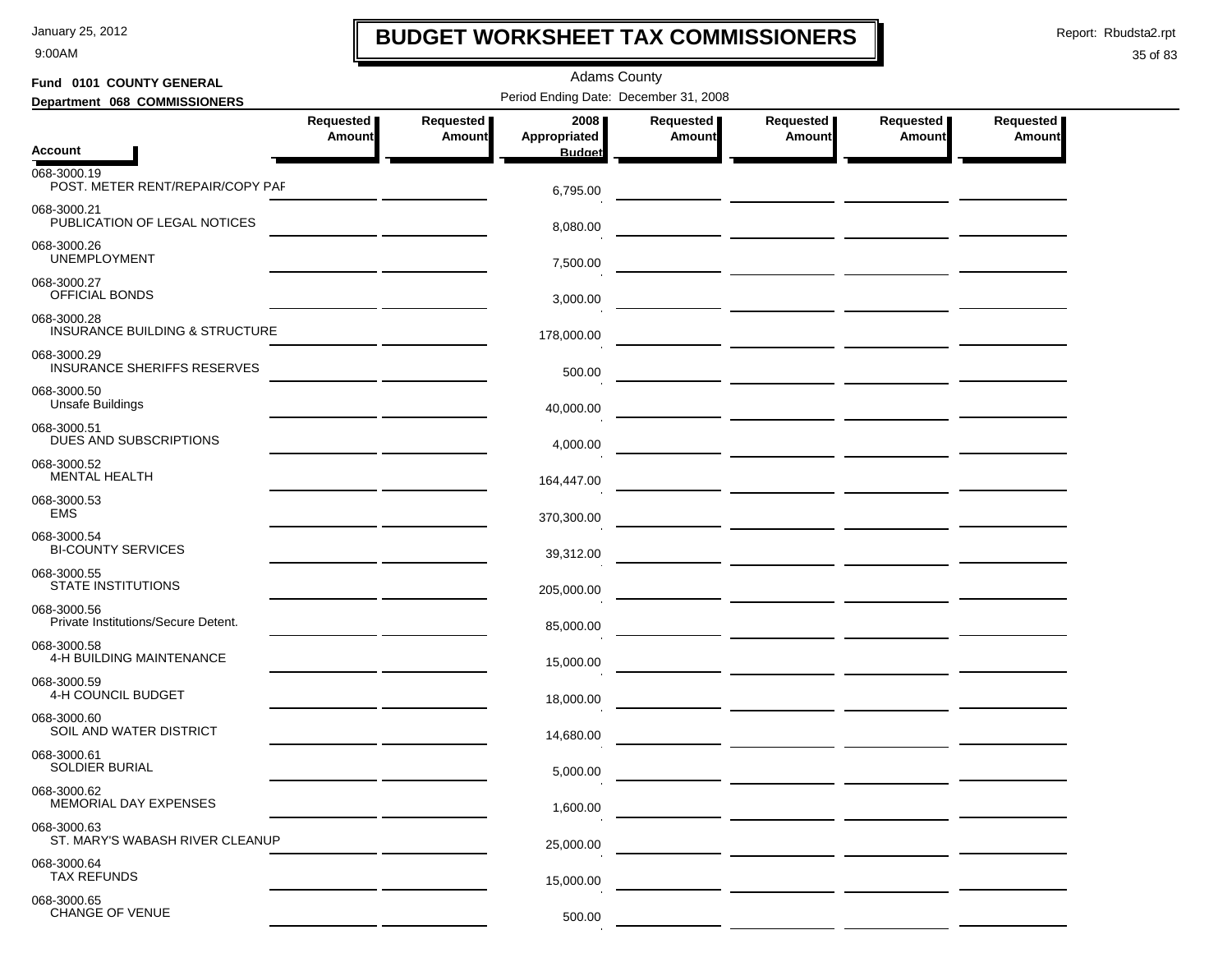9:00AM

## **BUDGET WORKSHEET TAX COMMISSIONERS**

Report: Rbudsta2.rpt

 $\mathbf l$ 

| Fund 0101 COUNTY GENERAL                        |                     |                                              | <b>Adams County</b>                   |                            |                            |                       |                            |
|-------------------------------------------------|---------------------|----------------------------------------------|---------------------------------------|----------------------------|----------------------------|-----------------------|----------------------------|
| Department 068 COMMISSIONERS                    |                     |                                              | Period Ending Date: December 31, 2008 |                            |                            |                       |                            |
|                                                 | Requested<br>Amount | Requested<br><b>Amount</b>                   | 2008<br>Appropriated                  | Requested<br><b>Amount</b> | Requested<br><b>Amount</b> | Requested  <br>Amount | Requested<br><b>Amount</b> |
| Account                                         |                     |                                              | <b>Budget</b>                         |                            |                            |                       |                            |
| 068-3000.66<br><b>EXAMINATION OF RECORDS</b>    |                     |                                              | 16,000.00                             |                            |                            |                       |                            |
| 068-3000.67<br>ANIMAL HEALTH TESTING/CONTROL    |                     |                                              | 1,000.00                              |                            |                            |                       |                            |
| 068-3000.68<br>UPPER WABASH R.B.COMM.-OFFICE EX |                     |                                              | 1,000.00                              |                            |                            |                       |                            |
| 068-3000.69<br>ST. MARY'S RIVER GAGE            |                     |                                              | 2,000.00                              |                            |                            |                       |                            |
| 068-3000.70<br>ADAMS COUNTY COUNCIL ON AGING    |                     |                                              | 24,000.00                             |                            |                            |                       |                            |
| 068-3000.71<br><b>COUNTY PROMOTIONS</b>         |                     |                                              | 500.00                                |                            |                            |                       |                            |
| 068-3000.72<br>FEES AND PENALTIES               |                     |                                              | 500.00                                |                            |                            |                       |                            |
| 068-3000.73<br>COUNTY COST ALLOCATION PLAN      |                     |                                              | 8,000.00                              |                            |                            |                       |                            |
| 068-3000.79<br><b>DOG POUND</b>                 |                     |                                              | 45,650.00                             |                            |                            |                       |                            |
| 068-3000.80<br>JUVENILE ALTERNATIVE PROJECT     |                     | <u> 1989 - John Stone, Amerikan bisa per</u> | 5,000.00                              |                            |                            |                       |                            |
| 068-3000.81<br>MAUMEE RIVER BASIN               |                     |                                              | 22,321.00                             |                            |                            |                       |                            |
| 068-3000.82<br><b>HISTORICAL SOCIETY</b>        |                     |                                              | 4,000.00                              |                            |                            |                       |                            |
| 068-3000.83<br><b>CONSULTING FEES</b>           |                     |                                              | 4,000.00                              |                            |                            |                       |                            |
| 068-3000.87<br><b>Transporting Prisoners</b>    |                     |                                              | 7,000.00                              |                            |                            |                       |                            |
| 068-3000.89<br><b>EMERGENCIES</b>               |                     |                                              | 10,000.00                             |                            |                            |                       |                            |
| 068-3000.90<br>LIFE LONG LEARNING CENTER        |                     |                                              | 9,000.00                              |                            |                            |                       |                            |
| 068-4000.21<br>UNINCORPORATED COMM. INFRASTRU   |                     |                                              | 10,000.00                             |                            |                            |                       |                            |
| 068-4000.26<br><b>EQUIPMENT</b>                 |                     |                                              | 55,000.00                             |                            |                            |                       |                            |
| 068-4000.27<br>HOSPITAL AMBULANCE               |                     |                                              | 56,375.00                             |                            |                            |                       |                            |
| <b>Expenses Total</b>                           |                     |                                              | 3,864,600.00                          |                            |                            |                       |                            |
| <b>COMMISSIONERS Dept Total</b>                 |                     |                                              | 3,864,600.00                          |                            |                            |                       |                            |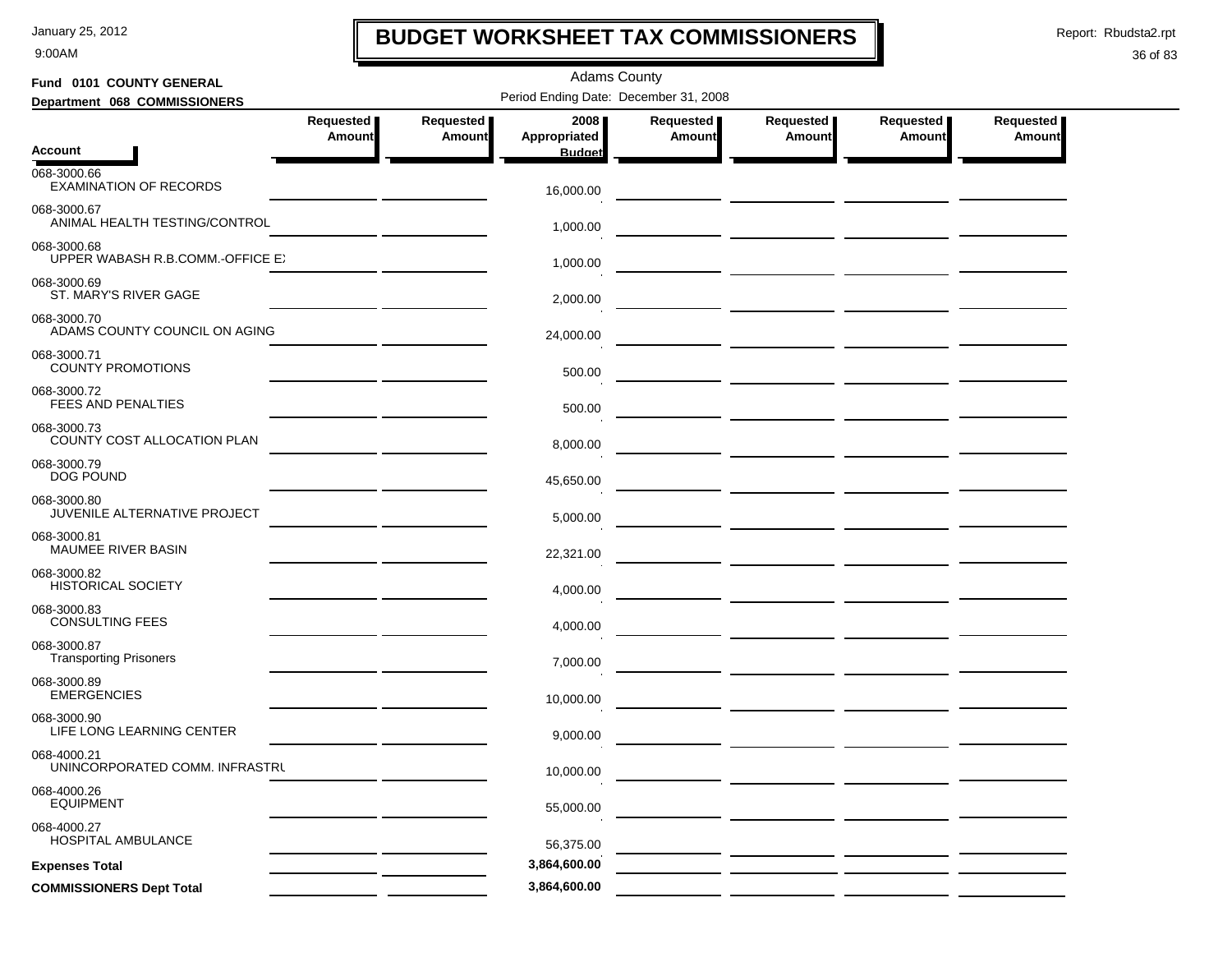9:00AM

### **BUDGET WORKSHEET TAX COMMISSIONERS**

Report: Rbudsta2.rpt

 $\mathbf l$ 

| Fund 0101 COUNTY GENERAL                          | <b>Adams County</b>        |                            |                                       |                            |                                                                                                                       |                     |                            |  |  |  |  |
|---------------------------------------------------|----------------------------|----------------------------|---------------------------------------|----------------------------|-----------------------------------------------------------------------------------------------------------------------|---------------------|----------------------------|--|--|--|--|
| Department 079 PLAN COMMISSION                    |                            |                            | Period Ending Date: December 31, 2008 |                            |                                                                                                                       |                     |                            |  |  |  |  |
|                                                   | Requested<br><b>Amount</b> | Requested<br><b>Amount</b> | 2008<br>Appropriated                  | Requested<br><b>Amount</b> | Requested<br><b>Amount</b>                                                                                            | Requested<br>Amount | Requested<br><b>Amount</b> |  |  |  |  |
| <b>Account</b>                                    |                            |                            | <b>Budget</b>                         |                            |                                                                                                                       |                     |                            |  |  |  |  |
| Department 079 PLAN COMMISSION<br><b>Expenses</b> |                            |                            |                                       |                            |                                                                                                                       |                     |                            |  |  |  |  |
| 079-1000.12<br>FIRST DEPUTY & ASSISTANT DIRECTO   |                            |                            | 27,285.00                             |                            |                                                                                                                       |                     |                            |  |  |  |  |
| 079-1000.15<br><b>OVERTIME</b>                    |                            |                            | 50.00                                 |                            | <u> 1990 - Johann Harry Harry Harry Harry Harry Harry Harry Harry Harry Harry Harry Harry Harry Harry Harry Harry</u> |                     |                            |  |  |  |  |
| 079-1000.16<br><b>ATTORNEY</b>                    |                            |                            | 4,268.00                              |                            |                                                                                                                       |                     |                            |  |  |  |  |
| 079-1000.17<br>PER DIEM                           |                            |                            | 3,500.00                              |                            |                                                                                                                       |                     |                            |  |  |  |  |
| 079-1000.18<br>PART-TIME INSPECTOR                |                            |                            | 12,064.00                             |                            |                                                                                                                       |                     |                            |  |  |  |  |
| 079-2000.11<br>OFFICE SUPPLIES                    |                            |                            | 950.00                                |                            | <u> 1990 - Johann John Stone, mars and de la partie de la partie de la partie de la partie de la partie de la pa</u>  |                     |                            |  |  |  |  |
| 079-2000.12<br>OFFICIAL RECORDS                   |                            |                            | 160.00                                |                            |                                                                                                                       |                     |                            |  |  |  |  |
| 079-2000.13<br>STATIONERY & PRINTING              |                            |                            | 220.00                                |                            |                                                                                                                       |                     |                            |  |  |  |  |
| 079-2000.21<br><b>EQUIPMENT REPAIR</b>            |                            |                            | 544.00                                |                            |                                                                                                                       |                     |                            |  |  |  |  |
| 079-3000.11<br><b>LEGAL SERVICES</b>              |                            |                            | 3,475.00                              |                            |                                                                                                                       |                     |                            |  |  |  |  |
| 079-3000.13<br>TEMPORARY SERVICES                 |                            |                            | 500.00                                |                            |                                                                                                                       |                     |                            |  |  |  |  |
| 079-3000.16<br><b>POSTAGE</b>                     |                            |                            | 345.00                                |                            |                                                                                                                       |                     |                            |  |  |  |  |
| 079-3000.17<br><b>TRAVEL</b>                      |                            |                            | 188.00                                |                            |                                                                                                                       |                     |                            |  |  |  |  |
| 079-3000.21<br>LEGAL ADVERTISING                  |                            |                            | 510.00                                |                            |                                                                                                                       |                     |                            |  |  |  |  |
| 079-3000.22<br>PRINTING OTHER THAN OFFICE SUPPL   |                            |                            | 210.00                                |                            |                                                                                                                       |                     |                            |  |  |  |  |
| 079-3000.24<br>PHOTOGRAPHY & BLUE PRINTING        |                            |                            | 170.00                                |                            |                                                                                                                       |                     |                            |  |  |  |  |
| 079-3000.51<br>DUES AND SUBSCRIPTIONS             |                            |                            | 1,754.00                              |                            |                                                                                                                       |                     |                            |  |  |  |  |
| 079-3000.52<br><b>SEMINAR FEES</b>                |                            |                            | 510.00                                |                            |                                                                                                                       |                     |                            |  |  |  |  |
| 079-4000.31<br><b>FURNITURE &amp; FIXTURES</b>    |                            |                            | 650.00                                |                            |                                                                                                                       |                     |                            |  |  |  |  |
| <b>Expenses Total</b>                             |                            |                            | 57,353.00                             |                            |                                                                                                                       |                     |                            |  |  |  |  |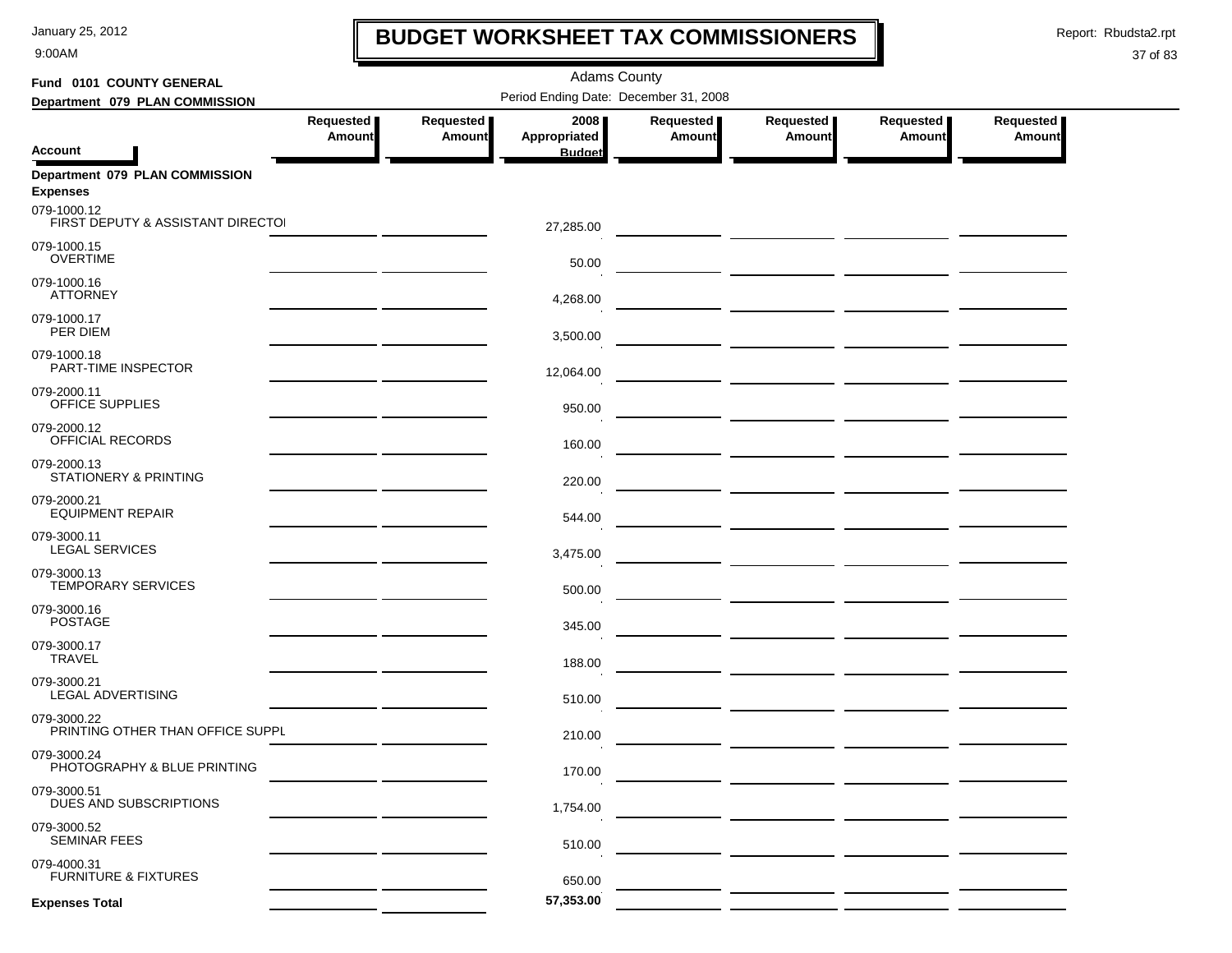9:00AM

# **BUDGET WORKSHEET TAX COMMISSIONERS**

Report: Rbudsta2.rpt

#### 38 of 83

#### Adams County Period Ending Date: December 31, 2008 **Account Department 079 PLAN COMMISSION Fund 0101 COUNTY GENERAL Requested Amount Requested Amount 2008 Appropriated Budget Requested Amount Requested Amount Requested Amount Requested Amount PLAN COMMISSION Dept Total 57,353.00**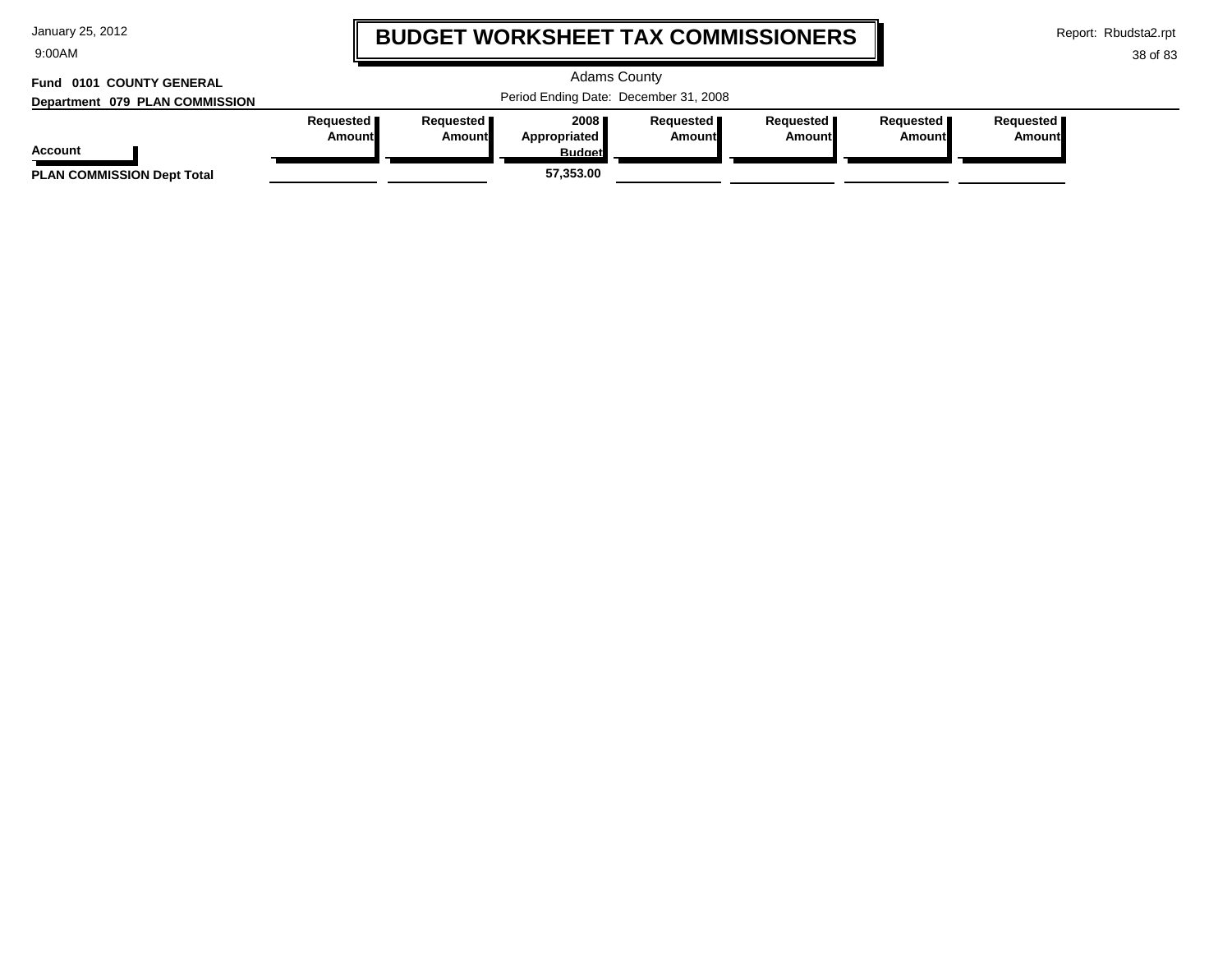9:00AM

# **BUDGET WORKSHEET TAX COMMISSIONERS**

Report: Rbudsta2.rpt

 $\mathbf l$ 

| Fund 0101 COUNTY GENERAL                                    | <b>Adams County</b>                   |           |                               |               |                                                                                                                                                                                                                                      |                                                                                 |               |  |  |  |
|-------------------------------------------------------------|---------------------------------------|-----------|-------------------------------|---------------|--------------------------------------------------------------------------------------------------------------------------------------------------------------------------------------------------------------------------------------|---------------------------------------------------------------------------------|---------------|--|--|--|
| Department 161 COURTHOUSE                                   | Period Ending Date: December 31, 2008 |           |                               |               |                                                                                                                                                                                                                                      |                                                                                 |               |  |  |  |
|                                                             | Requested                             | Requested | 2008                          | Requested     | Requested                                                                                                                                                                                                                            | Requested                                                                       | Requested     |  |  |  |
| <b>Account</b>                                              | <b>Amount</b>                         | Amount    | Appropriated<br><b>Budget</b> | <b>Amount</b> | Amount                                                                                                                                                                                                                               | Amount                                                                          | <b>Amount</b> |  |  |  |
| Department 161 COURTHOUSE<br><b>Expenses</b>                |                                       |           |                               |               |                                                                                                                                                                                                                                      |                                                                                 |               |  |  |  |
| 161-1000.14<br><b>CUSTODIAL COURTHOUSE</b>                  |                                       |           | 23,806.00                     |               |                                                                                                                                                                                                                                      |                                                                                 |               |  |  |  |
| 161-1000.15<br><b>OVERTIME</b>                              |                                       |           | 200.00                        |               | <u> The Common State of the Common State of the Common State of the Common State of the Common State of the Common State of the Common State of the Common State of the Common State of the Common State of the Common State of </u> |                                                                                 |               |  |  |  |
| 161-1000.16<br><b>BUILDING MAINTENANCE</b>                  |                                       |           | 28,590.00                     |               |                                                                                                                                                                                                                                      |                                                                                 |               |  |  |  |
| 161-1000.17<br>CUSTODIAL SERVICE COMPLEX                    |                                       |           | 28,134.00                     |               | <u> 1989 - John Harry John Harry Harry Harry Harry Harry Harry Harry Harry Harry Harry Harry Harry Harry Harry Har</u>                                                                                                               |                                                                                 |               |  |  |  |
| 161-1000.20<br><b>CUSTODIAL EXTRA HELP</b>                  |                                       |           | 12,480.00                     |               |                                                                                                                                                                                                                                      |                                                                                 |               |  |  |  |
| 161-2000.17<br>GAS, OIL & REPAIRS                           |                                       |           | 4,861.00                      |               |                                                                                                                                                                                                                                      |                                                                                 |               |  |  |  |
| 161-2000.21<br><b>CUSTODIAL SUPPLIES</b>                    |                                       |           | 12,085.00                     |               |                                                                                                                                                                                                                                      |                                                                                 |               |  |  |  |
| 161-3000.12<br>CONTRACTUAL                                  |                                       |           | 25,925.00                     |               | <u> 2000 - Jan James James Jan James James Jan James James Jan James James Jan Jan James James Jan Jan Jan Jan Ja</u>                                                                                                                |                                                                                 |               |  |  |  |
| 161-3000.31<br><b>UTILITIES</b>                             |                                       |           | 141,400.00                    |               | <u> 1980 - Johann Barbara, martin a</u>                                                                                                                                                                                              |                                                                                 |               |  |  |  |
| 161-3000.33<br>CARPET REPLACEMENT                           |                                       |           | 10,000.00                     |               |                                                                                                                                                                                                                                      |                                                                                 |               |  |  |  |
| 161-3000.36<br>CLEANING OF DUCTWORK                         |                                       |           | 20,000.00                     |               | <u> 1989 - Johann John Stone, mars and de la partie de la partie de la partie de la partie de la partie de la pa</u>                                                                                                                 |                                                                                 |               |  |  |  |
| 161-3000.39<br><b>GENERAL BUILDING MAIN. &amp; SUPPLIES</b> |                                       |           | 5,000.00                      |               |                                                                                                                                                                                                                                      |                                                                                 |               |  |  |  |
| 161-3000.40<br>GENERAL MAINTENANCE / CONTRACT               |                                       |           | 6,834.00                      |               |                                                                                                                                                                                                                                      | the contract of the contract of the contract of the contract of the contract of |               |  |  |  |
| 161-3000.41<br>LANDSCAPE SUPPLIES & MATERIALS               |                                       |           | 1,000.00                      |               |                                                                                                                                                                                                                                      |                                                                                 |               |  |  |  |
| 161-3000.42<br><b>UNIFORMS</b>                              |                                       |           | 400.00                        |               |                                                                                                                                                                                                                                      |                                                                                 |               |  |  |  |
| 161-4000.26<br><b>EQUIPMENT</b>                             |                                       |           | 1,000.00                      |               |                                                                                                                                                                                                                                      |                                                                                 |               |  |  |  |
| <b>Expenses Total</b>                                       |                                       |           | 321,715.00                    |               | <u>and the community of the community</u>                                                                                                                                                                                            |                                                                                 |               |  |  |  |
| <b>COURTHOUSE Dept Total</b>                                |                                       |           | 321,715.00                    |               |                                                                                                                                                                                                                                      |                                                                                 |               |  |  |  |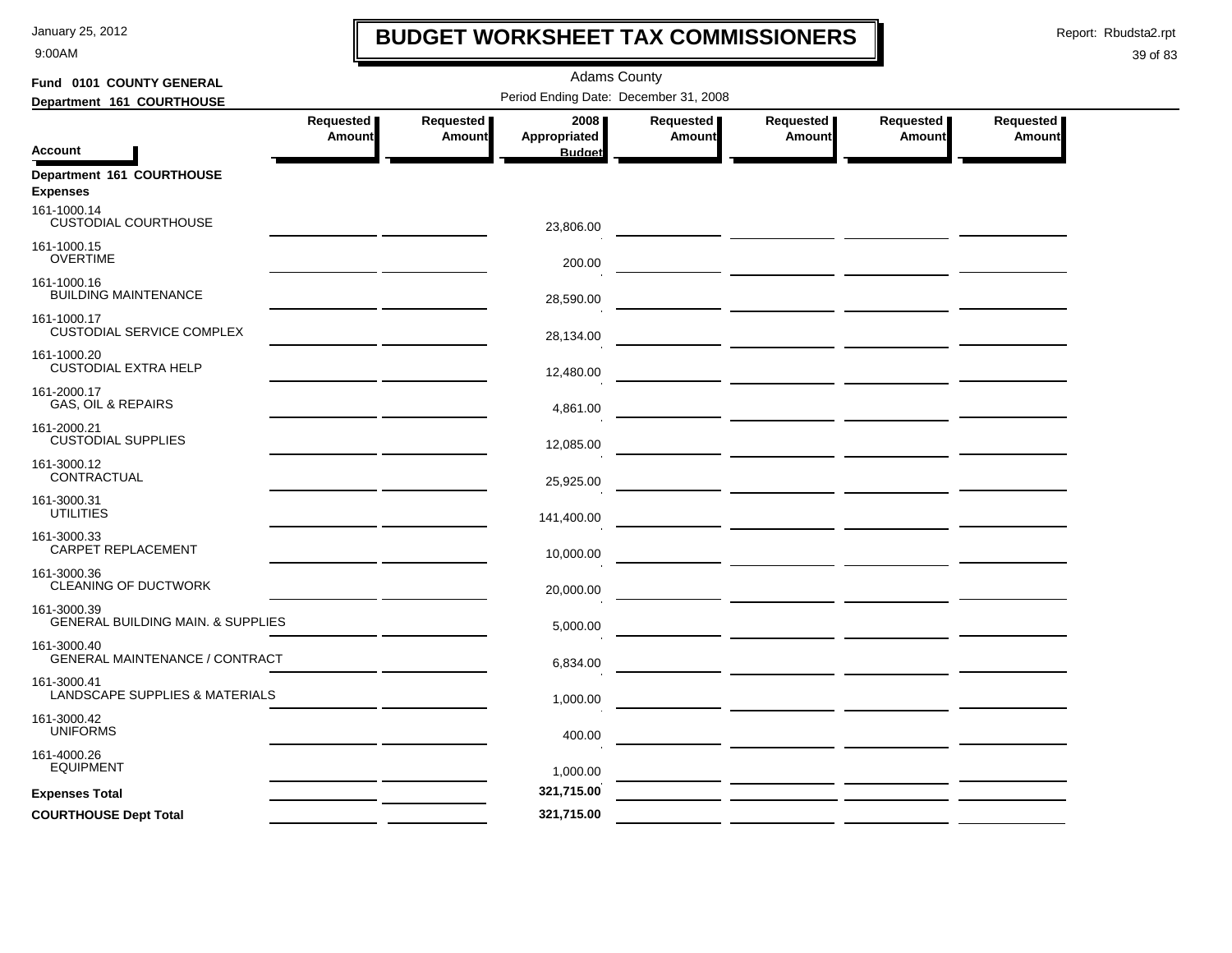9:00AM

# **BUDGET WORKSHEET TAX COMMISSIONERS**

Report: Rbudsta2.rpt

 $\mathbf I$ 

| Fund 0101 COUNTY GENERAL                         | <b>Adams County</b>                                                                                                   |               |                               |           |                                                     |                                       |               |  |  |  |
|--------------------------------------------------|-----------------------------------------------------------------------------------------------------------------------|---------------|-------------------------------|-----------|-----------------------------------------------------|---------------------------------------|---------------|--|--|--|
| Department 201 SUPERIOR COURT                    | Period Ending Date: December 31, 2008                                                                                 |               |                               |           |                                                     |                                       |               |  |  |  |
|                                                  | Requested                                                                                                             | Requested     | 2008                          | Requested | Requested                                           | Requested                             | Requested     |  |  |  |
| <b>Account</b>                                   | <b>Amount</b>                                                                                                         | <b>Amount</b> | Appropriated<br><b>Budget</b> | Amount    | <b>Amount</b>                                       | <b>Amount</b>                         | <b>Amount</b> |  |  |  |
| Department 201 SUPERIOR COURT<br><b>Expenses</b> |                                                                                                                       |               |                               |           |                                                     |                                       |               |  |  |  |
| 201-1000.12<br>COURT ADMIN/COURT REPORTER        |                                                                                                                       |               | 33,004.00                     |           |                                                     |                                       |               |  |  |  |
| 201-1000.13<br>COURT REPORTER/RESEARCH ASS'T     |                                                                                                                       |               | 24,990.00                     |           |                                                     |                                       |               |  |  |  |
| 201-1000.14<br>COURT REPORTER/COMPUTER ADMIN     |                                                                                                                       |               | 25,722.00                     |           |                                                     |                                       |               |  |  |  |
| 201-1000.15<br><b>OVERTIME</b>                   |                                                                                                                       |               | 100.00                        |           |                                                     |                                       |               |  |  |  |
| 201-1000.17<br><b>CLERK TYPIST</b>               |                                                                                                                       |               | 100.00                        |           |                                                     |                                       |               |  |  |  |
| 201-1000.18<br><b>TRANSLATOR</b>                 |                                                                                                                       |               | 1,000.00                      |           |                                                     |                                       |               |  |  |  |
| 201-1000.19<br><b>BAILIFF/CLERK</b>              |                                                                                                                       |               | 24,739.00                     |           | <u> 2000 - Jan Alexandro II, prima alemanista (</u> |                                       |               |  |  |  |
| 201-1000.28<br>COMPENSATION-PAUPER COUNSEL       |                                                                                                                       |               | 6,675.00                      |           |                                                     |                                       |               |  |  |  |
| 201-1000.29<br>PER DIEM-PETIT JURORS             | <u> 1989 - Johann Harry Harry Harry Harry Harry Harry Harry Harry Harry Harry Harry Harry Harry Harry Harry Harry</u> |               | 2,000.00                      |           |                                                     |                                       |               |  |  |  |
| 201-1000.30<br>PER DIEM-JUDGE VENUE              |                                                                                                                       |               | 100.00                        |           |                                                     |                                       |               |  |  |  |
| 201-1000.31<br>PER DIEM-COURT REPORTER-VENUE     |                                                                                                                       |               | 50.00                         |           |                                                     | — <u>— —————</u> ——————————————       |               |  |  |  |
| 201-1000.32<br>PER DIEM-BAILIFF-VENUE            |                                                                                                                       |               | 50.00                         |           |                                                     | — <u>— —————</u> <u>——————</u> —————— |               |  |  |  |
| 201-1000.34<br>MISCELLANEOUS INDIGENT            |                                                                                                                       |               | 2,500.00                      |           |                                                     |                                       |               |  |  |  |
| 201-2000.11<br>OFFICE SUPPLIES                   |                                                                                                                       |               | 3,239.00                      |           |                                                     |                                       |               |  |  |  |
| 201-3000.16<br><b>POSTAGE</b>                    |                                                                                                                       |               | 158.00                        |           |                                                     |                                       |               |  |  |  |
| 201-3000.17<br><b>IRAVEL</b>                     |                                                                                                                       |               | 690.00                        |           |                                                     |                                       |               |  |  |  |
| 201-3000.25<br><b>PRINTING</b>                   |                                                                                                                       |               | 316.00                        |           |                                                     |                                       |               |  |  |  |
| 201-3000.36<br>MAINTENANCE & REPAIR CONTRACTS    |                                                                                                                       |               | 100.00                        |           |                                                     |                                       |               |  |  |  |
| 201-3000.37<br><b>EQUIPMENT REPAIR</b>           |                                                                                                                       |               | 100.00                        |           |                                                     |                                       |               |  |  |  |
| 201-3000.51<br>DUES AND SUBSCRIPTIONS            |                                                                                                                       |               | 422.00                        |           |                                                     |                                       |               |  |  |  |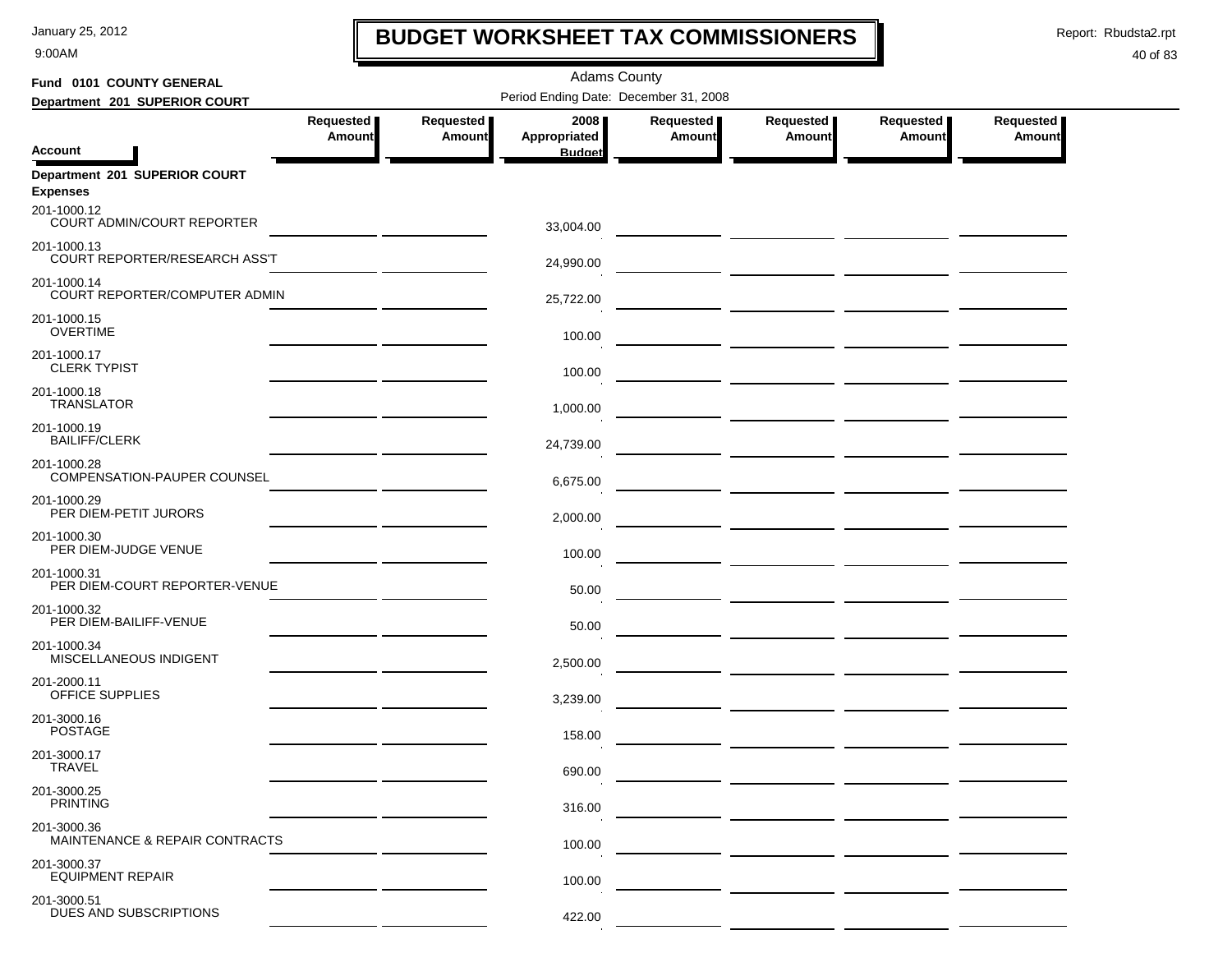9:00AM

# **BUDGET WORKSHEET TAX COMMISSIONERS**

Report: Rbudsta2.rpt

 $\mathbf l$ 

| Fund 0101 COUNTY GENERAL                      |                                       |                            | <b>Adams County</b>  |                            |                            |                            |                            |  |  |  |
|-----------------------------------------------|---------------------------------------|----------------------------|----------------------|----------------------------|----------------------------|----------------------------|----------------------------|--|--|--|
| Department 201 SUPERIOR COURT                 | Period Ending Date: December 31, 2008 |                            |                      |                            |                            |                            |                            |  |  |  |
|                                               | Requested<br><b>Amount</b>            | Requested<br><b>Amount</b> | 2008<br>Appropriated | Requested<br><b>Amount</b> | Requested<br><b>Amount</b> | Requested<br><b>Amount</b> | Requested<br><b>Amount</b> |  |  |  |
| Account                                       |                                       |                            | <b>Budget</b>        |                            |                            |                            |                            |  |  |  |
| 201-3000.52<br><b>CONFERENCE AND SEMINARS</b> |                                       |                            | 586.00               |                            |                            |                            |                            |  |  |  |
| 201-3000.53<br>MEALS AND LODGING              |                                       |                            | 316.00               |                            |                            |                            |                            |  |  |  |
| 201-4000.21<br><b>FURNITURE AND FIXTURES</b>  |                                       |                            | 527.00               |                            |                            |                            |                            |  |  |  |
| 201-4000.26<br><b>OFFICE MACHINE</b>          |                                       |                            | 527.00               |                            |                            |                            |                            |  |  |  |
| 201-4000.31<br>LAW BOOKS AND WESTLAW          |                                       |                            | 3,535.00             |                            |                            |                            |                            |  |  |  |
| <b>Expenses Total</b>                         |                                       |                            | 131,546.00           |                            |                            |                            |                            |  |  |  |
| <b>SUPERIOR COURT Dept Total</b>              |                                       |                            | 131,546.00           |                            |                            |                            |                            |  |  |  |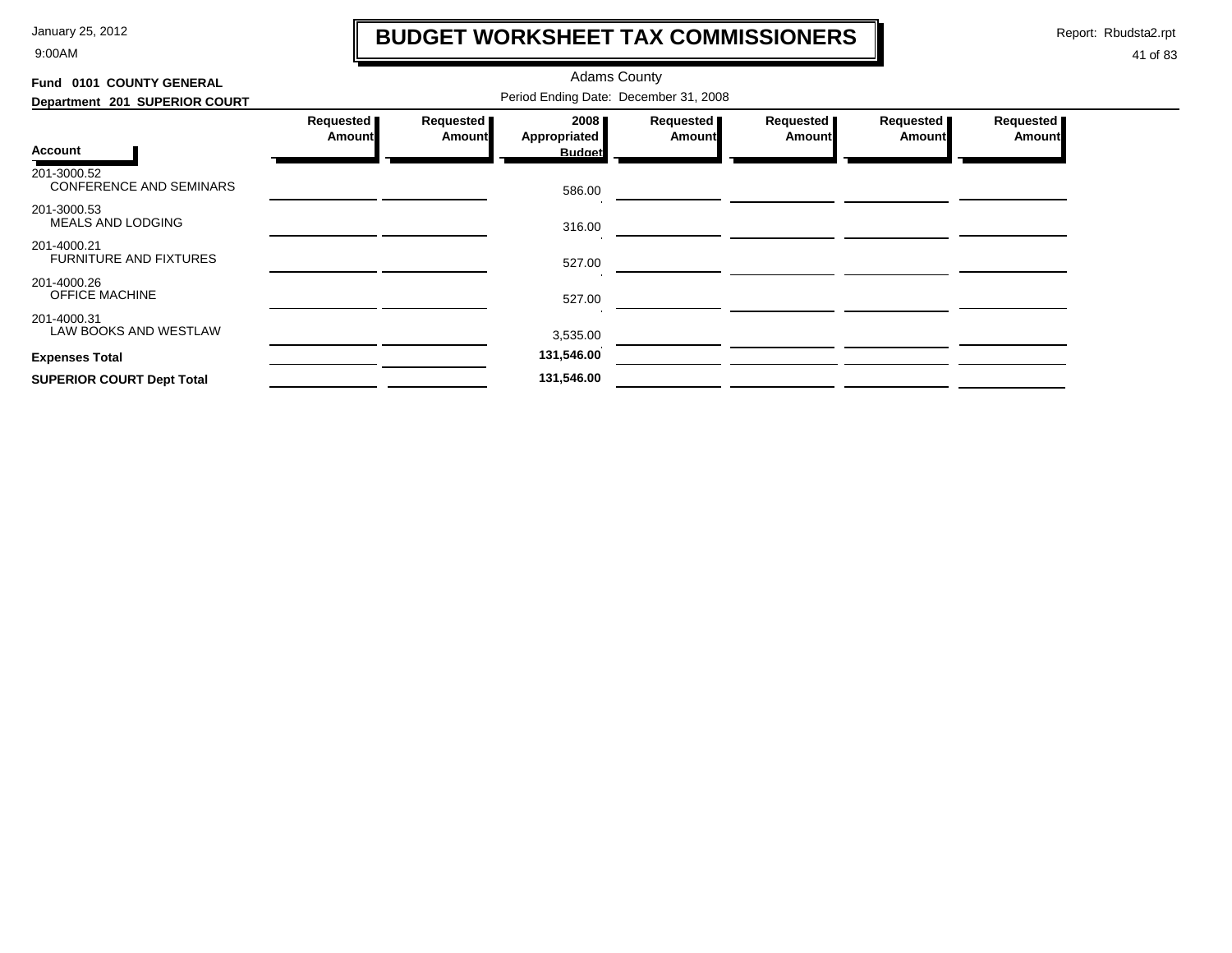9:00AM

# **BUDGET WORKSHEET TAX COMMISSIONERS**

Report: Rbudsta2.rpt

 $\mathbf l$ 

| Fund 0101 COUNTY GENERAL                          |                                       |                     | <b>Adams County</b>                   |                     |                                                 |                                                 |                              |  |  |  |  |
|---------------------------------------------------|---------------------------------------|---------------------|---------------------------------------|---------------------|-------------------------------------------------|-------------------------------------------------|------------------------------|--|--|--|--|
| Department 231 PUBLIC DEFENDER                    | Period Ending Date: December 31, 2008 |                     |                                       |                     |                                                 |                                                 |                              |  |  |  |  |
| <b>Account</b>                                    | Requested<br><b>Amount</b>            | Requested<br>Amount | 2008<br>Appropriated<br><b>Budget</b> | Requested<br>Amount | Requested<br>Amount                             | Requested  <br>Amount                           | Requested  <br><b>Amount</b> |  |  |  |  |
| Department 231 PUBLIC DEFENDER<br><b>Expenses</b> |                                       |                     |                                       |                     |                                                 |                                                 |                              |  |  |  |  |
| 231-1000.11<br>PUBLIC DEFENDER                    |                                       |                     | 70,000.00                             |                     |                                                 |                                                 |                              |  |  |  |  |
| 231-1000.12<br>DEPUTY PUBLIC DEFENDERS            |                                       |                     | 106,000.00                            |                     |                                                 |                                                 |                              |  |  |  |  |
| 231-1000.13<br>FULL-TIME SECRETARY                |                                       |                     | 24,347.00                             |                     |                                                 |                                                 |                              |  |  |  |  |
| 231-1000.37<br>Miscellaneous Indigent Expenses    |                                       |                     | 4,500.00                              |                     |                                                 |                                                 |                              |  |  |  |  |
| 231-2000.11<br>OFFICE SUPPLIES                    |                                       |                     | 1,689.00                              |                     |                                                 | <u> 1989 - Johann John Stone, mars et al. (</u> |                              |  |  |  |  |
| 231-2000.12<br>Office Allowance                   |                                       |                     | 2,400.00                              |                     |                                                 |                                                 |                              |  |  |  |  |
| 231-3000.13<br><b>TEMPORARY SERVICES</b>          |                                       |                     | 1,100.00                              |                     |                                                 |                                                 |                              |  |  |  |  |
| 231-3000.16<br>Postage                            |                                       |                     | 1,966.00                              |                     |                                                 |                                                 |                              |  |  |  |  |
| 231-3000.17<br><b>TRAVEL/TRAINING</b>             |                                       |                     | 1,000.00                              |                     | <u> 1989 - Johann John Stone, mars et al. (</u> |                                                 |                              |  |  |  |  |
| 231-3000.18<br><b>TELEPHONE</b>                   |                                       |                     | 1,400.00                              |                     |                                                 |                                                 |                              |  |  |  |  |
| 231-3000.41<br><b>RENT</b>                        |                                       |                     | 3,600.00                              |                     |                                                 |                                                 |                              |  |  |  |  |
| 231-4000.26<br><b>EQUIPMENT</b>                   |                                       |                     | 1,300.00                              |                     |                                                 |                                                 |                              |  |  |  |  |
| <b>Expenses Total</b>                             |                                       |                     | 219,302.00                            |                     |                                                 |                                                 |                              |  |  |  |  |
|                                                   |                                       |                     | 219,302.00                            |                     |                                                 |                                                 |                              |  |  |  |  |
| <b>PUBLIC DEFENDER Dept Total</b>                 |                                       |                     |                                       |                     |                                                 |                                                 |                              |  |  |  |  |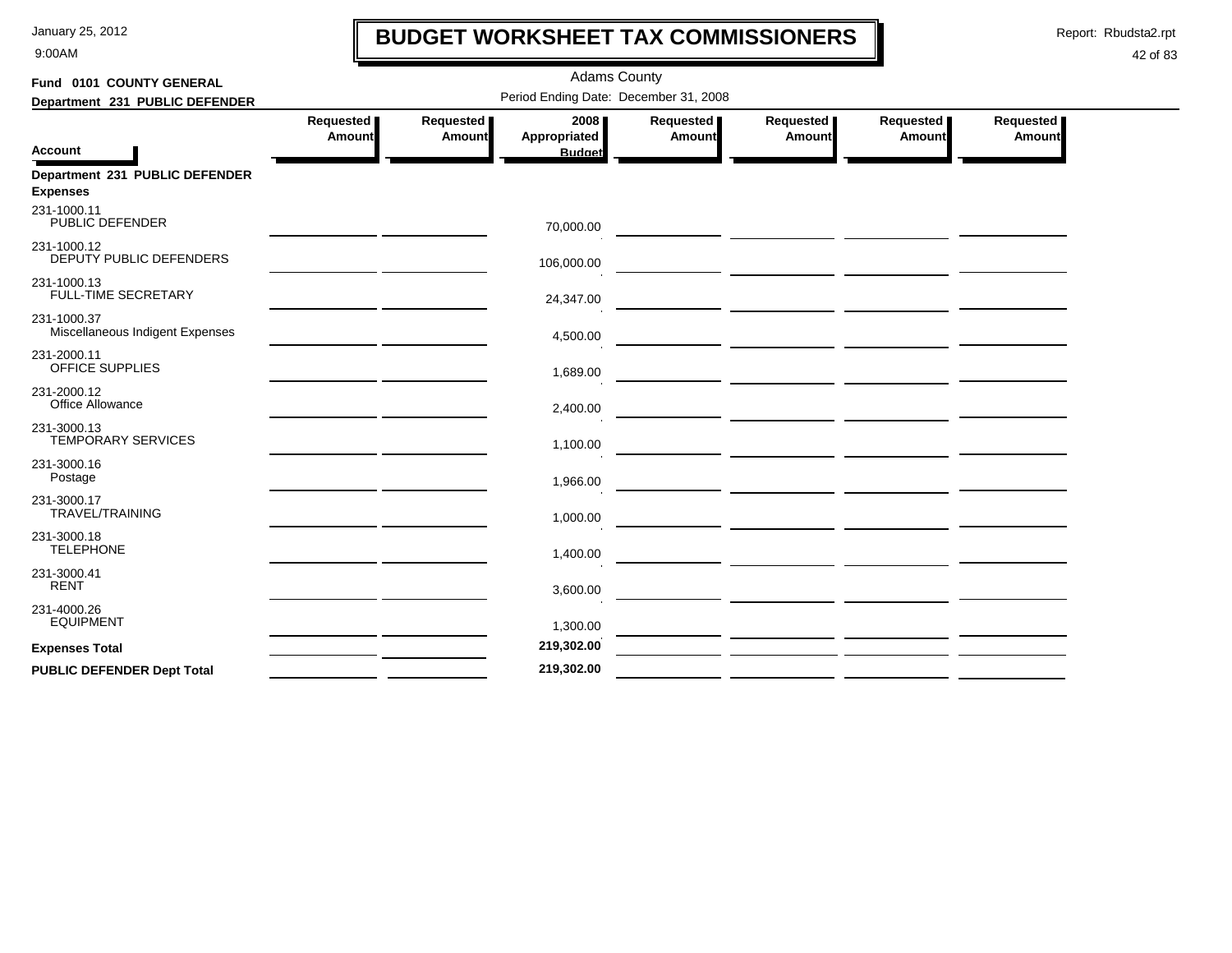9:00AM

# **BUDGET WORKSHEET TAX COMMISSIONERS**

Report: Rbudsta2.rpt

 $\mathbf I$ 

### 43 of 83

| Fund 0101 COUNTY GENERAL                          | <b>Adams County</b>                          |           |                               |           |                                                     |                                  |               |  |  |  |
|---------------------------------------------------|----------------------------------------------|-----------|-------------------------------|-----------|-----------------------------------------------------|----------------------------------|---------------|--|--|--|
| Department 232 CIRCUIT COURT                      | Period Ending Date: December 31, 2008        |           |                               |           |                                                     |                                  |               |  |  |  |
|                                                   | Requested                                    | Requested | 2008                          | Requested | Requested                                           | Requested                        | Requested     |  |  |  |
| <b>Account</b>                                    | <b>Amount</b>                                | Amount    | Appropriated<br><b>Budget</b> | Amount    | <b>Amount</b>                                       | Amount                           | <b>Amount</b> |  |  |  |
| Department 232 CIRCUIT COURT<br><b>Expenses</b>   |                                              |           |                               |           |                                                     |                                  |               |  |  |  |
| 232-1000.12<br>COURT ADMIN/SEC/ASS'T, REPORTER    |                                              |           | 32,903.00                     |           |                                                     |                                  |               |  |  |  |
| 232-1000.13<br>CHIEF REPORTER                     |                                              |           | 28,905.00                     |           |                                                     |                                  |               |  |  |  |
| 232-1000.14<br><b>ASSISTANT REPORTER</b>          |                                              |           | 26,035.00                     |           | <u> 1989 - Andrea Andrew Maria (b. 1989)</u>        |                                  |               |  |  |  |
| 232-1000.16<br><b>COURT SECURITY</b>              |                                              |           | 20,280.00                     |           |                                                     |                                  |               |  |  |  |
| 232-1000.17<br><b>TRANSLATOR</b>                  |                                              |           | 300.00                        |           | <u> 1999 - Johann Harry Communication (f. 1989)</u> |                                  |               |  |  |  |
| 232-1000.18<br>BAILIFF/ASS'T ADMIN/ASS'T REPORTEF |                                              |           | 23,780.00                     |           | <u> — _ _ _ _ _ _ _ _</u> _ _ _ _ _ _ _             |                                  |               |  |  |  |
| 232-1000.19<br>TEMPORARY ASS'T COURT REPORTER     |                                              |           | 850.00                        |           |                                                     |                                  |               |  |  |  |
| 232-1000.30<br>PER DIEM-CT. REPORTER-VENUE        |                                              |           | 300.00                        |           |                                                     |                                  |               |  |  |  |
| 232-1000.31<br>PER DIEM-BAILIFF-VENUE             |                                              |           | 200.00                        |           |                                                     |                                  |               |  |  |  |
| 232-1000.33<br>PER DIEM-GRAND JURY                | the control of the control of the control of |           | 500.00                        |           |                                                     |                                  |               |  |  |  |
| 232-1000.34<br>PER DIEM-PETIT JURY                |                                              |           | 6,500.00                      |           |                                                     |                                  |               |  |  |  |
| 232-1000.35<br>PAUPER ATTORNEY                    |                                              |           | 25,000.00                     |           |                                                     |                                  |               |  |  |  |
| 232-1000.36<br><b>WITNESS FEES</b>                |                                              |           | 200.00                        |           |                                                     | ___ _________ ________ _________ |               |  |  |  |
| 232-1000.37<br>MISCELLANEOUS INDIGENT EXPENSES    |                                              |           | 1,500.00                      |           |                                                     |                                  |               |  |  |  |
| 232-1000.38<br><b>GUARDIAN AD LITEM</b>           |                                              |           | 10,000.00                     |           | — <u>— — — — — — — — — — — —</u>                    |                                  |               |  |  |  |
| 232-2000.11<br>STATIONERY AND PRINTING            |                                              |           | 500.00                        |           |                                                     |                                  |               |  |  |  |
| 232-2000.12<br>OTHER OFFICE SUPPLIES & PETTY CA!  |                                              |           | 2,533.00                      |           |                                                     |                                  |               |  |  |  |
| 232-3000.12<br>PSYCHIATRIC AND MEDICAL SERVICE    |                                              |           | 1,000.00                      |           |                                                     |                                  |               |  |  |  |
| 232-3000.16<br><b>POSTAGE</b>                     |                                              |           | 300.00                        |           |                                                     |                                  |               |  |  |  |
| 232-3000.37<br><b>REPAIRS</b>                     |                                              |           | 500.00                        |           |                                                     |                                  |               |  |  |  |

 $\sim$   $-$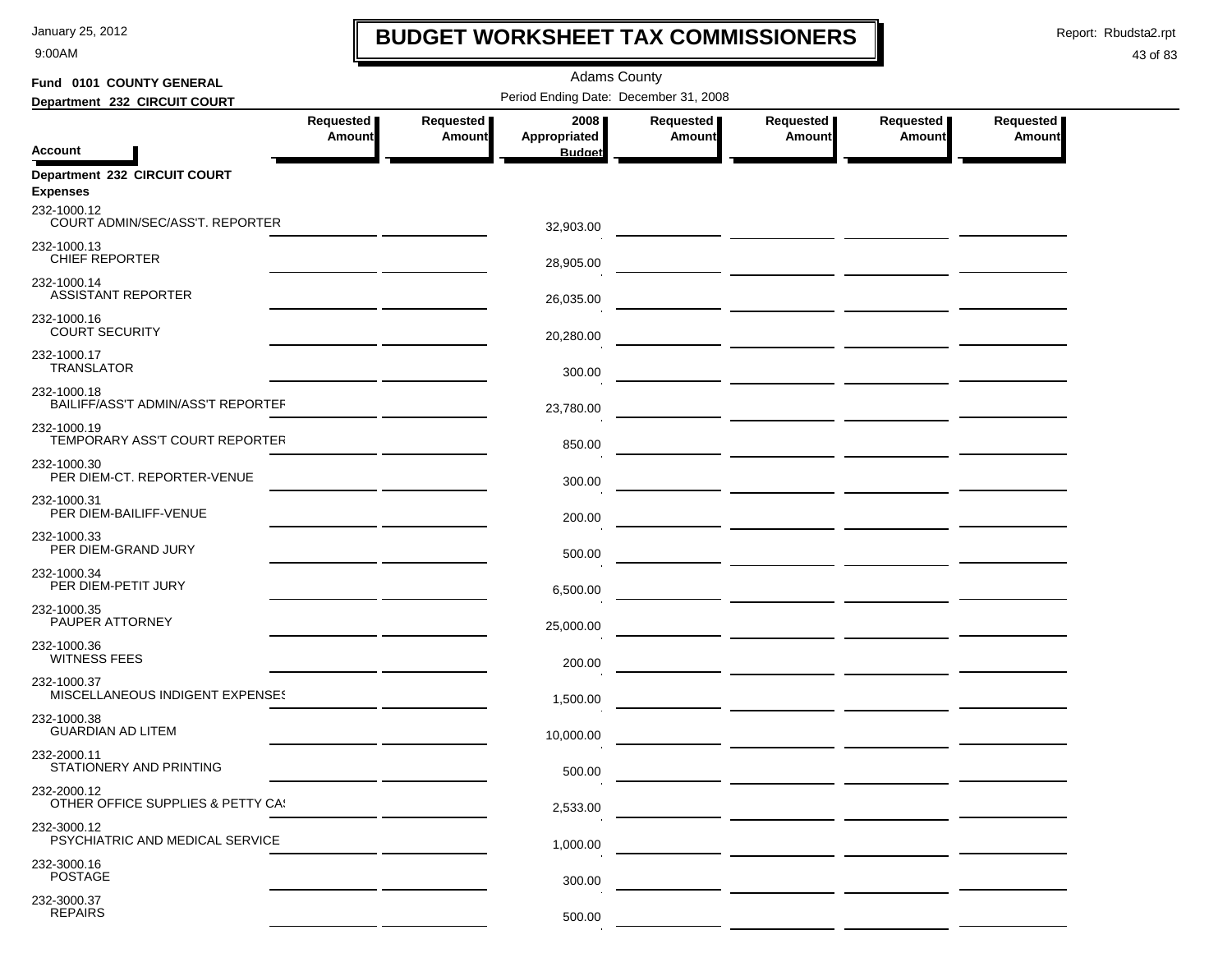9:00AM

# **BUDGET WORKSHEET TAX COMMISSIONERS**

Report: Rbudsta2.rpt

 $\mathbf I$ 

| Fund 0101 COUNTY GENERAL                       |                                       |                     |                                       |                     |                                                                                                                                                                                                                                      |                       |                              |  |  |  |  |
|------------------------------------------------|---------------------------------------|---------------------|---------------------------------------|---------------------|--------------------------------------------------------------------------------------------------------------------------------------------------------------------------------------------------------------------------------------|-----------------------|------------------------------|--|--|--|--|
| Department 232 CIRCUIT COURT                   | Period Ending Date: December 31, 2008 |                     |                                       |                     |                                                                                                                                                                                                                                      |                       |                              |  |  |  |  |
| <b>Account</b>                                 | Requested<br>Amount                   | Requested<br>Amount | 2008<br>Appropriated<br><b>Budget</b> | Requested<br>Amount | Requested  <br>Amount                                                                                                                                                                                                                | Requested  <br>Amount | Requested  <br><b>Amount</b> |  |  |  |  |
| 232-3000.40<br>DRY CLEANING                    |                                       |                     | 50.00                                 |                     |                                                                                                                                                                                                                                      |                       |                              |  |  |  |  |
| 232-3000.41<br>MAINTENANCE & REPAIR AGREEMENT  |                                       |                     | 1,000.00                              |                     |                                                                                                                                                                                                                                      |                       |                              |  |  |  |  |
| 232-3000.51<br>DUES AND SUBSCRIPTIONS          |                                       |                     | 900.00                                |                     |                                                                                                                                                                                                                                      |                       |                              |  |  |  |  |
| 232-3000.52<br><b>CONFERENCES AND SEMINARS</b> |                                       |                     | 1,200.00                              |                     |                                                                                                                                                                                                                                      |                       |                              |  |  |  |  |
| 232-3000.92<br>LODGING AND MEALS OF JURORS     |                                       |                     | 915.00                                |                     |                                                                                                                                                                                                                                      |                       |                              |  |  |  |  |
| 232-4000.21<br><b>FURNITURE AND FIXTURES</b>   |                                       |                     | 1,200.00                              |                     | <u>a sa mga salawang mga mga sangang ng mga sangang ng mga sangang ng mga sangang ng mga sangang ng mga sangang ng mga sangang ng mga sangang ng mga sangang ng mga sangang ng mga sangang ng mga sangang ng mga sangang ng mga </u> |                       |                              |  |  |  |  |
| 232-4000.26<br><b>OFFICE MACHINES</b>          |                                       |                     | 1,000.00                              |                     |                                                                                                                                                                                                                                      |                       |                              |  |  |  |  |
| 232-4000.31<br>LAW BOOKS                       |                                       |                     | 17,000.00                             |                     |                                                                                                                                                                                                                                      |                       |                              |  |  |  |  |
| <b>Expenses Total</b>                          |                                       |                     | 205,351.00                            |                     |                                                                                                                                                                                                                                      |                       |                              |  |  |  |  |
| <b>CIRCUIT COURT Dept Total</b>                |                                       |                     | 205,351.00                            |                     |                                                                                                                                                                                                                                      |                       |                              |  |  |  |  |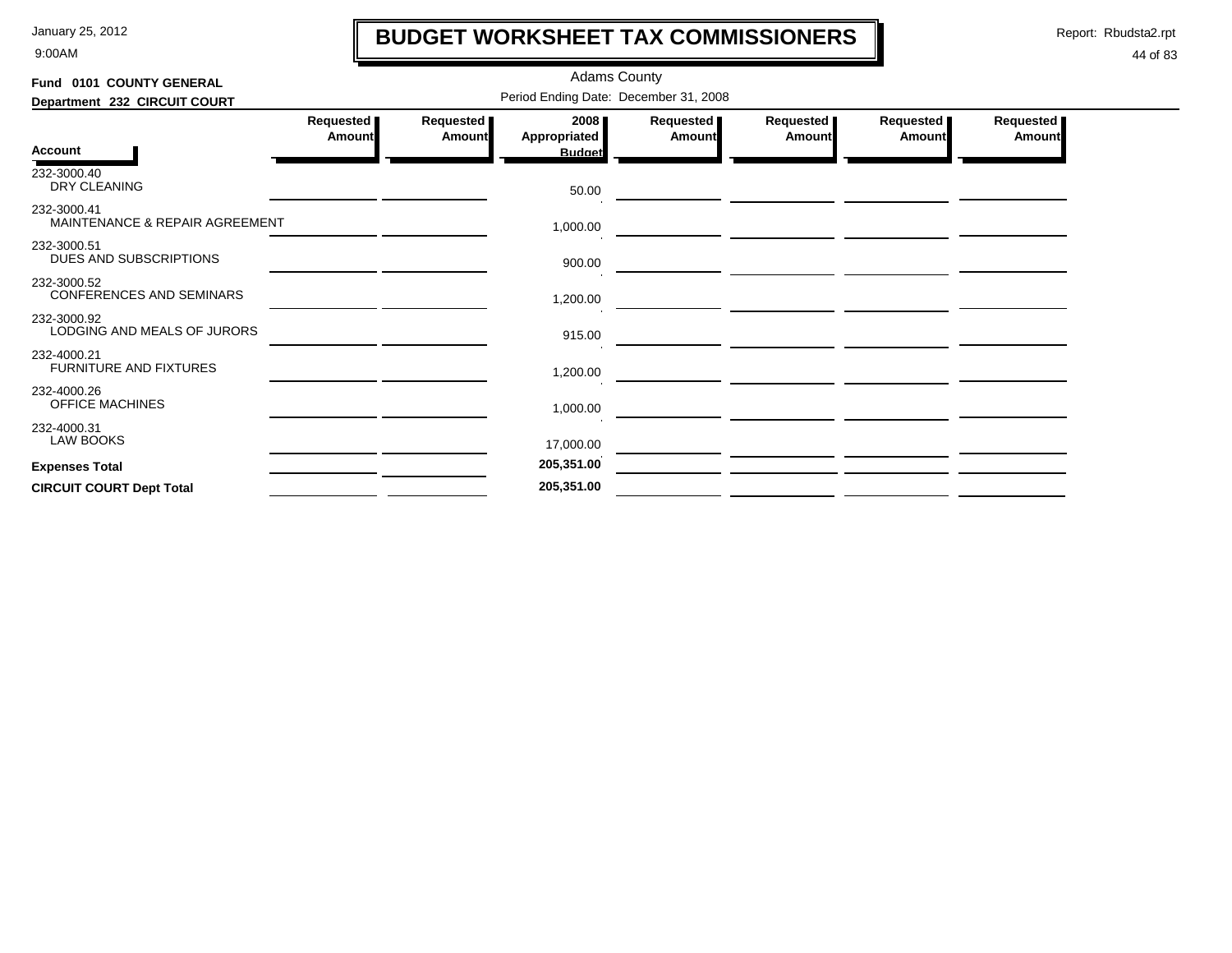9:00AM

# **BUDGET WORKSHEET TAX COMMISSIONERS**

Report: Rbudsta2.rpt

 $\mathbf l$ 

| Fund 0101 COUNTY GENERAL                                        |                     |                            | <b>Adams County</b>                   |                            |                     |                                                    |                     |
|-----------------------------------------------------------------|---------------------|----------------------------|---------------------------------------|----------------------------|---------------------|----------------------------------------------------|---------------------|
| Department 234 JUVENILE ALTERNATIVES-CIR.CT.                    |                     |                            | Period Ending Date: December 31, 2008 |                            |                     |                                                    |                     |
| <b>Account</b>                                                  | Requested<br>Amount | Requested<br><b>Amount</b> | 2008<br>Appropriated<br><b>Budget</b> | Requested<br><b>Amount</b> | Requested<br>Amount | Requested<br><b>Amount</b>                         | Requested<br>Amount |
| Department 234 JUVENILE ALTERNATIVES-CIR.CT.<br><b>Expenses</b> |                     |                            |                                       |                            |                     |                                                    |                     |
| 234-1000.12<br>JUVENILE ALTERNATIVES MANAGER                    |                     |                            | 20,973.00                             |                            |                     |                                                    |                     |
| 234-1000.17<br>ALTERNATIVES ASSISTANT                           |                     |                            | 13,981.00                             |                            |                     |                                                    |                     |
| 234-1000.20<br><b>FIELD SUPERVISOR</b>                          |                     |                            | 100.00                                |                            |                     |                                                    |                     |
| 234-2000.11<br>OFFICE SUPPLIES                                  |                     |                            | 400.00                                |                            |                     |                                                    |                     |
| 234-2000.26<br><b>COMMUNITY SERVICE SUPPLIES</b>                |                     |                            | 100.00                                |                            |                     |                                                    |                     |
| 234-3000.17<br><b>TRAVEL</b>                                    |                     |                            | 100.00                                |                            |                     |                                                    |                     |
| 234-3000.19<br>POST OFFICE BOX                                  |                     |                            | 60.00                                 |                            |                     | <u> 1989 - Johann Marie Johann Marie (h. 1989)</u> |                     |
| 234-3000.37<br><b>REPAIRS</b>                                   |                     |                            | 100.00                                |                            |                     |                                                    |                     |
| 234-3000.51<br><b>DUES</b>                                      |                     |                            | 100.00                                |                            |                     |                                                    |                     |
| 234-4000.26<br><b>OFFICE EQUIPMENT</b>                          |                     |                            | 370.00                                |                            |                     |                                                    |                     |
| <b>Expenses Total</b>                                           |                     |                            | 36,284.00                             |                            |                     |                                                    |                     |
| JUVENILE ALTERNATIVES-CIR.CT. Dept<br><b>Total</b>              |                     |                            | 36,284.00                             |                            |                     |                                                    |                     |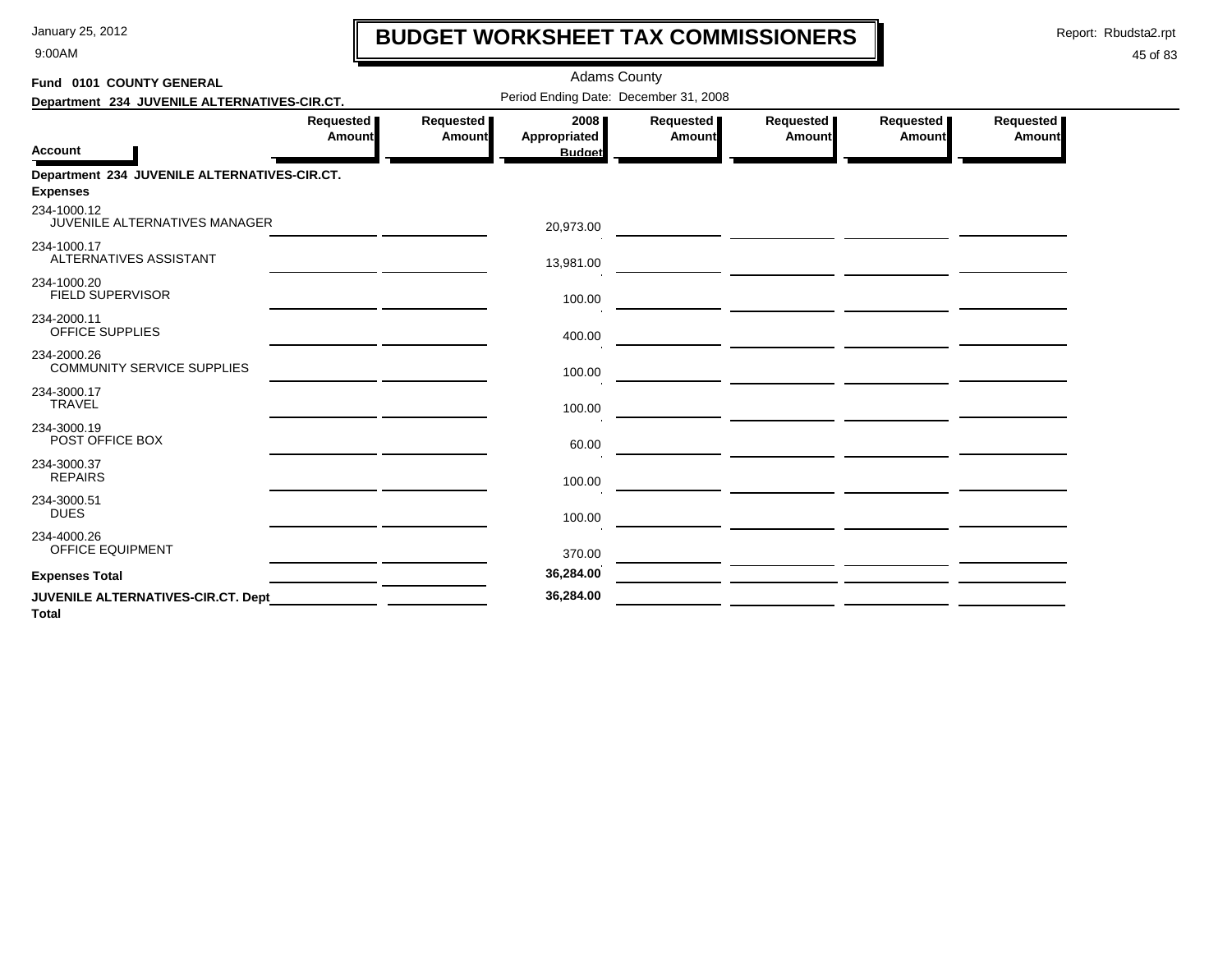9:00AM

# **BUDGET WORKSHEET TAX COMMISSIONERS**

Report: Rbudsta2.rpt

 $\mathbf l$ 

| Fund 0101 COUNTY GENERAL                        | <b>Adams County</b> |                     |                                       |                     |                                                                                                                        |                                                     |                            |  |  |  |
|-------------------------------------------------|---------------------|---------------------|---------------------------------------|---------------------|------------------------------------------------------------------------------------------------------------------------|-----------------------------------------------------|----------------------------|--|--|--|
| Department 273 PROBATION                        |                     |                     | Period Ending Date: December 31, 2008 |                     |                                                                                                                        |                                                     |                            |  |  |  |
|                                                 | Requested<br>Amount | Requested<br>Amount | 2008<br>Appropriated                  | Requested<br>Amount | Requested<br>Amount                                                                                                    | Requested<br>Amount                                 | Requested<br><b>Amount</b> |  |  |  |
| <b>Account</b>                                  |                     |                     | <b>Budget</b>                         |                     |                                                                                                                        |                                                     |                            |  |  |  |
| Department 273 PROBATION<br><b>Expenses</b>     |                     |                     |                                       |                     |                                                                                                                        |                                                     |                            |  |  |  |
| 273-1000.11<br>CHIEF PROBATION OFFICER          |                     |                     | 59,765.00                             |                     |                                                                                                                        |                                                     |                            |  |  |  |
| 273-1000.12<br>ASSISTANT CHIEF PROBATION OFFICE |                     |                     | 52,265.00                             |                     | $\overline{\phantom{a}}$ and $\overline{\phantom{a}}$                                                                  |                                                     |                            |  |  |  |
| 273-1000.13<br><b>SECRETARY</b>                 |                     |                     | 23,478.00                             |                     |                                                                                                                        |                                                     |                            |  |  |  |
| 273-1000.14<br>PART-TIME SECRETARIES            |                     |                     | 21,157.00                             |                     |                                                                                                                        |                                                     |                            |  |  |  |
| 273-1000.17<br>PROBATION OFFICER                |                     |                     | 52,265.00                             |                     |                                                                                                                        | <u>and the second contract of the second second</u> |                            |  |  |  |
| 273-1000.18<br>PROBATION OFFICER                |                     |                     | 47,515.00                             |                     |                                                                                                                        |                                                     |                            |  |  |  |
| 273-1000.19<br>PROBATION OFFICER                |                     |                     | 43,194.00                             |                     | <u> The Common State of the Common State of the Common State of the Common State of the Common State of the Common</u> |                                                     |                            |  |  |  |
| 273-2000.11<br><b>GENERAL OFFICE SUPPLIES</b>   |                     |                     | 2,680.00                              |                     |                                                                                                                        |                                                     |                            |  |  |  |
| 273-3000.17<br><b>TRAVEL</b>                    |                     |                     | 2,475.00                              |                     |                                                                                                                        |                                                     |                            |  |  |  |
| 273-3000.22<br>PRINTING OTHER THAN OFFICE SUPPL |                     |                     | 210.00                                |                     |                                                                                                                        |                                                     |                            |  |  |  |
| 273-3000.51<br>DUES AND SUBSCRIPTIONS           |                     |                     | 660.00                                |                     |                                                                                                                        |                                                     |                            |  |  |  |
| 273-3000.52<br><b>CONFERENCES AND TRAINING</b>  |                     |                     | 1,600.00                              |                     |                                                                                                                        |                                                     |                            |  |  |  |
| 273-4000.31<br><b>FURNITURE AND FIXTURES</b>    |                     |                     | 100.00                                |                     |                                                                                                                        |                                                     |                            |  |  |  |
| <b>Expenses Total</b>                           |                     |                     | 307,364.00                            |                     |                                                                                                                        |                                                     |                            |  |  |  |
| <b>PROBATION Dept Total</b>                     |                     |                     | 307,364.00                            |                     |                                                                                                                        |                                                     |                            |  |  |  |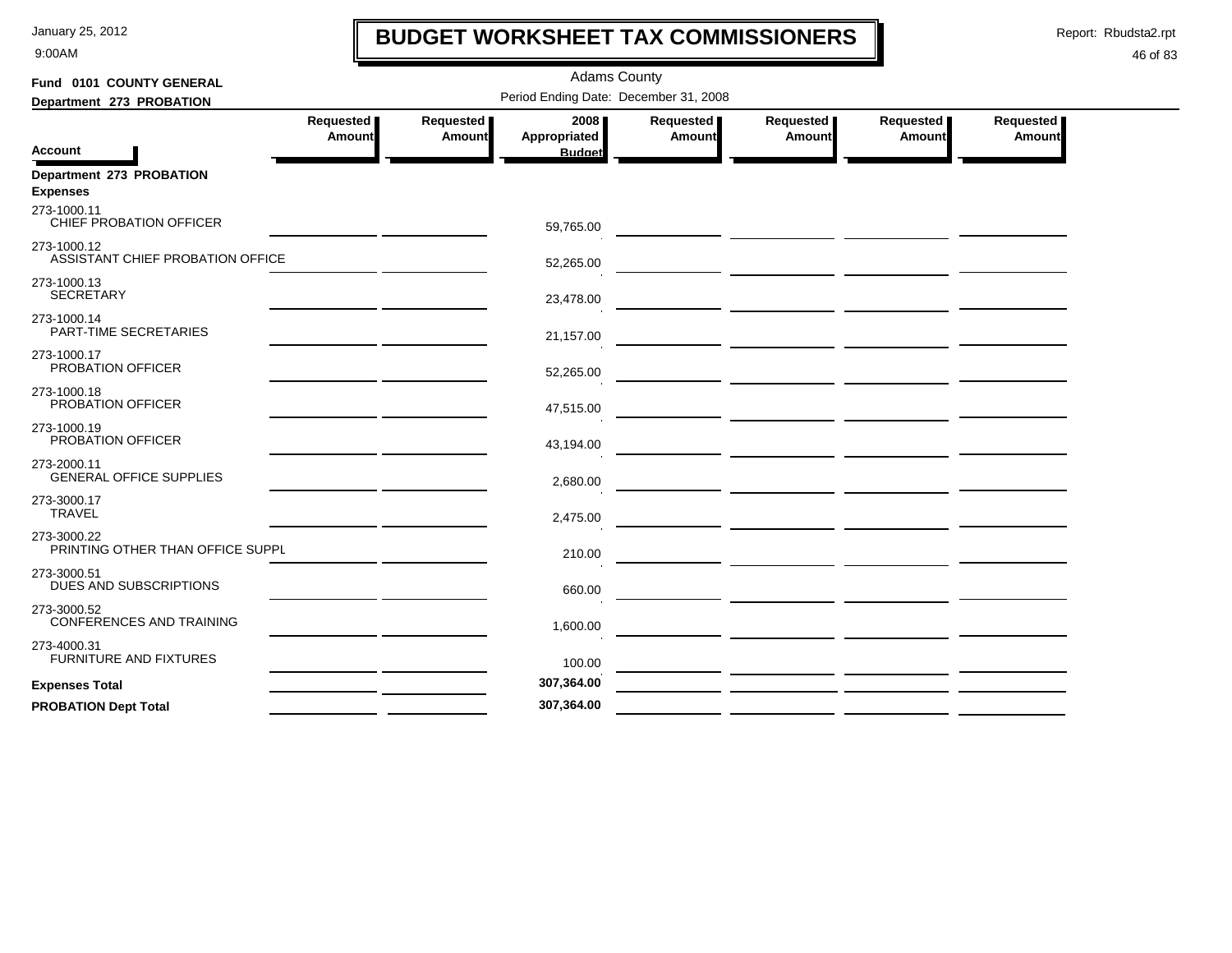9:00AM

# **BUDGET WORKSHEET TAX COMMISSIONERS**

Report: Rbudsta2.rpt

 $\mathbf \mathbf I$ 

| Fund 0101 COUNTY GENERAL                |                                       |                            | <b>Adams County</b>         |                            |                     |                            |                            |  |  |
|-----------------------------------------|---------------------------------------|----------------------------|-----------------------------|----------------------------|---------------------|----------------------------|----------------------------|--|--|
| Department 308 WEIGHT & MEASURES        | Period Ending Date: December 31, 2008 |                            |                             |                            |                     |                            |                            |  |  |
|                                         | Requested<br><b>Amount</b>            | Requested<br><b>Amount</b> | 2008<br><b>Appropriated</b> | Requested<br><b>Amount</b> | Requested<br>Amount | Requested<br><b>Amount</b> | Requested<br><b>Amount</b> |  |  |
| <b>Account</b>                          |                                       |                            | <b>Budget</b>               |                            |                     |                            |                            |  |  |
| Department 308 WEIGHT & MEASURES        |                                       |                            |                             |                            |                     |                            |                            |  |  |
| <b>Expenses</b>                         |                                       |                            |                             |                            |                     |                            |                            |  |  |
| 308-1000.11<br><b>INSPECTOR</b>         |                                       |                            | 6,492.00                    |                            |                     |                            |                            |  |  |
| 308-2000.11<br><b>SUPPLIES</b>          |                                       |                            | 203.00                      |                            |                     |                            |                            |  |  |
| 308-3000.17<br>TRAVEL                   |                                       |                            | 1,055.00                    |                            |                     |                            |                            |  |  |
| 308-3000.18<br><b>TELEPHONE</b>         |                                       |                            | 203.00                      |                            |                     |                            |                            |  |  |
| 308-4000.26<br><b>EQUIPMENT</b>         |                                       |                            | 609.00                      |                            |                     |                            |                            |  |  |
| <b>Expenses Total</b>                   |                                       |                            | 8,562.00                    |                            |                     |                            |                            |  |  |
| <b>WEIGHT &amp; MEASURES Dept Total</b> |                                       |                            | 8,562.00                    |                            |                     |                            |                            |  |  |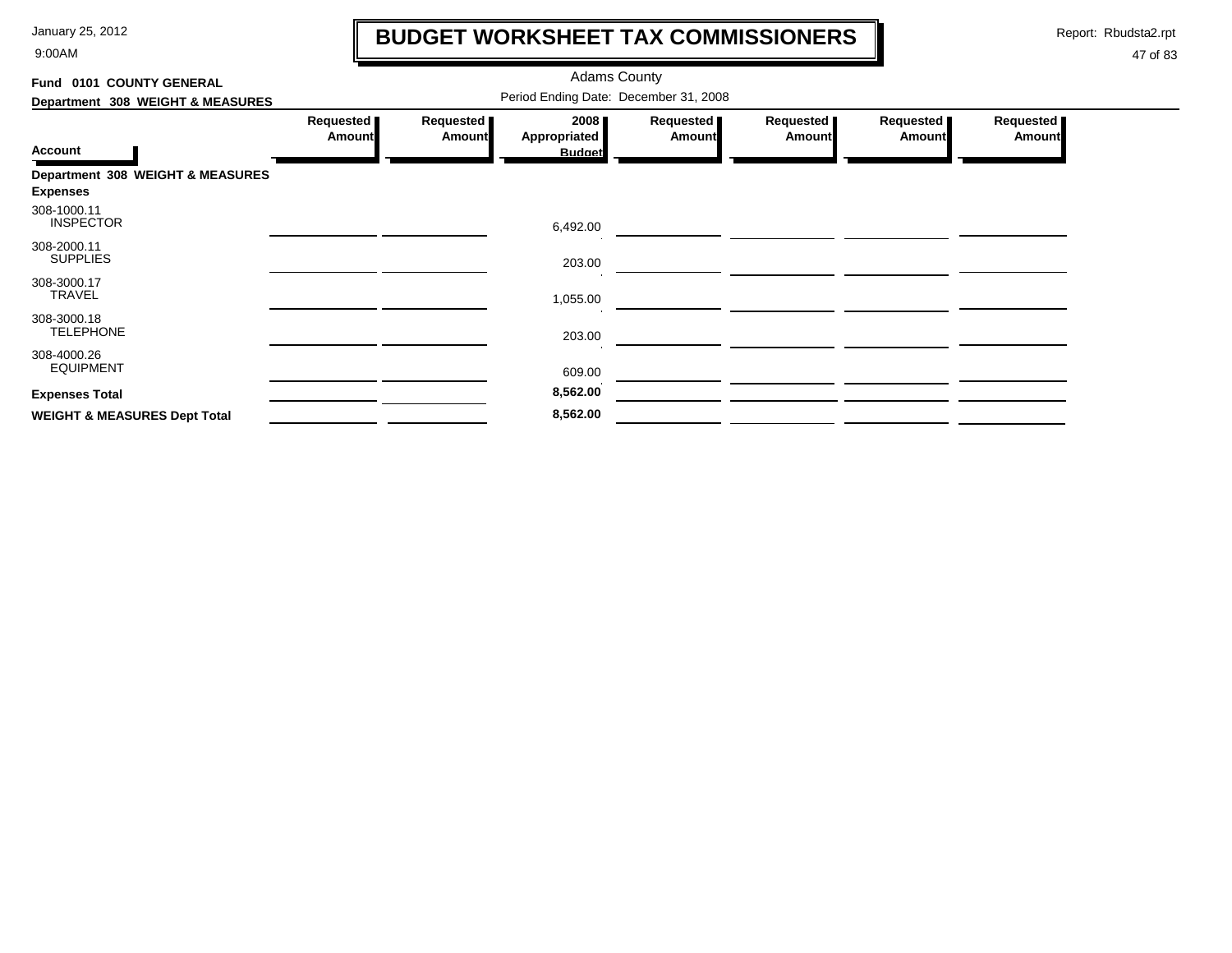9:00AM

# **BUDGET WORKSHEET TAX COMMISSIONERS**

Report: Rbudsta2.rpt

 $\mathbf l$ 

| Fund 0101 COUNTY GENERAL                              |                            |                            | <b>Adams County</b>                   |                            |                            |                     |                            |
|-------------------------------------------------------|----------------------------|----------------------------|---------------------------------------|----------------------------|----------------------------|---------------------|----------------------------|
| Department 312 BUILDING DEPARTMENT                    |                            |                            | Period Ending Date: December 31, 2008 |                            |                            |                     |                            |
| <b>Account</b>                                        | Requested<br><b>Amount</b> | Requested<br><b>Amount</b> | 2008<br>Appropriated<br><b>Budget</b> | Requested<br><b>Amount</b> | Requested<br><b>Amount</b> | Requested<br>Amount | Requested<br><b>Amount</b> |
| Department 312 BUILDING DEPARTMENT<br><b>Expenses</b> |                            |                            |                                       |                            |                            |                     |                            |
| 312-1000.11<br>BUILDING COMM. & PLAN DIRECTOR         |                            |                            | 41,120.00                             |                            |                            |                     |                            |
| 312-1000.12<br><b>FIRST DEPUTY</b>                    |                            |                            | 25,814.00                             |                            |                            |                     |                            |
| 312-1000.15<br><b>OVERTIME</b>                        |                            |                            | 200.00                                |                            |                            |                     |                            |
| 312-1000.17<br>PART-TIME INSPECTOR                    |                            |                            | 2,229.00                              |                            |                            |                     |                            |
| 312-2000.11<br>OFFICE SUPPLIES                        |                            |                            | 440.00                                |                            |                            |                     |                            |
| 312-2000.20<br>Gas & Oil                              |                            |                            | 2,220.00                              |                            |                            |                     |                            |
| 312-2000.22<br><b>TIRES</b>                           |                            |                            | 350.00                                |                            |                            |                     |                            |
| 312-2000.26<br>OTHER SUPPLIES                         |                            |                            | 324.00                                |                            |                            |                     |                            |
| 312-3000.11<br><b>LEGAL SERVICES</b>                  |                            |                            | 200.00                                |                            |                            |                     |                            |
| 312-3000.13<br>TEMPORARY SERVICES                     |                            |                            | 500.00                                |                            |                            |                     |                            |
| 312-3000.16<br><b>POSTAGE</b>                         |                            |                            | 245.00                                |                            |                            |                     |                            |
| 312-3000.17<br><b>TRAVEL</b>                          |                            |                            | 500.00                                |                            |                            |                     |                            |
| 312-3000.37<br><b>EQUIPMENT REPAIR</b>                |                            |                            | 354.00                                |                            |                            |                     |                            |
| 312-3000.51<br>DUES AND SUBSCRIPTIONS                 |                            |                            | 408.00                                |                            |                            |                     |                            |
| 312-3000.52<br><b>SEMINAR FEES</b>                    |                            |                            | 530.00                                |                            |                            |                     |                            |
| 312-3000.53<br>INSPEC. REPAIR/REMOVAL/UNSAFE BL       |                            |                            | 1,000.00                              |                            |                            |                     |                            |
| 312-3000.54<br><b>INSPECTION FEE REFUND</b>           |                            |                            | 260.00                                |                            |                            |                     |                            |
| 312-4000.31<br><b>FURNITURE &amp; FIXTURES</b>        |                            |                            | 550.00                                |                            |                            |                     |                            |
| <b>Expenses Total</b>                                 |                            |                            | 77,244.00                             |                            |                            |                     |                            |
| <b>BUILDING DEPARTMENT Dept Total</b>                 |                            |                            | 77,244.00                             |                            |                            |                     |                            |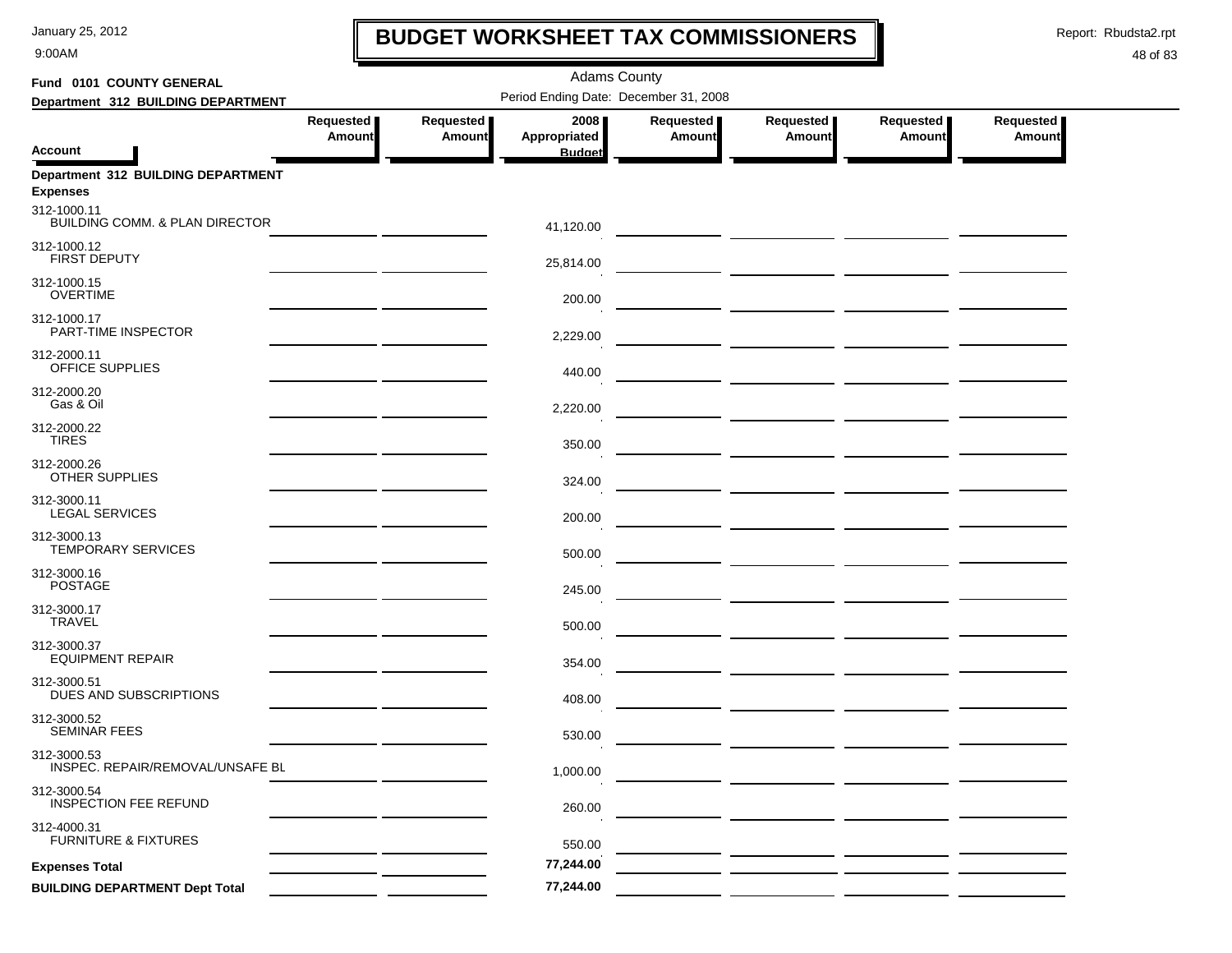9:00AM

# **BUDGET WORKSHEET TAX COMMISSIONERS**

Report: Rbudsta2.rpt

 $\mathbf l$ 

| Fund 0101 COUNTY GENERAL                               | <b>Adams County</b>        |                                       |                                       |                                   |                                                                                                                       |                            |                            |  |  |  |  |
|--------------------------------------------------------|----------------------------|---------------------------------------|---------------------------------------|-----------------------------------|-----------------------------------------------------------------------------------------------------------------------|----------------------------|----------------------------|--|--|--|--|
| Department 361 EMERGENCY MANAGEMENT                    |                            | Period Ending Date: December 31, 2008 |                                       |                                   |                                                                                                                       |                            |                            |  |  |  |  |
| <b>Account</b>                                         | Requested<br><b>Amount</b> | Requested<br><b>Amount</b>            | 2008<br>Appropriated<br><b>Budget</b> | Requested<br>Amount               | Requested<br><b>Amount</b>                                                                                            | Requested<br><b>Amount</b> | Requested<br><b>Amount</b> |  |  |  |  |
| Department 361 EMERGENCY MANAGEMENT<br><b>Expenses</b> |                            |                                       |                                       |                                   |                                                                                                                       |                            |                            |  |  |  |  |
| 361-1000.11<br><b>DIRECTOR</b>                         |                            |                                       | 34,627.00                             |                                   |                                                                                                                       |                            |                            |  |  |  |  |
| 361-1000.13<br>PART-TIME CLERICAL                      |                            |                                       | 10,635.00                             | <b>Contract Contract Contract</b> | <u> 1989 - Andrea State Barbara, política establecera en la contrada de la contrada de la contrada de la contrada</u> |                            |                            |  |  |  |  |
| 361-1000.14<br>ADMINISTRATIVE ASSISTANT                |                            |                                       | 24,525.00                             |                                   |                                                                                                                       |                            |                            |  |  |  |  |
| 361-2000.11<br><b>OFFICE SUPPLIES</b>                  |                            |                                       | 844.00                                |                                   |                                                                                                                       |                            |                            |  |  |  |  |
| 361-2000.16<br><b>FREIGHT</b>                          |                            |                                       | 104.00                                |                                   |                                                                                                                       |                            |                            |  |  |  |  |
| 361-3000.16<br><b>POSTAGE</b>                          |                            |                                       | 158.00                                |                                   |                                                                                                                       |                            |                            |  |  |  |  |
| 361-3000.17<br>TRAVEL - FUEL                           |                            |                                       | 1,583.00                              |                                   |                                                                                                                       |                            |                            |  |  |  |  |
| 361-3000.36<br>MAINTENANCE CONTRACTS                   |                            |                                       | 1,903.00                              |                                   |                                                                                                                       |                            |                            |  |  |  |  |
| 361-3000.37<br><b>EQUIPMENT REPAIR</b>                 |                            |                                       | 2,081.00                              |                                   |                                                                                                                       |                            |                            |  |  |  |  |
| 361-3000.51<br>SUBSCRIPTIONS, DUES & REGISTRATI        |                            |                                       | 2,081.00                              |                                   |                                                                                                                       |                            |                            |  |  |  |  |
| 361-3000.52<br><b>TRAINING</b>                         |                            |                                       | 518.00                                |                                   |                                                                                                                       |                            |                            |  |  |  |  |
| 361-3000.53<br><b>EMERGENCY CONTINGENCY</b>            |                            |                                       | 1,056.00                              |                                   |                                                                                                                       |                            |                            |  |  |  |  |
| 361-3000.54<br>HAZARDOUS CHEMICAL                      |                            |                                       | 528.00                                |                                   |                                                                                                                       |                            |                            |  |  |  |  |
| 361-4000.26<br><b>EQUIPMENT</b>                        |                            |                                       | 1,035.00                              |                                   |                                                                                                                       |                            |                            |  |  |  |  |
| <b>Expenses Total</b>                                  |                            |                                       | 81,678.00                             |                                   |                                                                                                                       |                            |                            |  |  |  |  |
| <b>EMERGENCY MANAGEMENT Dept Total</b>                 |                            |                                       | 81,678.00                             |                                   |                                                                                                                       |                            |                            |  |  |  |  |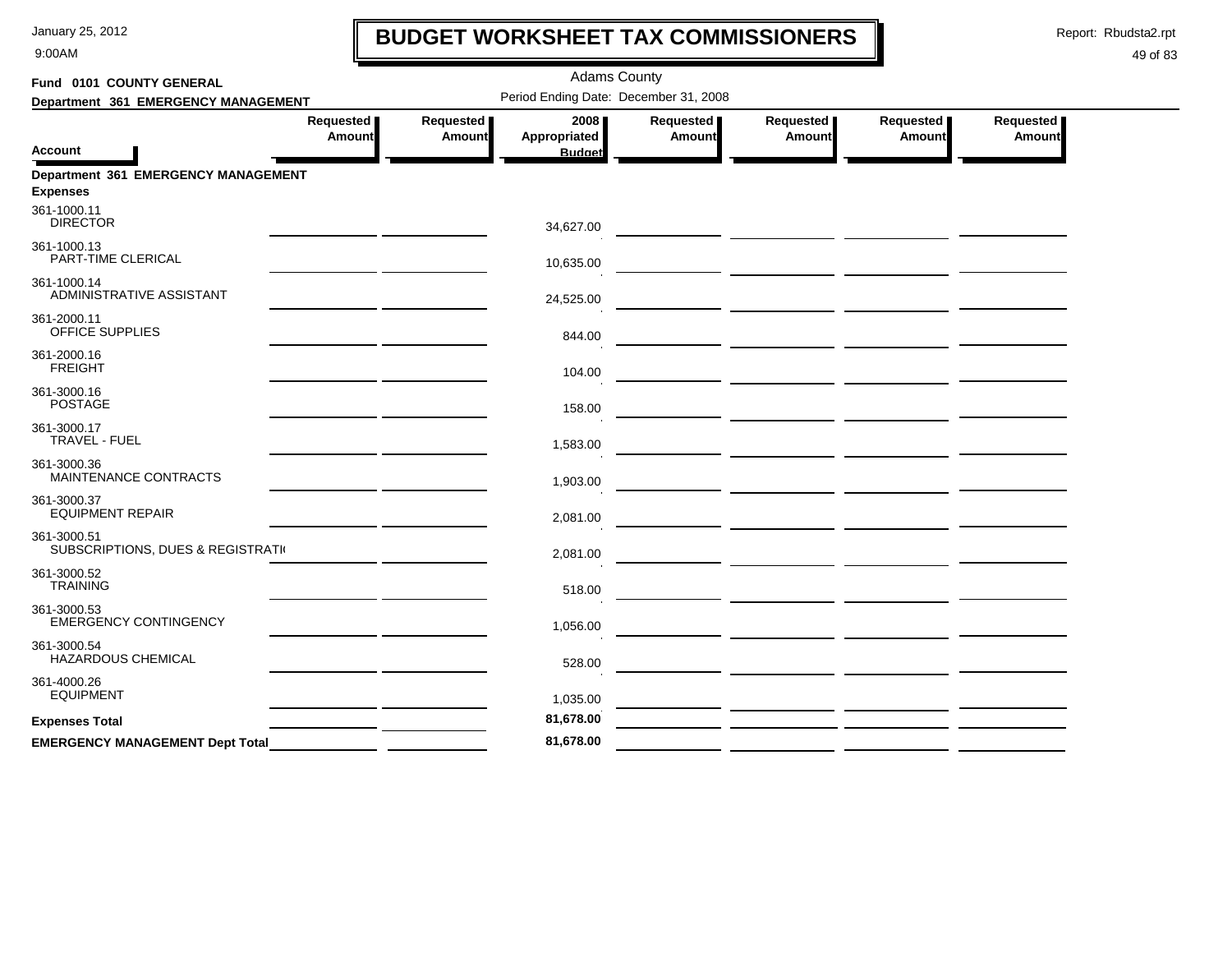9:00AM

### **BUDGET WORKSHEET TAX COMMISSIONERS**

Report: Rbudsta2.rpt

 $\mathbf l$ 

| Fund 0101 COUNTY GENERAL                |           |               | <b>Adams County</b>                   |               |                                                                                                                                                                                                                                      |               |               |
|-----------------------------------------|-----------|---------------|---------------------------------------|---------------|--------------------------------------------------------------------------------------------------------------------------------------------------------------------------------------------------------------------------------------|---------------|---------------|
| Department 380 JAIL                     |           |               | Period Ending Date: December 31, 2008 |               |                                                                                                                                                                                                                                      |               |               |
|                                         | Requested | Requested     | 2008                                  | Requested     | Requested                                                                                                                                                                                                                            | Requested     | Requested     |
| <b>Account</b>                          | Amount    | <b>Amount</b> | Appropriated<br><b>Budget</b>         | <b>Amount</b> | Amount                                                                                                                                                                                                                               | <b>Amount</b> | <b>Amount</b> |
| Department 380 JAIL<br><b>Expenses</b>  |           |               |                                       |               |                                                                                                                                                                                                                                      |               |               |
| 380-1000.11<br><b>CHIEF JAILER</b>      |           |               | 34,627.00                             |               |                                                                                                                                                                                                                                      |               |               |
| 380-1000.16<br><b>JAILERS</b>           |           |               | 390,984.00                            |               |                                                                                                                                                                                                                                      |               |               |
| 380-1000.18<br><b>DISPATCHERS</b>       |           |               | 58,200.00                             |               |                                                                                                                                                                                                                                      |               |               |
| 380-1000.19<br><b>CHIEF DISPATCHER</b>  |           |               | 34,627.00                             |               | <u> 1989 - Johann John Stone, mars and de Branch and de Branch and de Branch and de Branch and de Branch and de B</u>                                                                                                                |               |               |
| 380-1000.20<br>Overtime                 |           |               | 22,000.00                             |               |                                                                                                                                                                                                                                      |               |               |
| 380-1000.22<br><b>ASSISTANT COOKS</b>   |           |               | 23,806.00                             |               | <u> Alexandria de la contextual de la contextual de la contextual de la contextual de la contextual de la contextual de la contextual de la contextual de la contextual de la contextual de la contextual de la contextual de la</u> |               |               |
| 380-1000.29<br><b>ASSISTANT JAILERS</b> |           |               | 12,731.00                             |               | <u> 1999 - Jan Barristo, politik eta politik eta politika</u>                                                                                                                                                                        |               |               |
| 380-2000.16<br><b>SUPPLIES</b>          |           |               | 10,560.00                             |               |                                                                                                                                                                                                                                      |               |               |
| 380-3000.12<br><b>MEDICAL</b>           |           |               | 19,008.00                             |               |                                                                                                                                                                                                                                      |               |               |
| 380-3000.14<br>MEDICAL CONTRACT         |           |               | 36,000.00                             |               | <u> 1990 - Johann John Stone, mars and de la partie de la partie de la partie de la partie de la partie de la pa</u>                                                                                                                 |               |               |
| 380-3000.18<br><b>TELEPHONE</b>         |           |               | 50.00                                 |               |                                                                                                                                                                                                                                      |               |               |
| 380-3000.31<br><b>UTILITIES</b>         |           |               | 67,502.00                             |               |                                                                                                                                                                                                                                      |               |               |
| 380-3000.37<br>REPAIRS AND MAINTENANCE  |           |               | 21,641.00                             |               |                                                                                                                                                                                                                                      |               |               |
| 380-3000.99<br><b>MEALS</b>             |           |               | 72,471.00                             |               | <u> 1999 - John Harry Harry Harry Harry Harry Harry Harry Harry Harry Harry Harry Harry Harry Harry Harry Harry H</u>                                                                                                                |               |               |
| 380-4000.26<br><b>EQUIPMENT</b>         |           |               | 3,045.00                              |               | <u> La componente de la componente de la componente de la componente de la componente de la componente de la comp</u>                                                                                                                |               |               |
| <b>Expenses Total</b>                   |           |               | 807,252.00                            |               |                                                                                                                                                                                                                                      |               |               |
| <b>JAIL Dept Total</b>                  |           |               | 807,252.00                            |               |                                                                                                                                                                                                                                      |               |               |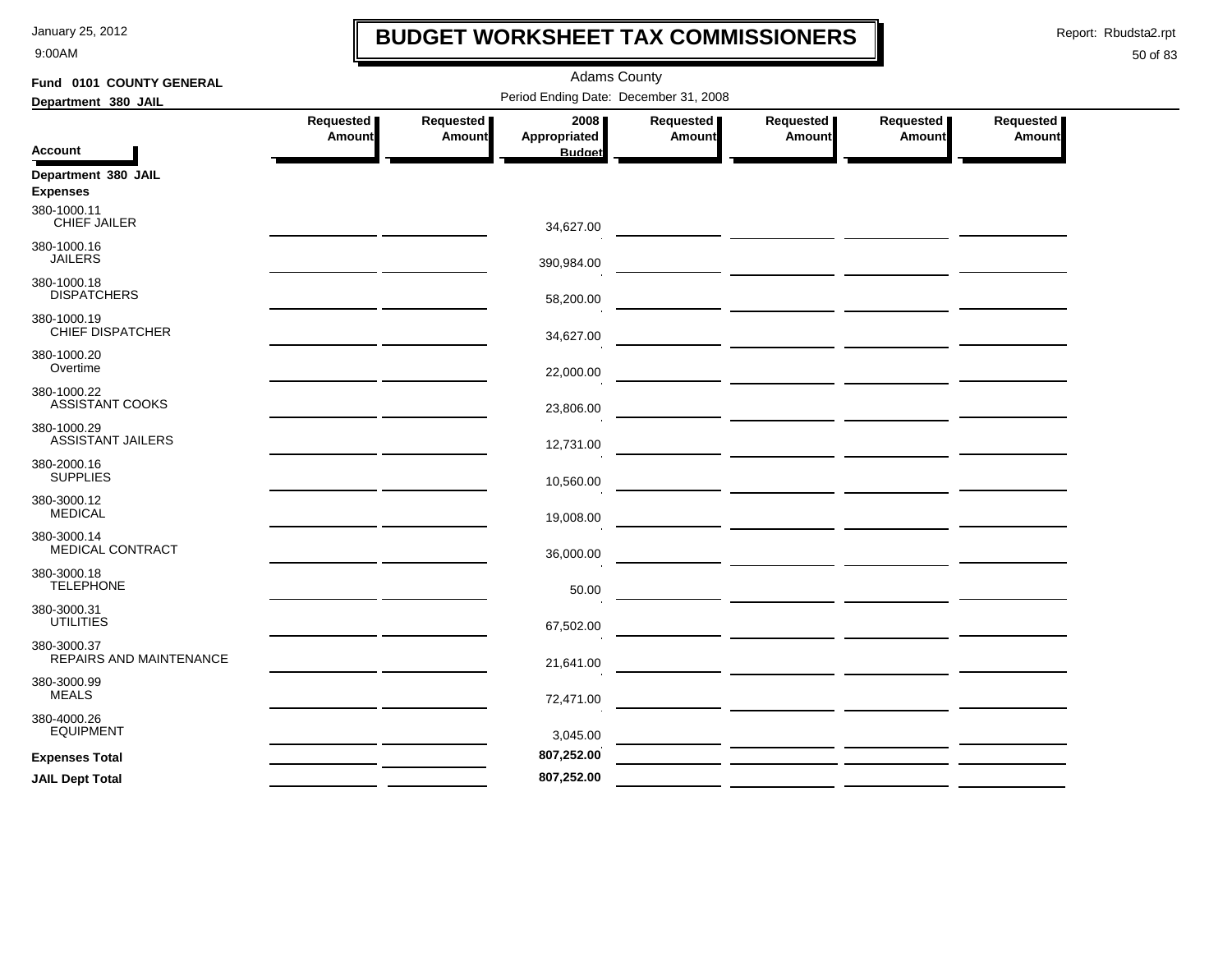9:00AM

### **BUDGET WORKSHEET TAX COMMISSIONERS**

Report: Rbudsta2.rpt

 $\mathbf I$ 

| Fund 0101 COUNTY GENERAL                         |               |               | <b>Adams County</b>                   |           |                                                                                                                      |               |           |
|--------------------------------------------------|---------------|---------------|---------------------------------------|-----------|----------------------------------------------------------------------------------------------------------------------|---------------|-----------|
| Department 622 GOLDEN MEADOWS                    |               |               | Period Ending Date: December 31, 2008 |           |                                                                                                                      |               |           |
|                                                  | Requested     | Requested     | 2008                                  | Requested | Requested                                                                                                            | Requested     | Requested |
| <b>Account</b>                                   | <b>Amount</b> | <b>Amount</b> | Appropriated<br><b>Budget</b>         | Amount    | <b>Amount</b>                                                                                                        | <b>Amount</b> | Amount    |
| Department 622 GOLDEN MEADOWS<br><b>Expenses</b> |               |               |                                       |           |                                                                                                                      |               |           |
| 622-1000.11<br><b>ADMINISTRATOR</b>              |               |               | 41,120.00                             |           |                                                                                                                      |               |           |
| 622-1000.12<br>DIRECTOR OF NURSING               |               |               | 36,507.00                             |           |                                                                                                                      |               |           |
| 622-1000.13<br><b>EXTRA HELP</b>                 |               |               | 102,808.00                            |           |                                                                                                                      |               |           |
| 622-1000.14<br><b>ATTENDANTS</b>                 |               |               | 116,887.00                            |           |                                                                                                                      |               |           |
| 622-1000.15<br><b>OVERTIME</b>                   |               |               | 13,395.00                             |           |                                                                                                                      |               |           |
| 622-1000.16<br>ADMINISTRATIVE ASSISTANT          |               |               | 27,376.00                             |           |                                                                                                                      |               |           |
| 622-1000.18<br>FOOD SERVICE SUPERVISOR           |               |               | 27,481.00                             |           |                                                                                                                      |               |           |
| 622-1000.19<br><b>FULL-TIME COOK</b>             |               |               | 22,109.00                             |           |                                                                                                                      |               |           |
| 622-1000.20<br>ASSISTANT DIRECTOR OF NURSING     |               |               | 30,253.00                             |           |                                                                                                                      |               |           |
| 622-1000.22<br><b>HOUSEKEEPER</b>                |               |               | 22,088.00                             |           |                                                                                                                      |               |           |
| 622-2000.11<br>OFFICE SUPPLIES                   |               |               | 3,499.00                              |           |                                                                                                                      |               |           |
| 622-2000.16<br><b>FOOD</b>                       |               |               | 58,080.00                             |           |                                                                                                                      |               |           |
| 622-2000.17<br>SOFTENER SALT                     |               |               | 1,864.00                              |           |                                                                                                                      |               |           |
| 622-2000.18<br>HOUSEHOLD/LAUNDRY                 |               |               | 8,141.00                              |           | <u> 1999 - Johann John Stone, mars and de la partie de la partie de la partie de la partie de la partie de la pa</u> |               |           |
| 622-2000.19<br><b>MEDICAL SUPPLIES</b>           |               |               | 4,141.00                              |           | — <u>— — — — — — — — — — — — —</u>                                                                                   |               |           |
| 622-2000.20<br>GAS, OIL, LUBE, ETC.              |               |               | 2,640.00                              |           |                                                                                                                      |               |           |
| 622-2000.23<br>TOOLS, PAINT AND HARDWARE         |               |               | 2,071.00                              |           |                                                                                                                      |               |           |
| 622-2000.24<br>HOUSEKEEPING SUPPLIES             |               |               | 6,999.00                              |           |                                                                                                                      |               |           |
| 622-2000.33<br><b>VEHICLE MAINTENANCE</b>        |               |               | 1,294.00                              |           |                                                                                                                      |               |           |
| 622-3000.12<br>MEDICAL, VETERINARIAN, TEST, ETC> |               |               | 200.00                                |           |                                                                                                                      |               |           |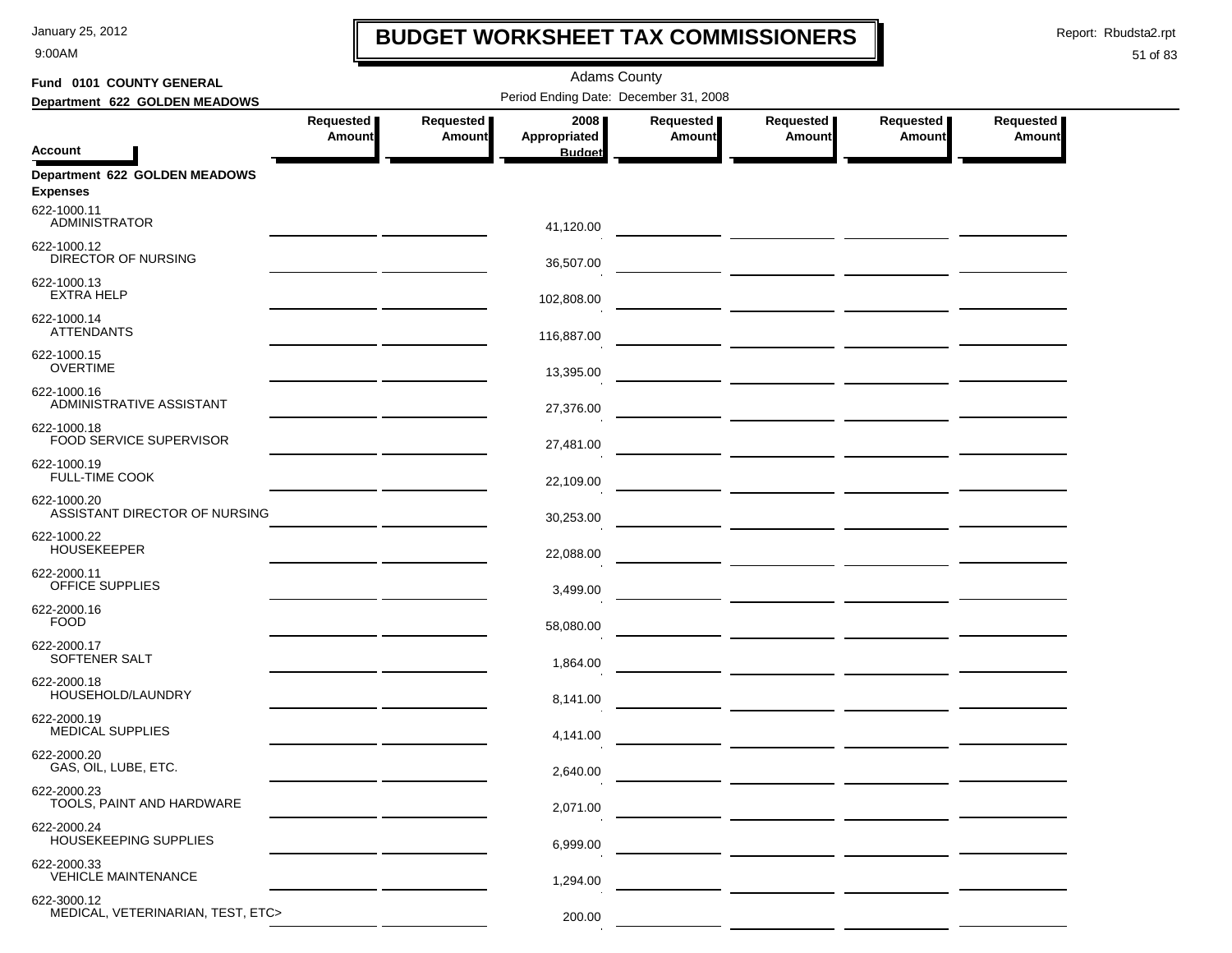9:00AM

### **BUDGET WORKSHEET TAX COMMISSIONERS**

Report: Rbudsta2.rpt

 $\mathbf I$ 

| Fund 0101 COUNTY GENERAL                     |                                                    |                            | <b>Adams County</b>  |                     |                                    |                     |                            |  |
|----------------------------------------------|----------------------------------------------------|----------------------------|----------------------|---------------------|------------------------------------|---------------------|----------------------------|--|
| Department 622 GOLDEN MEADOWS                | Period Ending Date: December 31, 2008              |                            |                      |                     |                                    |                     |                            |  |
|                                              | Requested<br>Amount                                | Requested<br><b>Amount</b> | 2008<br>Appropriated | Requested<br>Amount | Requested<br><b>Amount</b>         | Requested<br>Amount | Requested<br><b>Amount</b> |  |
| <b>Account</b>                               |                                                    |                            | <b>Budget</b>        |                     |                                    |                     |                            |  |
| 622-3000.13<br>MEDICAL DIRECTOR              |                                                    |                            | 4,968.00             |                     |                                    |                     |                            |  |
| 622-3000.14<br><b>TEMPORARY SERVICES</b>     |                                                    |                            | 17,052.00            |                     |                                    |                     |                            |  |
| 622-3000.16<br><b>POSTAGE</b>                |                                                    |                            | 518.00               |                     |                                    |                     |                            |  |
| 622-3000.17<br>TRAVEL & EDUCATIONAL SEMINARS |                                                    |                            | 3,106.00             |                     |                                    |                     |                            |  |
| 622-3000.18<br><b>TELEPHONE</b>              |                                                    |                            | 4,263.00             |                     | ___ <u>____________</u> __________ |                     |                            |  |
| 622-3000.21<br><b>ADVERTISING</b>            |                                                    |                            | 812.00               |                     |                                    |                     |                            |  |
| 622-3000.26<br>ADMINISTRATOR'S BOND          |                                                    |                            | 300.00               |                     |                                    |                     |                            |  |
| 622-3000.31<br><b>UTILITIES</b>              | <u> 1989 - Johann Barn, amerikansk politiker (</u> |                            | 40,730.00            |                     |                                    |                     |                            |  |
| 622-3000.36<br>MAINTENANCE CONTRACTS         | <u> 1980 - John Barnett, fransk politiker (</u>    |                            | 4,555.00             |                     |                                    |                     |                            |  |
| 622-3000.37<br><b>EQUIPMENT REPAIR</b>       |                                                    |                            | 6,541.00             |                     |                                    |                     |                            |  |
| 622-3000.39<br><b>BUILDING STRUCTURE</b>     |                                                    |                            | 13,195.00            |                     |                                    |                     |                            |  |
| 622-3000.40<br><b>FARM AND YARD</b>          |                                                    |                            | 1,082.00             |                     |                                    |                     |                            |  |
| 622-3000.51<br>DUES AND SUBSCRIPTIONS        |                                                    |                            | 2,485.00             |                     |                                    |                     |                            |  |
| 622-3000.52<br>SPECIAL ASSESSMENT TAXES      |                                                    |                            | 300.00               |                     |                                    |                     |                            |  |
| 622-3000.54<br>SOCIAL AND ACTIVITIES         |                                                    |                            | 3,553.00             |                     |                                    |                     |                            |  |
| 622-3000.55<br><b>CONSULTATION</b>           |                                                    |                            | 12,255.00            |                     |                                    |                     |                            |  |
| 622-3000.57<br><b>MOUND MAINTENANCE</b>      |                                                    |                            | 3,106.00             |                     |                                    |                     |                            |  |
| 622-4000.31<br><b>FURNISHINGS</b>            |                                                    |                            | 6,000.00             |                     |                                    |                     |                            |  |
| 622-4000.32<br>PURCHASE NEW EQUIPMENT        |                                                    |                            | 7,600.00             |                     |                                    |                     |                            |  |
| 622-4000.41<br>Air Conditioning              |                                                    |                            | 1,523.00             |                     |                                    |                     |                            |  |
| 622-4000.42<br>Boilers & Water Heater        |                                                    |                            | 4,060.00             |                     |                                    |                     |                            |  |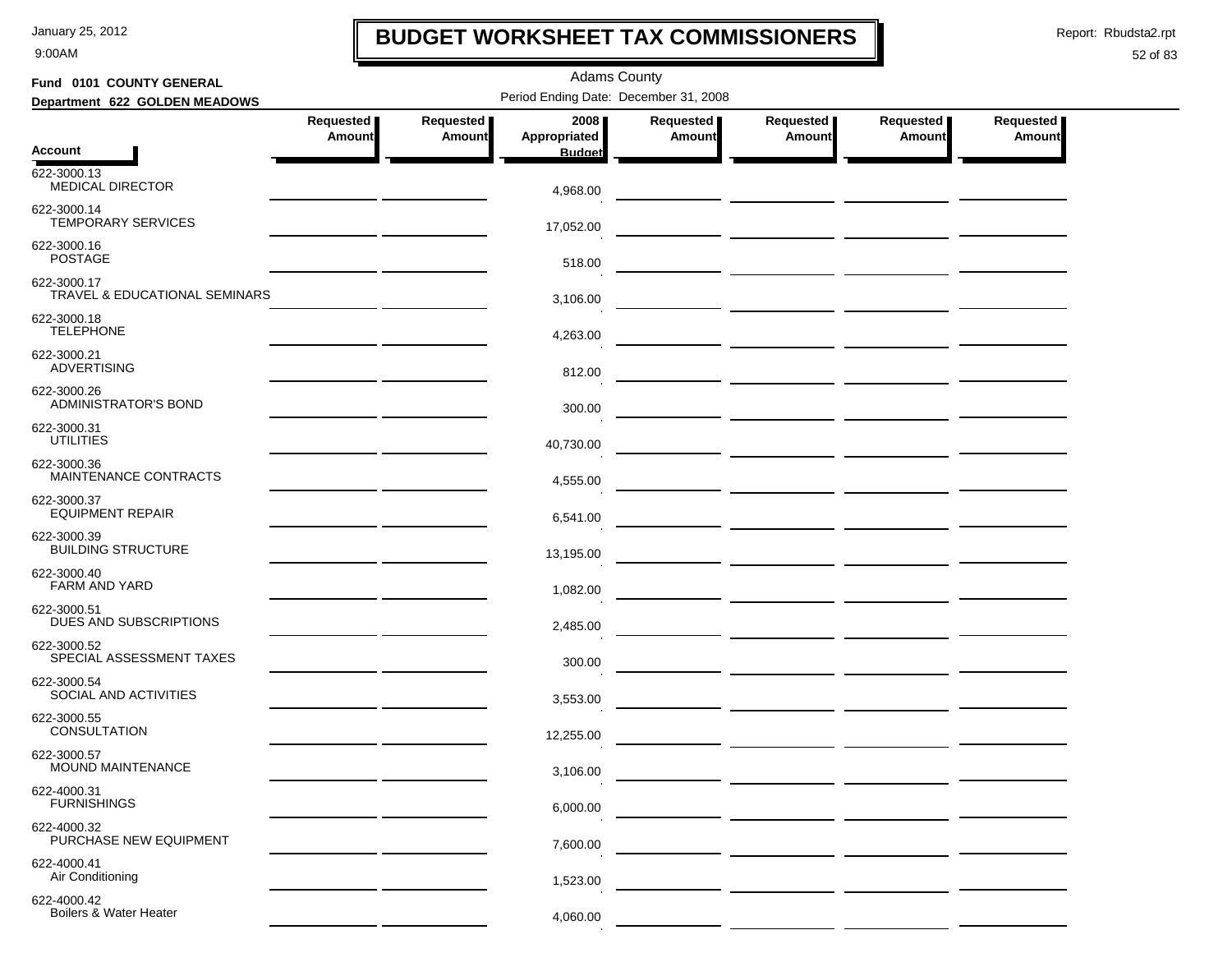9:00AM

# **BUDGET WORKSHEET TAX COMMISSIONERS**

Report: Rbudsta2.rpt

 $\mathbf \mathbf I$ 

| Fund 0101 COUNTY GENERAL<br>Department 622 GOLDEN MEADOWS | <b>Adams County</b><br>Period Ending Date: December 31, 2008 |                              |                                           |                              |                              |                       |                        |
|-----------------------------------------------------------|--------------------------------------------------------------|------------------------------|-------------------------------------------|------------------------------|------------------------------|-----------------------|------------------------|
| <b>Account</b>                                            | Requested <b>I</b><br><b>Amount</b>                          | Requested <b>I</b><br>Amount | 2008 ∎<br>Appropriated  <br><b>Budget</b> | Requested  <br><b>Amount</b> | Requested  <br><b>Amount</b> | Requested  <br>Amount | Requested   <br>Amount |
| <b>Expenses Total</b>                                     |                                                              |                              | 666,957.00                                |                              |                              |                       |                        |
| <b>GOLDEN MEADOWS Dept Total</b>                          |                                                              |                              | 666,957.00                                |                              |                              |                       |                        |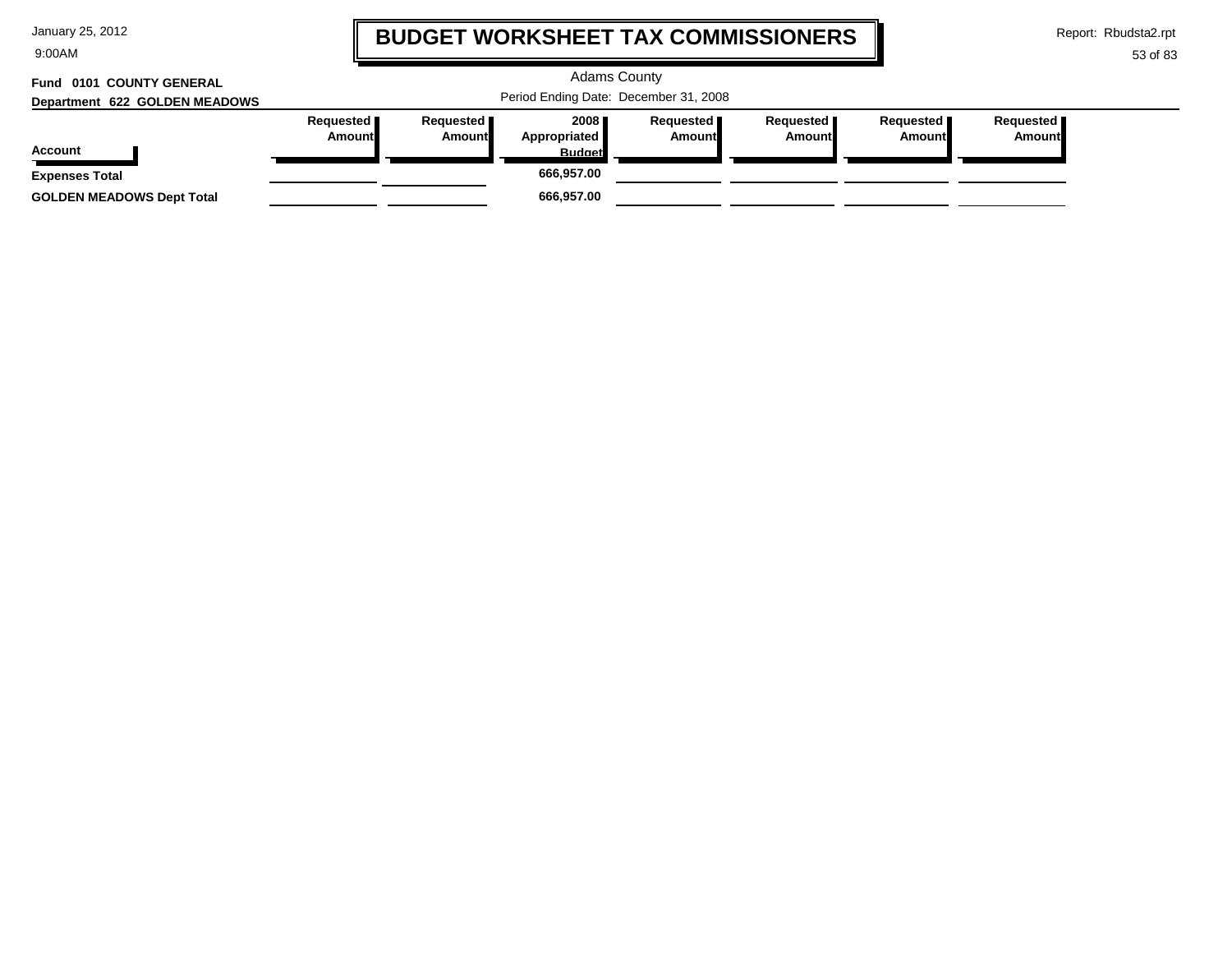9:00AM

# **BUDGET WORKSHEET TAX COMMISSIONERS**

Report: Rbudsta2.rpt

 $\mathbf \mathbf I$ 

| Fund 0101 COUNTY GENERAL                           |                                       |                     | <b>Adams County</b>                   |                     |                     |                     |                            |  |  |
|----------------------------------------------------|---------------------------------------|---------------------|---------------------------------------|---------------------|---------------------|---------------------|----------------------------|--|--|
| Department 660 PROS. ATTY. IV-D                    | Period Ending Date: December 31, 2008 |                     |                                       |                     |                     |                     |                            |  |  |
| <b>Account</b>                                     | Requested<br>Amount                   | Requested<br>Amount | 2008<br>Appropriated<br><b>Budget</b> | Requested<br>Amount | Requested<br>Amount | Requested<br>Amount | Requested<br><b>Amount</b> |  |  |
| Department 660 PROS. ATTY. IV-D<br><b>Expenses</b> |                                       |                     |                                       |                     |                     |                     |                            |  |  |
| 660-1000.12<br>IV-D DEPUTY PROSECUTOR              |                                       |                     | 23,304.00                             |                     |                     |                     |                            |  |  |
| 660-1000.13<br><b>IV-D CASEWORKER</b>              |                                       |                     | 26,266.00                             |                     |                     |                     |                            |  |  |
| 660-1000.14<br><b>IV-D CASEWORKER</b>              |                                       |                     | 26,266.00                             |                     |                     |                     |                            |  |  |
| 660-1000.18<br>IV-D Caseworker                     |                                       |                     | 26,266.00                             |                     |                     |                     |                            |  |  |
| 660-2000.11<br>OFFICE SUPPLIES                     |                                       |                     | 1,584.00                              |                     |                     |                     |                            |  |  |
| 660-3000.17<br>TRAVEL                              |                                       |                     | 891.00                                |                     |                     |                     |                            |  |  |
| 660-4000.26<br><b>EQUIPMENT</b>                    |                                       |                     | 528.00                                |                     |                     |                     |                            |  |  |
| <b>Expenses Total</b>                              |                                       |                     | 105,105.00                            |                     |                     |                     |                            |  |  |
| PROS. ATTY. IV-D Dept Total                        |                                       |                     | 105,105.00                            |                     |                     |                     |                            |  |  |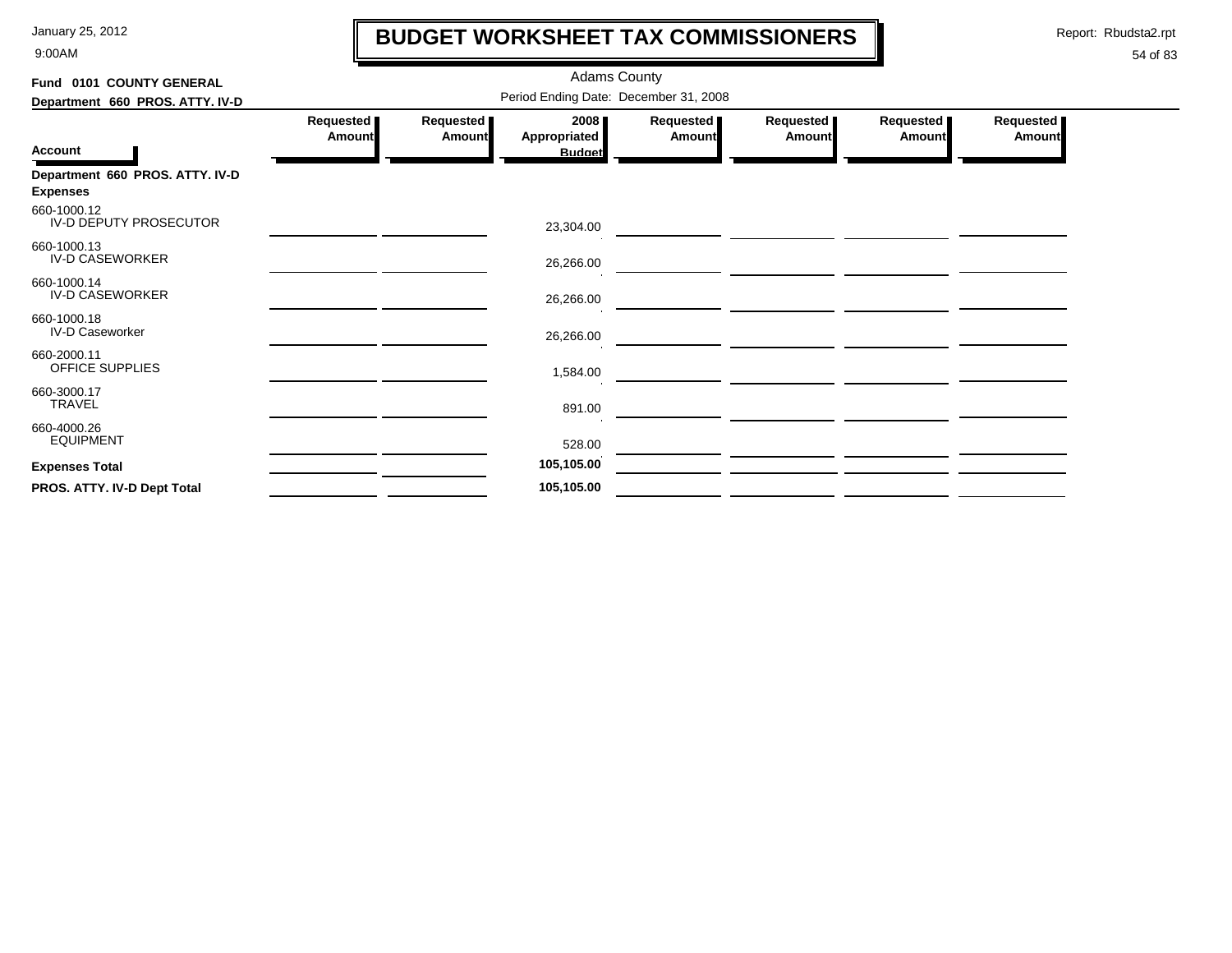9:00AM

# **BUDGET WORKSHEET TAX COMMISSIONERS**

Report: Rbudsta2.rpt

 $\mathbf l$ 

### 55 of 83

| Fund 0101 COUNTY GENERAL                        |                            | <b>Adams County</b><br>Period Ending Date: December 31, 2008 |                      |                            |                            |                       |                            |
|-------------------------------------------------|----------------------------|--------------------------------------------------------------|----------------------|----------------------------|----------------------------|-----------------------|----------------------------|
| Department 750 SOIL & WATER CONSERVATION        |                            |                                                              |                      |                            |                            |                       |                            |
|                                                 | Requested<br><b>Amount</b> | Requested<br>Amount                                          | 2008<br>Appropriated | Requested<br><b>Amount</b> | Requested<br><b>Amount</b> | Requested  <br>Amount | Requested<br><b>Amount</b> |
| <b>Account</b>                                  |                            |                                                              | <b>Budget</b>        |                            |                            |                       |                            |
| Department 750 SOIL & WATER CONSERVATION        |                            |                                                              |                      |                            |                            |                       |                            |
| <b>Expenses</b>                                 |                            |                                                              |                      |                            |                            |                       |                            |
| 750-1000.11<br><b>COUNTY CONSERVATIONIST</b>    |                            |                                                              | 31,405.00            |                            |                            |                       |                            |
| 750-1000.12<br>ADMINISTRATIVE ASSISTANT         |                            |                                                              | 22,556.00            |                            |                            |                       |                            |
| 750-1000.15                                     |                            |                                                              |                      |                            |                            |                       |                            |
| <b>OVERTIME</b>                                 |                            |                                                              | 1,418.00             |                            |                            |                       |                            |
| <b>Expenses Total</b>                           |                            |                                                              | 55,379.00            |                            |                            |                       |                            |
| <b>SOIL &amp; WATER CONSERVATION Dept Total</b> |                            |                                                              | 55,379.00            |                            |                            |                       |                            |
| <b>Expenses Fund Total</b>                      |                            |                                                              | 10,068,221.00        |                            |                            |                       |                            |
| Net (Rev/Exp)                                   |                            |                                                              | 10,068,221.00        |                            |                            |                       |                            |
|                                                 |                            |                                                              |                      |                            |                            |                       |                            |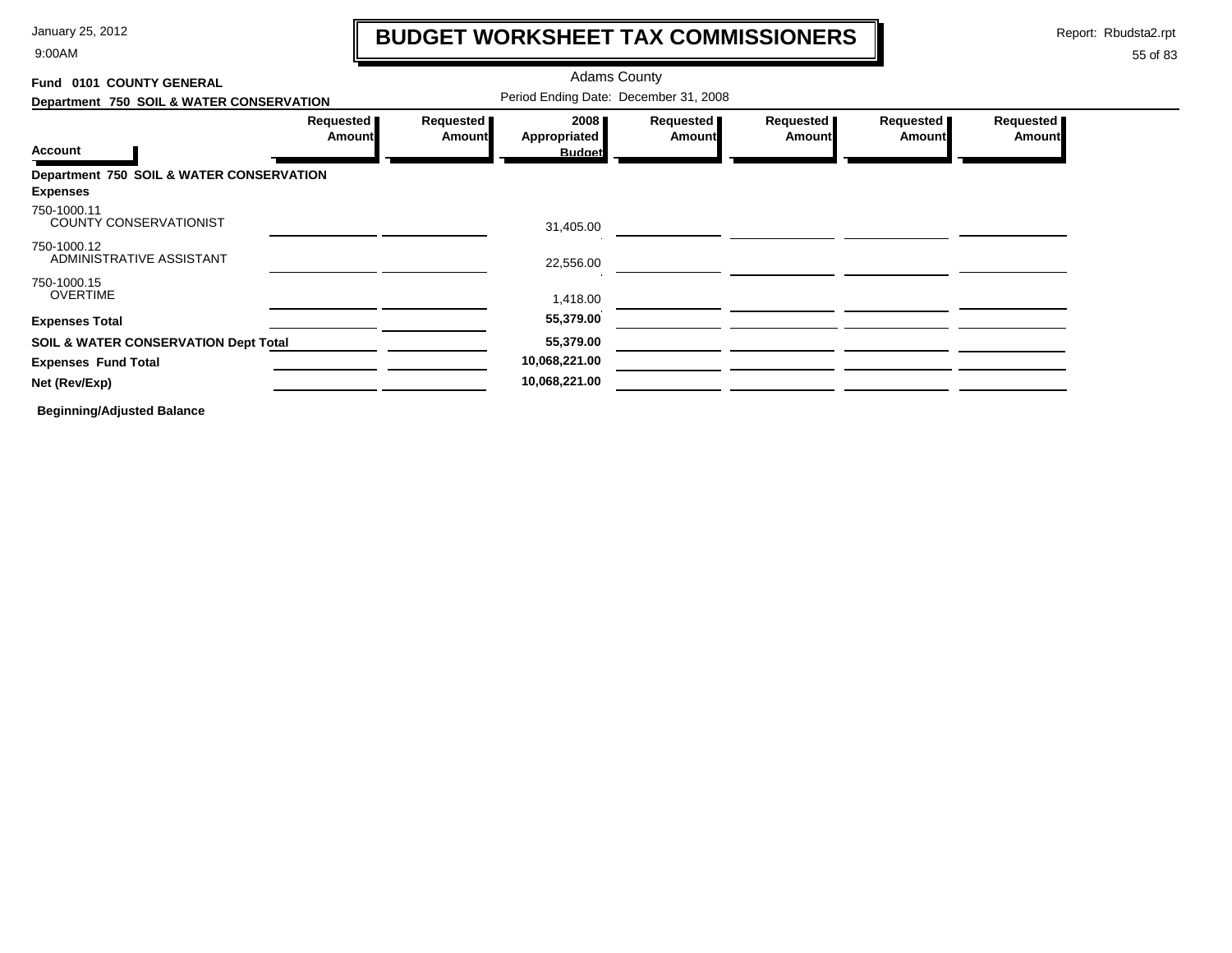9:00AM

# **BUDGET WORKSHEET TAX COMMISSIONERS**

Report: Rbudsta2.rpt

### 56 of 83

| Fund 0103 SALES DISCLOSURE VERIFICATION            |                            |                            |                      | <b>Adams County</b>                   |                                                       |                     |                     |  |
|----------------------------------------------------|----------------------------|----------------------------|----------------------|---------------------------------------|-------------------------------------------------------|---------------------|---------------------|--|
| Department 000 SALES DISCLOSURE VERIFICATION       |                            |                            |                      | Period Ending Date: December 31, 2008 |                                                       |                     |                     |  |
|                                                    | Requested<br><b>Amount</b> | Requested<br><b>Amount</b> | 2008<br>Appropriated | Requested  <br><b>Amount</b>          | Requested<br>Amount                                   | Requested<br>Amount | Requested<br>Amount |  |
| <b>Account</b>                                     |                            |                            | <b>Budget</b>        |                                       |                                                       |                     |                     |  |
| Fund 0103 SALES DISCLOSURE VERIFICATION            |                            |                            |                      |                                       |                                                       |                     |                     |  |
| Department 000 SALES DISCLOSURE VERIFICATION       |                            |                            |                      |                                       |                                                       |                     |                     |  |
| <b>Expenses</b>                                    |                            |                            |                      |                                       |                                                       |                     |                     |  |
| 000-1000.13<br>Part time Clerical                  |                            |                            | 3,000.00             |                                       |                                                       |                     |                     |  |
| 000-1000.15<br>Overtime                            |                            |                            | 2,000.00             |                                       |                                                       |                     |                     |  |
| 000-1000.23<br><b>Social Security</b>              |                            |                            | 400.00               |                                       |                                                       |                     |                     |  |
| 000-1000.24<br><b>PERF</b>                         |                            |                            | 200.00               |                                       |                                                       |                     |                     |  |
| 000-3000.13<br><b>OTHER SERVICES</b>               |                            |                            | 3,100.00             |                                       |                                                       |                     |                     |  |
| 000-3000.17<br><b>TRAVEL</b>                       |                            |                            | 800.00               |                                       |                                                       |                     |                     |  |
| 000-3000.51<br>DUES AND SUBSCRIPTIONS              |                            |                            | 1,000.00             |                                       | <u> 1989 - Johann Marie Barn, mars eta inperiodo</u>  |                     |                     |  |
| 000-3000.56<br><b>Technical Service</b>            |                            |                            | 9,500.00             |                                       | <u> 1989 - Andrea State Barbara, poeta esperanto-</u> |                     |                     |  |
| <b>Expenses Total</b>                              |                            |                            | 20,000.00            |                                       |                                                       |                     |                     |  |
| <b>SALES DISCLOSURE VERIFICATION Dept</b><br>Total |                            |                            | 20,000.00            |                                       |                                                       |                     |                     |  |
| <b>Expenses Fund Total</b>                         |                            |                            | 20,000.00            |                                       |                                                       |                     |                     |  |
| Net (Rev/Exp)                                      |                            |                            | 20,000.00            |                                       |                                                       |                     |                     |  |
|                                                    |                            |                            |                      |                                       |                                                       |                     |                     |  |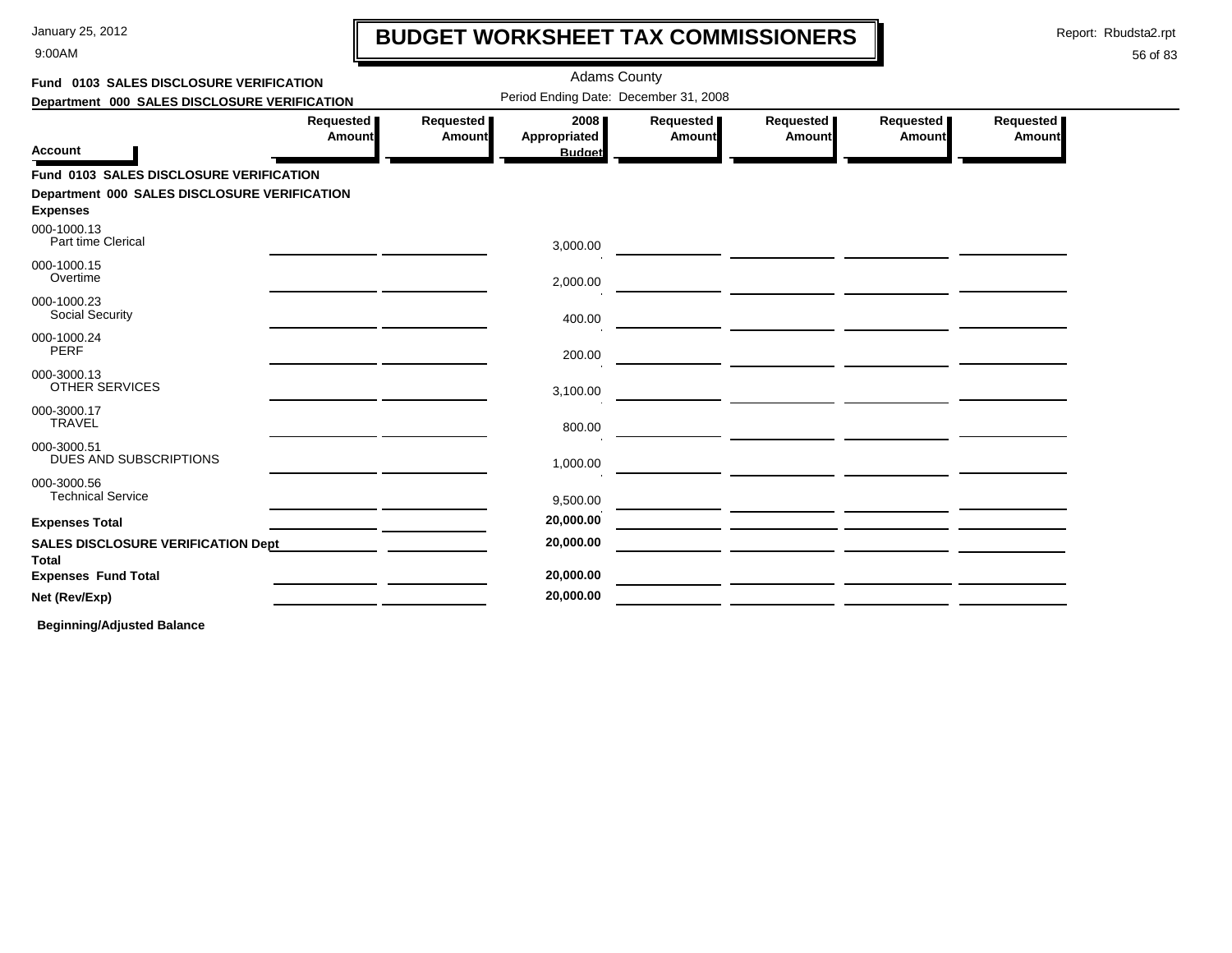9:00AM

# **BUDGET WORKSHEET TAX COMMISSIONERS**

Report: Rbudsta2.rpt

57 of 83

#### Adams County **Fund 0116 COUNTY SURVEYOR CORNER PERP.**Period Ending Date: December 31, 2008 **Department 000 COUNTY SURVEYOR CORNER PERP. Requested Requested Requested Requested Requested Requested 2008 AmountAmountAppropriated AmountAmount Amount Amount Account Budget Fund 0116 COUNTY SURVEYOR CORNER PERP. Department 000 COUNTY SURVEYOR CORNER PERP. Expenses** Social Security 000-1000.23 763.00<u> 1980 - John Harry Barn, mars and de la partie de la partie de la partie de la partie de la partie de la partie de la partie de la partie de la partie de la partie de la partie de la partie de la partie de la partie de la</u> 000-1000.24Retirement 699.00 <u> The Common State (1999)</u> 000-1000.25Ditch Tech-Full/Part Time 9,980.00 **Expenses Total 11,442.00** <u> La Carlo Carlo Ca</u> **COUNTY SURVEYOR CORNER PERP. Dept 11,442.00 TotalExpenses Fund Total 11,442.00 Net (Rev/Exp) 11,442.00**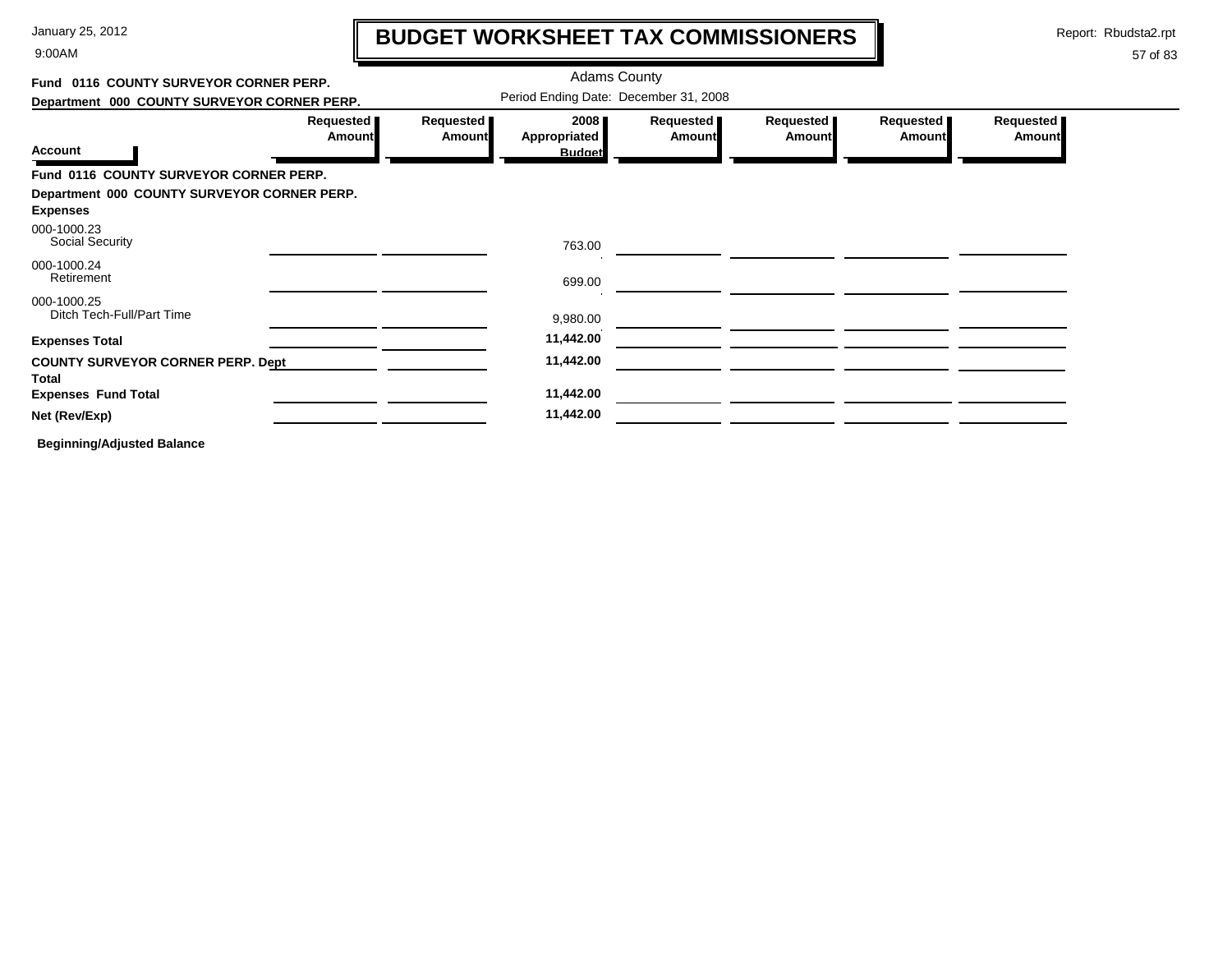9:00AM

# **BUDGET WORKSHEET TAX COMMISSIONERS**

Report: Rbudsta2.rpt

 $\mathbf I$ 

| Fund 0123 FUTURE REASSESSMENT                  |                     |                            | <b>Adams County</b>                   |                     |                                                                                                                      |                     |                            |
|------------------------------------------------|---------------------|----------------------------|---------------------------------------|---------------------|----------------------------------------------------------------------------------------------------------------------|---------------------|----------------------------|
| Department 000 REASSESSMENT                    |                     |                            | Period Ending Date: December 31, 2008 |                     |                                                                                                                      |                     |                            |
| <b>Account</b>                                 | Requested<br>Amount | Requested<br><b>Amount</b> | 2008<br>Appropriated<br><b>Budget</b> | Requested<br>Amount | Requested<br>Amount                                                                                                  | Requested<br>Amount | Requested<br><b>Amount</b> |
| Fund 0123 FUTURE REASSESSMENT                  |                     |                            |                                       |                     |                                                                                                                      |                     |                            |
| Department 000 REASSESSMENT<br><b>Expenses</b> |                     |                            |                                       |                     |                                                                                                                      |                     |                            |
| 000-1000.13<br>PART-TIME CLERICAL/DATA ENTRY   |                     |                            | 2,500.00                              |                     |                                                                                                                      |                     |                            |
| 000-1000.15<br><b>OVERTIME</b>                 |                     |                            | 5,000.00                              |                     |                                                                                                                      |                     |                            |
| 000-1000.16<br>TOWNSHIP ASSESSOR TRAINING      |                     |                            | 2,500.00                              |                     |                                                                                                                      |                     |                            |
| 000-1000.23<br><b>SOCIAL SECURITY</b>          |                     |                            | 600.00                                |                     |                                                                                                                      |                     |                            |
| 000-1000.24<br>Perf                            |                     |                            | 400.00                                |                     |                                                                                                                      |                     |                            |
| 000-2000.11<br>OFFICE SUPPLIES                 |                     |                            | 1,500.00                              |                     |                                                                                                                      |                     |                            |
| 000-3000.17<br><b>TRAVEL</b>                   |                     |                            | 5,000.00                              |                     |                                                                                                                      |                     |                            |
| 000-3000.21<br><b>PRINTING</b>                 |                     |                            | 100.00                                |                     |                                                                                                                      |                     |                            |
| 000-3000.22<br><b>ADVERTISING</b>              |                     |                            | 50.00                                 |                     |                                                                                                                      |                     |                            |
| 000-3000.52<br>REASSESSMENT CONTRACT           |                     |                            | 50,000.00                             |                     |                                                                                                                      |                     |                            |
| 000-3000.53<br><b>CONTRACT MAINTENANCE</b>     |                     |                            | 50,000.00                             |                     | <u> The Common Service (International Property</u>                                                                   |                     |                            |
| 000-3000.55<br><b>SOFTWARE</b>                 |                     |                            | 20,000.00                             |                     |                                                                                                                      |                     |                            |
| 000-3000.56<br><b>TECHNICAL SERVICE</b>        |                     |                            | 20,000.00                             |                     |                                                                                                                      |                     |                            |
| 000-4000.26<br><b>EQUIPMENT</b>                |                     |                            | 5,000.00                              |                     | <u> 1999 - John Harry Barn, mars and de la partie de la partie de la partie de la partie de la partie de la part</u> |                     |                            |
| <b>Expenses Total</b>                          |                     |                            | 162,650.00                            |                     |                                                                                                                      |                     |                            |
| <b>REASSESSMENT Dept Total</b>                 |                     |                            | 162,650.00                            |                     |                                                                                                                      |                     |                            |
| <b>Expenses Fund Total</b>                     |                     |                            | 162,650.00                            |                     |                                                                                                                      |                     |                            |
| Net (Rev/Exp)                                  |                     |                            | 162,650.00                            |                     |                                                                                                                      |                     |                            |
| <b>Beginning/Adjusted Balance</b>              |                     |                            |                                       |                     |                                                                                                                      |                     |                            |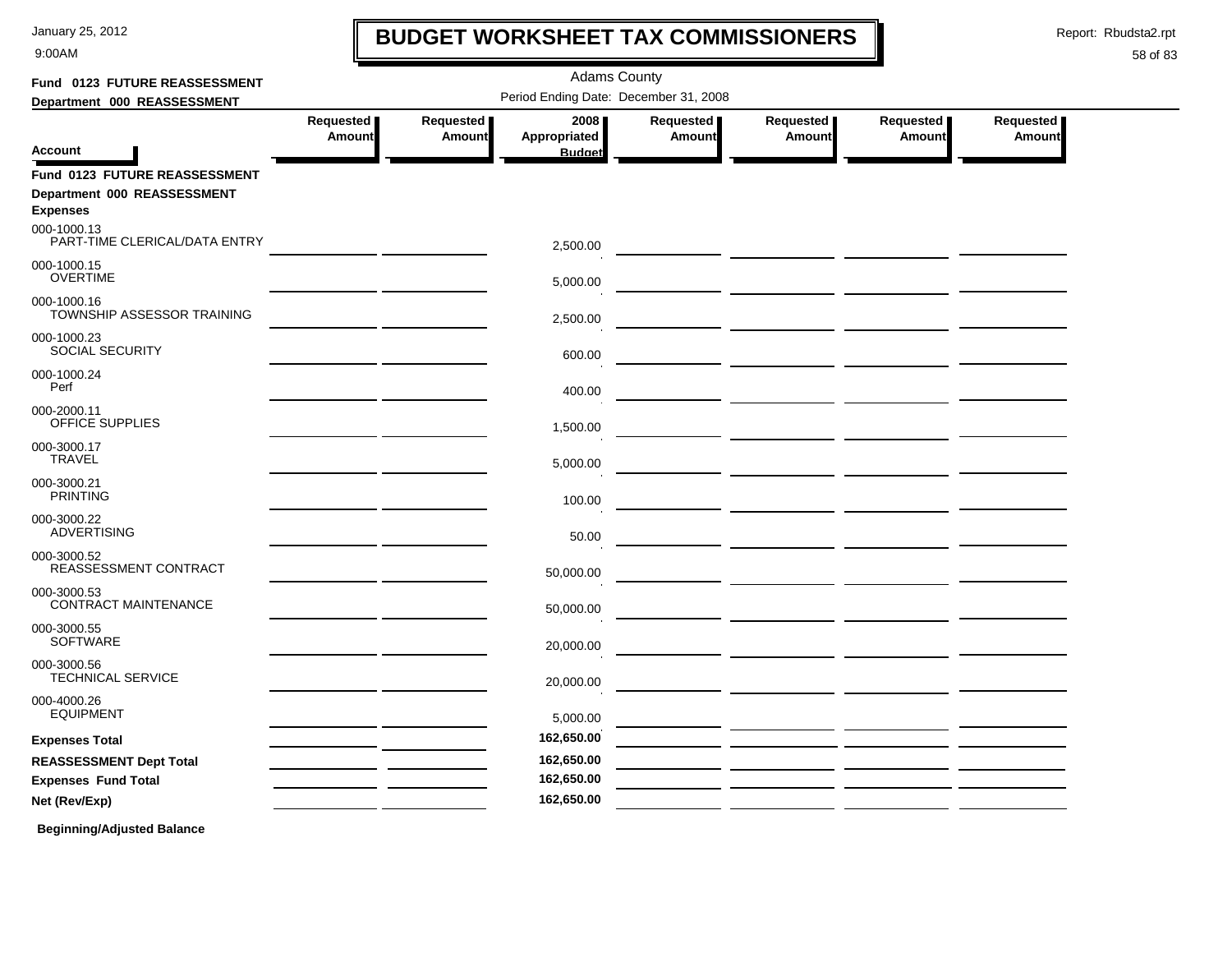9:00AM

### **BUDGET WORKSHEET TAX COMMISSIONERS**

Report: Rbudsta2.rpt

 $\mathbf I$ 

| 0329 Clerk's Perp. Fund<br>Fund        |                                       |                              | <b>Adams County</b>  |                              |                     |                            |                            |
|----------------------------------------|---------------------------------------|------------------------------|----------------------|------------------------------|---------------------|----------------------------|----------------------------|
| <b>Department</b>                      | Period Ending Date: December 31, 2008 |                              |                      |                              |                     |                            |                            |
|                                        | Requested<br><b>Amount</b>            | Requested  <br><b>Amount</b> | 2008<br>Appropriated | Requested  <br><b>Amount</b> | Requested<br>Amount | Requested<br><b>Amount</b> | Requested<br><b>Amount</b> |
| Account                                |                                       |                              | <b>Budget</b>        |                              |                     |                            |                            |
| Fund 0329 Clerk's Perp. Fund           |                                       |                              |                      |                              |                     |                            |                            |
| Department 000<br><b>Expenses</b>      |                                       |                              |                      |                              |                     |                            |                            |
| 000-3000.19<br>Scanning & Microfilming |                                       |                              | 20,000.00            |                              |                     |                            |                            |
| 000-4000.26<br><b>EQUIPMENT</b>        |                                       |                              | 5,000.00             |                              |                     |                            |                            |
| <b>Expenses Total</b>                  |                                       |                              | 25,000.00            |                              |                     |                            |                            |
| <b>Dept Total</b>                      |                                       |                              | 25,000.00            |                              |                     |                            |                            |
| <b>Expenses Fund Total</b>             |                                       |                              | 25,000.00            |                              |                     |                            |                            |
| Net (Rev/Exp)                          |                                       |                              | 25,000.00            |                              |                     |                            |                            |
| <b>Beginning/Adjusted Balance</b>      |                                       |                              |                      |                              |                     |                            |                            |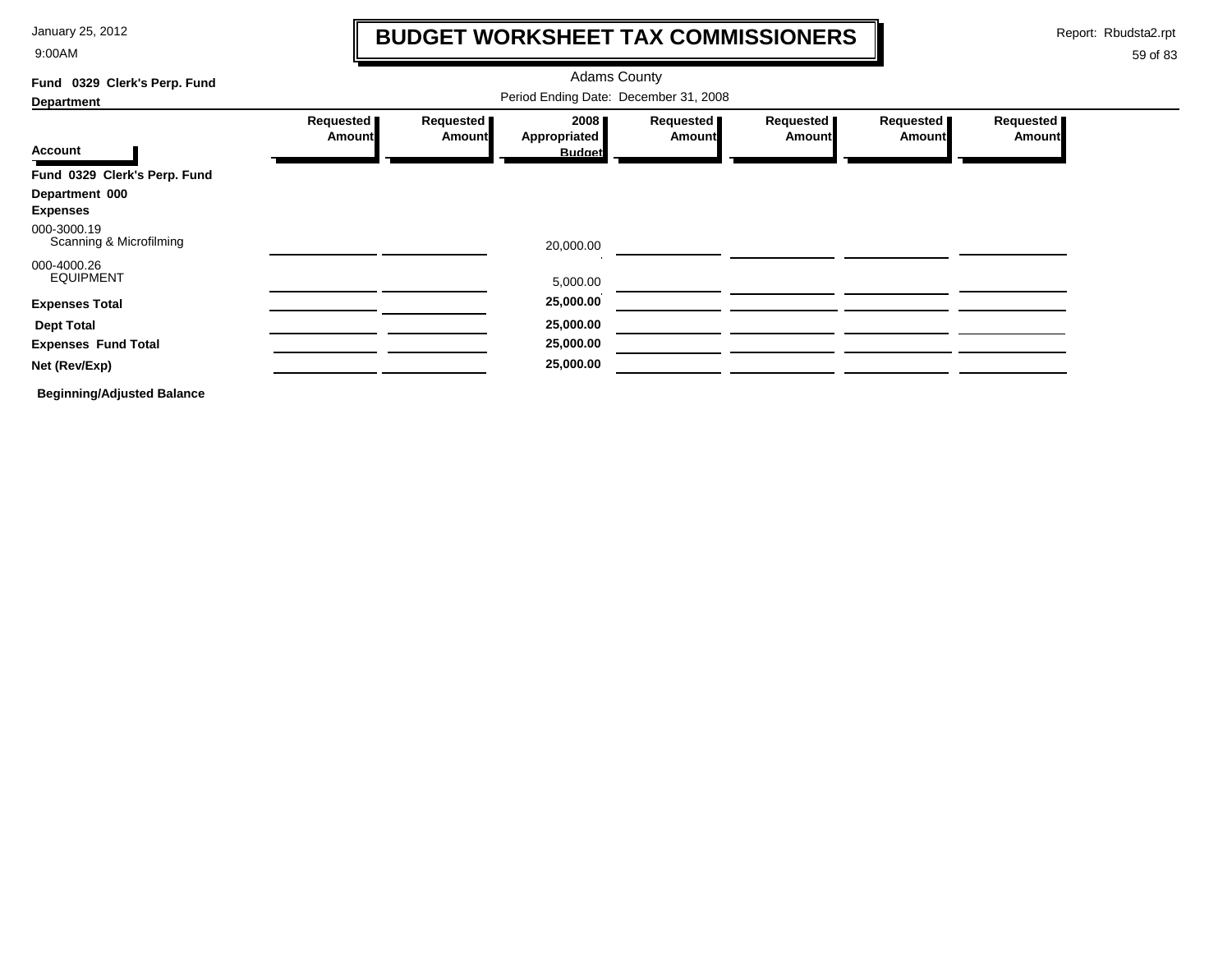9:00AM

## **BUDGET WORKSHEET TAX COMMISSIONERS**

Report: Rbudsta2.rpt

 $\mathbf l$ 

| Fund 0702 HIGHWAY                                       |                     |                            | <b>Adams County</b>                   |                            |                                          |                            |                            |  |
|---------------------------------------------------------|---------------------|----------------------------|---------------------------------------|----------------------------|------------------------------------------|----------------------------|----------------------------|--|
| Department 530 HIGHWAY ADMINSTRATION                    |                     |                            | Period Ending Date: December 31, 2008 |                            |                                          |                            |                            |  |
| <b>Account</b>                                          | Requested<br>Amount | Requested<br><b>Amount</b> | 2008<br>Appropriated<br><b>Budget</b> | Requested<br><b>Amount</b> | Requested<br>Amount                      | Requested<br><b>Amount</b> | Requested<br><b>Amount</b> |  |
| Fund 0702 HIGHWAY                                       |                     |                            |                                       |                            |                                          |                            |                            |  |
| Department 530 HIGHWAY ADMINSTRATION<br><b>Expenses</b> |                     |                            |                                       |                            |                                          |                            |                            |  |
| 530-1000.11<br><b>SUPERVISOR</b>                        |                     |                            | 41,120.00                             |                            |                                          |                            |                            |  |
| 530-1000.13<br><b>AST'S SUPERVISOR</b>                  |                     |                            | 36,324.00                             |                            |                                          |                            |                            |  |
| 530-1000.14<br><b>BOOKKEEPER</b>                        |                     |                            | 27,025.00                             |                            |                                          |                            |                            |  |
| 530-1000.15<br><b>OVERTIME</b>                          |                     |                            | 750.00                                |                            |                                          |                            |                            |  |
| 530-1000.16<br><b>BOOKKEEPER</b>                        |                     |                            | 25,210.00                             |                            | <u>and</u> the control of the control of |                            |                            |  |
| 530-2000.11<br>OFFICE SUPPLIES                          |                     |                            | 1,500.00                              |                            |                                          |                            |                            |  |
| 530-2000.12<br><b>PRINTING</b>                          |                     |                            | 400.00                                |                            |                                          |                            |                            |  |
| 530-2000.16<br>OTHER SUPPLIES                           |                     |                            | 450.00                                |                            |                                          |                            |                            |  |
| 530-3000.16<br><b>POSTAGE</b>                           |                     |                            | 300.00                                |                            |                                          |                            |                            |  |
| 530-3000.17<br><b>TRAVEL EXPENSE</b>                    |                     |                            | 500.00                                |                            |                                          |                            |                            |  |
| 530-3000.18<br><b>TELEPHONE</b>                         |                     |                            | 3,300.00                              |                            |                                          |                            |                            |  |
| 530-3000.19<br><b>COMPUTER</b>                          |                     |                            | 1,000.00                              |                            |                                          |                            |                            |  |
| 530-3000.37<br>REPAIRS-EQUIPMENT                        |                     |                            | 500.00                                |                            |                                          |                            |                            |  |
| 530-3000.38<br>COMPUTER-MAINTENANCE                     |                     |                            | 2,000.00                              |                            |                                          |                            |                            |  |
| 530-3000.40<br>RADIO-MAINTENANCE                        |                     |                            | 2,300.00                              |                            |                                          |                            |                            |  |
| 530-3000.52<br>OTHER SERVICES AND CHARGES               |                     |                            | 3,100.00                              |                            |                                          |                            |                            |  |
| <b>Expenses Total</b>                                   |                     |                            | 145,779.00                            |                            |                                          |                            |                            |  |
| <b>HIGHWAY ADMINSTRATION Dept Total</b>                 |                     |                            | 145,779.00                            |                            |                                          |                            |                            |  |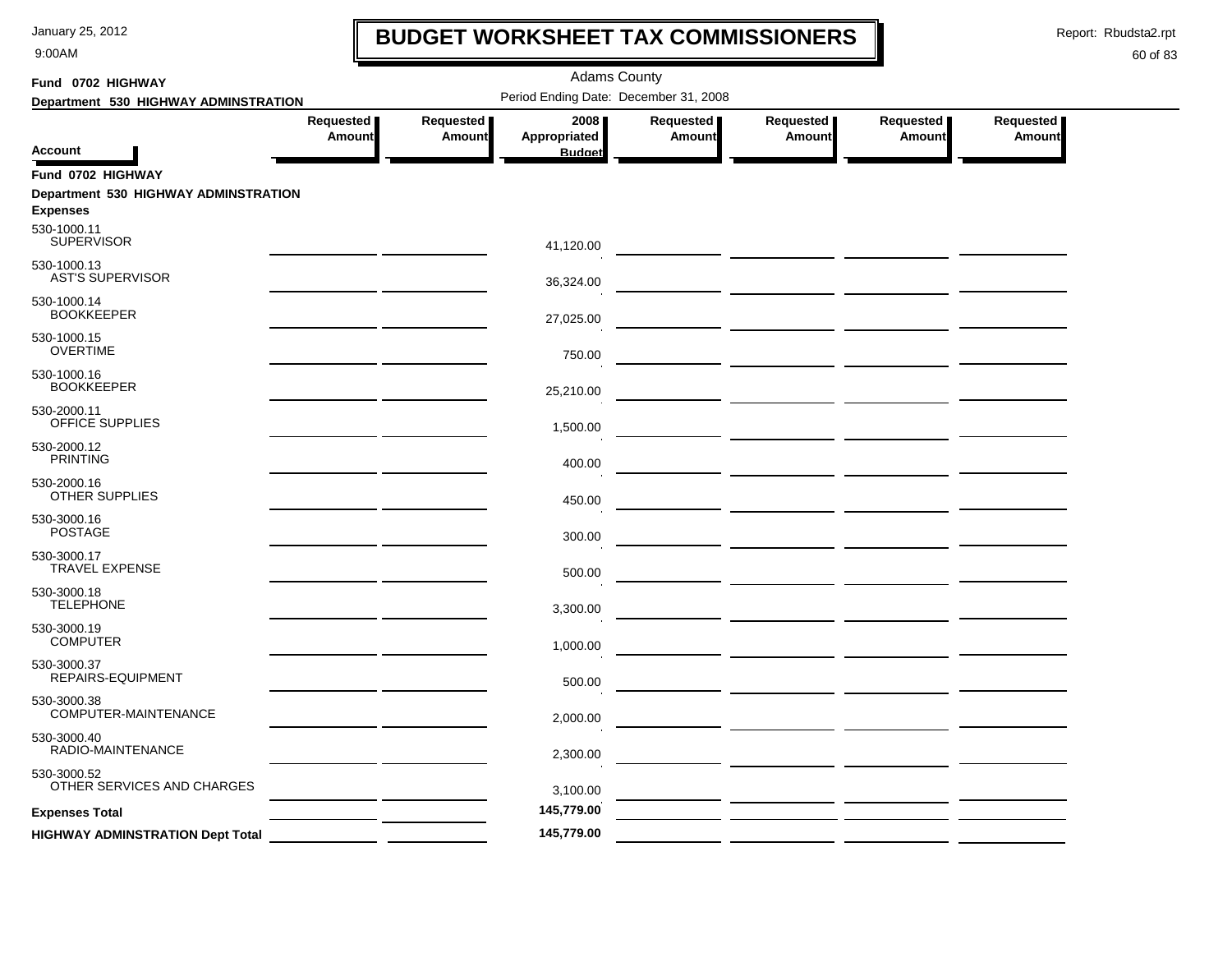9:00AM

### **BUDGET WORKSHEET TAX COMMISSIONERS**

Report: Rbudsta2.rpt

 $\mathbf I$ 

| Fund 0702 HIGHWAY                                      |                                                                                                                       |                            | <b>Adams County</b>                   |                            |                     |                                              |                            |
|--------------------------------------------------------|-----------------------------------------------------------------------------------------------------------------------|----------------------------|---------------------------------------|----------------------------|---------------------|----------------------------------------------|----------------------------|
| Department 531 MAINTENANCE & REPAIR                    |                                                                                                                       |                            | Period Ending Date: December 31, 2008 |                            |                     |                                              |                            |
|                                                        | Requested<br><b>Amount</b>                                                                                            | Requested<br><b>Amount</b> | 2008<br>Appropriated                  | Requested<br><b>Amount</b> | Requested<br>Amount | Requested<br>Amount                          | Requested<br><b>Amount</b> |
| <b>Account</b>                                         |                                                                                                                       |                            | <b>Budget</b>                         |                            |                     |                                              |                            |
| Department 531 MAINTENANCE & REPAIR<br><b>Expenses</b> |                                                                                                                       |                            |                                       |                            |                     |                                              |                            |
| 531-1000.15<br><b>OVERTIME</b>                         |                                                                                                                       |                            | 23,600.00                             |                            |                     |                                              |                            |
| 531-1000.16<br>MAINTENANCE OPERATOR                    |                                                                                                                       |                            | 64,650.00                             |                            |                     |                                              |                            |
| 531-1000.17<br>MAINTENANCE WORKER                      |                                                                                                                       |                            | 590,035.00                            |                            |                     |                                              |                            |
| 531-1000.19<br><b>SUMMER HELP</b>                      |                                                                                                                       |                            | 1,000.00                              |                            |                     |                                              |                            |
| 531-2000.22<br><b>WEED SPRAY</b>                       |                                                                                                                       |                            | 1,000.00                              |                            |                     |                                              |                            |
| 531-2000.24<br><b>STONE</b>                            |                                                                                                                       |                            | 125,000.00                            |                            |                     |                                              |                            |
| 531-2000.25<br><b>BITUMINOUS</b>                       |                                                                                                                       |                            | 225,000.00                            |                            |                     | — <u>— — — — — — — — — — — — — — — — — —</u> |                            |
| 531-2000.26<br><b>HARDWARE &amp; TOOLS</b>             | <u> 1989 - Johann Harry Harry Harry Harry Harry Harry Harry Harry Harry Harry Harry Harry Harry Harry Harry Harry</u> |                            | 3,500.00                              |                            |                     |                                              |                            |
| 531-2000.28<br><b>CULVERTS &amp; PIPE</b>              |                                                                                                                       |                            | 17,000.00                             |                            |                     |                                              |                            |
| 531-2000.29<br><b>LUMBER</b>                           |                                                                                                                       |                            | 500.00                                |                            |                     |                                              |                            |
| 531-2000.30<br><b>SIGNS</b>                            |                                                                                                                       |                            | 12,696.00                             |                            |                     |                                              |                            |
| 531-2000.31<br><b>BRICKS</b>                           |                                                                                                                       |                            | 500.00                                |                            |                     | — <u>— —————</u> <u>——————</u> ———————       |                            |
| 531-2000.32<br><b>CEMENT &amp; READY MIX</b>           |                                                                                                                       |                            | 1,000.00                              |                            |                     |                                              |                            |
| 531-2000.33<br>DUSTAY DUST CONTROL                     |                                                                                                                       |                            | 20,000.00                             |                            |                     |                                              |                            |
| 531-2000.35<br><b>BUGGY PLATES</b>                     |                                                                                                                       |                            | 5,500.00                              |                            |                     |                                              |                            |
| 531-3000.13<br>TEMPORARY SERVICES                      |                                                                                                                       |                            | 7,500.00                              |                            |                     |                                              |                            |
| 531-3000.41<br>RENTAL OF EQUIPMENT                     |                                                                                                                       |                            | 500.00                                |                            |                     |                                              |                            |
| 531-3000.42<br>OTHER CONTRACTUAL SERVICES              |                                                                                                                       |                            | 10,000.00                             |                            |                     |                                              |                            |
| 531-3000.52<br>DRAINAGE & OTHER ASSESSMENTS            |                                                                                                                       |                            | 10,350.00                             |                            |                     |                                              |                            |
| 531-3000.61<br><b>MAJOR MOVES</b>                      |                                                                                                                       |                            | 200,000.00                            |                            |                     |                                              |                            |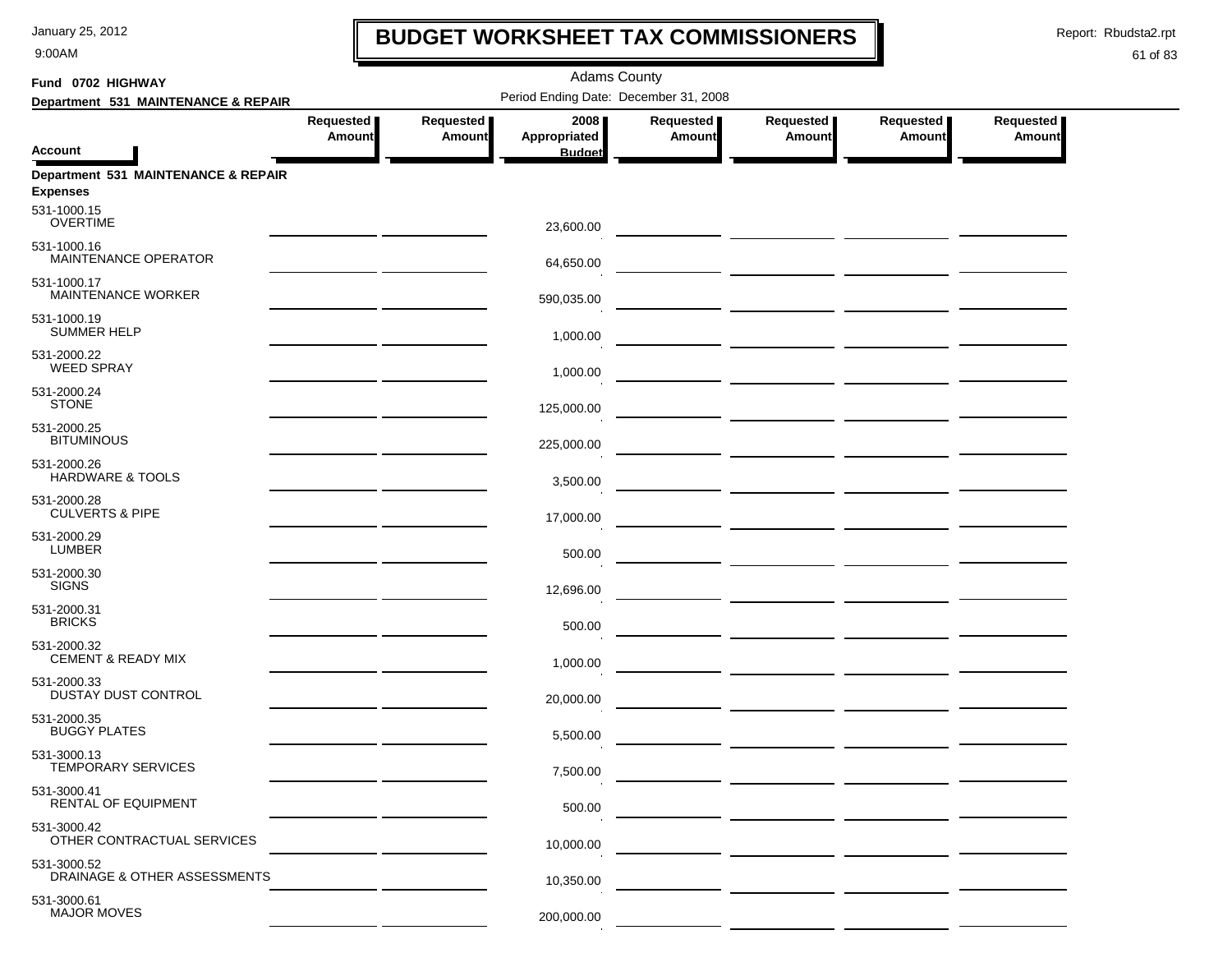| January 25, 2012 |  |  |  |
|------------------|--|--|--|
|------------------|--|--|--|

9:00AM

### **BUDGET WORKSHEET TAX COMMISSIONERS**

Report: Rbudsta2.rpt

 $\mathbf \mathbf I$ 

| Fund 0702 HIGHWAY<br>Department 531 MAINTENANCE & REPAIR |                       | <b>Adams County</b><br>Period Ending Date: December 31, 2008 |                                         |                                     |                       |                       |                              |  |  |  |
|----------------------------------------------------------|-----------------------|--------------------------------------------------------------|-----------------------------------------|-------------------------------------|-----------------------|-----------------------|------------------------------|--|--|--|
| <b>Account</b>                                           | Requested  <br>Amount | Requested <b>I</b><br>Amount                                 | 2008 ∎<br>Appropriated<br><b>Budget</b> | Requested <b>I</b><br><b>Amount</b> | Requested  <br>Amount | Requested  <br>Amount | Requested  <br><b>Amount</b> |  |  |  |
| <b>Expenses Total</b>                                    |                       |                                                              | 1,319,331.00                            |                                     |                       |                       |                              |  |  |  |
| <b>MAINTENANCE &amp; REPAIR Dept Total</b>               |                       |                                                              | 1,319,331.00                            |                                     |                       |                       |                              |  |  |  |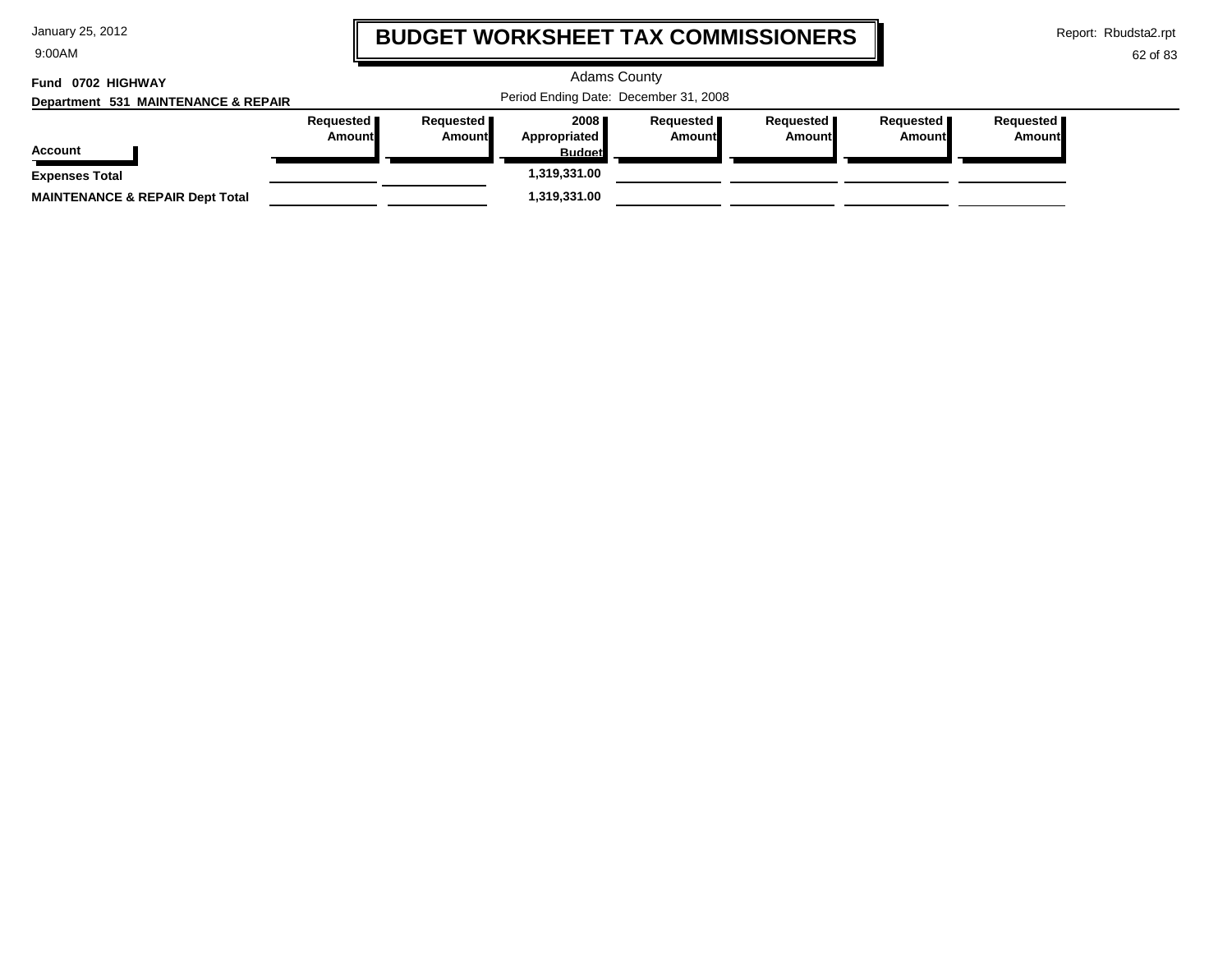9:00AM

# **BUDGET WORKSHEET TAX COMMISSIONERS**

Report: Rbudsta2.rpt

 $\mathbf l$ 

### 63 of 83

| Fund 0702 HIGHWAY                                                               | <b>Adams County</b>        |                              |                      |                                   |                                                                                                                                                                                                                                      |                            |                     |  |  |
|---------------------------------------------------------------------------------|----------------------------|------------------------------|----------------------|-----------------------------------|--------------------------------------------------------------------------------------------------------------------------------------------------------------------------------------------------------------------------------------|----------------------------|---------------------|--|--|
| Department 533 GENERAL - UNDISTRIBUTED EXPENS                                   |                            |                              |                      |                                   |                                                                                                                                                                                                                                      |                            |                     |  |  |
|                                                                                 | Requested<br><b>Amount</b> | Requested  <br><b>Amount</b> | 2008<br>Appropriated | <b>Requested</b><br><b>Amount</b> | Requested<br><b>Amount</b>                                                                                                                                                                                                           | Requested<br><b>Amount</b> | Requested<br>Amount |  |  |
| <b>Account</b>                                                                  |                            |                              | <b>Budget</b>        |                                   |                                                                                                                                                                                                                                      |                            |                     |  |  |
| Department 533 GENERAL - UNDISTRIBUTED EXPENS<br><b>Expenses</b><br>533-1000.14 |                            |                              |                      |                                   |                                                                                                                                                                                                                                      |                            |                     |  |  |
| <b>GARAGE MECHANIC (SALARY)</b>                                                 |                            |                              | 33,592.00            |                                   | <u> 1989 - Jan Samuel Barbara, politik a po</u>                                                                                                                                                                                      |                            |                     |  |  |
| 533-1000.15<br><b>OVERTIME</b>                                                  |                            |                              | 2,390.00             |                                   |                                                                                                                                                                                                                                      |                            |                     |  |  |
| 533-1000.16<br>ASSISTANT GARAGE MECHANIC                                        |                            |                              | 32,324.00            |                                   |                                                                                                                                                                                                                                      |                            |                     |  |  |
| 533-1000.21<br><b>HEPATITIS SHOTS</b>                                           |                            |                              | 300.00               |                                   |                                                                                                                                                                                                                                      |                            |                     |  |  |
| 533-1000.22<br><b>GROUP INSURANCE</b>                                           |                            |                              | 269,231.00           |                                   | <u> 1989 - Andrea Andrew Maria (b. 1989)</u>                                                                                                                                                                                         |                            |                     |  |  |
| 533-1000.23<br>SOCIAL SECURITY                                                  |                            |                              | 67,100.00            |                                   |                                                                                                                                                                                                                                      |                            |                     |  |  |
| 533-1000.24<br><b>UNEMPLOYMENT</b>                                              |                            |                              | 500.00               |                                   |                                                                                                                                                                                                                                      |                            |                     |  |  |
| 533-1000.25<br>RANDOM DRUG & ALCOHOL TESTING                                    |                            |                              | 1,300.00             |                                   |                                                                                                                                                                                                                                      |                            |                     |  |  |
| 533-1000.26<br><b>WORKMAN'S COMPENSATION</b>                                    |                            |                              | 52,500.00            |                                   |                                                                                                                                                                                                                                      |                            |                     |  |  |
| 533-1000.27<br><b>EMPLOYEE UNIFORMS</b>                                         |                            |                              | 15,000.00            |                                   |                                                                                                                                                                                                                                      |                            |                     |  |  |
| 533-1000.28<br><b>PERF</b>                                                      |                            |                              | 65,800.00            |                                   | <u> The Common State of the Common State of the Common State of the Common State of the Common State of the Common State of the Common State of the Common State of the Common State of the Common State of the Common State of </u> |                            |                     |  |  |
| 533-2000.21<br>GAS DIESEL, & OIL                                                |                            |                              | 200,000.00           |                                   |                                                                                                                                                                                                                                      |                            |                     |  |  |
| 533-2000.22<br><b>TIRES</b>                                                     |                            |                              | 30,000.00            |                                   | — <u>—————————————————</u>                                                                                                                                                                                                           |                            |                     |  |  |
| 533-2000.23<br>OTHER GARAGE & MOTOR SUPPLIES                                    |                            |                              | 12,000.00            |                                   | — <u>— ————————————————</u>                                                                                                                                                                                                          |                            |                     |  |  |
| 533-2000.24<br>OTHER SUPPLIES                                                   |                            |                              | 70,000.00            |                                   |                                                                                                                                                                                                                                      |                            |                     |  |  |
| 533-2000.25<br><b>BATTERIES</b>                                                 |                            |                              | 2,000.00             |                                   |                                                                                                                                                                                                                                      |                            |                     |  |  |
| 533-2000.26<br><b>GRADER BLADES</b>                                             |                            |                              | 5,000.00             |                                   |                                                                                                                                                                                                                                      |                            |                     |  |  |
| 533-2000.27<br><b>FASTENERS</b>                                                 |                            |                              | 2,000.00             |                                   |                                                                                                                                                                                                                                      |                            |                     |  |  |
| 533-3000.26<br><b>INSURANCE</b>                                                 |                            |                              | 49,749.00            |                                   |                                                                                                                                                                                                                                      |                            |                     |  |  |
| 533-3000.31<br><b>UTILITIES</b>                                                 |                            |                              | 17,000.00            |                                   |                                                                                                                                                                                                                                      |                            |                     |  |  |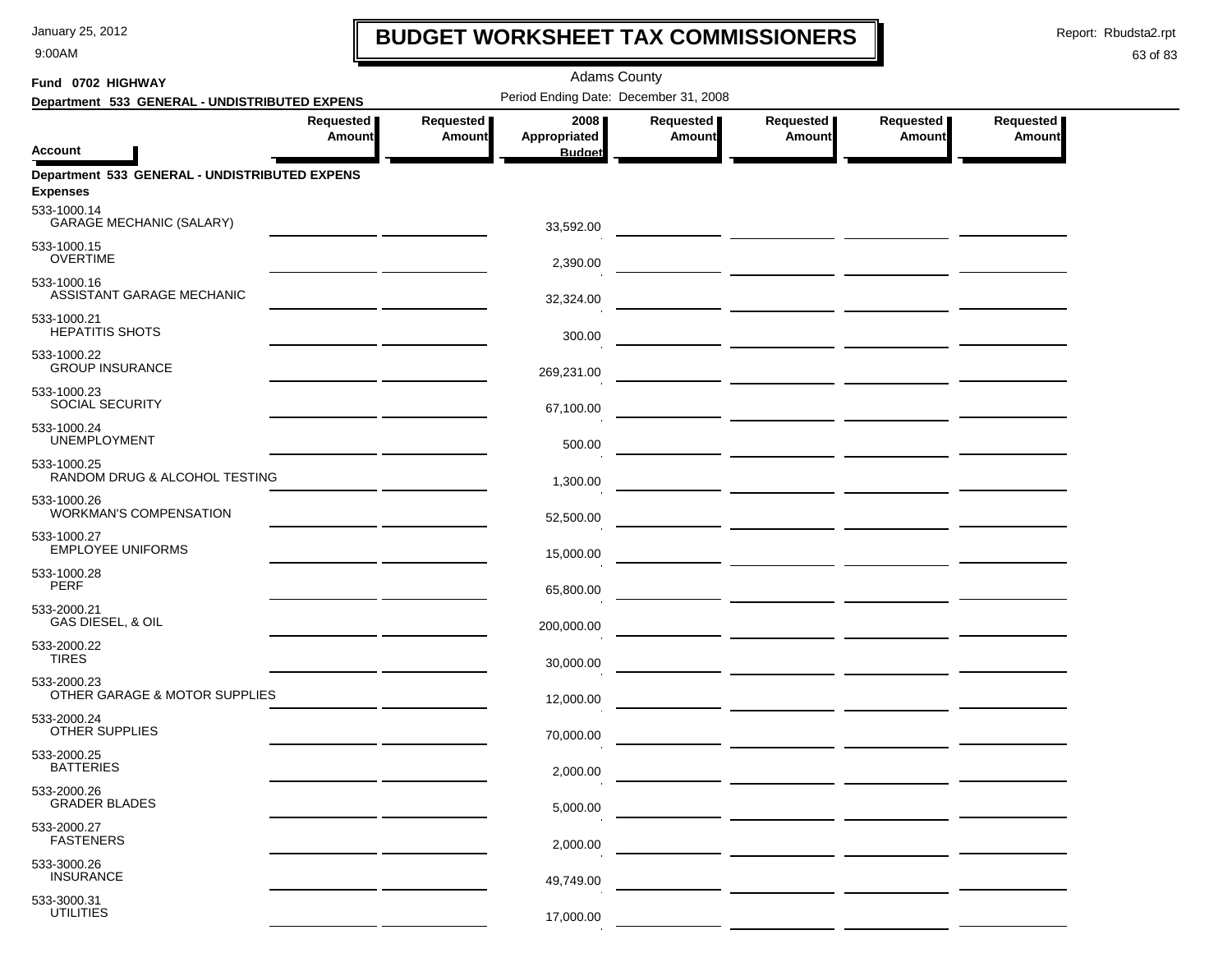#### 9:00AM

### **BUDGET WORKSHEET TAX COMMISSIONERS**

Adams County

Report: Rbudsta2.rpt

### 64 of 83

| Fund 0702 HIGHWAY                                          | <b>Adams County</b> |                            |                                       |                            |                       |                                                 |                            |  |  |
|------------------------------------------------------------|---------------------|----------------------------|---------------------------------------|----------------------------|-----------------------|-------------------------------------------------|----------------------------|--|--|
| Department 533 GENERAL - UNDISTRIBUTED EXPENS              |                     |                            | Period Ending Date: December 31, 2008 |                            |                       |                                                 |                            |  |  |
|                                                            | Requested<br>Amount | Requested<br><b>Amount</b> | 2008<br><b>Appropriated</b>           | Requested<br><b>Amount</b> | Requested  <br>Amount | Requested<br>Amount                             | Requested<br><b>Amount</b> |  |  |
| <b>Account</b>                                             |                     |                            | <b>Budget</b>                         |                            |                       |                                                 |                            |  |  |
| 533-3000.36<br><b>MACHINE WORK</b>                         |                     |                            | 500.00                                |                            |                       |                                                 |                            |  |  |
| 533-3000.37<br><b>TRUCK &amp; TRACTOR REPAIRS</b>          |                     |                            | 25,000.00                             |                            |                       | <u> 1989 - Johann John Stone, mars et al. (</u> |                            |  |  |
| 533-3000.39<br>ROAD EQUIPMENT REPAIRS                      |                     |                            | 10,000.00                             |                            |                       |                                                 |                            |  |  |
| 533-3000.40<br><b>OTHER REPAIRS</b>                        |                     |                            | 1,000.00                              |                            |                       |                                                 |                            |  |  |
| 533-3000.41<br><b>GARAGE REPAIRS</b>                       |                     |                            | 4,000.00                              |                            |                       |                                                 |                            |  |  |
| 533-3000.43<br><b>WRECKER</b>                              |                     |                            | 2,500.00                              |                            |                       |                                                 |                            |  |  |
| 533-4000.26<br><b>GARAGE &amp; OFFICE EQUIPMENT</b>        |                     |                            | 3,500.00                              |                            |                       |                                                 |                            |  |  |
| 533-4000.28<br><b>TRUCKS &amp; EQUIPMENT</b>               |                     |                            | 175,000.00                            |                            |                       |                                                 |                            |  |  |
| <b>Expenses Total</b>                                      |                     |                            | 1,149,286.00                          |                            |                       |                                                 |                            |  |  |
| <b>GENERAL - UNDISTRIBUTED EXPENS Dept</b><br><b>Total</b> |                     |                            | 1,149,286.00                          |                            |                       |                                                 |                            |  |  |
| <b>Expenses Fund Total</b>                                 |                     |                            | 2,614,396.00                          |                            |                       |                                                 |                            |  |  |
| Net (Rev/Exp)                                              |                     |                            | 2,614,396.00                          |                            |                       |                                                 |                            |  |  |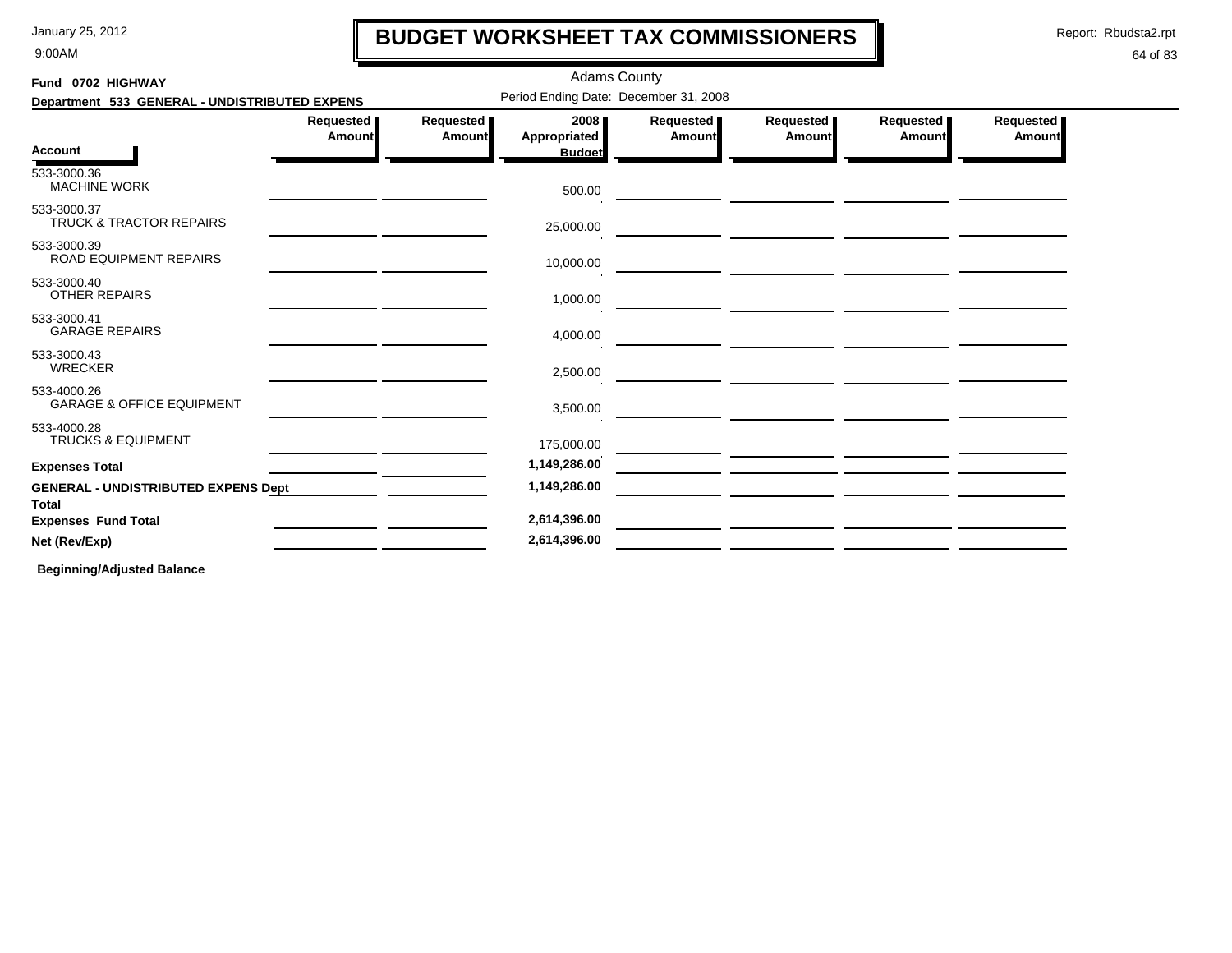9:00AM

# **BUDGET WORKSHEET TAX COMMISSIONERS**

Report: Rbudsta2.rpt

 $\mathbf l$ 

| Fund 0706 LOCAL ROADS AND STREET         |                                     |                     | <b>Adams County</b>                   |                            |                     |                     |                     |
|------------------------------------------|-------------------------------------|---------------------|---------------------------------------|----------------------------|---------------------|---------------------|---------------------|
| Department 000 LOCAL ROADS AND STREET    |                                     |                     | Period Ending Date: December 31, 2008 |                            |                     |                     |                     |
|                                          | Requested <b>I</b><br><b>Amount</b> | Requested<br>Amount | 2008<br>Appropriated                  | Requested<br><b>Amount</b> | Requested<br>Amount | Requested<br>Amount | Requested<br>Amount |
| <b>Account</b>                           |                                     |                     | <b>Budget</b>                         |                            |                     |                     |                     |
| Fund 0706 LOCAL ROADS AND STREET         |                                     |                     |                                       |                            |                     |                     |                     |
| Department 000 LOCAL ROADS AND STREET    |                                     |                     |                                       |                            |                     |                     |                     |
| <b>Expenses</b>                          |                                     |                     |                                       |                            |                     |                     |                     |
| 000-3000.23<br><b>MATERIALS</b>          |                                     |                     | 300,000.00                            |                            |                     |                     |                     |
| <b>Expenses Total</b>                    |                                     |                     | 300,000.00                            |                            |                     |                     |                     |
| <b>LOCAL ROADS AND STREET Dept Total</b> |                                     |                     | 300,000.00                            |                            |                     |                     |                     |
| <b>Expenses Fund Total</b>               |                                     |                     | 300,000.00                            |                            |                     |                     |                     |
| Net (Rev/Exp)                            |                                     |                     | 300,000.00                            |                            |                     |                     |                     |
| <b>Beginning/Adjusted Balance</b>        |                                     |                     |                                       |                            |                     |                     |                     |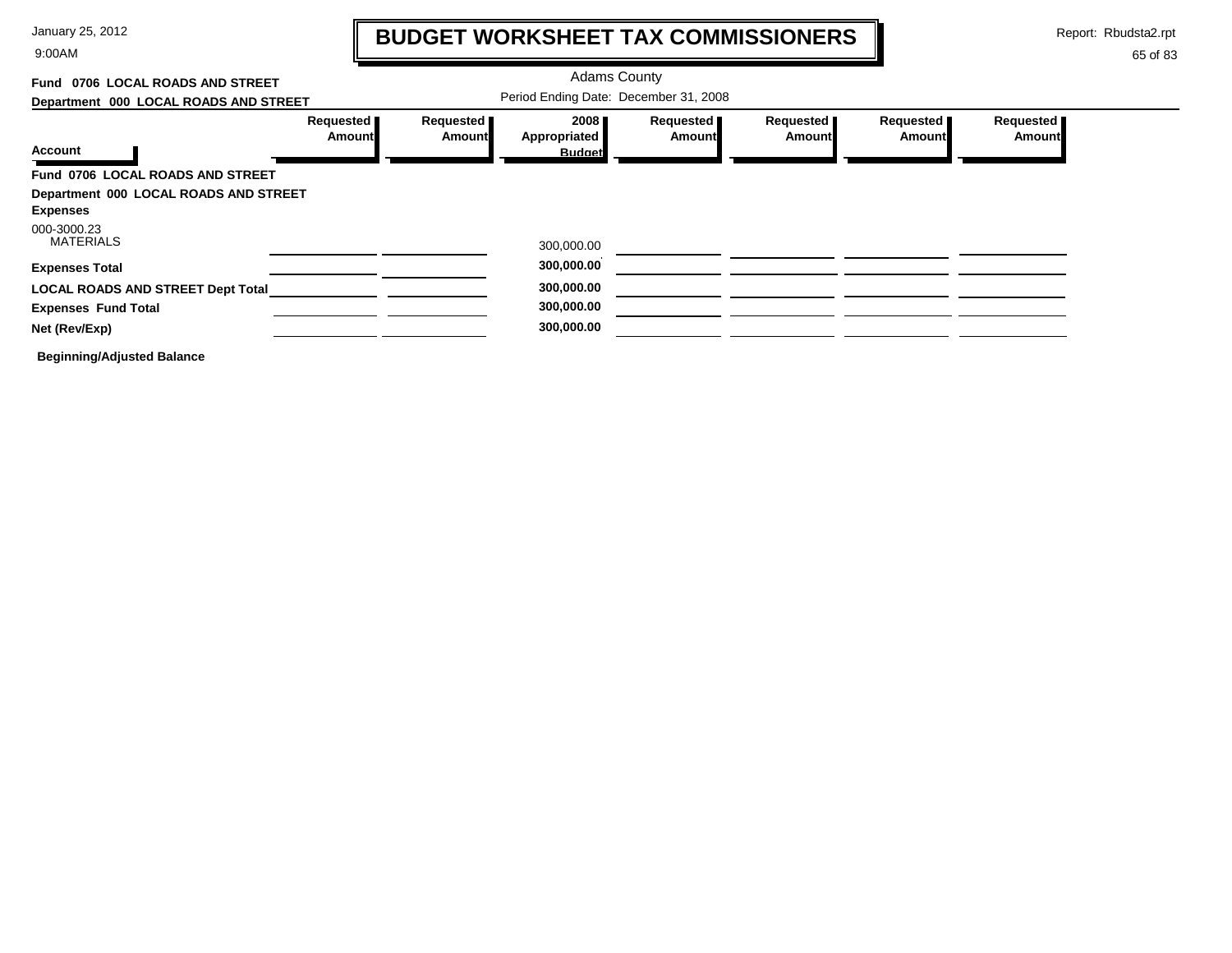9:00AM

# **BUDGET WORKSHEET TAX COMMISSIONERS**

Report: Rbudsta2.rpt

 $\mathbf l$ 

### 66 of 83

| Period Ending Date: December 31, 2008<br>Department 000 CUMULATIVE BRIDGE<br>Requested<br>Requested  <br>2008<br>Requested  <br>Requested<br>Requested<br>Requested<br>Appropriated<br>Amount<br><b>Amount</b><br>Amount<br><b>Amount</b><br>Amount<br><b>Amount</b><br><b>Account</b><br><b>Budget</b><br>Fund 0790 CUMULATIVE BRIDGE<br>Department 000 CUMULATIVE BRIDGE<br><b>Expenses</b><br><b>MATERIALS</b><br>20,000.00<br><b>LEGAL SERVICES</b><br>500.00<br><b>TECHNICAL SERVICES</b><br>125,000.00<br><b>TRAVEL EXPENSE</b><br>700.00<br><b>TELEPHONE</b><br>2,000.00<br><b>INSURANCE</b><br>600.00<br><b>REPAIR AND MAINTENANCE</b><br>30,000.00<br><b>BRIDGE REPLACEMENT</b><br>450,000.00<br><u> 1989 - Jan Barnett, politik eta politik eta politik eta politik eta politik eta politik eta politik eta polit</u><br>OTHER EQUIPMENT<br>25,000.00<br>653,800.00<br>653,800.00 | Fund 0790 CUMULATIVE BRIDGE | <b>Adams County</b> |  |            |  |  |  |  |  |  |  |  |
|---------------------------------------------------------------------------------------------------------------------------------------------------------------------------------------------------------------------------------------------------------------------------------------------------------------------------------------------------------------------------------------------------------------------------------------------------------------------------------------------------------------------------------------------------------------------------------------------------------------------------------------------------------------------------------------------------------------------------------------------------------------------------------------------------------------------------------------------------------------------------------------------|-----------------------------|---------------------|--|------------|--|--|--|--|--|--|--|--|
|                                                                                                                                                                                                                                                                                                                                                                                                                                                                                                                                                                                                                                                                                                                                                                                                                                                                                             |                             |                     |  |            |  |  |  |  |  |  |  |  |
|                                                                                                                                                                                                                                                                                                                                                                                                                                                                                                                                                                                                                                                                                                                                                                                                                                                                                             |                             |                     |  |            |  |  |  |  |  |  |  |  |
|                                                                                                                                                                                                                                                                                                                                                                                                                                                                                                                                                                                                                                                                                                                                                                                                                                                                                             |                             |                     |  |            |  |  |  |  |  |  |  |  |
|                                                                                                                                                                                                                                                                                                                                                                                                                                                                                                                                                                                                                                                                                                                                                                                                                                                                                             |                             |                     |  |            |  |  |  |  |  |  |  |  |
| 000-2000.16<br>000-3000.11<br>000-3000.12<br>000-3000.17<br>000-3000.18<br>000-3000.26<br>000-3000.36<br>000-3000.60<br>000-4000.26<br><b>Expenses Total</b><br><b>CUMULATIVE BRIDGE Dept Total</b>                                                                                                                                                                                                                                                                                                                                                                                                                                                                                                                                                                                                                                                                                         |                             |                     |  |            |  |  |  |  |  |  |  |  |
|                                                                                                                                                                                                                                                                                                                                                                                                                                                                                                                                                                                                                                                                                                                                                                                                                                                                                             |                             |                     |  |            |  |  |  |  |  |  |  |  |
|                                                                                                                                                                                                                                                                                                                                                                                                                                                                                                                                                                                                                                                                                                                                                                                                                                                                                             |                             |                     |  |            |  |  |  |  |  |  |  |  |
|                                                                                                                                                                                                                                                                                                                                                                                                                                                                                                                                                                                                                                                                                                                                                                                                                                                                                             |                             |                     |  |            |  |  |  |  |  |  |  |  |
|                                                                                                                                                                                                                                                                                                                                                                                                                                                                                                                                                                                                                                                                                                                                                                                                                                                                                             |                             |                     |  |            |  |  |  |  |  |  |  |  |
|                                                                                                                                                                                                                                                                                                                                                                                                                                                                                                                                                                                                                                                                                                                                                                                                                                                                                             |                             |                     |  |            |  |  |  |  |  |  |  |  |
|                                                                                                                                                                                                                                                                                                                                                                                                                                                                                                                                                                                                                                                                                                                                                                                                                                                                                             |                             |                     |  |            |  |  |  |  |  |  |  |  |
|                                                                                                                                                                                                                                                                                                                                                                                                                                                                                                                                                                                                                                                                                                                                                                                                                                                                                             |                             |                     |  |            |  |  |  |  |  |  |  |  |
|                                                                                                                                                                                                                                                                                                                                                                                                                                                                                                                                                                                                                                                                                                                                                                                                                                                                                             |                             |                     |  |            |  |  |  |  |  |  |  |  |
|                                                                                                                                                                                                                                                                                                                                                                                                                                                                                                                                                                                                                                                                                                                                                                                                                                                                                             |                             |                     |  |            |  |  |  |  |  |  |  |  |
|                                                                                                                                                                                                                                                                                                                                                                                                                                                                                                                                                                                                                                                                                                                                                                                                                                                                                             |                             |                     |  |            |  |  |  |  |  |  |  |  |
|                                                                                                                                                                                                                                                                                                                                                                                                                                                                                                                                                                                                                                                                                                                                                                                                                                                                                             |                             |                     |  |            |  |  |  |  |  |  |  |  |
|                                                                                                                                                                                                                                                                                                                                                                                                                                                                                                                                                                                                                                                                                                                                                                                                                                                                                             | <b>Expenses Fund Total</b>  |                     |  | 653,800.00 |  |  |  |  |  |  |  |  |
| 653,800.00<br>Net (Rev/Exp)                                                                                                                                                                                                                                                                                                                                                                                                                                                                                                                                                                                                                                                                                                                                                                                                                                                                 |                             |                     |  |            |  |  |  |  |  |  |  |  |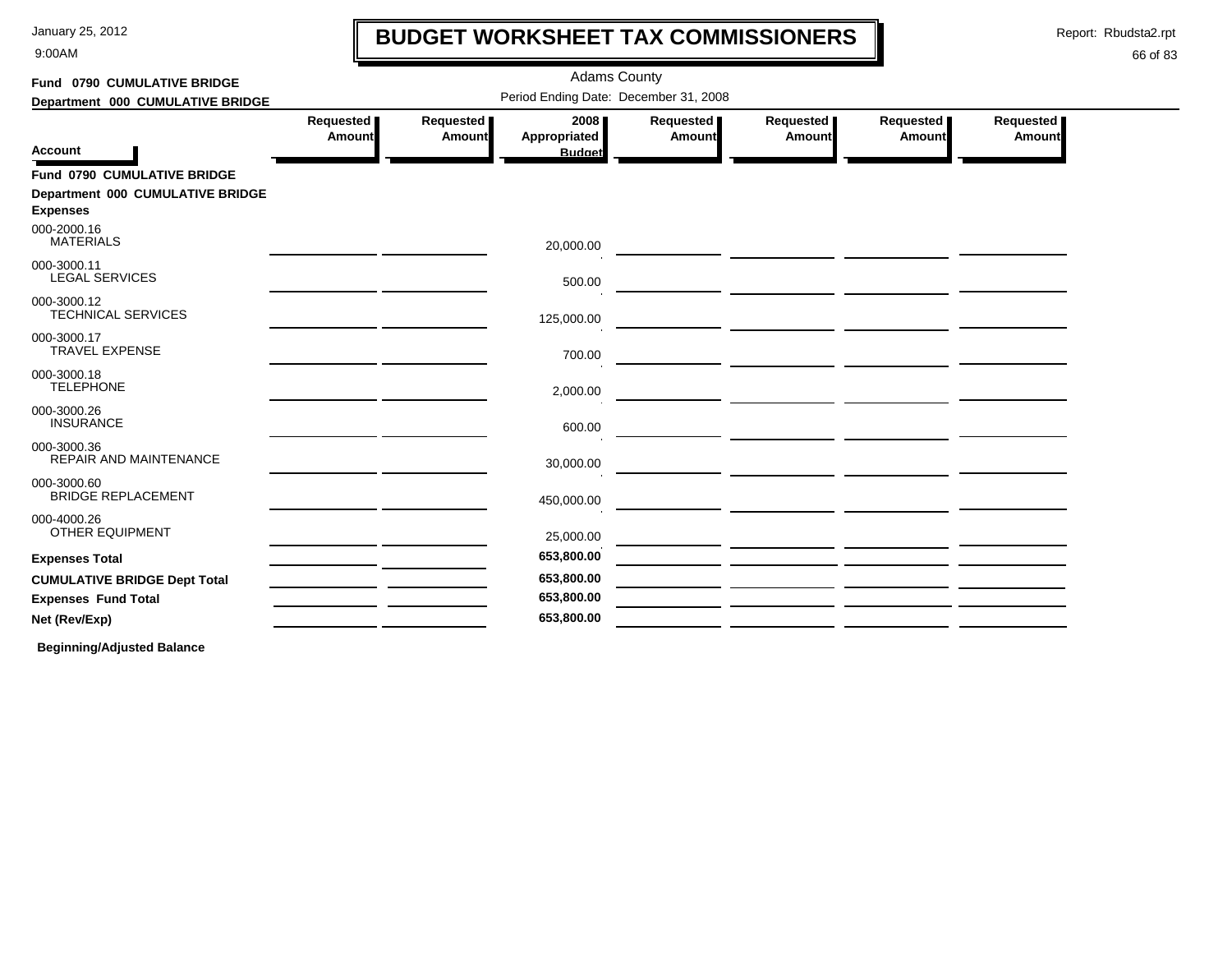9:00AM

### **BUDGET WORKSHEET TAX COMMISSIONERS**

Report: Rbudsta2.rpt

 $\mathbf l$ 

| Fund 0801 HEALTH                             |                                                                                                                      |                            | <b>Adams County</b>                   |                     |                            |                     |                     |  |
|----------------------------------------------|----------------------------------------------------------------------------------------------------------------------|----------------------------|---------------------------------------|---------------------|----------------------------|---------------------|---------------------|--|
| Department 000 HEALTH                        |                                                                                                                      |                            | Period Ending Date: December 31, 2008 |                     |                            |                     |                     |  |
|                                              | Requested<br>Amount                                                                                                  | Requested<br><b>Amount</b> | 2008<br>Appropriated                  | Requested<br>Amount | Requested<br><b>Amount</b> | Requested<br>Amount | Requested<br>Amount |  |
| <b>Account</b>                               |                                                                                                                      |                            | <b>Budget</b>                         |                     |                            |                     |                     |  |
| Fund 0801 HEALTH                             |                                                                                                                      |                            |                                       |                     |                            |                     |                     |  |
| Department 000 HEALTH                        |                                                                                                                      |                            |                                       |                     |                            |                     |                     |  |
| <b>Expenses</b><br>000-1000.11               |                                                                                                                      |                            |                                       |                     |                            |                     |                     |  |
| <b>REGISTRAR</b>                             |                                                                                                                      |                            | 23,583.00                             |                     |                            |                     |                     |  |
| 000-1000.12<br><b>CLINIC SECRETARY</b>       |                                                                                                                      |                            | 23,930.00                             |                     |                            |                     |                     |  |
| 000-1000.13<br>SECRETARY/BOOKKEEPER          |                                                                                                                      |                            | 24,277.00                             |                     |                            |                     |                     |  |
| 000-1000.14<br>PUBLIC HEALTH NURSE           |                                                                                                                      |                            | 42,460.00                             |                     |                            |                     |                     |  |
| 000-1000.15<br>PUBLIC HEALTH NURSE-PART TIME |                                                                                                                      |                            | 11,047.00                             |                     |                            |                     |                     |  |
| 000-1000.16<br><b>SANITARIAN</b>             |                                                                                                                      |                            | 41,119.00                             |                     |                            |                     |                     |  |
| 000-1000.18<br><b>HEALTH OFFICER</b>         |                                                                                                                      |                            | 20,699.00                             |                     |                            |                     |                     |  |
| 000-1000.20<br><b>ATTORNEY</b>               |                                                                                                                      |                            | 7,312.00                              |                     |                            |                     |                     |  |
| 000-1000.23<br>SOCIAL SECURITY               | <u> 1989 - Jan Stein Stein Stein Stein Stein Stein Stein Stein Stein Stein Stein Stein Stein Stein Stein Stein S</u> |                            | 14,874.00                             |                     |                            |                     |                     |  |
| 000-1000.24<br><b>PERF</b>                   |                                                                                                                      |                            | 12,545.00                             |                     |                            |                     |                     |  |
| 000-2000.11<br>OFFICE SUPPLIES               |                                                                                                                      |                            | 2,030.00                              |                     |                            |                     |                     |  |
| 000-2000.13<br>PERSONAL HEALTH               |                                                                                                                      |                            | 10,089.00                             |                     |                            |                     |                     |  |
| 000-2000.14<br><b>ENVIRONMENTAL HEALTH</b>   |                                                                                                                      |                            | 2,732.00                              |                     |                            |                     |                     |  |
| 000-2000.26<br><b>PHOTO</b>                  |                                                                                                                      |                            | 500.00                                |                     |                            |                     |                     |  |
| 000-2000.28<br>Gas, Oil, Maintenance         |                                                                                                                      |                            | 2,030.00                              |                     |                            |                     |                     |  |
| 000-3000.11<br>PERSONAL HEALTH (CLINIC)      |                                                                                                                      |                            | 2,588.00                              |                     |                            |                     |                     |  |
| 000-3000.12<br><b>ENVIRONMENTAL SERVICES</b> |                                                                                                                      |                            | 500.00                                |                     |                            |                     |                     |  |
| 000-3000.13<br>PERSONAL HEALTH SERVICES      |                                                                                                                      |                            | 200.00                                |                     |                            |                     |                     |  |
| 000-3000.14<br><b>BOARD OF HEALTH</b>        |                                                                                                                      |                            | 2,520.00                              |                     |                            |                     |                     |  |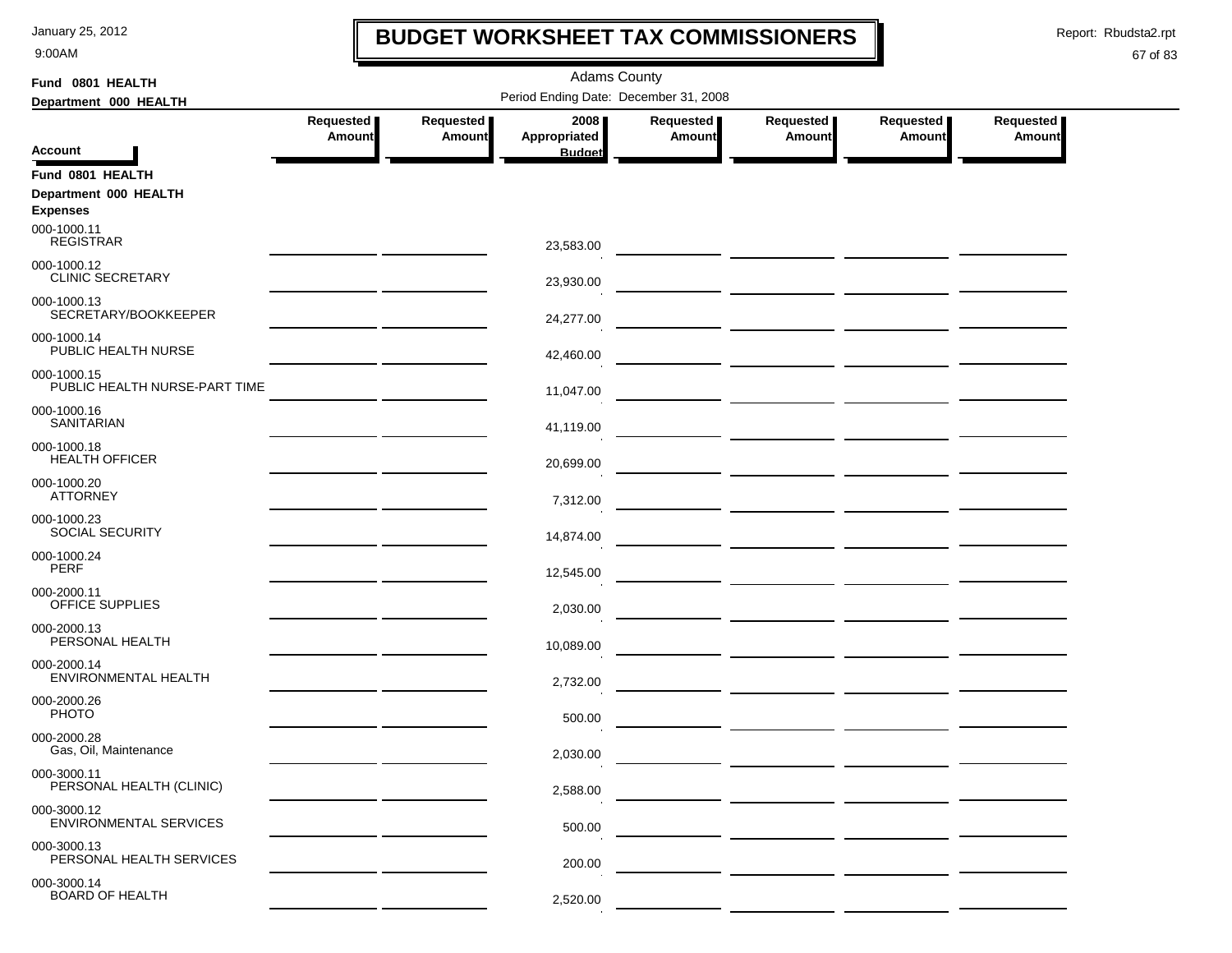9:00AM

### **BUDGET WORKSHEET TAX COMMISSIONERS**

Report: Rbudsta2.rpt

I

#### 68 of 83

| Fund 0801 HEALTH                               | <b>Adams County</b> |                            |                                       |                       |                            |                       |                            |  |  |  |
|------------------------------------------------|---------------------|----------------------------|---------------------------------------|-----------------------|----------------------------|-----------------------|----------------------------|--|--|--|
| Department 000 HEALTH                          |                     |                            | Period Ending Date: December 31, 2008 |                       |                            |                       |                            |  |  |  |
|                                                | Requested<br>Amount | Requested<br><b>Amount</b> | 2008<br>Appropriated                  | Requested  <br>Amount | Requested<br><b>Amount</b> | Requested  <br>Amount | <b>Requested</b><br>Amount |  |  |  |
| Account                                        |                     |                            | <b>Budget</b>                         |                       |                            |                       |                            |  |  |  |
| 000-3000.15<br>PROFESSIONAL SERVICES           |                     |                            | 3,566.00                              |                       |                            |                       |                            |  |  |  |
| 000-3000.16<br><b>POSTAGE</b>                  |                     |                            | 1,360.00                              |                       |                            |                       |                            |  |  |  |
| 000-3000.17<br><b>TRAVEL</b>                   |                     |                            | 3,045.00                              |                       |                            |                       |                            |  |  |  |
| 000-3000.19<br><b>LEGAL SERVICES</b>           |                     |                            | 3,933.00                              |                       |                            |                       |                            |  |  |  |
| 000-3000.22<br><b>PRINTING</b>                 |                     |                            | 1,218.00                              |                       |                            |                       |                            |  |  |  |
| 000-3000.23<br><b>REBINDING</b>                |                     |                            | 1,000.00                              |                       |                            |                       |                            |  |  |  |
| 000-3000.26<br><b>LIABILITY INSURANCE</b>      |                     |                            | 200.00                                |                       |                            |                       |                            |  |  |  |
| 000-3000.28<br>MALPRACTICE INSURANCE           |                     |                            | 2,269.00                              |                       |                            |                       |                            |  |  |  |
| 000-3000.36<br>MAINTENANCE CONTRACTS           |                     |                            | 200.00                                |                       |                            |                       |                            |  |  |  |
| 000-3000.37<br><b>EQUIPMENT REPAIR</b>         |                     |                            | 500.00                                |                       |                            |                       |                            |  |  |  |
| 000-3000.41<br><b>LEASES</b>                   |                     |                            | 100.00                                |                       |                            |                       |                            |  |  |  |
| 000-3000.51<br><b>DUES &amp; SUBSCRIPTIONS</b> |                     |                            | 500.00                                |                       |                            |                       |                            |  |  |  |
| 000-3000.52<br><b>TRAINING</b>                 |                     |                            | 500.00                                |                       |                            |                       |                            |  |  |  |
| 000-4000.26<br><b>EQUIPMENT</b>                |                     |                            | 500.00                                |                       |                            |                       |                            |  |  |  |
| <b>Expenses Total</b>                          |                     |                            | 263,926.00                            |                       |                            |                       |                            |  |  |  |
| <b>HEALTH Dept Total</b>                       |                     |                            | 263,926.00                            |                       |                            |                       |                            |  |  |  |
| <b>Expenses Fund Total</b>                     |                     |                            | 263,926.00                            |                       |                            |                       |                            |  |  |  |
| Net (Rev/Exp)                                  |                     |                            | 263,926.00                            |                       |                            |                       |                            |  |  |  |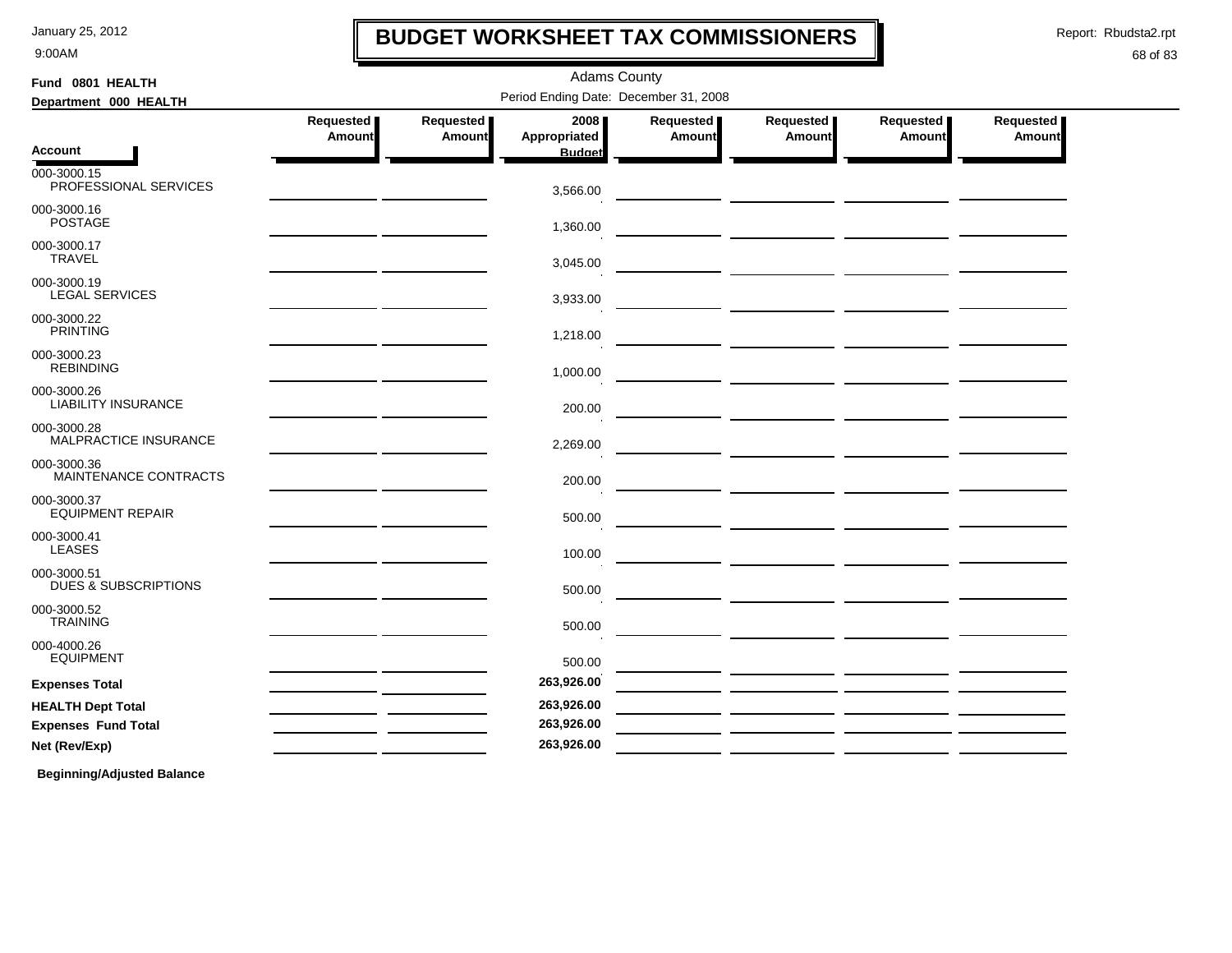9:00AM

# **BUDGET WORKSHEET TAX COMMISSIONERS**

Report: Rbudsta2.rpt

 $\mathbf l$ 

### 69 of 83

| Period Ending Date: December 31, 2008<br>Department 000 LOCAL HEALTH MAINTENANCE<br>Requested<br>Requested<br>2008<br>Requested<br>Requested<br>Requested<br>Requested<br><b>Appropriated</b><br><b>Amount</b><br><b>Amount</b><br><b>Amount</b><br>Amount<br>Amount<br><b>Amount</b><br><b>Budget</b><br><b>FOOD INSPECTOR</b><br>8,435.00<br><b>NURSE</b><br>10,000.00<br><u> 1989 - Jan Stein Berg, amerikansk politiker (</u><br><b>SOCIAL SECURITY</b><br>1,400.00<br><b>PERF</b><br>165.00<br><b>SUPPLIES</b><br>6,794.00<br>PERSONAL HEALTH SUPPLIES<br>250.00<br><b>Professional Services</b><br>6,095.00<br>33,139.00<br>33,139.00<br><b>LOCAL HEALTH MAINTENANCE Dept Total</b><br>33,139.00<br>33,139.00 | Fund 0807 HEALTH MAINTANENCE |  | <b>Adams County</b> |  |  |  |
|---------------------------------------------------------------------------------------------------------------------------------------------------------------------------------------------------------------------------------------------------------------------------------------------------------------------------------------------------------------------------------------------------------------------------------------------------------------------------------------------------------------------------------------------------------------------------------------------------------------------------------------------------------------------------------------------------------------------|------------------------------|--|---------------------|--|--|--|
| <b>Account</b><br>Fund 0807 HEALTH MAINTANENCE<br>Department 000 LOCAL HEALTH MAINTENANCE<br><b>Expenses</b><br>000-1000.14                                                                                                                                                                                                                                                                                                                                                                                                                                                                                                                                                                                         |                              |  |                     |  |  |  |
|                                                                                                                                                                                                                                                                                                                                                                                                                                                                                                                                                                                                                                                                                                                     |                              |  |                     |  |  |  |
|                                                                                                                                                                                                                                                                                                                                                                                                                                                                                                                                                                                                                                                                                                                     |                              |  |                     |  |  |  |
|                                                                                                                                                                                                                                                                                                                                                                                                                                                                                                                                                                                                                                                                                                                     |                              |  |                     |  |  |  |
|                                                                                                                                                                                                                                                                                                                                                                                                                                                                                                                                                                                                                                                                                                                     |                              |  |                     |  |  |  |
| 000-1000.20<br>000-1000.23<br>000-1000.24<br>000-2000.11<br>000-2000.13<br>000-3000.13<br><b>Expenses Total</b><br><b>Expenses Fund Total</b><br>Net (Rev/Exp)                                                                                                                                                                                                                                                                                                                                                                                                                                                                                                                                                      |                              |  |                     |  |  |  |
|                                                                                                                                                                                                                                                                                                                                                                                                                                                                                                                                                                                                                                                                                                                     |                              |  |                     |  |  |  |
|                                                                                                                                                                                                                                                                                                                                                                                                                                                                                                                                                                                                                                                                                                                     |                              |  |                     |  |  |  |
|                                                                                                                                                                                                                                                                                                                                                                                                                                                                                                                                                                                                                                                                                                                     |                              |  |                     |  |  |  |
|                                                                                                                                                                                                                                                                                                                                                                                                                                                                                                                                                                                                                                                                                                                     |                              |  |                     |  |  |  |
|                                                                                                                                                                                                                                                                                                                                                                                                                                                                                                                                                                                                                                                                                                                     |                              |  |                     |  |  |  |
|                                                                                                                                                                                                                                                                                                                                                                                                                                                                                                                                                                                                                                                                                                                     |                              |  |                     |  |  |  |
|                                                                                                                                                                                                                                                                                                                                                                                                                                                                                                                                                                                                                                                                                                                     |                              |  |                     |  |  |  |
|                                                                                                                                                                                                                                                                                                                                                                                                                                                                                                                                                                                                                                                                                                                     |                              |  |                     |  |  |  |
|                                                                                                                                                                                                                                                                                                                                                                                                                                                                                                                                                                                                                                                                                                                     |                              |  |                     |  |  |  |
|                                                                                                                                                                                                                                                                                                                                                                                                                                                                                                                                                                                                                                                                                                                     |                              |  |                     |  |  |  |
|                                                                                                                                                                                                                                                                                                                                                                                                                                                                                                                                                                                                                                                                                                                     |                              |  |                     |  |  |  |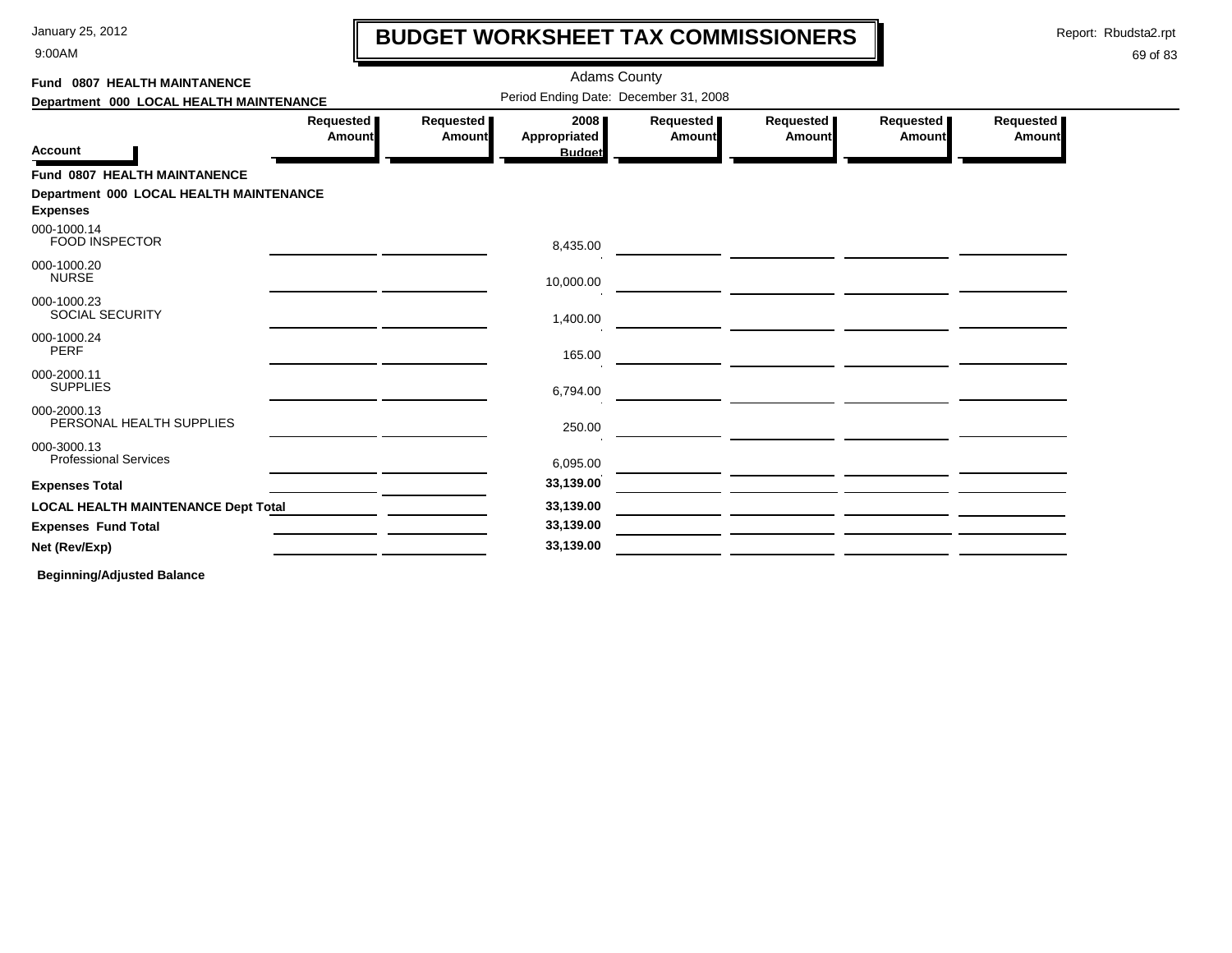9:00AM

# **BUDGET WORKSHEET TAX COMMISSIONERS**

Report: Rbudsta2.rpt

 $\mathbf l$ 

| Fund 0839 CHILDREN'S PSYCHIATRIC FUND         |                                       |                                   |                      |                            |                     |                            |                            |  |  |
|-----------------------------------------------|---------------------------------------|-----------------------------------|----------------------|----------------------------|---------------------|----------------------------|----------------------------|--|--|
| Department 661 Welfare                        | Period Ending Date: December 31, 2008 |                                   |                      |                            |                     |                            |                            |  |  |
| <b>Account</b>                                | Requested<br><b>Amount</b>            | <b>Requested</b><br><b>Amount</b> | 2008<br>Appropriated | Requested<br><b>Amount</b> | Requested<br>Amount | Requested<br><b>Amount</b> | Requested<br><b>Amount</b> |  |  |
|                                               |                                       |                                   | <b>Budget</b>        |                            |                     |                            |                            |  |  |
| Fund 0839 CHILDREN'S PSYCHIATRIC FUND         |                                       |                                   |                      |                            |                     |                            |                            |  |  |
| Department 661 Welfare                        |                                       |                                   |                      |                            |                     |                            |                            |  |  |
| <b>Expenses</b>                               |                                       |                                   |                      |                            |                     |                            |                            |  |  |
| 661-3000.80<br>Children's Psy. Res. Treatment |                                       |                                   | 150,000.00           |                            |                     |                            |                            |  |  |
| <b>Expenses Total</b>                         |                                       |                                   | 150,000.00           |                            |                     |                            |                            |  |  |
| <b>Welfare Dept Total</b>                     |                                       |                                   | 150,000.00           |                            |                     |                            |                            |  |  |
| <b>Expenses Fund Total</b>                    |                                       |                                   | 150,000.00           |                            |                     |                            |                            |  |  |
| Net (Rev/Exp)                                 |                                       |                                   | 150,000.00           |                            |                     |                            |                            |  |  |
| <b>Beginning/Adjusted Balance</b>             |                                       |                                   |                      |                            |                     |                            |                            |  |  |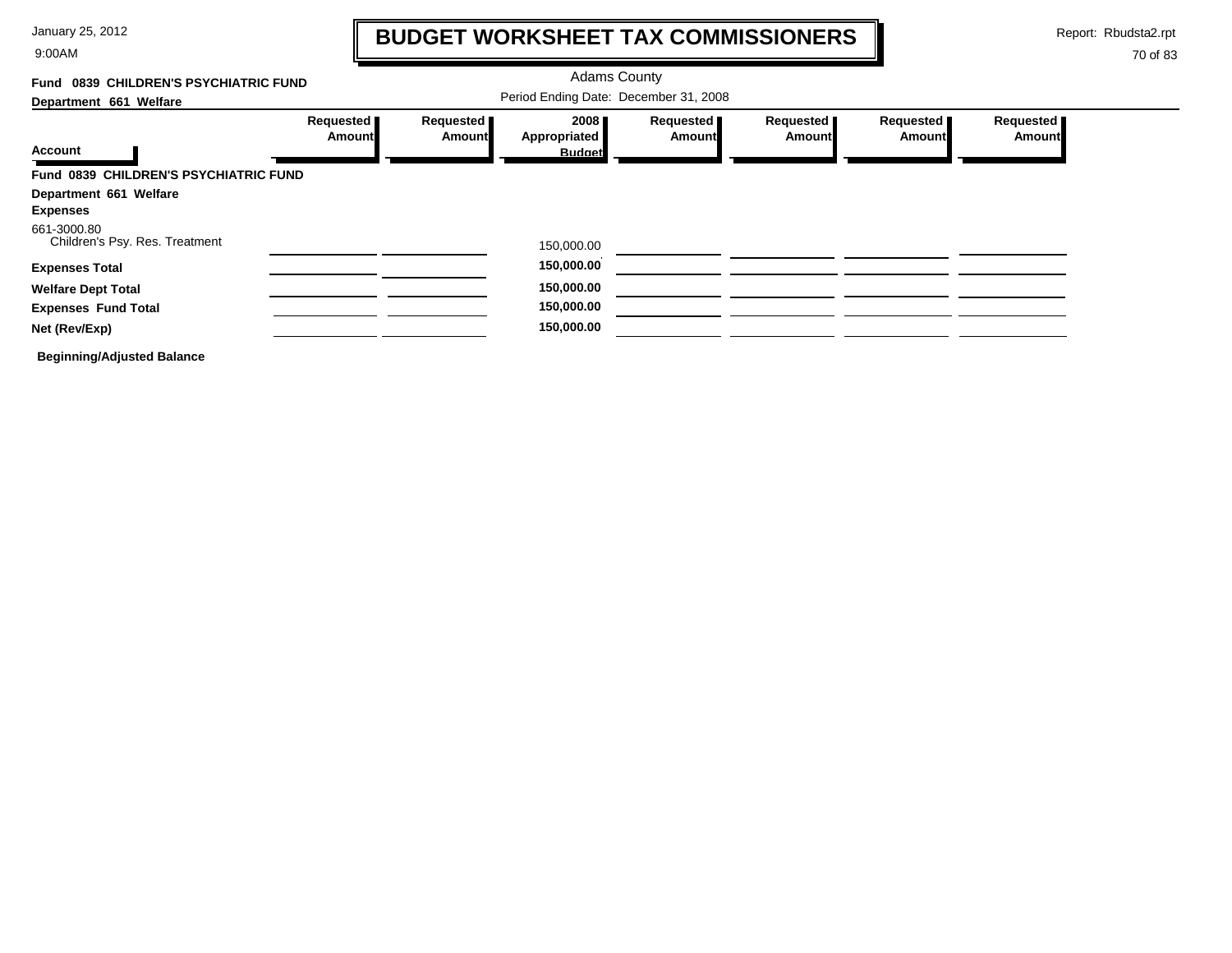9:00AM

# **BUDGET WORKSHEET TAX COMMISSIONERS**

Report: Rbudsta2.rpt

### 71 of 83

| Fund 0843 COUNTY FAMILY & CHILDREN                                                          |                            |                            |                                       |                            |                                                                                                                                                                                                                                      |                                                                                                                                                                                                                                      |                     |
|---------------------------------------------------------------------------------------------|----------------------------|----------------------------|---------------------------------------|----------------------------|--------------------------------------------------------------------------------------------------------------------------------------------------------------------------------------------------------------------------------------|--------------------------------------------------------------------------------------------------------------------------------------------------------------------------------------------------------------------------------------|---------------------|
| Department 661 FAMILY AND CHILDREN                                                          |                            |                            |                                       |                            |                                                                                                                                                                                                                                      |                                                                                                                                                                                                                                      |                     |
| Account                                                                                     | Requested<br><b>Amount</b> | Requested<br><b>Amount</b> | 2008<br>Appropriated<br><b>Budget</b> | Requested<br><b>Amount</b> | Requested<br>Amount                                                                                                                                                                                                                  | Requested<br><b>Amount</b>                                                                                                                                                                                                           | Requested<br>Amount |
| Fund 0843 COUNTY FAMILY & CHILDREN<br>Department 661 FAMILY AND CHILDREN<br><b>Expenses</b> |                            |                            |                                       |                            |                                                                                                                                                                                                                                      |                                                                                                                                                                                                                                      |                     |
| 661-3000.09<br>OUT OF HOME PLACEMENTS-FOSTER I                                              |                            |                            | 270,000.00                            |                            |                                                                                                                                                                                                                                      |                                                                                                                                                                                                                                      |                     |
| 661-3000.12<br>Wards in Foster Homes-Probation                                              |                            |                            | 55,000.00                             |                            |                                                                                                                                                                                                                                      |                                                                                                                                                                                                                                      |                     |
| 661-3000.20<br>OUT OF HOME PLACEMENTS-INSTITUT                                              |                            |                            | 250,000.00                            |                            |                                                                                                                                                                                                                                      |                                                                                                                                                                                                                                      |                     |
| 661-3000.21<br>Wards In Institutions-Probation                                              |                            |                            | 650,000.00                            |                            |                                                                                                                                                                                                                                      |                                                                                                                                                                                                                                      |                     |
| 661-3000.29<br>Interest on Temporary Loans                                                  |                            |                            | 100.00                                |                            |                                                                                                                                                                                                                                      |                                                                                                                                                                                                                                      |                     |
| 661-3000.30<br>INDEPENDENT LIVING FOR WARDS                                                 |                            |                            | 10,000.00                             |                            |                                                                                                                                                                                                                                      |                                                                                                                                                                                                                                      |                     |
| 661-3000.31<br>Indepentent Living Wards-Probation                                           |                            |                            | 10,000.00                             |                            |                                                                                                                                                                                                                                      |                                                                                                                                                                                                                                      |                     |
| 661-3000.40<br>PRESERVATION SERVICES                                                        |                            |                            | 50,000.00                             |                            |                                                                                                                                                                                                                                      |                                                                                                                                                                                                                                      |                     |
| 661-3000.41<br>Preservation Services-Probation                                              |                            |                            | 200,000.00                            |                            |                                                                                                                                                                                                                                      |                                                                                                                                                                                                                                      |                     |
| 661-3000.50<br>MISCELLANEOUS COST OF WARDS                                                  |                            |                            | 58,000.00                             |                            | — <u>— — — — — — — — — — — —</u>                                                                                                                                                                                                     |                                                                                                                                                                                                                                      |                     |
| 661-3000.51<br>Miscellaneous Costs - Probation                                              |                            |                            | 2,000.00                              |                            |                                                                                                                                                                                                                                      |                                                                                                                                                                                                                                      |                     |
| 661-3000.60<br><b>MRO</b>                                                                   |                            |                            | 20,000.00                             |                            |                                                                                                                                                                                                                                      |                                                                                                                                                                                                                                      |                     |
| 661-3000.70<br><b>ADOPTION SERVICES</b>                                                     |                            |                            | 200,000.00                            |                            |                                                                                                                                                                                                                                      | <u>and the community of the community of the community of the community of the community of the community of the community of the community of the community of the community of the community of the community of the community</u> |                     |
| 661-3000.80<br>FOSTER PARENT INSURANCE                                                      |                            |                            | 2,000.00                              |                            | <u> The Common State of the Common State of the Common State of the Common State of the Common State of the Common State of the Common State of the Common State of the Common State of the Common State of the Common State of </u> |                                                                                                                                                                                                                                      |                     |
| 661-3000.94<br>CHILD WELFARE SERVICE                                                        |                            |                            | 95,000.00                             |                            |                                                                                                                                                                                                                                      |                                                                                                                                                                                                                                      |                     |
| <b>Expenses Total</b>                                                                       |                            |                            | 1,872,100.00                          |                            |                                                                                                                                                                                                                                      |                                                                                                                                                                                                                                      |                     |
| <b>FAMILY AND CHILDREN Dept Total</b>                                                       |                            |                            | 1,872,100.00                          |                            |                                                                                                                                                                                                                                      |                                                                                                                                                                                                                                      |                     |
| <b>Expenses Fund Total</b>                                                                  |                            |                            | 1,872,100.00                          |                            |                                                                                                                                                                                                                                      |                                                                                                                                                                                                                                      |                     |
| Net (Rev/Exp)                                                                               |                            |                            | 1,872,100.00                          |                            |                                                                                                                                                                                                                                      |                                                                                                                                                                                                                                      |                     |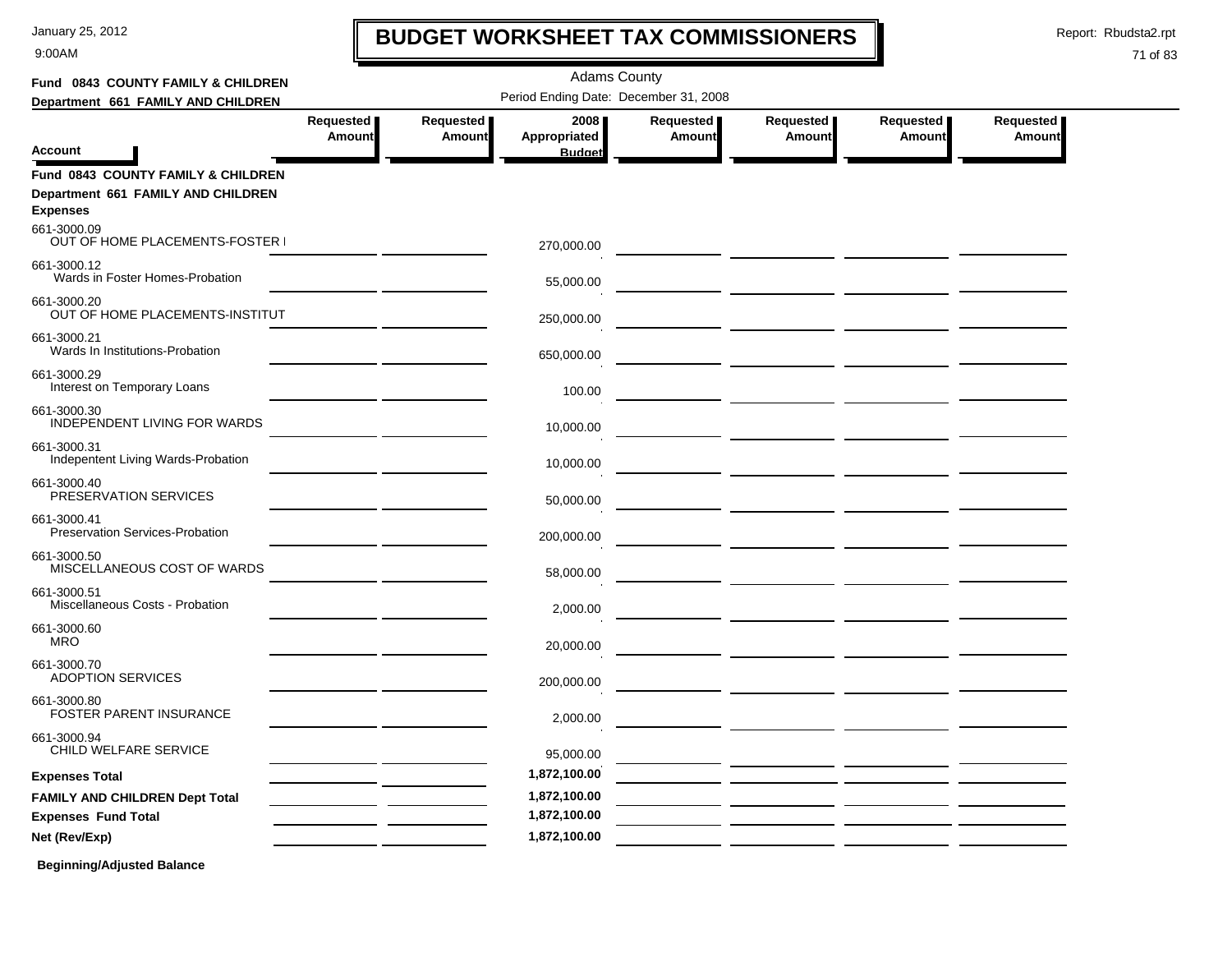9:00AM

# **BUDGET WORKSHEET TAX COMMISSIONERS**

Report: Rbudsta2.rpt

 $\mathbf l$ 

| Fund 0905 GENERAL DRAIN IMPROVEMENT                         |                            |                     | <b>Adams County</b>                   |                     |                            |                     |                     |
|-------------------------------------------------------------|----------------------------|---------------------|---------------------------------------|---------------------|----------------------------|---------------------|---------------------|
| Department 000 GENERAL DRAIN IMPROVEMENT                    |                            |                     | Period Ending Date: December 31, 2008 |                     |                            |                     |                     |
| <b>Account</b>                                              | Requested<br><b>Amount</b> | Requested<br>Amount | 2008<br>Appropriated<br><b>Budget</b> | Requested<br>Amount | Requested<br><b>Amount</b> | Requested<br>Amount | Requested<br>Amount |
| Fund 0905 GENERAL DRAIN IMPROVEMENT                         |                            |                     |                                       |                     |                            |                     |                     |
| Department 000 GENERAL DRAIN IMPROVEMENT<br><b>Expenses</b> |                            |                     |                                       |                     |                            |                     |                     |
| 000-1000.11<br>Ditch Tech-Full/Part Time                    |                            |                     | 12,985.00                             |                     |                            |                     |                     |
| 000-1000.23<br>Social Security                              |                            |                     | 993.00                                |                     |                            |                     |                     |
| 000-1000.24<br>Retirement                                   |                            |                     | 909.00                                |                     |                            |                     |                     |
| <b>Expenses Total</b>                                       |                            |                     | 14,887.00                             |                     |                            |                     |                     |
| <b>GENERAL DRAIN IMPROVEMENT Dept Total</b>                 |                            |                     | 14,887.00                             |                     |                            |                     |                     |
| <b>Expenses Fund Total</b>                                  |                            |                     | 14,887.00                             |                     |                            |                     |                     |
| Net (Rev/Exp)                                               |                            |                     | 14,887.00                             |                     |                            |                     |                     |
| <b>Beginning/Adjusted Balance</b>                           |                            |                     |                                       |                     |                            |                     |                     |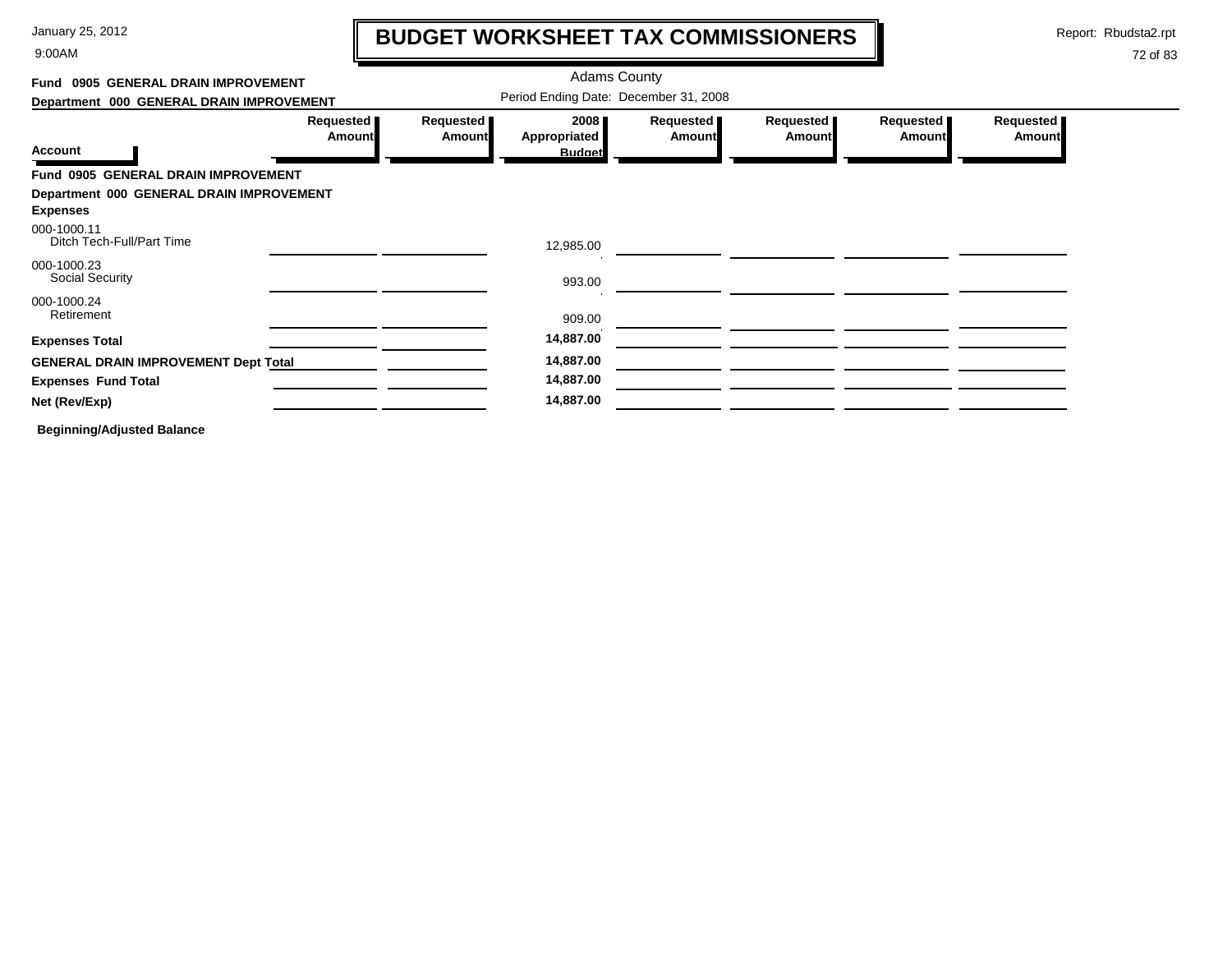9:00AM

# **BUDGET WORKSHEET TAX COMMISSIONERS**

Report: Rbudsta2.rpt

 $\mathbf l$ 

| Fund 0930 DRAINAGE MAINTANENCE                         |                                       |                            | <b>Adams County</b>                   |                            |                            |                            |                            |  |
|--------------------------------------------------------|---------------------------------------|----------------------------|---------------------------------------|----------------------------|----------------------------|----------------------------|----------------------------|--|
| Department 000 DRAINAGE MAINTANENCE                    | Period Ending Date: December 31, 2008 |                            |                                       |                            |                            |                            |                            |  |
| <b>Account</b>                                         | Requested<br>Amount                   | Requested<br><b>Amount</b> | 2008<br>Appropriated<br><b>Budget</b> | Requested<br><b>Amount</b> | Requested<br><b>Amount</b> | Requested<br><b>Amount</b> | Requested<br><b>Amount</b> |  |
| Fund 0930 DRAINAGE MAINTANENCE                         |                                       |                            |                                       |                            |                            |                            |                            |  |
| Department 000 DRAINAGE MAINTANENCE<br><b>Expenses</b> |                                       |                            |                                       |                            |                            |                            |                            |  |
| 000-1000.11<br>Ditch Tech-Full/Part Time               |                                       |                            | 54,105.00                             |                            |                            |                            |                            |  |
| 000-1000.23<br>Social Security                         |                                       |                            | 4,139.00                              |                            |                            |                            |                            |  |
| 000-1000.24<br>Retirement                              |                                       |                            | 3,787.00                              |                            |                            |                            |                            |  |
| <b>Expenses Total</b>                                  |                                       |                            | 62,031.00                             |                            |                            |                            |                            |  |
| <b>DRAINAGE MAINTANENCE Dept Total</b>                 |                                       |                            | 62,031.00                             |                            |                            |                            |                            |  |
| <b>Expenses Fund Total</b>                             |                                       |                            | 62,031.00                             |                            |                            |                            |                            |  |
| Net (Rev/Exp)                                          |                                       |                            | 62,031.00                             |                            |                            |                            |                            |  |
| <b>Beginning/Adjusted Balance</b>                      |                                       |                            |                                       |                            |                            |                            |                            |  |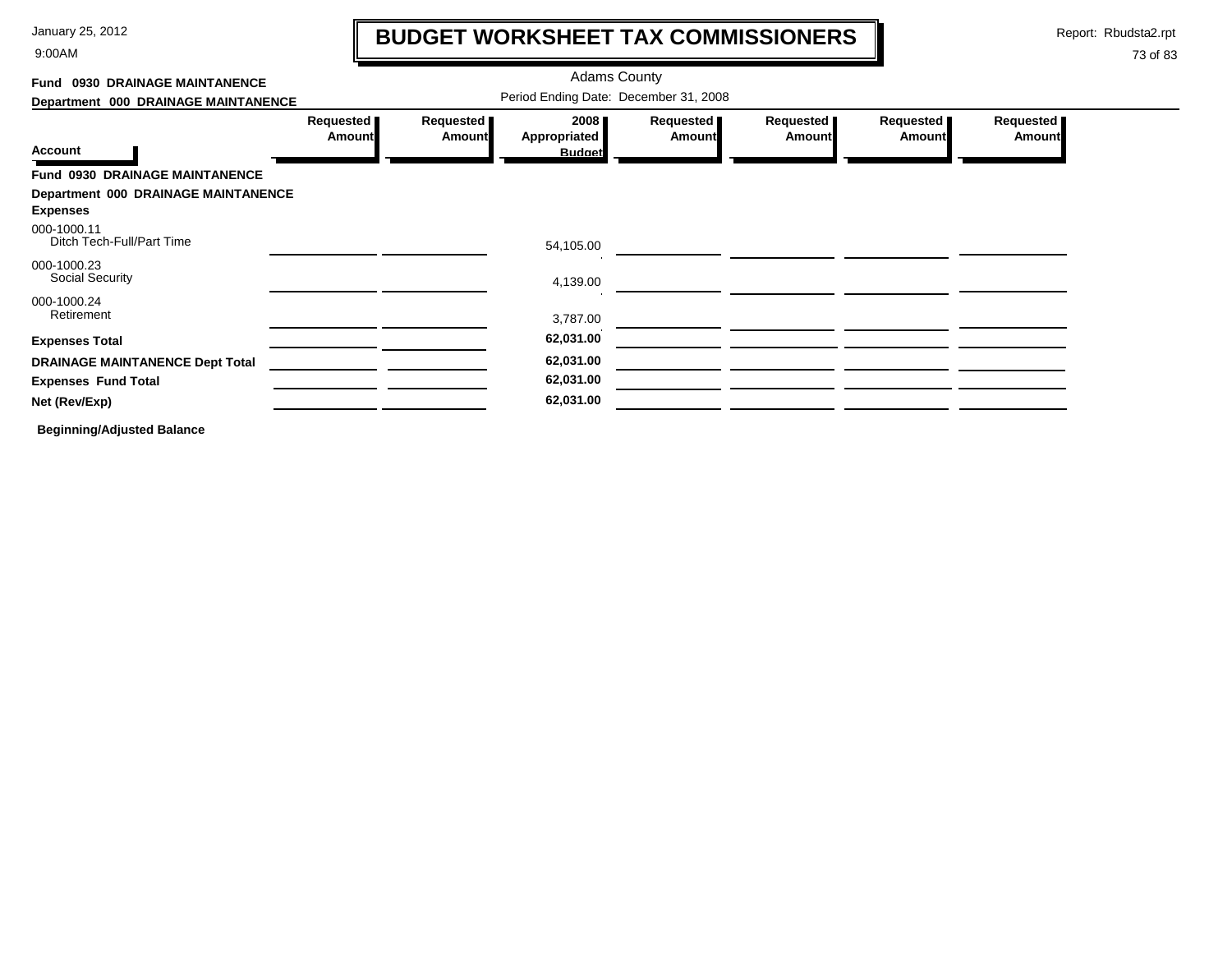9:00AM

## **BUDGET WORKSHEET TAX COMMISSIONERS**

Report: Rbudsta2.rpt

 $\mathbf l$ 

#### 74 of 83

| Fund 1156 EMERG TELEPHONE SYS 911                         |                                                                                                                                                                                                                                                 |                                       | <b>Adams County</b>  |                       |                       |                              |                       |
|-----------------------------------------------------------|-------------------------------------------------------------------------------------------------------------------------------------------------------------------------------------------------------------------------------------------------|---------------------------------------|----------------------|-----------------------|-----------------------|------------------------------|-----------------------|
| Department 000 EMERG TELEPHONE SYS 911                    |                                                                                                                                                                                                                                                 | Period Ending Date: December 31, 2008 |                      |                       |                       |                              |                       |
|                                                           | Requested  <br><b>Amount</b>                                                                                                                                                                                                                    | Requested  <br>Amount                 | 2008<br>Appropriated | Requested  <br>Amount | Requested  <br>Amount | Requested  <br><b>Amount</b> | Requested  <br>Amount |
| Account                                                   |                                                                                                                                                                                                                                                 |                                       | <b>Budget</b>        |                       |                       |                              |                       |
| Fund 1156 EMERG TELEPHONE SYS 911                         |                                                                                                                                                                                                                                                 |                                       |                      |                       |                       |                              |                       |
| Department 000 EMERG TELEPHONE SYS 911<br><b>Expenses</b> |                                                                                                                                                                                                                                                 |                                       |                      |                       |                       |                              |                       |
| 000-1000.07<br>E-911 COORDINATOR                          | <u> 1989 - Johann Harry Barn, mars an t-Amerikaansk kommunist (</u>                                                                                                                                                                             |                                       | 34,627.00            |                       |                       |                              |                       |
| 000-1000.09<br><b>DISPATCHER</b>                          | <u> 1989 - Johann Stein, mars an t-Amerikaansk kommunister (</u>                                                                                                                                                                                |                                       | 147.727.00           |                       |                       |                              |                       |
| 000-1000.14<br>ASSISTANT DISPATCHER                       | <u> 1989 - Johann Stein, mars an de Francisco (f. 1989)</u>                                                                                                                                                                                     |                                       | 22,761.00            |                       |                       |                              |                       |
| 000-1000.22<br><b>GROUP INSURANCE</b>                     | <u> 1989 - Johann Harry Barn, mars an t-Amerikaansk kommunister (</u>                                                                                                                                                                           |                                       | 51,947.00            |                       |                       |                              |                       |
| 000-1000.23<br><b>SOCIAL SECURITY</b>                     | <u> 1989 - Johann Harry Barn, mars an t-Amerikaansk kommunister (</u>                                                                                                                                                                           |                                       | 13,950.00            |                       |                       |                              |                       |
| 000-1000.24<br><b>PERF</b>                                |                                                                                                                                                                                                                                                 |                                       | 13,677.00            |                       |                       |                              |                       |
| 000-2000.11<br><b>SUPPLIES</b>                            | <u> 1989 - Johann John Stone, mars et al. (</u>                                                                                                                                                                                                 |                                       | 1,015.00             |                       |                       |                              |                       |
| 000-3000.16<br><b>POSTAGE</b>                             | <u> 1989 - Johann John Stone, mars et al. 1989 - John Stone, mars et al. 1989 - John Stone, mars et al. 1989 - Joh</u><br><u> 1989 - Johann Harry Harry Harry Harry Harry Harry Harry Harry Harry Harry Harry Harry Harry Harry Harry Harry</u> |                                       | 10.00                |                       |                       |                              |                       |
| 000-3000.18<br><b>TELEPHONE</b>                           |                                                                                                                                                                                                                                                 |                                       | 5,000.00             |                       |                       |                              |                       |
| 000-3000.44<br>EQUIPMENT/SOFTWARE                         | <u> 1989 - John Harry Barn, mars and de Branch and de Branch and de Branch and de Branch and de Branch and de Br</u>                                                                                                                            |                                       | 90,000.00            |                       |                       |                              |                       |
| 000-3000.77<br>SUPPLIES/TRAINING                          | <u> 1980 - Johann John Stone, mars and de final and de final and de final and de final and de final and de final</u>                                                                                                                            |                                       | 6,211.00             |                       |                       |                              |                       |
| 000-3000.94<br><b>REPAIRS</b>                             |                                                                                                                                                                                                                                                 |                                       | 5,000.00             |                       |                       |                              |                       |
| <b>Expenses Total</b>                                     | <u> 1989 - Johann John Stone, mars et al. 1989 - John Stone, mars et al. 1989 - John Stone, mars et al. 1989 - Joh</u>                                                                                                                          |                                       | 391,925.00           |                       |                       |                              |                       |
|                                                           | <u> 1989 - Johann Harry Barn, mars and de Branch and de Branch and de Branch and de Branch and de Branch and de B</u>                                                                                                                           |                                       | 391,925.00           |                       |                       |                              |                       |
| <b>Expenses Fund Total</b>                                | <u> 1989 - John Stone, amerikansk politiker (</u>                                                                                                                                                                                               |                                       | 391,925.00           |                       |                       |                              |                       |
| Net (Rev/Exp)                                             |                                                                                                                                                                                                                                                 |                                       | 391,925.00           |                       |                       |                              |                       |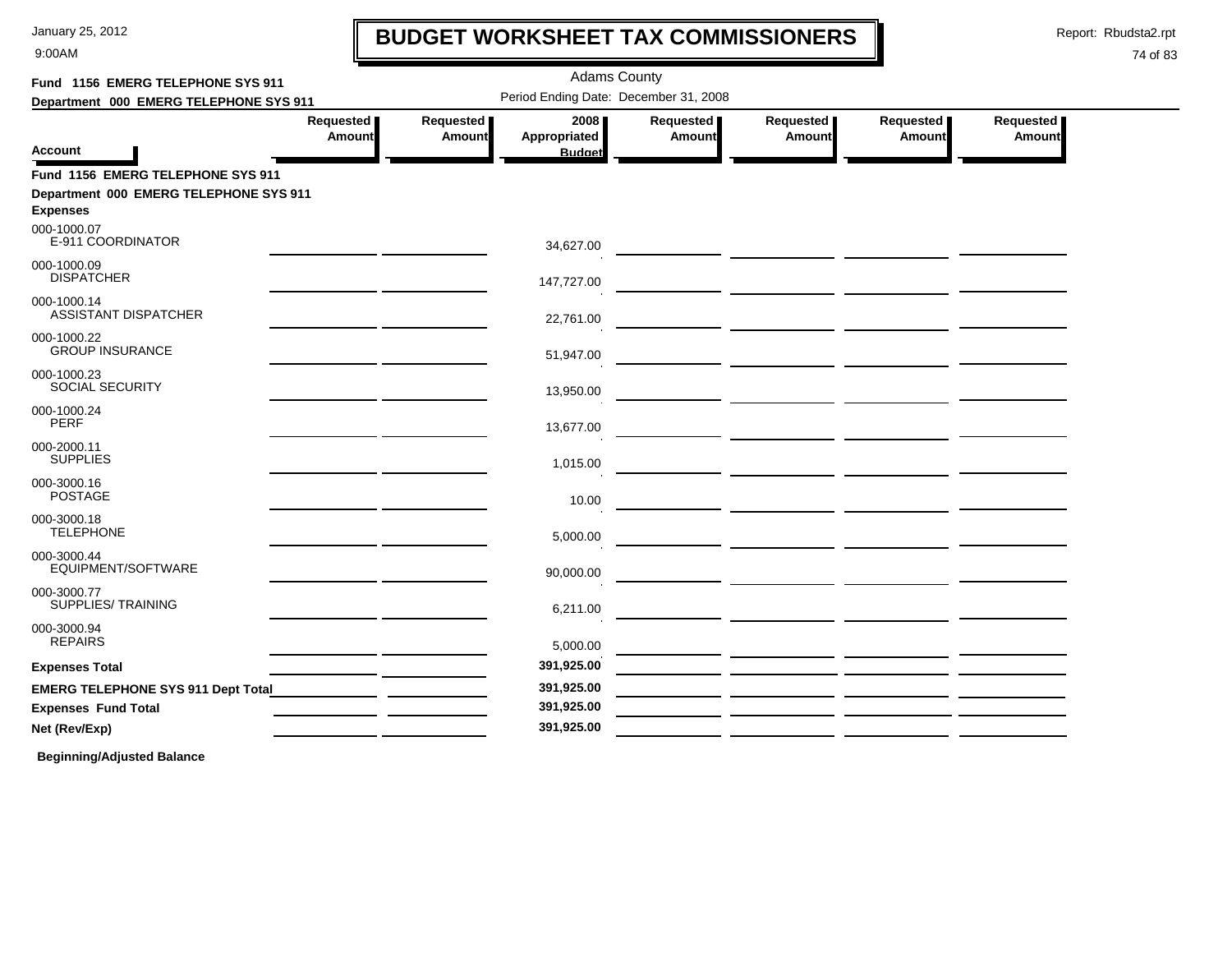9:00AM

### **BUDGET WORKSHEET TAX COMMISSIONERS**

Report: Rbudsta2.rpt

 $\mathbf l$ 

#### 75 of 83

| Period Ending Date: December 31, 2008<br>Requested  <br>Requested<br>Requested<br><b>Requested</b> ∎<br>2008<br>Requested<br>Requested<br><b>Appropriated</b><br><b>Amount</b><br><b>Amount</b><br>Amount<br><b>Amount</b><br>Amount<br>Amount<br><b>Budget</b><br>Fund 1160 EMERG PLANNING RIGHT TO KNOW<br><b>STIPEND FUND</b><br>3,000.00<br>OPERATING SUPPLIES<br>400.00<br>Com Contract Labor<br>500.00<br><b>TRAINING</b><br>7,060.00<br>SERVICES AND CHARGES<br>2,500.00<br><b>EQUIPMENT</b><br>5,000.00<br>18,460.00<br>18,460.00<br>18,460.00 | Fund 1160 EMERG PLANNING RIGHT TO KNOW |  | <b>Adams County</b> |  |  |
|--------------------------------------------------------------------------------------------------------------------------------------------------------------------------------------------------------------------------------------------------------------------------------------------------------------------------------------------------------------------------------------------------------------------------------------------------------------------------------------------------------------------------------------------------------|----------------------------------------|--|---------------------|--|--|
|                                                                                                                                                                                                                                                                                                                                                                                                                                                                                                                                                        | Department 000 LEPC                    |  |                     |  |  |
|                                                                                                                                                                                                                                                                                                                                                                                                                                                                                                                                                        | <b>Account</b>                         |  |                     |  |  |
|                                                                                                                                                                                                                                                                                                                                                                                                                                                                                                                                                        |                                        |  |                     |  |  |
|                                                                                                                                                                                                                                                                                                                                                                                                                                                                                                                                                        | Department 000 LEPC                    |  |                     |  |  |
|                                                                                                                                                                                                                                                                                                                                                                                                                                                                                                                                                        | <b>Expenses</b>                        |  |                     |  |  |
|                                                                                                                                                                                                                                                                                                                                                                                                                                                                                                                                                        | 000-1000.18                            |  |                     |  |  |
|                                                                                                                                                                                                                                                                                                                                                                                                                                                                                                                                                        | 000-2000.15                            |  |                     |  |  |
|                                                                                                                                                                                                                                                                                                                                                                                                                                                                                                                                                        | 000-3000.38                            |  |                     |  |  |
|                                                                                                                                                                                                                                                                                                                                                                                                                                                                                                                                                        | 000-3000.52                            |  |                     |  |  |
|                                                                                                                                                                                                                                                                                                                                                                                                                                                                                                                                                        | 000-3000.55                            |  |                     |  |  |
|                                                                                                                                                                                                                                                                                                                                                                                                                                                                                                                                                        | 000-4000.26                            |  |                     |  |  |
|                                                                                                                                                                                                                                                                                                                                                                                                                                                                                                                                                        | <b>Expenses Total</b>                  |  |                     |  |  |
|                                                                                                                                                                                                                                                                                                                                                                                                                                                                                                                                                        | <b>LEPC Dept Total</b>                 |  |                     |  |  |
|                                                                                                                                                                                                                                                                                                                                                                                                                                                                                                                                                        | <b>Expenses Fund Total</b>             |  |                     |  |  |
|                                                                                                                                                                                                                                                                                                                                                                                                                                                                                                                                                        | Net (Rev/Exp)                          |  | 18,460.00           |  |  |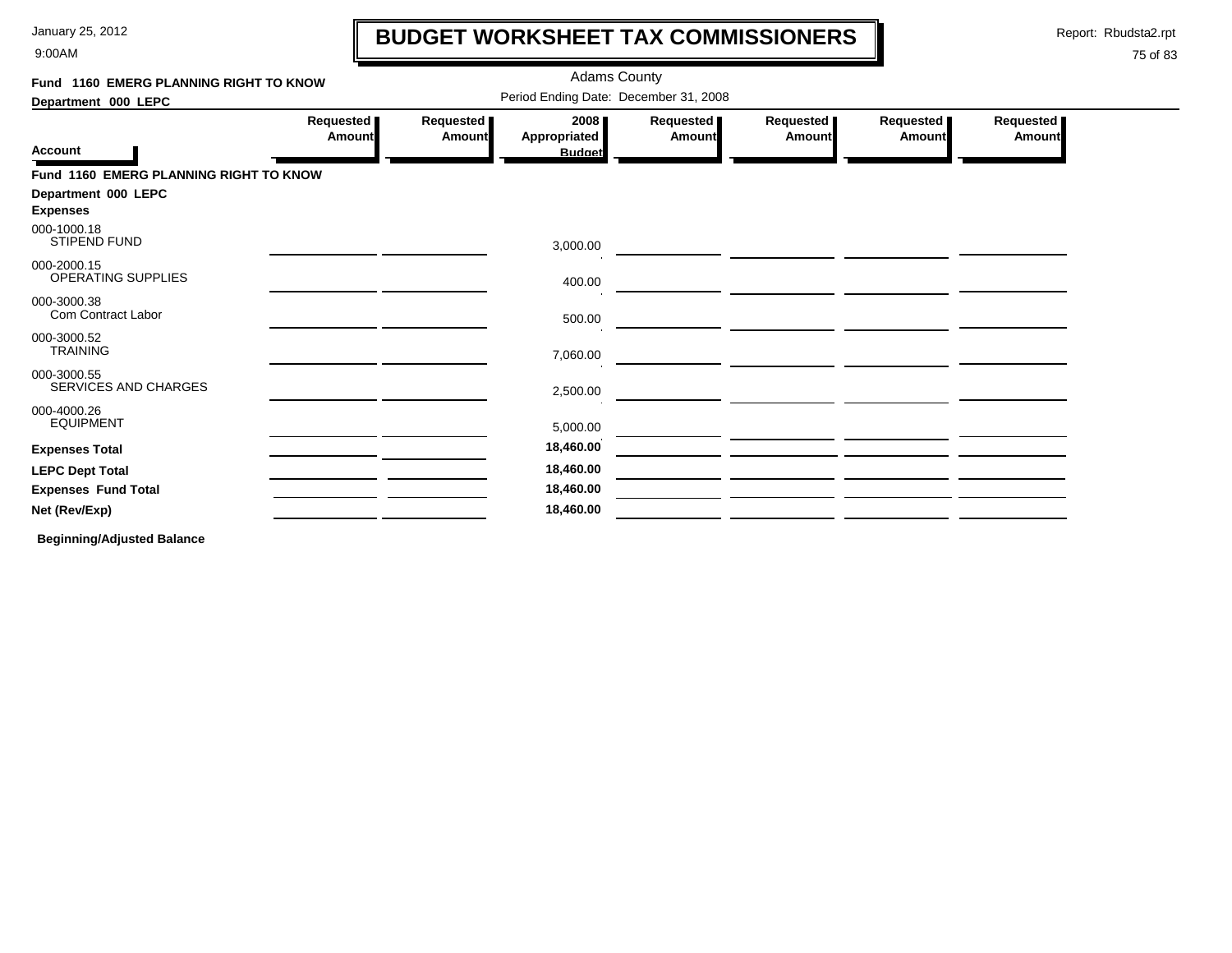9:00AM

## **BUDGET WORKSHEET TAX COMMISSIONERS**

Report: Rbudsta2.rpt

 $\mathbf \mathbf I$ 

| Fund 1301 PARKS AND RECREATION                                                               |                            |                            | <b>Adams County</b>                   |                            |                                                                |                            |                            |  |
|----------------------------------------------------------------------------------------------|----------------------------|----------------------------|---------------------------------------|----------------------------|----------------------------------------------------------------|----------------------------|----------------------------|--|
| Department 000 PARK & RECREATION                                                             |                            |                            | Period Ending Date: December 31, 2008 |                            |                                                                |                            |                            |  |
|                                                                                              | Requested<br><b>Amount</b> | Requested<br><b>Amount</b> | 2008<br>Appropriated                  | Requested<br><b>Amount</b> | Requested<br><b>Amount</b>                                     | Requested<br><b>Amount</b> | <b>Requested</b><br>Amount |  |
| <b>Account</b>                                                                               |                            |                            | <b>Budget</b>                         |                            |                                                                |                            |                            |  |
| <b>Fund 1301 PARKS AND RECREATION</b><br>Department 000 PARK & RECREATION<br><b>Expenses</b> |                            |                            |                                       |                            |                                                                |                            |                            |  |
| 000-1000.17<br><b>WAGES</b>                                                                  |                            |                            | 86,344.00                             |                            |                                                                |                            |                            |  |
| 000-1000.18<br>PARK BOARD                                                                    |                            |                            | 1,000.00                              |                            |                                                                |                            |                            |  |
| 000-1000.23<br>SOCIAL SECURITY @ \$7.65                                                      |                            |                            | 6,682.00                              |                            |                                                                |                            |                            |  |
| 000-1000.24<br><b>PERF</b>                                                                   |                            |                            | 4,016.00                              |                            |                                                                |                            |                            |  |
| 000-2000.11<br>OFFICE SUPPLIES                                                               |                            |                            | 1,000.00                              |                            |                                                                |                            |                            |  |
| 000-2000.16<br>INSTITUTIONAL                                                                 |                            |                            | 300.00                                |                            | <u> 1989 - Johann Stein, mars and de Brandenberg (b. 1989)</u> |                            |                            |  |
| 000-2000.17<br>GAS & OIL                                                                     |                            |                            | 4,250.00                              |                            |                                                                |                            |                            |  |
| 000-2000.19<br><b>CHEMICALS</b>                                                              |                            |                            | 750.00                                |                            |                                                                |                            |                            |  |
| 000-2000.21<br><b>MATERIALS</b>                                                              |                            |                            | 2,250.00                              |                            |                                                                |                            |                            |  |
| 000-3000.13<br><b>Temporary Services</b>                                                     |                            |                            | 1,000.00                              |                            |                                                                |                            |                            |  |
| 000-3000.26<br><b>INSURANCE</b>                                                              |                            |                            | 9,000.00                              |                            |                                                                |                            |                            |  |
| 000-3000.31<br><b>UTILITIES</b>                                                              |                            |                            | 400.00                                |                            |                                                                |                            |                            |  |
| 000-3000.36<br>CONTRACTUAL                                                                   |                            |                            | 600.00                                |                            |                                                                |                            |                            |  |
| 000-3000.37<br><b>REPAIRS</b>                                                                |                            |                            | 1,500.00                              |                            | — <u>— — — — — — — — — — — —</u>                               |                            |                            |  |
| 000-3000.46<br>CITY OF DECATUR (CONTRACTUAL)                                                 |                            |                            | 46,854.00                             |                            |                                                                |                            |                            |  |
| 000-3000.47<br><b>ASSESSMENTS</b>                                                            |                            |                            | 50.00                                 |                            |                                                                |                            |                            |  |
| 000-3000.51<br>REFUNDS-DUES                                                                  |                            |                            | 50.00                                 |                            |                                                                |                            |                            |  |
| 000-4000.26<br><b>EQUIPMENT</b>                                                              |                            |                            | 2,000.00                              |                            |                                                                |                            |                            |  |
| <b>Expenses Total</b>                                                                        |                            |                            | 168,046.00                            |                            |                                                                |                            |                            |  |
| <b>PARK &amp; RECREATION Dept Total</b>                                                      |                            |                            | 168,046.00                            |                            |                                                                |                            |                            |  |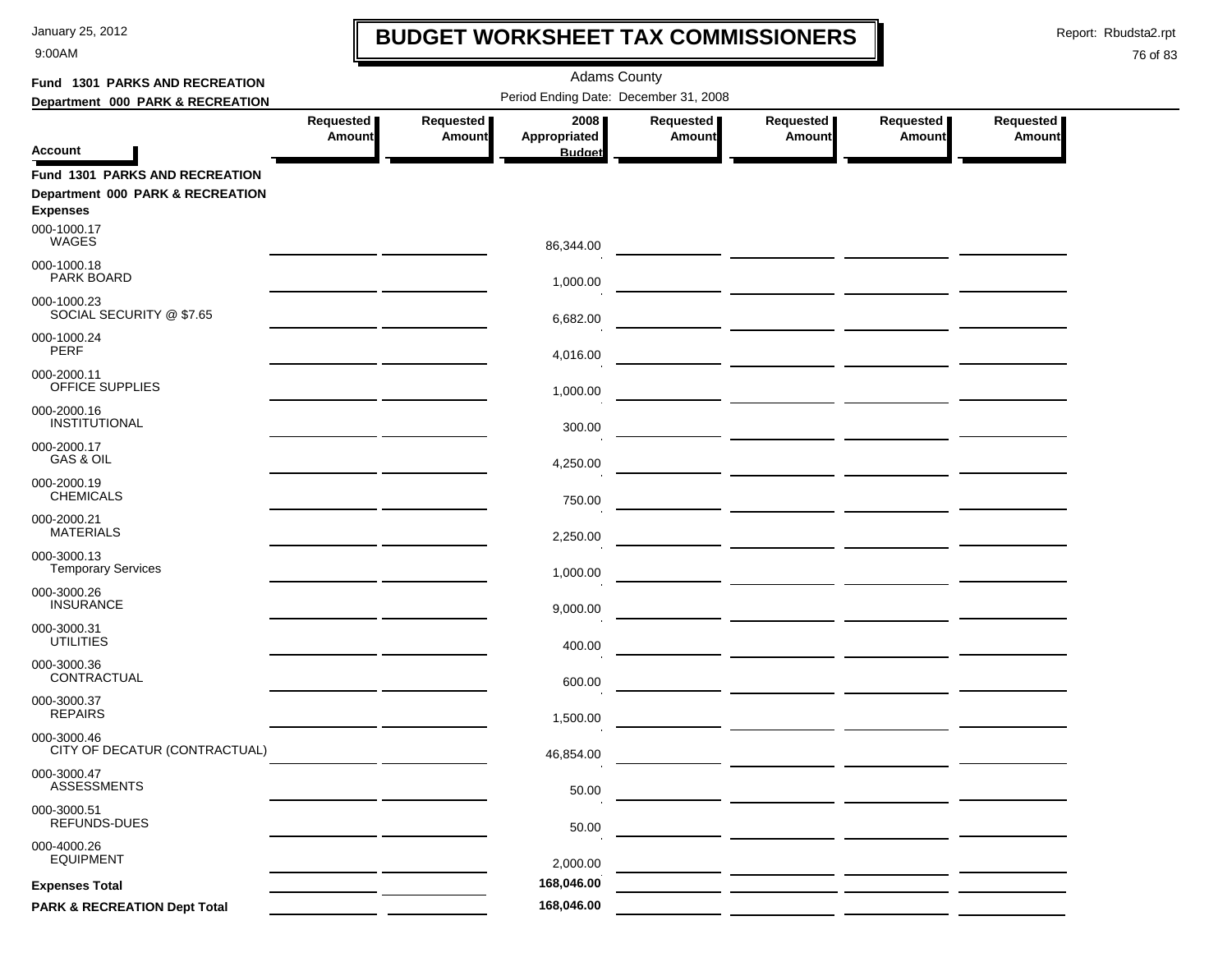| January 25, 2012 |  |  |
|------------------|--|--|
|------------------|--|--|

9:00AM

### **BUDGET WORKSHEET TAX COMMISSIONERS**

Report: Rbudsta2.rpt

#### 77 of 83

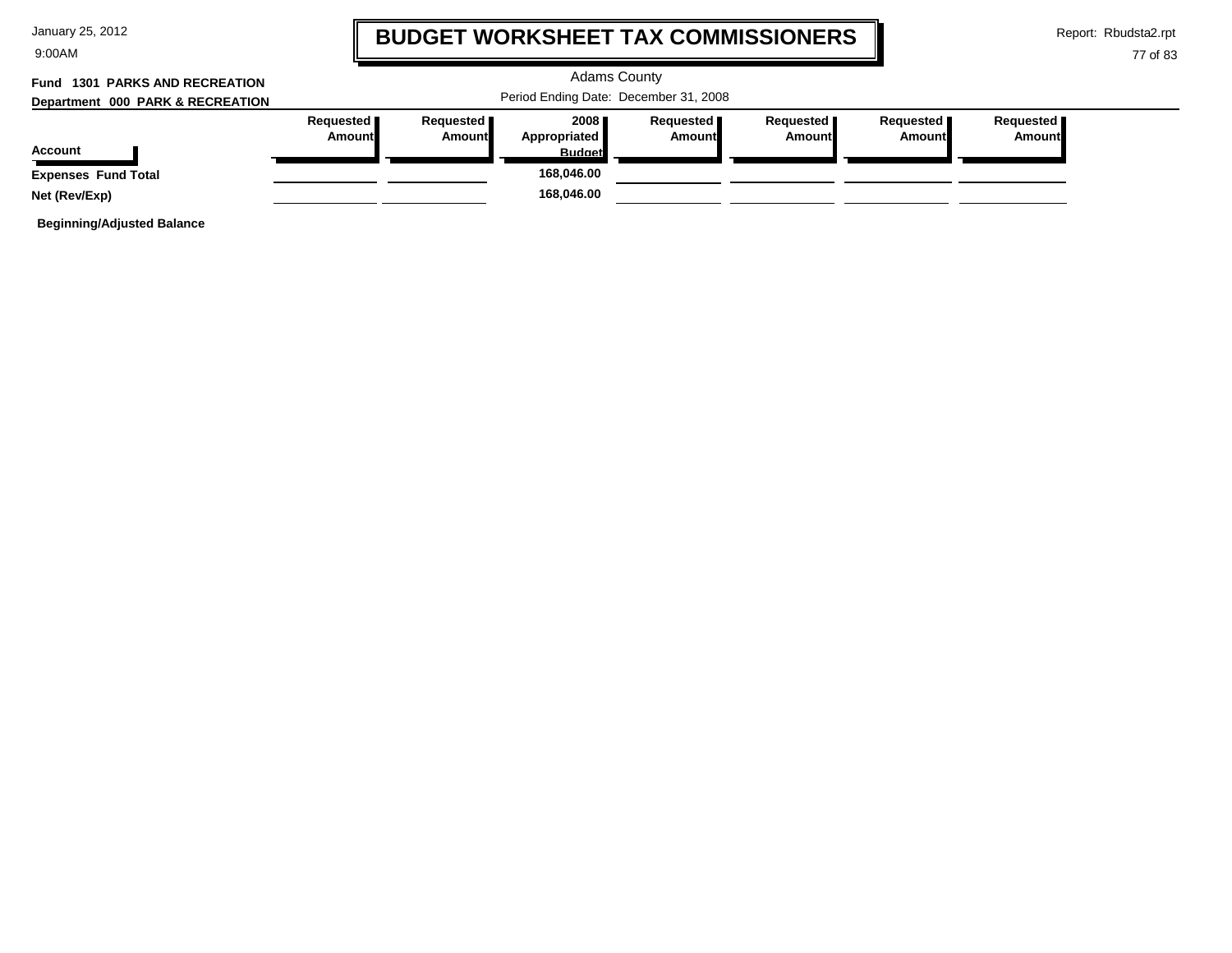9:00AM

# **BUDGET WORKSHEET TAX COMMISSIONERS**

Report: Rbudsta2.rpt

 $\mathbf l$ 

#### 78 of 83

| Fund 1302 PARK & REC NON. REV. OPERATING                         |                            |                     | <b>Adams County</b>                   |                            |                                                 |                       |                       |  |
|------------------------------------------------------------------|----------------------------|---------------------|---------------------------------------|----------------------------|-------------------------------------------------|-----------------------|-----------------------|--|
| Department 000 PARK & REC NON. REV. OPERATING                    |                            |                     | Period Ending Date: December 31, 2008 |                            |                                                 |                       |                       |  |
| <b>Account</b>                                                   | Requested<br><b>Amount</b> | Requested<br>Amount | 2008<br>Appropriated<br><b>Budget</b> | Requested<br><b>Amount</b> | Requested<br><b>Amount</b>                      | Requested  <br>Amount | Requested  <br>Amount |  |
| Fund 1302 PARK & REC NON. REV. OPERATING                         |                            |                     |                                       |                            |                                                 |                       |                       |  |
| Department 000 PARK & REC NON. REV. OPERATING<br><b>Expenses</b> |                            |                     |                                       |                            |                                                 |                       |                       |  |
| 000-1000.17<br>WAGES                                             |                            |                     | 7,000.00                              |                            |                                                 |                       |                       |  |
| 000-1000.23<br><b>SOCIAL SECURITY</b>                            |                            |                     | 540.00                                |                            |                                                 |                       |                       |  |
| 000-2000.11<br><b>OFFICE SUPPLIES</b>                            |                            |                     | 7,000.00                              |                            |                                                 |                       |                       |  |
| 000-2000.16<br>OPERATING SUPPLIES                                |                            |                     | 24,000.00                             |                            |                                                 |                       |                       |  |
| 000-3000.16<br><b>POSTAGE</b>                                    |                            |                     | 1,000.00                              |                            |                                                 |                       |                       |  |
| 000-3000.17<br>Milage                                            |                            |                     | 1,000.00                              |                            |                                                 |                       |                       |  |
| 000-3000.36<br>CONTRACTUAL                                       |                            |                     | 18,000.00                             |                            |                                                 |                       |                       |  |
| 000-3000.51<br><b>REFUNDS-DUES</b>                               |                            |                     | 500.00                                |                            |                                                 |                       |                       |  |
| 000-3000.52<br><b>CONTINUING EDUCATION</b>                       |                            |                     | 5,000.00                              |                            |                                                 |                       |                       |  |
| 000-4000.26<br><b>EQUIPMENT</b>                                  |                            |                     | 40,000.00                             |                            | <u> 1989 - Johann John Stone, mars et al. (</u> |                       |                       |  |
| <b>Expenses Total</b>                                            |                            |                     | 104,040.00                            |                            |                                                 |                       |                       |  |
| PARK & REC NON. REV. OPERATING Dept<br>Total                     |                            |                     | 104,040.00                            |                            |                                                 |                       |                       |  |
| <b>Expenses Fund Total</b>                                       |                            |                     | 104,040.00                            |                            |                                                 |                       |                       |  |
| Net (Rev/Exp)                                                    |                            |                     | 104,040.00                            |                            |                                                 |                       |                       |  |
|                                                                  |                            |                     |                                       |                            |                                                 |                       |                       |  |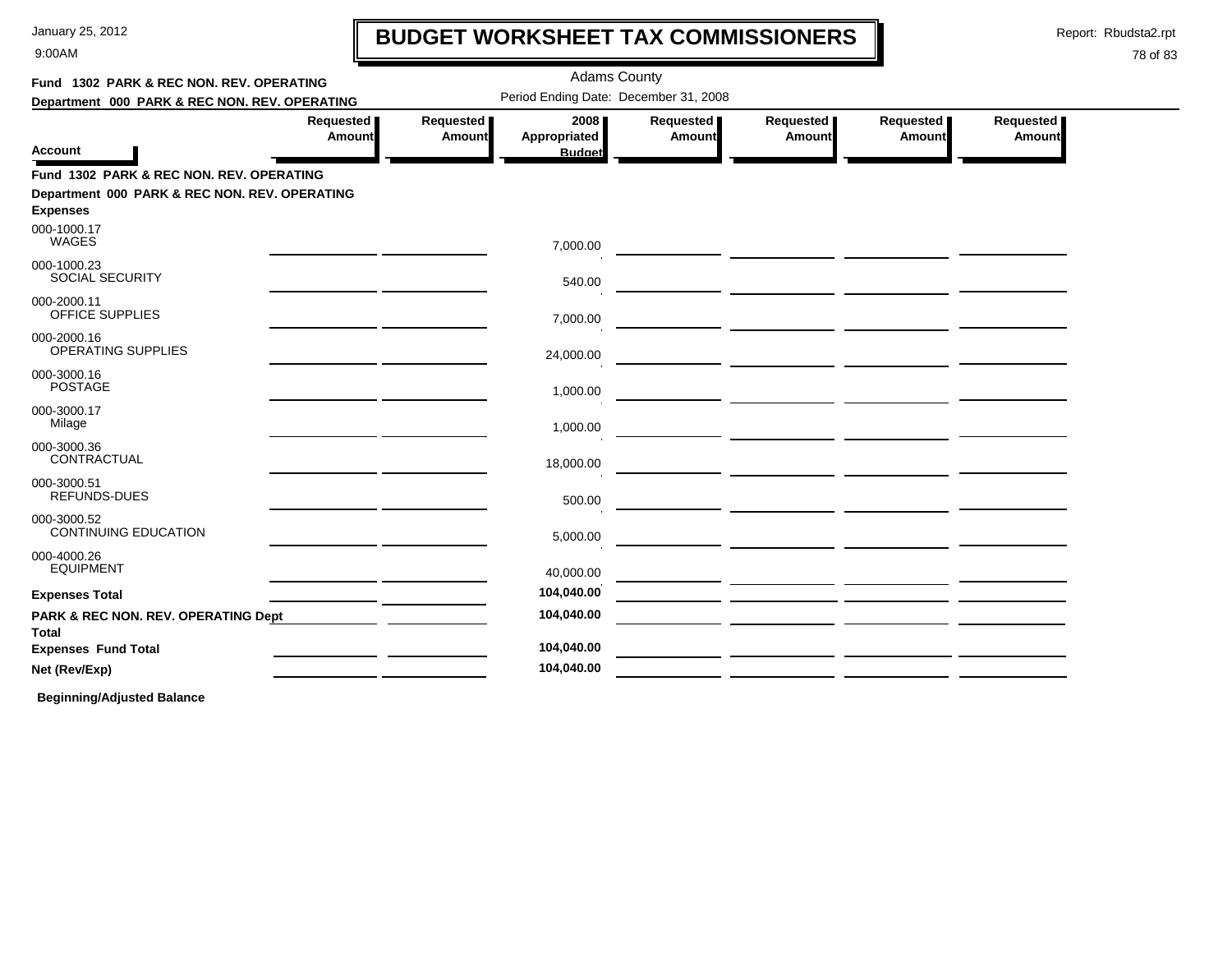9:00AM

# **BUDGET WORKSHEET TAX COMMISSIONERS**

Report: Rbudsta2.rpt

 $\mathbf l$ 

#### 79 of 83

| Fund 2391 CUMULATIVE CAPITAL                                     |                            |                            | <b>Adams County</b>                   |                     |                              |                            |                     |
|------------------------------------------------------------------|----------------------------|----------------------------|---------------------------------------|---------------------|------------------------------|----------------------------|---------------------|
| DEN THREM ENTO CUMULATIVE CAPITAL DEVELOPMENT                    |                            |                            | Period Ending Date: December 31, 2008 |                     |                              |                            |                     |
| <b>Account</b>                                                   | Requested<br><b>Amount</b> | Requested<br><b>Amount</b> | 2008<br>Appropriated<br><b>Budget</b> | Requested<br>Amount | Requested  <br><b>Amount</b> | Requested<br><b>Amount</b> | Requested<br>Amount |
| Fund 2391 CUMULATIVE CAPITAL DEVELOPMENT                         |                            |                            |                                       |                     |                              |                            |                     |
| Department 000 CUMULATIVE CAPITAL DEVELOPMENT<br><b>Expenses</b> |                            |                            |                                       |                     |                              |                            |                     |
| 000-3000.36<br><b>REPAIRS</b>                                    |                            |                            | 100,000.00                            |                     |                              |                            |                     |
| 000-3000.40<br><b>Courthouse Exterior Renovation</b>             |                            |                            | 500,000.00                            |                     |                              |                            |                     |
| 000-4000.27<br><b>Computer Software Purchases</b>                |                            |                            | 32,000.00                             |                     |                              |                            |                     |
| 000-4000.29<br><b>GIS</b>                                        |                            |                            | 64,000.00                             |                     |                              |                            |                     |
| 000-4000.50<br>Jail System Lease                                 |                            |                            | 43,000.00                             |                     |                              |                            |                     |
| 000-4000.71<br>Software Licensing                                |                            |                            | 30,000.00                             |                     |                              |                            |                     |
| <b>Expenses Total</b>                                            |                            |                            | 769,000.00                            |                     |                              |                            |                     |
| <b>CUMULATIVE CAPITAL DEVELOPMENT Dept</b><br><b>Total</b>       |                            |                            | 769,000.00                            |                     |                              |                            |                     |
| <b>Expenses Fund Total</b>                                       |                            |                            | 769,000.00                            |                     |                              |                            |                     |
| Net (Rev/Exp)                                                    |                            |                            | 769,000.00                            |                     |                              |                            |                     |
|                                                                  |                            |                            |                                       |                     |                              |                            |                     |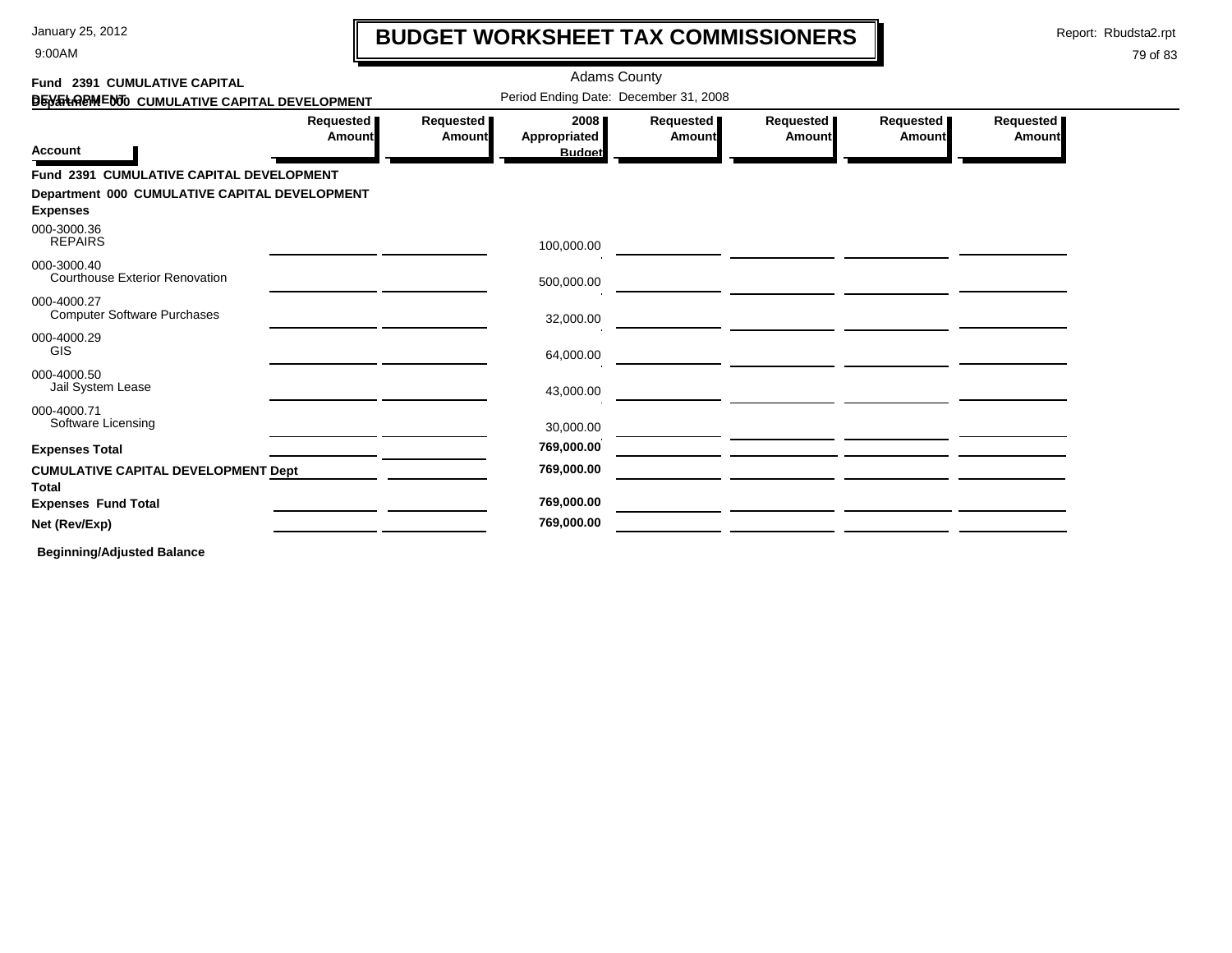9:00AM

# **BUDGET WORKSHEET TAX COMMISSIONERS**

Report: Rbudsta2.rpt

 $\mathbf l$ 

| <b>2392 CUMULATIVE COURTHOUSE</b><br>Fund |                       |                     | <b>Adams County</b>                   |                            |                            |                            |                            |
|-------------------------------------------|-----------------------|---------------------|---------------------------------------|----------------------------|----------------------------|----------------------------|----------------------------|
| Department 000 CUMULATIVE COURTHOUSE      |                       |                     | Period Ending Date: December 31, 2008 |                            |                            |                            |                            |
| <b>Account</b>                            | Requested  <br>Amount | Requested<br>Amount | 2008<br>Appropriated<br><b>Budget</b> | Requested<br><b>Amount</b> | Requested<br><b>Amount</b> | Requested<br><b>Amount</b> | Requested<br><b>Amount</b> |
| Fund 2392 CUMULATIVE COURTHOUSE           |                       |                     |                                       |                            |                            |                            |                            |
| Department 000 CUMULATIVE COURTHOUSE      |                       |                     |                                       |                            |                            |                            |                            |
| <b>Expenses</b>                           |                       |                     |                                       |                            |                            |                            |                            |
| 000-3000.36<br><b>REPAIRS</b>             |                       |                     | 40,000.00                             |                            |                            |                            |                            |
| <b>Expenses Total</b>                     |                       |                     | 40,000.00                             |                            |                            |                            |                            |
| <b>CUMULATIVE COURTHOUSE Dept Total</b>   |                       |                     | 40,000.00                             |                            |                            |                            |                            |
| <b>Expenses Fund Total</b>                |                       |                     | 40,000.00                             |                            |                            |                            |                            |
| Net (Rev/Exp)                             |                       |                     | 40,000.00                             |                            |                            |                            |                            |
| <b>Beginning/Adjusted Balance</b>         |                       |                     |                                       |                            |                            |                            |                            |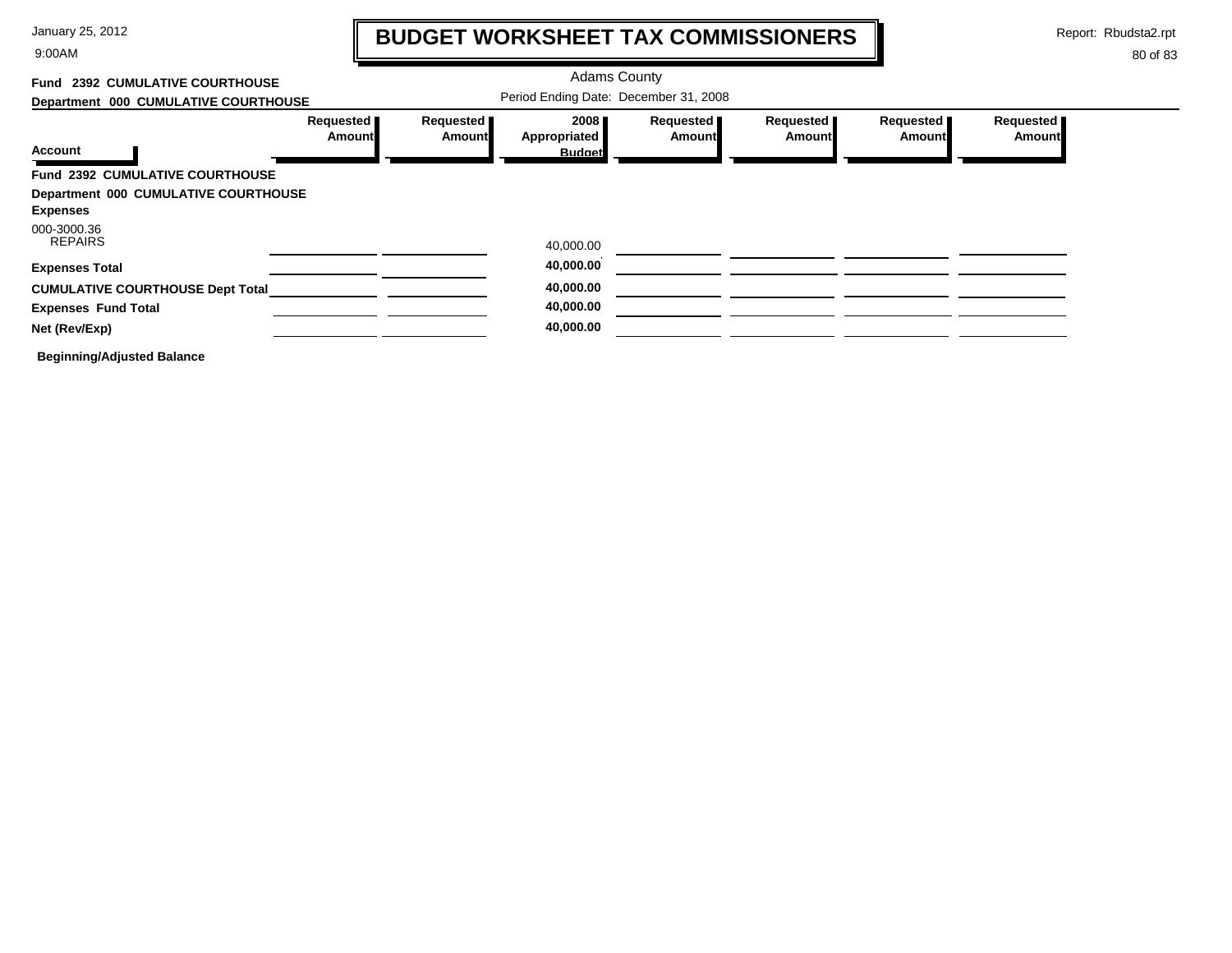9:00AM

# **BUDGET WORKSHEET TAX COMMISSIONERS**

Report: Rbudsta2.rpt

 $\mathbf l$ 

#### 81 of 83

| Fund 3802 JAIL MISDEMEANANT                         |                                       |                     |                                       |                            |                     |                            |                     |  |
|-----------------------------------------------------|---------------------------------------|---------------------|---------------------------------------|----------------------------|---------------------|----------------------------|---------------------|--|
| Department 000 JAIL MISDEMEANANT                    | Period Ending Date: December 31, 2008 |                     |                                       |                            |                     |                            |                     |  |
| <b>Account</b>                                      | Requested<br><b>Amount</b>            | Requested<br>Amount | 2008<br>Appropriated<br><b>Budget</b> | Requested<br><b>Amount</b> | Requested<br>Amount | Requested<br><b>Amount</b> | Requested<br>Amount |  |
| Fund 3802 JAIL MISDEMEANANT                         |                                       |                     |                                       |                            |                     |                            |                     |  |
| Department 000 JAIL MISDEMEANANT<br><b>Expenses</b> |                                       |                     |                                       |                            |                     |                            |                     |  |
| 000-1000.23<br><b>Social Security</b>               |                                       |                     | 900.00                                |                            |                     |                            |                     |  |
| 000-1000.24<br><b>ASSISTANT JAILER</b>              |                                       |                     | 11,000.00                             |                            |                     |                            |                     |  |
| 000-2000.11<br><b>SUPPLIES</b>                      |                                       |                     | 3,100.00                              |                            |                     |                            |                     |  |
| 000-3000.37<br><b>REPAIRS</b>                       |                                       |                     | 5,000.00                              |                            |                     |                            |                     |  |
| 000-4000.26<br><b>EQUIPMENT</b>                     |                                       |                     | 3,000.00                              |                            |                     |                            |                     |  |
| <b>Expenses Total</b>                               |                                       |                     | 23,000.00                             |                            |                     |                            |                     |  |
| <b>JAIL MISDEMEANANT Dept Total</b>                 |                                       |                     | 23,000.00                             |                            |                     |                            |                     |  |
| <b>Expenses Fund Total</b>                          |                                       |                     | 23,000.00                             |                            |                     |                            |                     |  |
| Net (Rev/Exp)                                       |                                       |                     | 23,000.00                             |                            |                     |                            |                     |  |
| .                                                   |                                       |                     |                                       |                            |                     |                            |                     |  |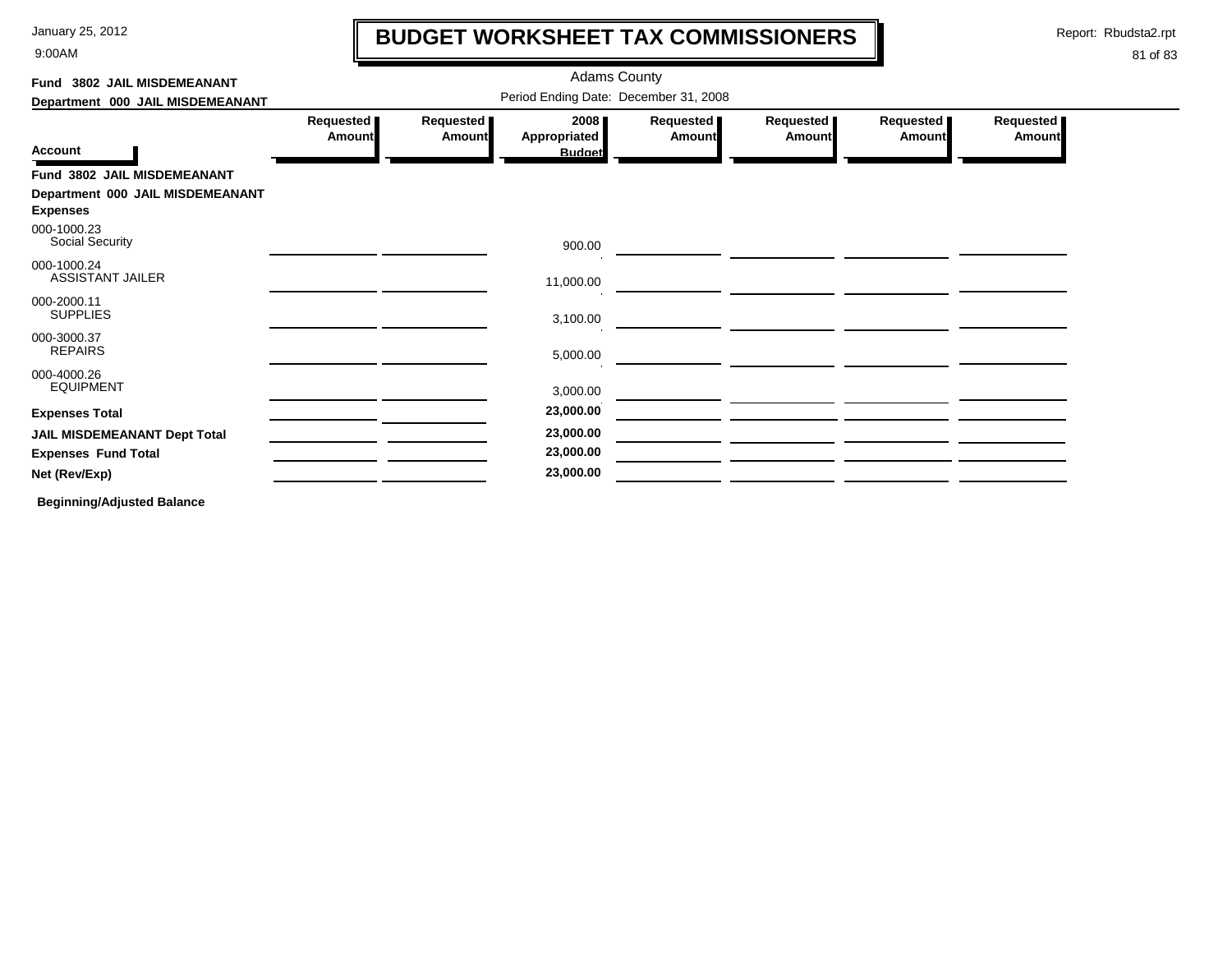9:00AM

# **BUDGET WORKSHEET TAX COMMISSIONERS**

Report: Rbudsta2.rpt

 $\mathbf l$ 

| Fund 9700 COMM CORR HOME DETENTION                                                            |                            |                     | <b>Adams County</b>                   |                              |                     |                     |                            |  |
|-----------------------------------------------------------------------------------------------|----------------------------|---------------------|---------------------------------------|------------------------------|---------------------|---------------------|----------------------------|--|
| Department 000 COMMUNITY CORRECTIONS                                                          |                            |                     | Period Ending Date: December 31, 2008 |                              |                     |                     |                            |  |
| Account                                                                                       | Requested<br><b>Amount</b> | Requested<br>Amount | 2008<br>Appropriated                  | Requested  <br><b>Amount</b> | Requested<br>Amount | Requested<br>Amount | Requested<br><b>Amount</b> |  |
|                                                                                               |                            |                     | <b>Budget</b>                         |                              |                     |                     |                            |  |
| Fund 9700 COMM CORR HOME DETENTION<br>Department 000 COMMUNITY CORRECTIONS<br><b>Expenses</b> |                            |                     |                                       |                              |                     |                     |                            |  |
| 000-1000.11<br><b>Executive Director</b>                                                      |                            |                     | 54,000.00                             |                              |                     |                     |                            |  |
| 000-1000.12<br><b>Assistant Director</b>                                                      |                            |                     | 32,000.00                             |                              |                     |                     |                            |  |
| 000-1000.13<br>Administrative Assistant                                                       |                            |                     | 24,000.00                             |                              |                     |                     |                            |  |
| 000-1000.14<br><b>Field Officer</b>                                                           |                            |                     | 29,000.00                             |                              |                     |                     |                            |  |
| 000-1000.15<br>Case Manager / Full-Time                                                       |                            |                     | 14,560.00                             |                              |                     |                     |                            |  |
| 000-1000.16<br>Field Officer - Part time                                                      |                            |                     | 11,648.00                             |                              |                     |                     |                            |  |
| 000-1000.23<br><b>FICA</b>                                                                    |                            |                     | 8,178.00                              |                              |                     |                     |                            |  |
| 000-1000.24<br><b>PERF</b>                                                                    |                            |                     | 6,249.00                              |                              |                     |                     |                            |  |
| 000-2000.11<br>Office Supplies                                                                |                            |                     | 3,000.00                              |                              |                     |                     |                            |  |
| 000-2000.16<br>Food                                                                           |                            |                     | 3,000.00                              |                              |                     |                     |                            |  |
| 000-2000.21<br><b>Cleaning Supplies</b>                                                       |                            |                     | 300.00                                |                              |                     |                     |                            |  |
| 000-2000.22<br>Vehicle Supplies                                                               |                            |                     | 11,000.00                             |                              |                     |                     |                            |  |
| 000-2000.23<br><b>Wearing Apparel</b>                                                         |                            |                     | 3,000.00                              |                              |                     |                     |                            |  |
| 000-2000.24<br>Preventative Maintenance Supplies                                              |                            |                     | 3,500.00                              |                              |                     |                     |                            |  |
| 000-2000.25<br><b>Drug Test Supplies</b>                                                      |                            |                     | 1,000.00                              |                              |                     |                     |                            |  |
| 000-3000.16<br>Postage                                                                        |                            |                     | 500.00                                |                              |                     |                     |                            |  |
| 000-3000.17<br>Travel / Training                                                              |                            |                     | 8,000.00                              |                              |                     |                     |                            |  |
| 000-3000.22<br>Printing                                                                       |                            |                     | 2,000.00                              |                              |                     |                     |                            |  |
| 000-3000.23<br><b>Equipment Leasing</b>                                                       |                            |                     | 3,000.00                              |                              |                     |                     |                            |  |